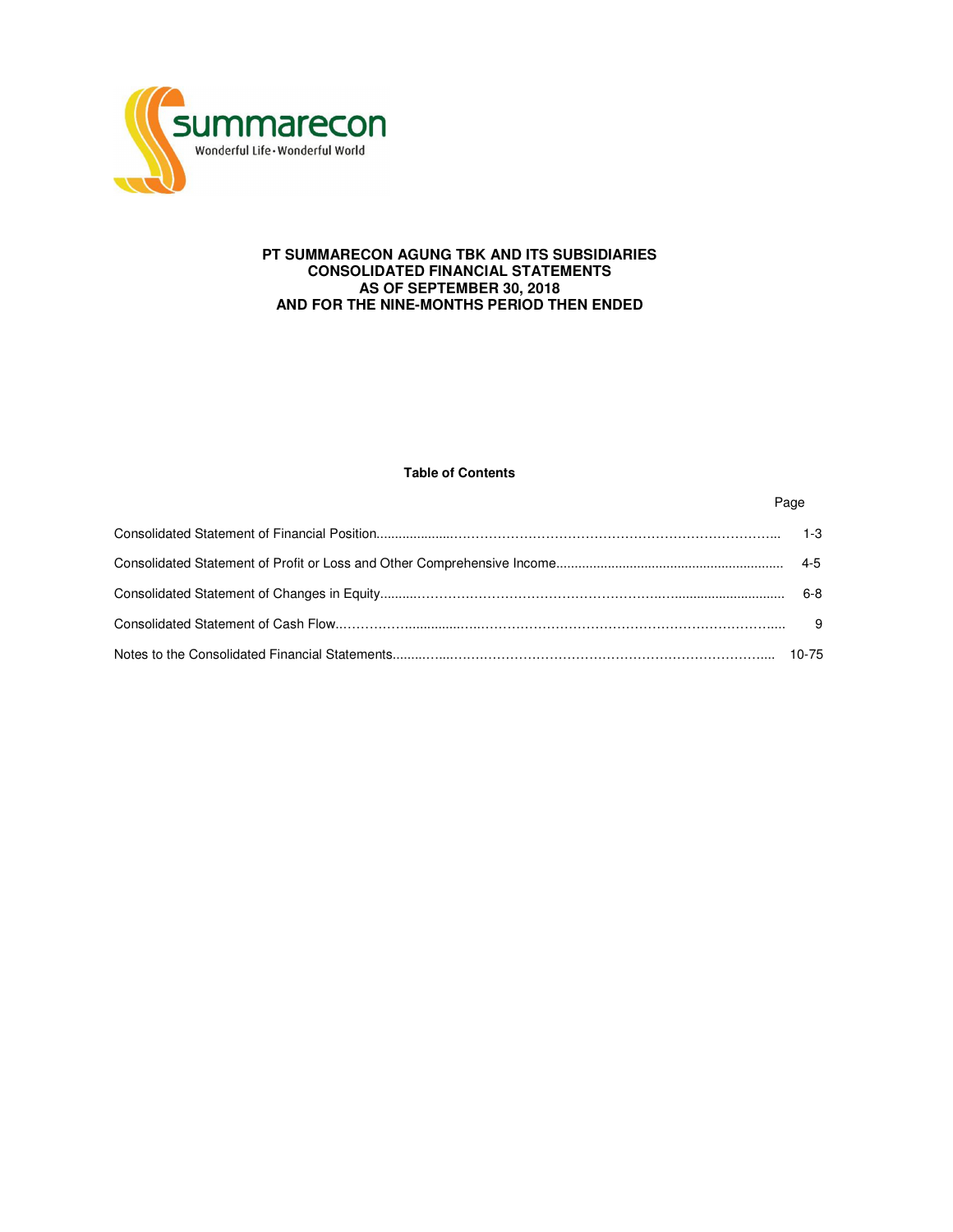# **PT SUMMARECON AGUNG Tbk AND ITS SUBSIDIARIES CONSOLIDATED STATEMENT OF FINANCIAL POSITION**  As of September 30, 2018

(Expressed in thousands of Indonesian Rupiah, unless otherwise stated)

|                                    | <b>Notes</b>            | September 30, 2018<br>(unaudited) | December 31, 2017 |
|------------------------------------|-------------------------|-----------------------------------|-------------------|
| <b>ASSETS</b>                      |                         |                                   |                   |
| <b>CURRENT ASSET</b>               |                         |                                   |                   |
| Cash and cash equivalents          | 2d, 2r, 2u, 4           | 1,537,037,037                     | 1,482,320,678     |
| Trade receivable                   | 21,2u,5,12              |                                   |                   |
| <b>Related Parties</b>             | 2f,30                   | 63,401,610                        | 190,580,858       |
| <b>Third Parties</b>               |                         | 386,080,635                       | 454,834,664       |
| Others receivables                 | 2u                      | 18,212,895                        | 15,415,576        |
| Inventories                        | 2g,2m,2n,6              | 6,993,180,125                     | 6,498,456,658     |
| Prepaid taxes                      | 2t, 17a                 | 263,381,112                       | 188,250,224       |
| Prepaid expenses                   | 2h                      | 40,257,821                        | 37,050,412        |
| Advance payments                   | 8                       | 391,364,960                       | 291,213,626       |
| Other current financial assets     | 2u, 11                  | 61,438                            | 145,869           |
| <b>Total current assets</b>        |                         | 9,692,977,633                     | 9,158,268,565     |
| <b>NON-CURRENT ASSETS</b>          |                         |                                   |                   |
| Trade receivables                  | 2l, 2u, 5, 12           |                                   |                   |
| <b>Related Parties</b>             | 2f,30                   | 3,300,000                         | 6,179,838         |
| <b>Third Parties</b>               |                         | 17,077,721                        | 33,573,746        |
| Other receivables                  | 2u                      |                                   | 347,067           |
| Due from related parties           | 2f, 2u, 30              | 67,285,924                        | 38,229,670        |
| Undeveloped land                   | 2i, 7, 12, 13           | 6,554,820,563                     | 6,296,152,673     |
| Advance payments                   | 8                       | 985,496,239                       | 646,016,096       |
| <b>Fixed assets</b>                | 2j,2n,9,12              | 408,414,274                       | 421,578,607       |
| Investment properties              | 2k, 2l, 2n,<br>10,12,13 | 4,354,320,383                     | 4,461,322,679     |
| Deferred tax assets                | 2t                      | 6,208,438                         | 10,886,447        |
| Other non-current financial assets | 2d, 2e, 2u, 11, 12      | 676,491,426                       | 419,231,273       |
| Other non-current assets           |                         | 141,661,838                       | 170,925,330       |
| <b>Total non-current assets</b>    |                         | 13,215,076,806                    | 12,504,443,426    |
| <b>TOTAL ASSETS</b>                |                         | 22.908.054.439                    | 21,662,711,991    |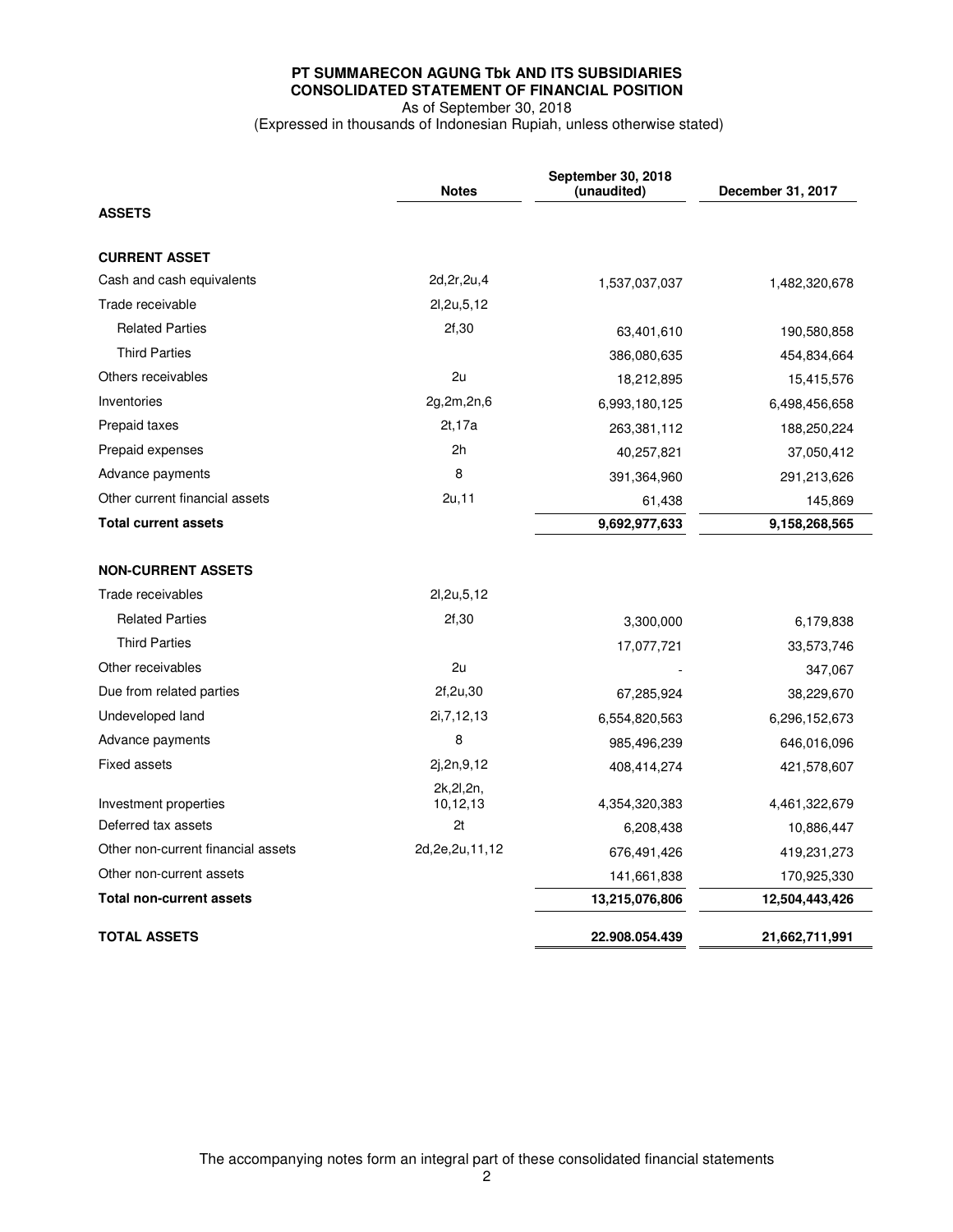# **PT SUMMARECON AGUNG Tbk AND ITS SUBSIDIARIES CONSOLIDATED STATEMENT OF FINANCIAL POSITION (Continued)**  As of September 30, 2018

(Expressed in thousands of Indonesian Rupiah, unless otherwise stated)

|                                              | <b>Notes</b>   | September 30, 2018<br>(unaudited) | December 31, 2017 |
|----------------------------------------------|----------------|-----------------------------------|-------------------|
| <b>LIABILITIES &amp; EQUITY</b>              |                |                                   |                   |
|                                              |                |                                   |                   |
| <b>CURRENT LIABILITIES</b>                   |                |                                   |                   |
| Short-term bank loans                        | 2r, 2u, 12, 31 | 1,445,889,509                     | 905,840,236       |
| Trade payables to third parties              | 2r, 2u, 14, 31 | 81,226,541                        | 80,937,455        |
| Other payables                               | 2r, 2u, 15     | 321,859,210                       | 216, 155, 598     |
| Due to related parties                       | 2f,2u,30       | 7,396,600                         | 125,909,333       |
| Accrued expenses                             | 2r, 2u, 16, 31 | 951,943,737                       | 1,195,747,002     |
| Taxes payable                                | 2t, 17b        | 54,517,278                        | 67,008,652        |
| Liability for short-term employee benefits   | 2q, 2u, 18     | 29,506,037                        | 29,264,062        |
| Downpayments received and security deposits  | 21,2u,19       |                                   |                   |
| <b>Related parties</b>                       | 2f,30          | 3,704,305                         | 4,290,631         |
| Third parties                                |                | 901,902,620                       | 1,815,337,793     |
| Unearned revenues                            | 21,2p,20       |                                   |                   |
| Related parties                              |                | 18,000                            |                   |
| Third parties                                |                | 381,164,853                       | 346,587,025       |
| Current maturities of long-term debts - net: | 2u.12          |                                   |                   |
| Loans from banks and financing institutions  | 2r,31          | 717,252,092                       | 591,349,578       |
| Bonds payable and sukuk ijarah               | 2u, 2y, 13     | 599,529,141                       | 897,400,302       |
| <b>Total current liabilities</b>             |                | 5,495,909,923                     | 6,275,827,667     |
|                                              |                |                                   |                   |
| <b>NON-CURRENT LIABILITIES</b>               |                |                                   |                   |
| Long-term debts - net of current maturities: | 2u, 12         |                                   |                   |
| Loans from banks and financing institutions  | 2r,31          | 3,344,982,864                     | 3,203,295,476     |
| Bonds payable and sukuk ijarah               | 2u, 2y, 13     | 2,389,644,492                     | 2,385,823,569     |
| Other payables                               | 2u, 15         | 63,240,865                        | 8,518,365         |
| Due to related parties                       | 2f,2u,30       | 77,592                            |                   |
| Liability for long-term employee benefits    | 2q, 18         | 134,241,255                       | 136,954,671       |
| Downpayments received and security deposits  | 2l, 2u, 19     |                                   |                   |
| <b>Related parties</b>                       | 2f,30          | 9,473,232                         | 9,136,083         |
| Third parties                                |                | 2,627,180,282                     | 1,201,780,878     |
| Unearned revenues                            | 21,2p,20       | 135,613,972                       | 71,316,508        |
| Other non-current financial liabilities      | 2u             | 7,842,450                         | 12,842,450        |
| Deferred tax liabilities                     | 2t             | 2,972,683                         | 3,474,261         |
| <b>Total non-current liabilities</b>         |                | 8,715,269,687                     | 7,033,142,261     |
| <b>TOTAL LIABILITIES</b>                     |                | 14,211,179,610                    | 13,308,969,928    |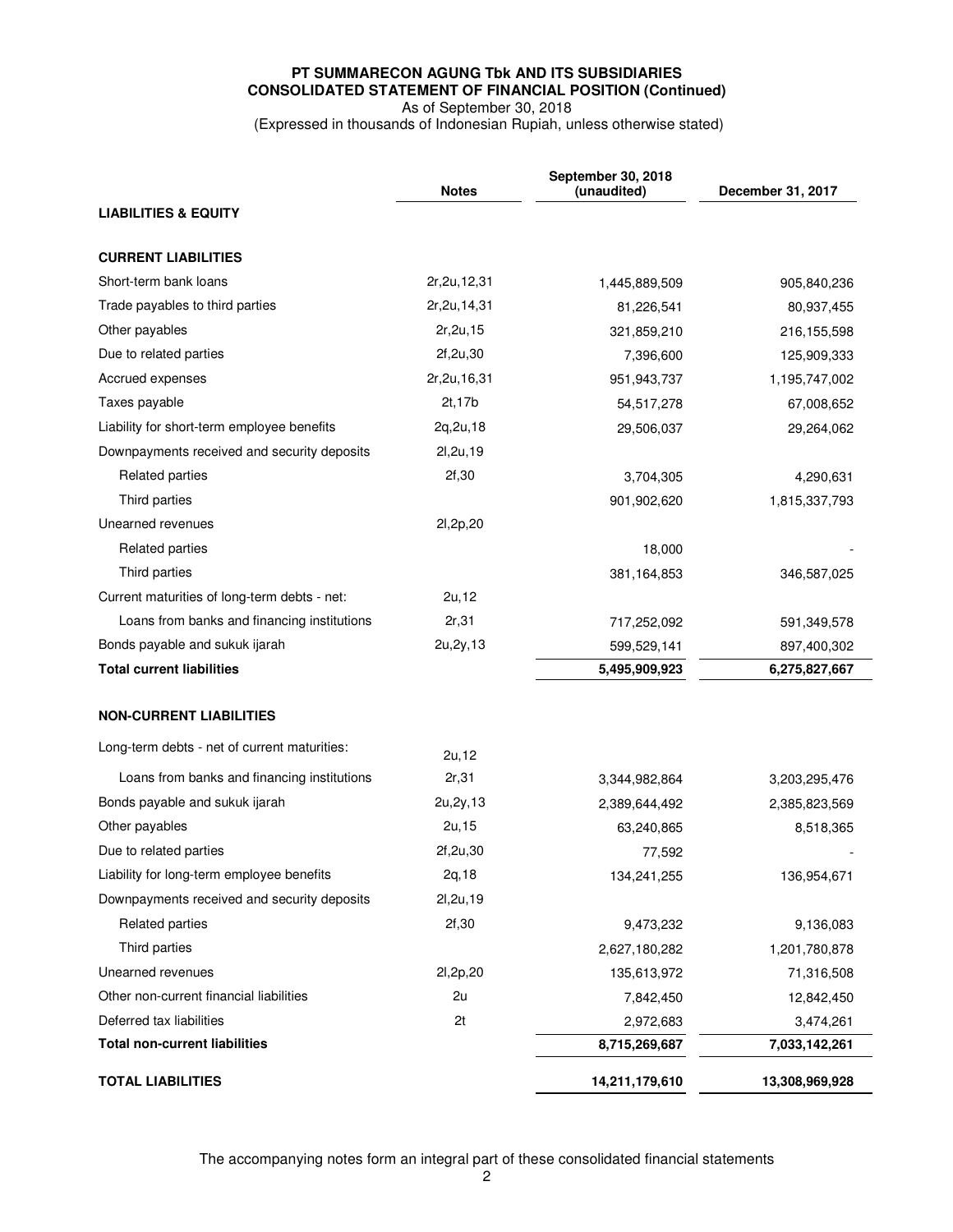# **PT SUMMARECON AGUNG Tbk AND ITS SUBSIDIARIES CONSOLIDATED STATEMENT OF FINANCIAL POSITION (Continued)**  As of September 30, 2018

(Expressed in thousands of Indonesian Rupiah, unless otherwise stated)

|                                                                                                   | <b>Notes</b> | September 30, 2018<br>(unaudited) | December 31, 2017 |
|---------------------------------------------------------------------------------------------------|--------------|-----------------------------------|-------------------|
| <b>EQUITY</b>                                                                                     |              |                                   |                   |
| Equity atrributable to Owners of the Parent Entity                                                |              |                                   |                   |
| Capital stock:<br>Authorized - 25.000.000.000 share at par<br>value Rp100 per share (full amount) |              |                                   |                   |
| Issued and fully paid - 14.426.781.680<br>shares                                                  | 1b,22        | 1,442,678.168                     | 1,442,678,168     |
| Additional paid-in capital                                                                        | 1b,2o,2x,23  | 22,996,315                        | 22,996,315        |
| Differences from transactions with Non-controlling<br>interests                                   | 2c           | 1,557,398                         | 1,557,398         |
| Retained earnings:                                                                                |              |                                   |                   |
| Appropriated                                                                                      | 24           | 104,451,832                       | 99,357,313        |
| Unappropriated                                                                                    |              | 5,081,251,664                     | 4,943,312,285     |
| Total Equity Attributable to:                                                                     |              |                                   |                   |
| Owners Of the Parent Entity                                                                       |              | 6,652,935,377                     | 6,509,901,479     |
| Non-controlling interests                                                                         | 2c, 21       | 2,043,939,452                     | 1,843,840,584     |
| <b>TOTAL EQUITY</b>                                                                               |              | 8.696.874.829                     | 8,353,742,063     |
| <b>TOTAL LIABILITIES AND EQUITY</b>                                                               |              | 22.908.054.439                    | 21,662,711,991    |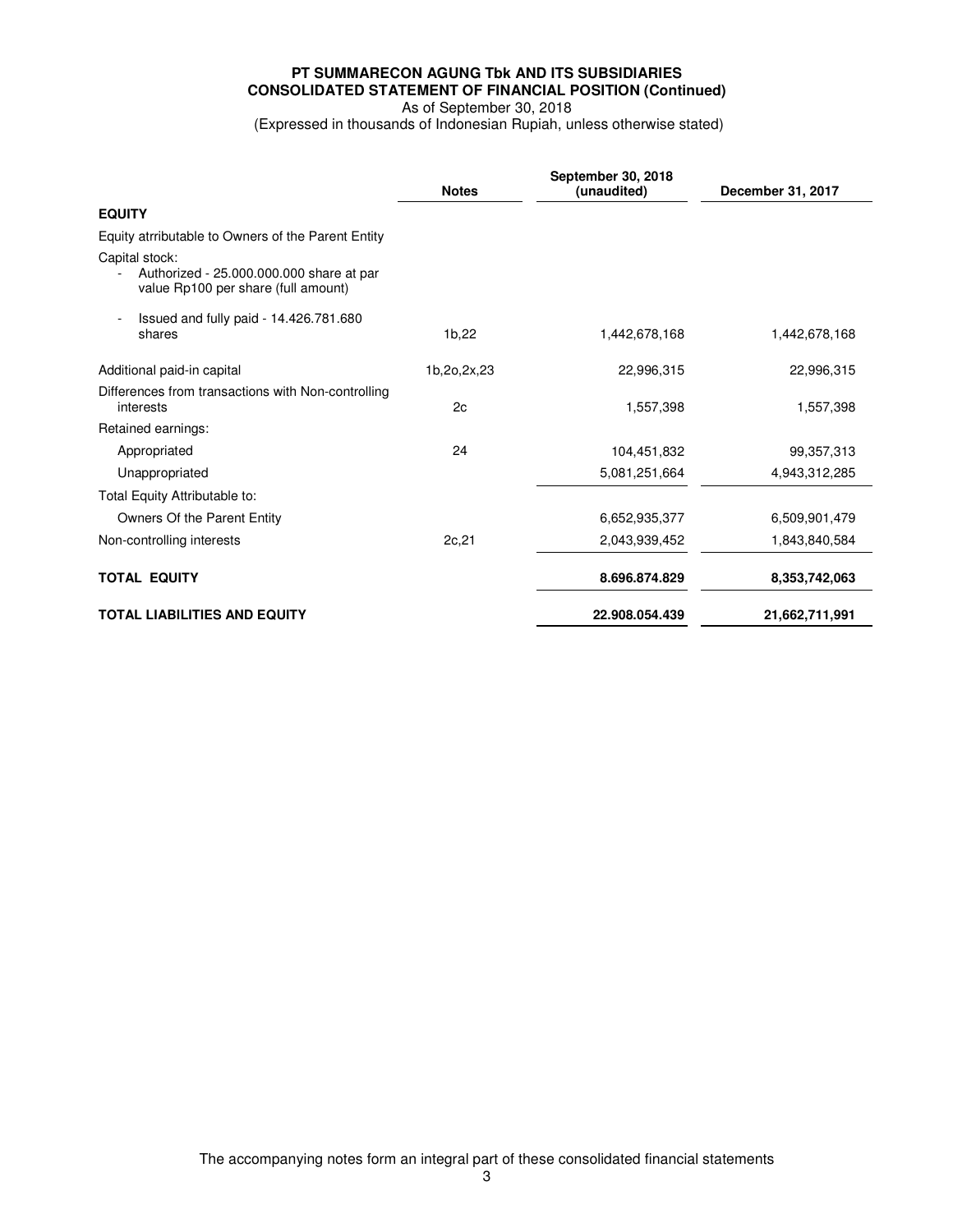# **PT SUMMARECON AGUNG Tbk AND ITS SUBSIDIARIES CONSOLIDATED STATEMENT OF PROFIT OR LOSS AND OTHER COMPREHENSIVE INCOME**

For the Nine-Months Period Ended September 30, 2018 (Unaudited) (Expressed in thousands of Indonesian Rupiah, unless otherwise stated)

|                                                                                                                              | <b>Notes</b>   | September 30, 2018<br>(unaudited) | September 30, 2017<br>(unaudited) |
|------------------------------------------------------------------------------------------------------------------------------|----------------|-----------------------------------|-----------------------------------|
| <b>NET REVENUES</b>                                                                                                          | 2f, 2p, 26, 30 | 4,023,093,772                     | 3,994,613,287                     |
| <b>COST OF SALES AND DIRECT COSTS</b>                                                                                        | 2p,27          | (2, 110, 994, 268)                | (2,280,674,249)                   |
| <b>GROSS PROFIT</b>                                                                                                          |                | 1,912,099,504                     | 1,713,939,038                     |
| Selling expenses                                                                                                             | 2p,28          | (220, 554, 223)                   | (228, 414, 414)                   |
| General and administrative expenses                                                                                          | 2p,28          | (649, 714, 263)                   | (651, 250, 805)                   |
| Other operating income                                                                                                       |                | 5,169,251                         | 3,555,367                         |
| Other operating expenses                                                                                                     |                | (483,660)                         | (760, 681)                        |
| <b>INCOME FROM OPERATIONS</b>                                                                                                |                | 1,046,516,609                     | 837,068,505                       |
| Finance income                                                                                                               |                | 50.665,191                        | 68,330,314                        |
| Finance cost                                                                                                                 | 29             | (517, 763, 464)                   | (472, 923, 130)                   |
| <b>PROFIT BEFORE FINAL TAX</b><br><b>AND INCOME TAX EXPENSE</b>                                                              |                | 579,418,336                       | 432,475,689                       |
| <b>FINAL TAX EXPENSE</b>                                                                                                     | 2t             | (180,342,384)                     | (193,719,062)                     |
| <b>PROFIT BEFORE INCOME TAX EXPENSE</b>                                                                                      |                | 399,075,952                       | 238,756,627                       |
| <b>INCOME TAX EXPENSE - NET</b>                                                                                              | 2t             | (6,828,925)                       |                                   |
| <b>PROFIT FOR THE PERIOD</b>                                                                                                 |                | 392,247,027                       | 238,756,627                       |
| <b>OTHER COMPREHENSIVE INCOME</b><br>(EXPENSE)                                                                               |                |                                   |                                   |
| Item that will not be reclassified to<br>profit or loss in subsequent periods:<br>Gain (loss) on employee benefits liability |                | 11,973,752                        | (6,878,732)                       |
| Deferred income tax                                                                                                          |                | (154, 105)                        |                                   |
| <b>TOTAL COMPREHENSIVE INCOME</b><br><b>FOR THE PERIOD</b>                                                                   |                | 404,066,674                       | 231,877,895                       |
| <b>PROFIT FOR THE PERIOD</b><br><b>ATTRIBUTABLE TO:</b>                                                                      |                |                                   |                                   |
| Owners of the Parent Entity                                                                                                  |                | 203,348,159                       | 119,444,781                       |
| Non-controlling Interests                                                                                                    | 2c, 21         | 188,898,868                       | 119,311,846                       |
| <b>TOTAL</b>                                                                                                                 |                | 392,247,027                       | 238,756,627                       |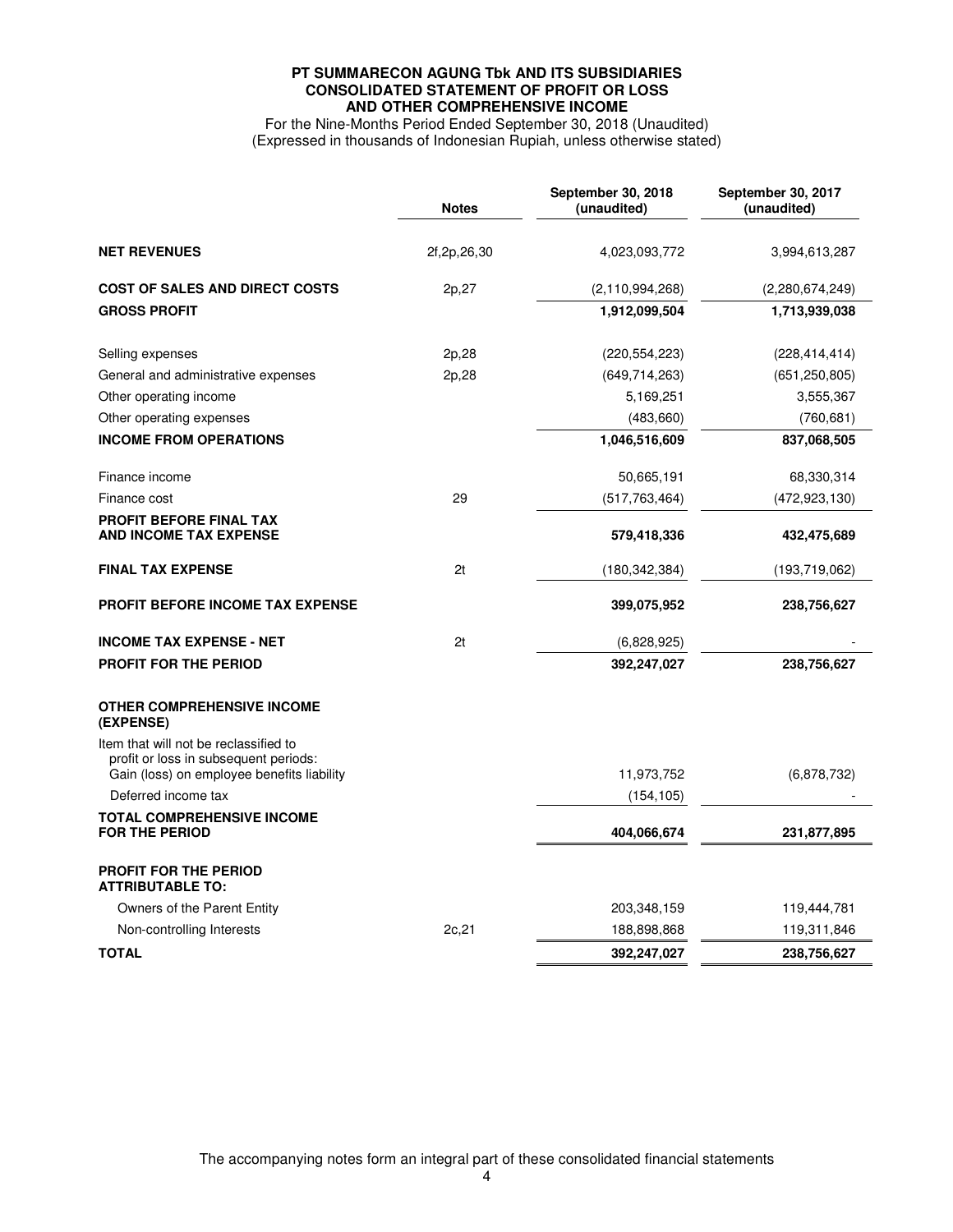# **PT SUMMARECON AGUNG Tbk AND ITS SUBSIDIARIES CONSOLIDATED STATEMENT OF PROFIT OR LOSS AND OTHER COMPREHENSIVE INCOME (Continued)**

For the Nine-Months Period Ended September 30, 2018 (Unaudited) (Expressed in thousands of Indonesian Rupiah, unless otherwise stated)

|                                                                                                                  | <b>Notes</b> | September 30, 2018<br>(unaudited) | September 30, 2017<br>(unaudited) |
|------------------------------------------------------------------------------------------------------------------|--------------|-----------------------------------|-----------------------------------|
| <b>TOTAL COMPREHENSIVE INCOME</b>                                                                                |              |                                   |                                   |
| FOR THE YEAR ATTRIBUTABLE TO:                                                                                    |              |                                   |                                   |
| Owners of the Parent Entity                                                                                      |              | 215, 167, 806                     | 112,566,049                       |
| Non-controlling Interests                                                                                        | 2c.21        | 188,898,868                       | 119,311,846                       |
| <b>TOTAL</b>                                                                                                     |              | 404,066,674                       | 231,877,895                       |
| <b>EARNINGS PER SHARE ATTRIBUTABLE TO</b><br>OF THE PARENT<br><b>OWNERS</b><br><b>ENTITY</b><br>(full<br>amount) | 2v.22.35     | 14                                | 8                                 |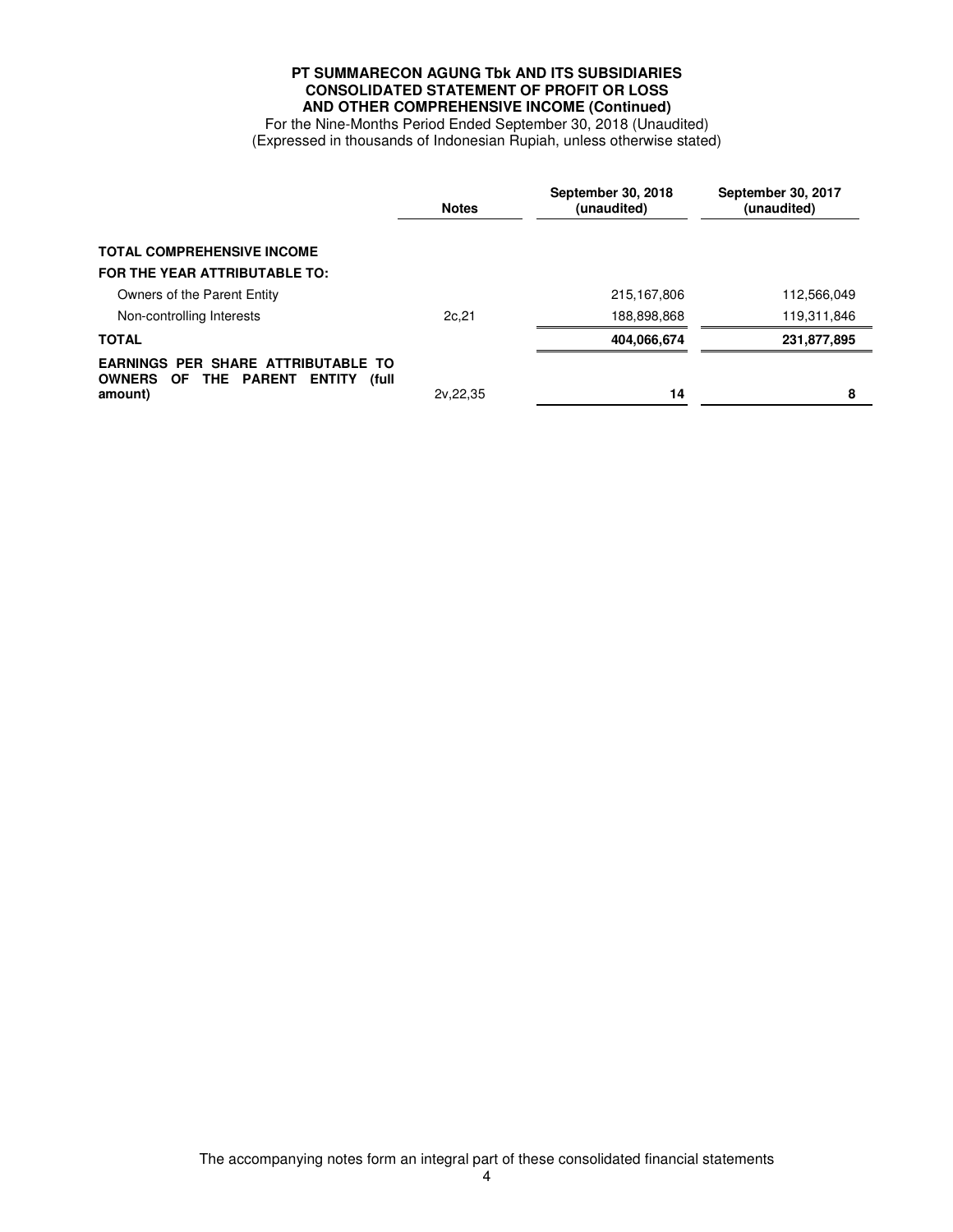# **PT SUMMARECON AGUNG Tbk AND ITS SUBSIDIARIES CONSOLIDATED STATEMENT OF CHANGES IN EQUITY For the Nine-Months Period Ended September 30, 2018 (Expressed in thousands of Indonesian Rupiah, unless otherwise stated)**

|                                                             |              |                                                  |                                      | <b>Equity Attributable to Owner of the Parent Entity</b>                                   |                                 |                |                          |                              |                        |
|-------------------------------------------------------------|--------------|--------------------------------------------------|--------------------------------------|--------------------------------------------------------------------------------------------|---------------------------------|----------------|--------------------------|------------------------------|------------------------|
|                                                             |              |                                                  |                                      |                                                                                            | <b>Retained Earnings</b>        |                |                          |                              |                        |
|                                                             | <b>Notes</b> | <b>Issued and</b><br>fully paid<br>capital stock | <b>Additional</b><br>paid-in capital | <b>Differences</b><br>from<br>transactions<br>with non-<br>controlling<br><b>Interests</b> | Appropriated -<br>reserved fund | Unappropriated | <b>Total</b>             | Non-controlling<br>interests | <b>Total</b><br>equity |
| Balance as of January 1, 2017                               |              | 1,442,678,168                                    | 22,996,315                           | 1,557,398                                                                                  | 93,398,521                      | 4,682,327,842  | 6,242,958,244            | 1,922,597,241                | 8,165,555,485          |
| Appropriation for general reserve                           | 24           |                                                  |                                      | $\sim$                                                                                     | 5,958,792                       | (5,958,792)    |                          |                              |                        |
| Cash dividend                                               | 25           |                                                  |                                      |                                                                                            | $\overline{\phantom{a}}$        | (72, 133, 908) | (72, 133, 908)           | ٠                            | (72, 133, 908)         |
| Payments to Non-controlling<br>interest in subsidiaries     | 21           |                                                  |                                      |                                                                                            |                                 |                |                          | (335, 348, 255)              | (335, 348, 255)        |
| Capital stock increase paid by<br>Non-controlling interests | 21           |                                                  |                                      |                                                                                            |                                 |                | $\overline{\phantom{a}}$ | 86,216,800                   | 86,216,800             |
| Total comprehensive income for<br>the year                  |              |                                                  |                                      |                                                                                            |                                 | 339,077,143    | 339,077,143              | 170,374,798                  | 509,451,941            |
| Balance as of<br>December 31, 2017                          |              | 1,442,678,168                                    | 22,996,315                           | 1,557,398                                                                                  | 99,357,313                      | 4,943,312,285  | 6,509,901,479            | 1,843,840,584                | 8,353,742,063          |

The accompanying notes form an integral part of these consolidated financial statements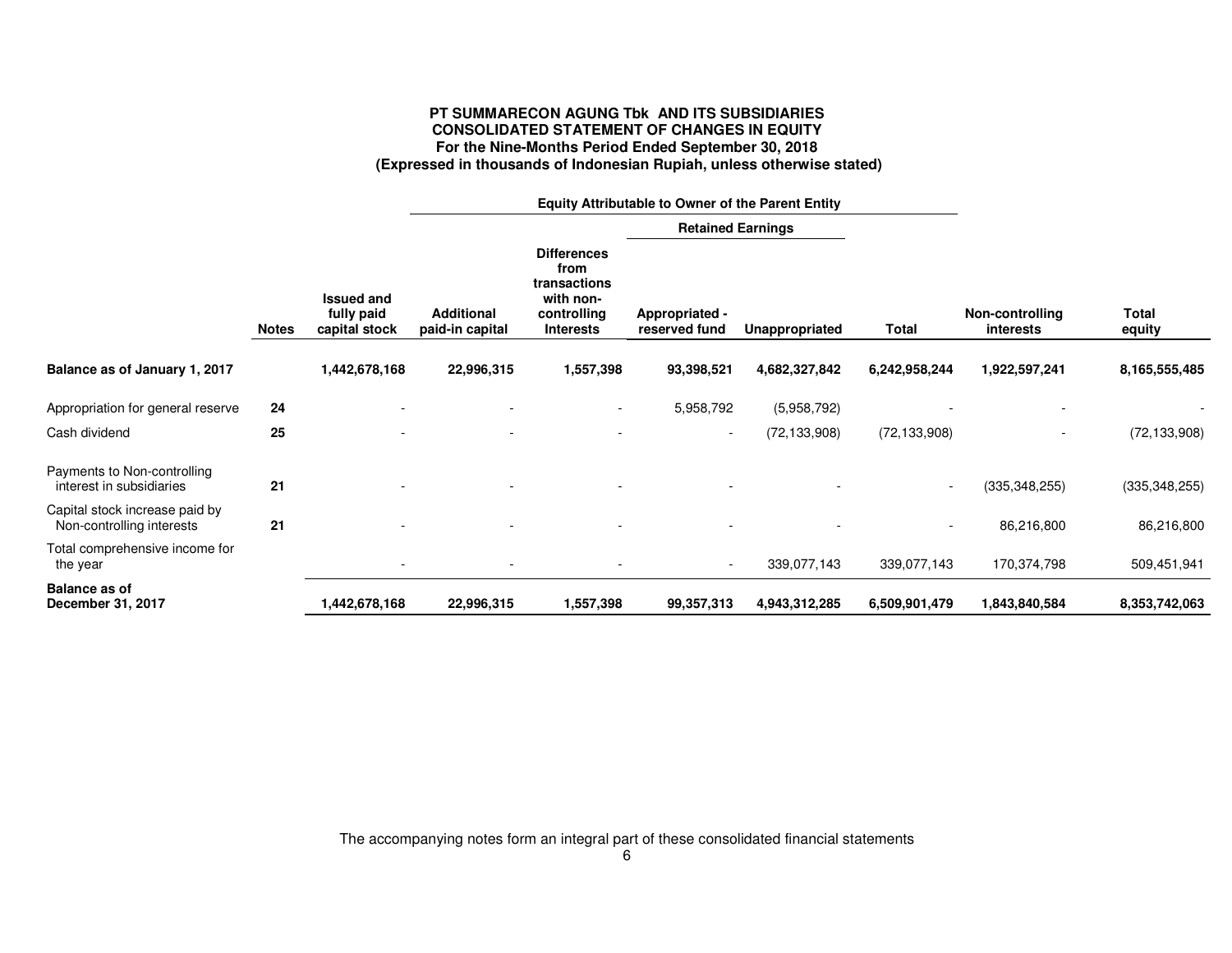# **PT SUMMARECON AGUNG Tbk AND ITS SUBSIDIARIES CONSOLIDATED STATEMENT OF CHANGES IN EQUITY (Continued) For the Nine-Months Period Ended September 30, 2018 (Expressed in thousands of Indonesian Rupiah, unless otherwise stated)**

|                                                        |              | <b>Equity Attributable to Owner of the Parent Entity</b> |                                      |                                                                                            |                                 |                |                          |                              |                        |
|--------------------------------------------------------|--------------|----------------------------------------------------------|--------------------------------------|--------------------------------------------------------------------------------------------|---------------------------------|----------------|--------------------------|------------------------------|------------------------|
|                                                        |              |                                                          |                                      |                                                                                            | <b>Retained Earnings</b>        |                |                          |                              |                        |
|                                                        | <b>Notes</b> | <b>Issued and</b><br>fully paid<br>capital stock         | <b>Additional</b><br>paid-in capital | <b>Differences</b><br>from<br>transactions<br>with non-<br>controlling<br><b>Interests</b> | Appropriated -<br>reserved fund | Unappropriated | <b>Total</b>             | Non-controlling<br>interests | <b>Total</b><br>equity |
| Balance as of January 1, 2017                          |              | 1,442,678,168                                            | 22,996,315                           | 1,557,398                                                                                  | 93,398,521                      | 4,682,327,842  | 6,242,958,244            | 1,922,597,241                | 8,165,555,485          |
| Appropriation for general reserve                      |              |                                                          |                                      |                                                                                            |                                 | 5,658,792      | (5,658,792)              |                              |                        |
| Cash dividend                                          | 25           |                                                          | ۰                                    | $\overline{\phantom{a}}$                                                                   | $\sim$                          | (72, 133, 908) | (72, 133, 908)           |                              | (72, 133, 908)         |
| Payment to non-controlling<br>interest in subsidiaries |              |                                                          |                                      | $\overline{\phantom{a}}$                                                                   |                                 |                | $\overline{\phantom{a}}$ | (68, 192, 481)               | (68, 192, 481)         |
| Total comprehensive income for<br>the period           |              | $\overline{\phantom{a}}$                                 | ۰                                    | $\overline{\phantom{a}}$                                                                   | $\sim$                          | 112.566.049    | 112.566.049              | 119.311.846                  | 231.877.895            |
| Balance as of September 30,<br>2017                    |              | 1,442,678,168                                            | 22,996,315                           | 1,557,398                                                                                  | 99,057,313                      | 4,717,101,191  | 6,283,390,385            | 1,973,716,606                | 8,257,106,991          |

The accompanying notes form an integral part of these consolidated financial statements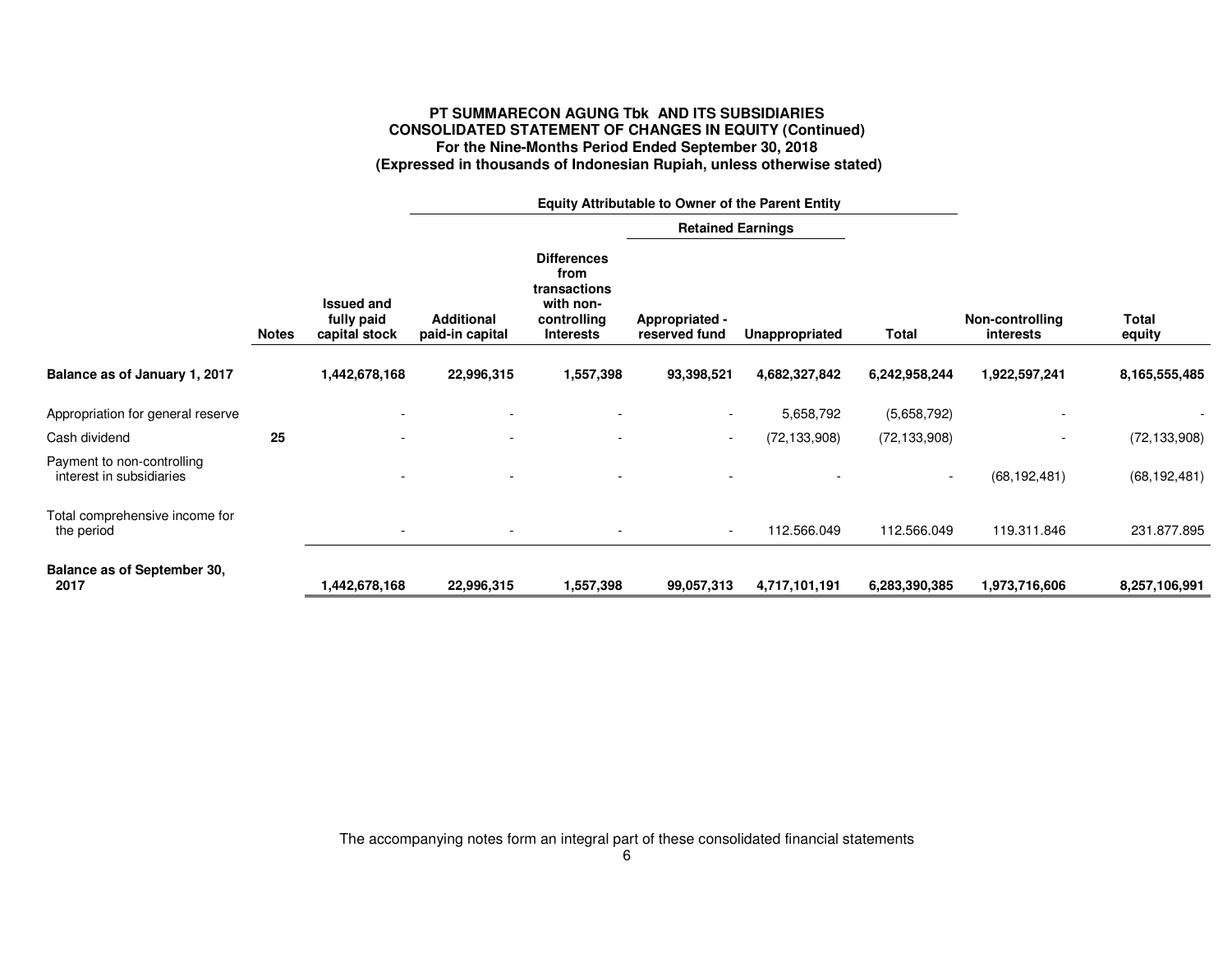# **PT SUMMARECON AGUNG Tbk AND ITS SUBSIDIARIES CONSOLIDATED STATEMENT OF CHANGES IN EQUITY (Continued) For the Nine-Months Period Ended September 30, 2018 (Expressed in thousands of Indonesian Rupiah, unless otherwise stated)**

|                                                             |              |                                                  |                                      | Equity Attributable to Owner of the Parent Entity                                          |                                 |                |                          |                              |                        |
|-------------------------------------------------------------|--------------|--------------------------------------------------|--------------------------------------|--------------------------------------------------------------------------------------------|---------------------------------|----------------|--------------------------|------------------------------|------------------------|
|                                                             |              |                                                  |                                      |                                                                                            | <b>Retained Earnings</b>        |                |                          |                              |                        |
|                                                             | <b>Notes</b> | <b>Issued and</b><br>fully paid<br>capital stock | <b>Additional</b><br>paid-in capital | <b>Differences</b><br>from<br>transactions<br>with non-<br>controlling<br><b>Interests</b> | Appropriated -<br>reserved fund | Unappropriated | Total                    | Non-controlling<br>interests | <b>Total</b><br>equity |
| Balance as of January 1, 2018                               |              | 1,442,678,168                                    | 22,996,315                           | 1,557,398                                                                                  | 99,357,313                      | 4,943,312,285  | 6,509,901,479            | 1,843,840,584                | 8,353,742,063          |
| Appropriation for general reserve                           | 24           |                                                  |                                      |                                                                                            | 5,094,519                       | (5,094,519)    |                          |                              |                        |
| Cash dividend                                               | 25           |                                                  |                                      |                                                                                            | $\sim$                          | (72, 133, 908) | (72, 133, 908)           | -                            | (72, 133, 908)         |
| Payment to non-controlling<br>interest in subsidiaries      | 21           |                                                  |                                      |                                                                                            |                                 |                | $\overline{\phantom{a}}$ | (79, 450, 000)               | (79, 450, 000)         |
| Capital stock increase paid by<br>Non-controlling interests | 21           |                                                  |                                      |                                                                                            |                                 |                | $\overline{\phantom{a}}$ | 90,650,000                   | 90,650,000             |
| Total comprehensive income for<br>the period                |              |                                                  |                                      |                                                                                            | $\sim$                          | 215,167,806    | 215,167,806              | 188,898,868                  | 404,066,674            |
| <b>Balance as of September 30,</b><br>2018                  |              | ,442,678,168                                     | 22,996,315                           | 1,557,398                                                                                  | 104,451,832                     | 5,081,251,664  | 6,652,935,377            | 2,043,939,452                | 8,696,874,829          |

The accompanying notes form an integral part of these consolidated financial statements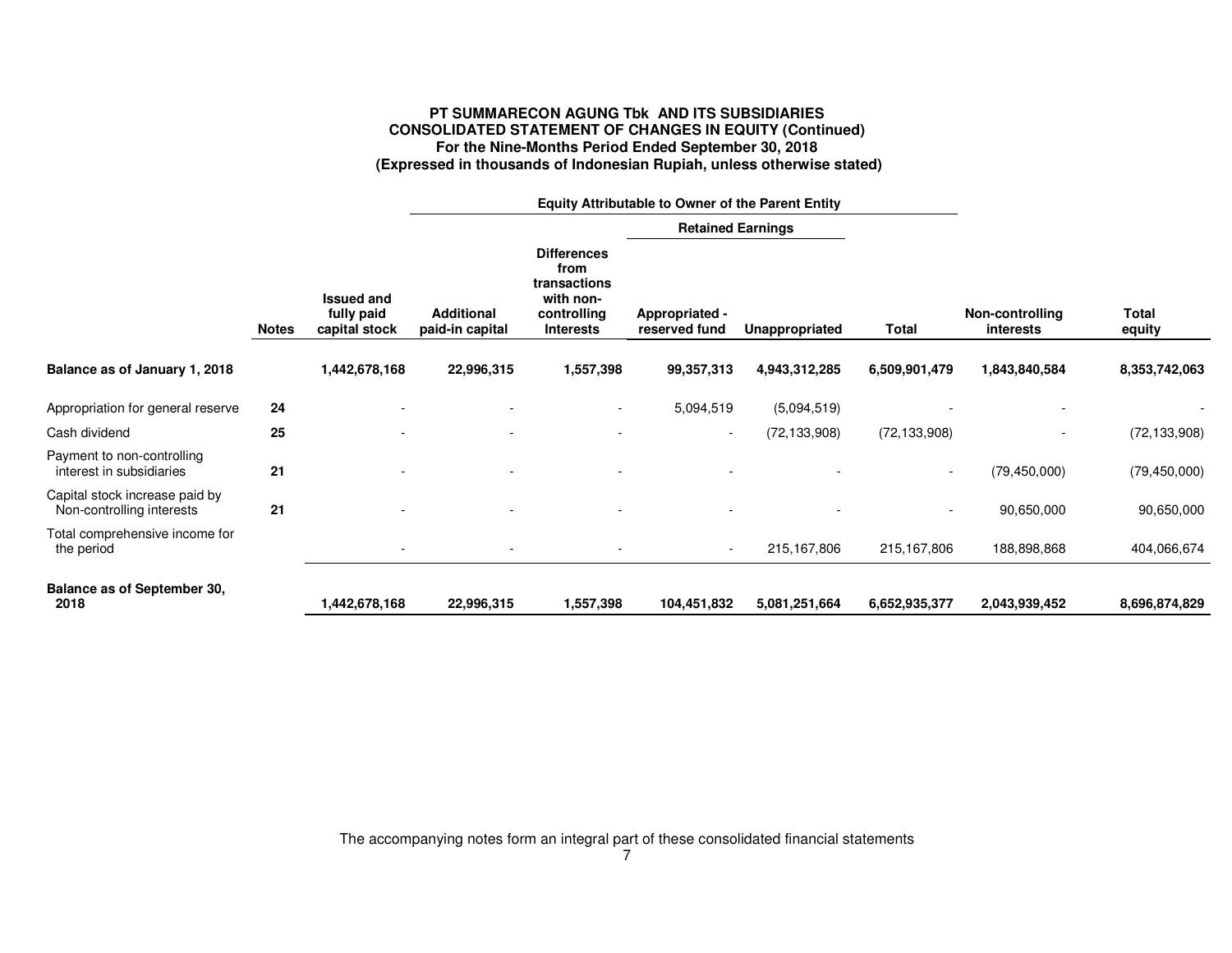# **PT SUMMARECON AGUNG Tbk AND ITS SUBSIDIARIES CONSOLIDATED STATEMENT OF CASH FLOWS For the Nine-Months Period Ended September 30, 2018 (Expressed in thousands of Indonesian Rupiah, unless otherwise stated)**

|                                                                        |              | For the Nine-months Period Ended<br>September 30. |                     |  |  |
|------------------------------------------------------------------------|--------------|---------------------------------------------------|---------------------|--|--|
|                                                                        | <b>Notes</b> | 2018<br>(unaudited)                               | 2017<br>(unaudited) |  |  |
| <b>CASH FLOWS FROM OPERATING ACTIVITIES</b>                            |              |                                                   |                     |  |  |
| Cash receipts from customers                                           |              | 4,687,535,192                                     | 4,064,767,150       |  |  |
| Receipts of interest income                                            |              | 46,270,209                                        | 69,228,024          |  |  |
| Cash payments to:                                                      |              |                                                   |                     |  |  |
| Suppliers and for other operating expenses                             |              | (3,088,982,000)                                   | (2,948,038,115)     |  |  |
| Employees                                                              |              | (476, 343, 840)                                   | (463, 419, 839)     |  |  |
| Payments of:                                                           |              |                                                   |                     |  |  |
| Interest expense                                                       |              | (494, 428, 349)                                   | (445, 486, 238)     |  |  |
| Final tax                                                              |              | (198,090,470)                                     | (166, 418, 245)     |  |  |
| Income taxes                                                           |              | (4,904,512)                                       | (6,479,163)         |  |  |
| Net cash provided by operating activities                              |              | 471,056,230                                       | 104,153,574         |  |  |
| <b>CASH FLOW FROM INVESTING ACTIVITIES</b>                             |              |                                                   |                     |  |  |
| Acqusitions of undeveloped land                                        |              | (604, 684, 368)                                   | (330, 366, 962)     |  |  |
| Acquisitions of fixed assets and investment properties                 |              | (96, 840, 424)                                    | (172, 517, 385)     |  |  |
| Decrease (increase) due from                                           |              |                                                   |                     |  |  |
| related parties                                                        |              | (29,056,254)                                      | 25,621,793          |  |  |
| Proceeds from sales of fixed assets and<br>investment properties       | 9,10         | 1,907,345                                         | 1,444,881           |  |  |
| Net cash used in investing activities                                  |              | (728, 673, 701)                                   | (475,817,673)       |  |  |
| <b>CASH FLOW FROM FINANCING ACTIVITIES</b>                             |              |                                                   |                     |  |  |
| Proceeds of bank loans                                                 |              | 2,196,959,387                                     | 2,018,274,433       |  |  |
| Capital contribution from non-controlling interests in<br>subsidiaries |              | 90,650,000                                        |                     |  |  |
| Drawdown of (placement for) restricted time deposits                   |              | 8,868,217                                         | 5,777,431           |  |  |
| Payment of bank loans and financing institutions                       | 12           | (1,414,248,550)                                   | (1,945,351,101)     |  |  |
| Payments of bonds payable                                              |              | (300,000,000)                                     |                     |  |  |
| Receipt (payment) of due to related parties                            |              | (118, 435, 140)                                   | 33,277,443          |  |  |
| Payment to non-controlling interests                                   |              | (79, 450, 000)                                    | (68, 192, 481)      |  |  |
| Cash dividends paid by the Company                                     |              | (72,010,084)                                      | (72, 127, 969)      |  |  |
|                                                                        |              |                                                   |                     |  |  |
| Net cash provided by (used in) financing activities                    |              | 312,333,830                                       | (28, 342, 244)      |  |  |
| <b>NET INCREASE IN CASH AND</b><br><b>CASH EQUIVALENTS</b>             |              | 54,716,359                                        | (400,006,343)       |  |  |
| <b>CASH AND CASH EQUIVALENTS</b><br>AT BEGINNING OF YEAR               | 4            | 1,482,320,678                                     | 2,076,201,416       |  |  |
| <b>CASH AND CASH EQUIVALENTS</b><br>AT END OF PERIOD                   | 4            | 1,537,037,037                                     | 1,676,195,073       |  |  |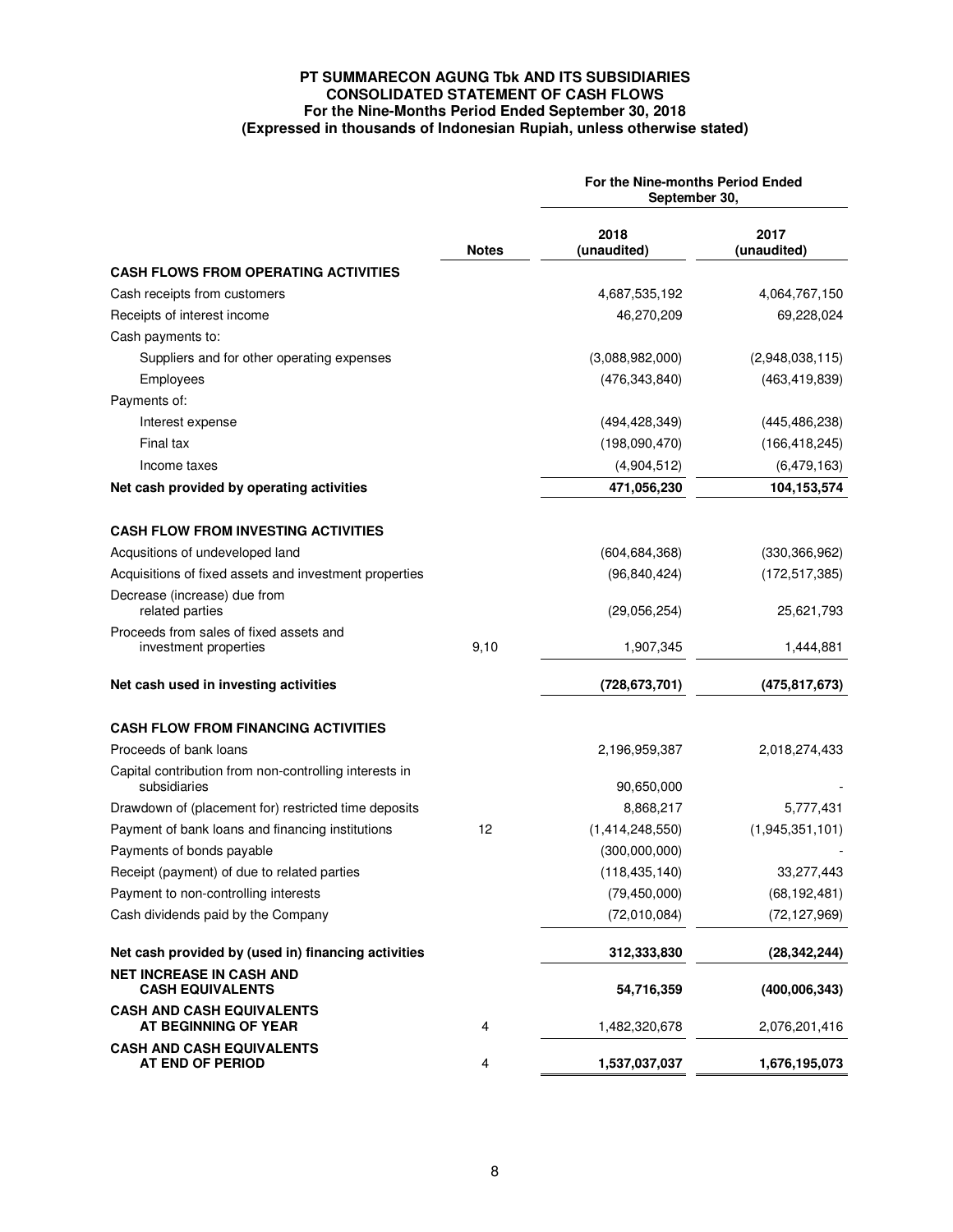# **1. GENERAL**

#### a. **The Company's Establishment**

PT Summarecon Agung Tbk (the "Company") was established within the framework of the Domestic Capital Investment Law based on notarial deed No. 308 dated November 26, 1975 of Ridwan Suselo, S.H. The Company's articles of association was approved by the Ministry of Justice in its Decision Letter No. YA 5/344/6 dated July 12, 1977 and was published in the State Gazette Republic of Indonesia No. 79, dated October 4, 1977, Supplement No. 597. The article of association has been amended several times, the latest amendment of which was notarized under deed No. 16 dated June 7, 2018 of Fathiah Helmi, S.H., concerning the changes of the Company's articles of association in compliance with Indonesian Financial Service Authority No. 32/POJK.04/2014 and promoting new Directors and approving the remaining tenure of Directors who has been changed. The amendment was acknowledged and recorded by the Ministry of Law and Human Rights of the Republic of Indonesia ("MLHR") in its Decision Letter No. AHU-AH.01.11-0085165 tanggal 3 Juli 2018

According to Article 3 of the Company's articles of association, its scope of activities comprises real estate development including the related supporting facilities, service and trading, Currently, the Company carries business in the sale or rental of real estate, shopping centers, and office facilities along with related facilities and infrastructures.

The Company is domiciled in East Jakarta, and its head office is located in Plaza Summarecon, Jl. Perintis Kemerdekaan No. 42, Jakarta.

The Company started commercial operations in 1976.

PT Semarop Agung is the ultimate parent entity of the Company and its subsidiaries (hereafter collectively referred to as the "Group").

#### b. **The Company's Public Offerings**

The Chairman of the Capital Market and Financial Institutions Supervisory Agency ("BAPEPAM-LK"), through his letter No. SI-085/SHM/MK,10/1990 dated March 1, 1990, declared effective at that date, the offering of 6,667,000 Company's shares with a par value of Rp1,000 (full amount) per share to the public at an offering price of Rp6,800 (full amount) per share. The Company listed all its issued shares on the Jakarta Stock Exchange on August 14, 1996.

Based on the minutes of the stockholders' extraordinary general meeting ("EGM") which were notarized under deed No. 1 dated July 1, 1996 of Sutjipto, S.H., the stockholders approved the reduction in the par value of the Company's shares from Rp1,000 (full amount) to Rp500 (full amount) per share, The amendment was acknowledged and recorded by the Ministry of Justice in its Decision Letter No. C2.9225.HT.01.04.TH.96 dated September 27, 1996.

Based on the minutes of the EGM which were notarized under deed No. 100 dated September 21, 2002 of Sutjipto, S.H., the stockholders approved the reduction in the par value of the Company's shares from Rp500 (full amount) to Rp100 (full amount) per share. The amendment was acknowledged and recorded by the MLHR in its Decision Letter No. C-12844 HT.01.04.TH.2002 dated July 12, 2002.

In 2005, the Company issued additional 93,676,000 shares with a par value of Rp100 (full amount) per share which were issued for and fully paid by Valence Asset Limited, British Virgin Islands, at an offering price of Rp775 (full amount) per share, The Company listed all the additional shares issued on the Jakarta Stock Exchange on November 17, 2005, This increase in the issued and fully paid capital stock was made under BAPEPAM-LK Regulation No. IX.D.4., Attachment to the Chairman of BAPEPAM-LK Decision No. Kep-44/PM/1998 dated August 14, 1998 regarding additional shares issuance without pre-emptive rights.

In 2006, the Company distributed 786,881,920 bonus shares with a par value of Rp100 (full amount) per share.

On August 28, 2007, the Company's Registration Statement to offer its First Limited Public Offering of Rights to the Stockholders with the Issuance of Pre emptive Rights, totaling 459,014,453 new shares and a maximum of 229,507,226 Series I Warrants was declared effective. The Company listed all such new shares on the Indonesia Stock Exchange.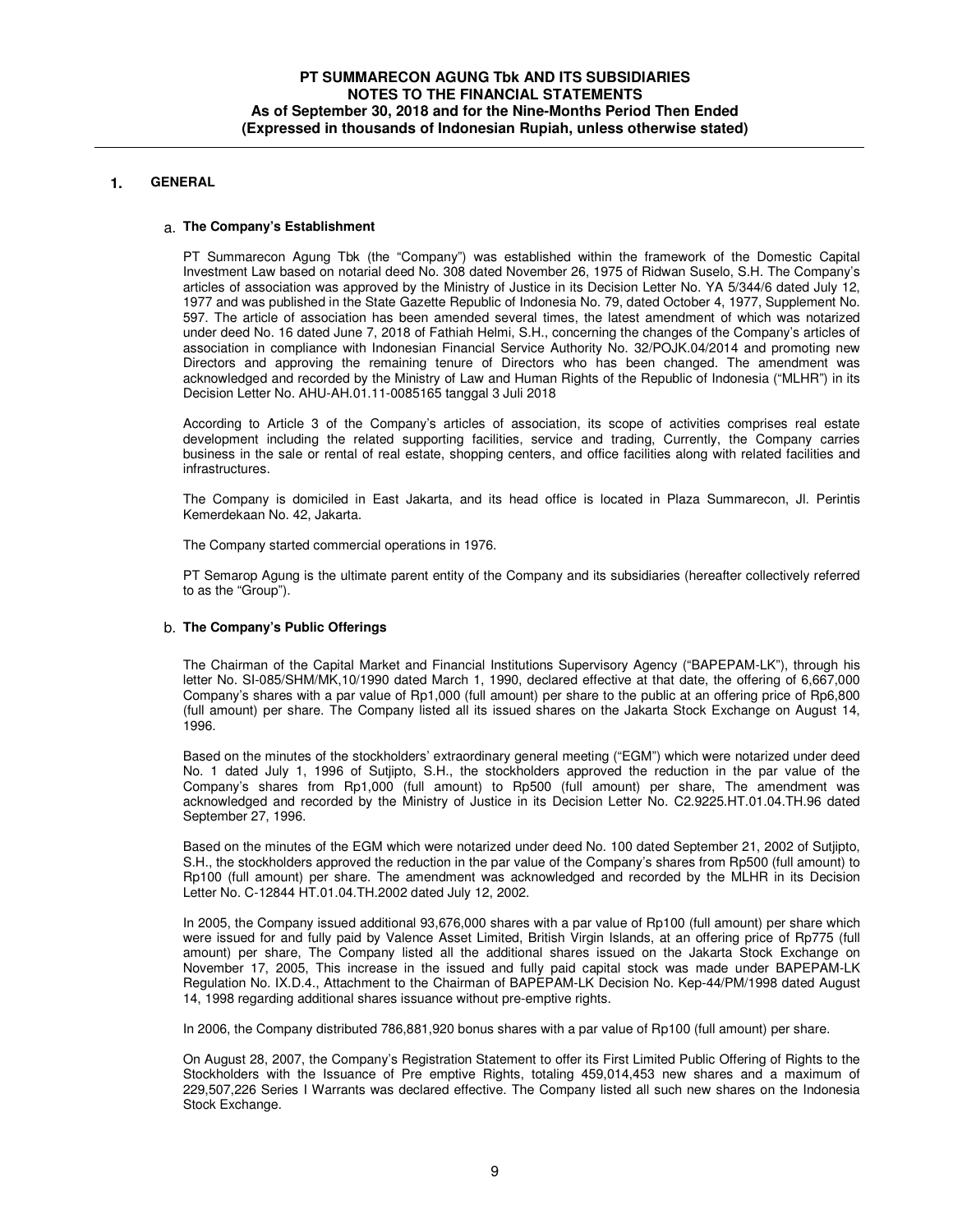#### **b. The Company's Public Offerings (continued)**

In June 2008, the Company distributed 3,217,893,796 bonus shares with a par value of Rp100 (full amount) per share. A total of 436,340,202 and 1,013,046 Series I Warrants were exercised in September 2010 and December 2009, respectively.

In 2012, the Company issued 340,250,000 new shares with a nominal value of Rp100 (full amount) per share through the issuance of capital stock without pre-emptive rights phase I with minimum exercise price of Rp1,550 (full amount) per share, increasing the Company's issued and fully paid capital stock from 6,873,140,840 shares to 7,213,390,840 shares.

Based on the minutes of the EGM held on September 5, 2013 which were covered by notarial deed No. 21 of Fathiah Helmi, S.H., the stockholders approved the distribution of bonus shares through the capitalization of additional paid-in capital amounting to Rp721,339,084 whereby each outstanding share received 1 bonus share. As a result, the issued and fully paid capital stock increased from Rp721,339,084 to become Rp1,442,678,168. The distribution of the bonus shares was conducted on July 15, 2013.

#### **c. Board of Commissioners, Directors, Audit Committee and Employees**

The composition of the Company's Boards of Commissioners and Directors as of September 30, 2018 was as follows:

| <b>Board of Commissioners</b><br>President |    |                      | <b>Board of Directors</b>    |   |                      |
|--------------------------------------------|----|----------------------|------------------------------|---|----------------------|
| Commissioners                              |    | Soetjipto Nagaria    | <b>President Director</b>    |   | Adrianto Pitovo Adhi |
| Commissioners<br>Independent               |    | Harto Diojo Nagaria  | <b>Director</b>              | ÷ | Liliawati Rahardio   |
| Commissioner<br>Independent                | ÷. | H. Edi Darnadi       | Director                     | ÷ | Soegianto Nagaria    |
| Commissioner                               |    | Esther Melyani Homan | Director                     | ÷ | Herman Nagaria       |
|                                            |    |                      | Director                     | ÷ | Lydia Tiio           |
|                                            |    |                      | Director                     | ÷ | Nanik Widiaja        |
|                                            |    |                      | Director                     | ٠ | Sharif Benyamin      |
|                                            |    |                      | <b>Unaffiliated Director</b> |   | Jason Lim            |

The composition of the Company's Boards of Commissioners and Directors as of December 31, 2017 was as follows:

| <b>Board of Commissioners</b><br>President |                      | <b>Board of Directors</b> |                        |
|--------------------------------------------|----------------------|---------------------------|------------------------|
| Commissioners                              | Soetiipto Nagaria    | <b>President Director</b> | Adrianto Pitovo Adhi   |
| Commissioners<br>Independent               | Harto Diojo Nagaria  | Director                  | Lexy Arie Tumiwa       |
| Commissioner<br>Independent                | H. Edi Darnadi       | Director                  | Liliawati Rahardio     |
| Commissioner                               | Esther Melyani Homan | Director                  | Soegianto Nagaria      |
|                                            |                      | Director                  | Herman Nagaria         |
|                                            |                      | Director                  | Yong King Ching        |
|                                            |                      | Director                  | <b>Sharif Benvamin</b> |

Unaffiliated Director : Ge Lilies Yamin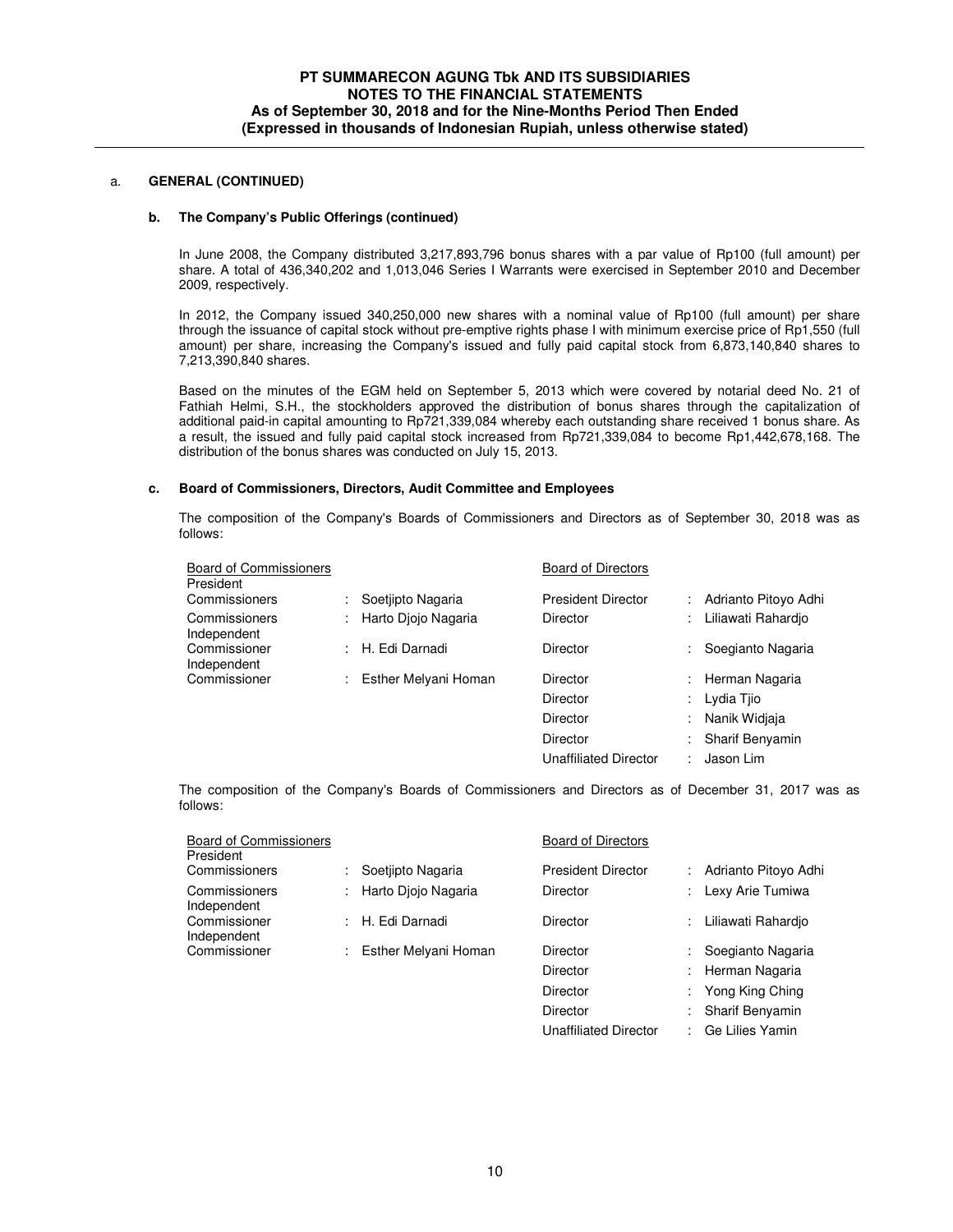#### **c Board of Commissioners, Directors, Audit Committee and Employees (continued)**

The composition of the Company's Audit Committee as of September 30, 2018 and December 31, 2017 was as follows :

| Chairman | : Esther Melyani Homan |
|----------|------------------------|
| Member   | : Leo Andi Mancianno   |
| Member   | : Neneng Martini       |

Salaries and others allowances for Board of Commissioners and Directors were as follows Rp32,379,527 and Rp43,001,136 for the nine-months period ended September 30, 2018 and 2017.

The Group had 2,411 and 2,407 permanent employees as of September 30, 2018 and December 31, 2017.

### **d. Structure of the Company's Subsidiaries**

As of September 30, 2018 and December 31, 2017, The Company had direct and indirect ownership in the following Subsidiaries:

|                                              |                 |                                        |                        | Percentage of Ownership (%) |                             | <b>Total Assets Before Elimination</b> |                      |
|----------------------------------------------|-----------------|----------------------------------------|------------------------|-----------------------------|-----------------------------|----------------------------------------|----------------------|
| <b>Name of Subsidiaries</b>                  | <b>Domicile</b> | <b>Principal Activity</b>              | Start of<br>Operations | September 30,<br>2018       | <b>December</b><br>31, 2017 | September 30,<br>2018                  | December 31.<br>2017 |
| <b>Direct Subsidiaries</b>                   |                 |                                        |                        |                             |                             |                                        |                      |
| PT Bahagia Makmursejati (BHMS)               | Jakarta         | Property<br>Development                | 2003                   | 99.99                       | 99.99                       | 18.494.498                             | 18,474,258           |
| PT Serpong Cipta Kreasi (SPCK)               | Tangerang       | Property<br>Development                | 2004                   | 100.00                      | 100.00                      | 6,213,254,752                          | 5,970,150,441        |
| PT Anugerah Damai Abadi (AGDA)               | Tangerang       | Retail<br>Food and<br><b>Beverages</b> | 2007                   | 100.00                      | 100.00                      | 5,962,105                              | 5,858,994            |
| PT Gading Orchard (GDOR)                     | Jakarta         | Property<br>Development                | 2008                   | 100.00                      | 100.00                      | 44.814.668                             | 43.417.854           |
| PT Summarecon Property<br>Development (SMPD) | Jakarta         | Property<br>Development                | 2012                   | 100.00                      | 100.00                      | 8,134,828,379                          | 6,828,879,964        |
| PT Summarecon Investment<br>Property (SMIP)  | Jakarta         | Investment<br>Property                 | 2012                   | 100.00                      | 100.00                      | 4,309,043,505                          | 4,327,159,676        |
| PT Multi Abadi Prima (MTAP)                  | Jakarta         | <b>Gas Station</b>                     | 2013                   | 100.00                      | 100.00                      | 11,390,777                             | 12,081,197           |
| PT Bhakti Karya Sejahtera (BTKS)             | Jakarta         | Education                              | 2013                   | 100.00                      | 100.00                      | 84,986,041                             | 84,914,855           |
| PT Citra Damai Agung (CTDA)                  | Jakarta         | Property<br>Development                | 2014                   | 100.00                      | 100.00                      | 39,954,277                             | 39,910,974           |
| PT Bhakti Karya Bangsa (BTKB)                | Tangerang       | Education                              | 2016                   | 80.00                       | 80.00                       | 26,894,138                             | 16,128,050           |
| PT Sagraha Mitraloka Elok<br>(SGME)          | Jakarta         | Trading                                | 2017                   | 100.00                      | 100.00                      | 19,364,341                             | 5,766,777            |
| PT Java Investama Properti (JVIP)            | Jakarta         | Investment<br>Property                 |                        | 100.00                      | 100.00                      | 15,091,209                             | 15,095,391           |
| PT Setia Mitra Intifajar (SMIF)              | Jakarta         | Property<br>Development                |                        | 100.00                      | 100.00                      | 2,094,710                              | 2,542,910            |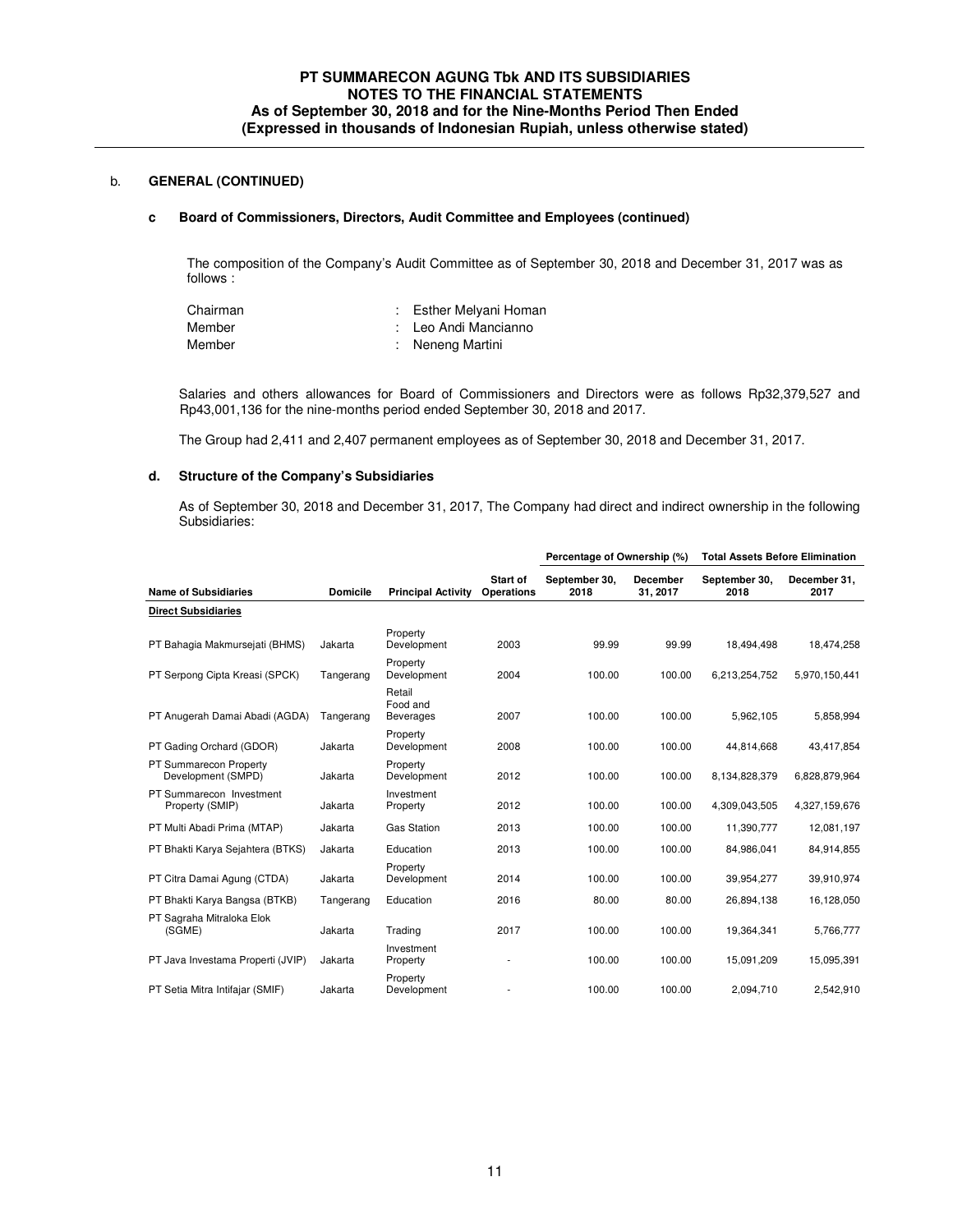# **d. Structure of the Company's Subsidiaries**

As of September 30, 2018 and December 31, 2017, The Company had direct and indirect ownership in the following Subsidiaries:

|                                                |                 |                           |                        | Percentage of Ownership (%) |                      | <b>Total Assets Before Elimination</b> |                      |
|------------------------------------------------|-----------------|---------------------------|------------------------|-----------------------------|----------------------|----------------------------------------|----------------------|
| <b>Name of Subsidiaries</b>                    | <b>Domicile</b> | <b>Principal Activity</b> | Start of<br>Operations | September 30,<br>2018       | December<br>31, 2017 | September 30,<br>2018                  | December 31,<br>2017 |
| <b>Indirect Subsidiaries</b><br>through SMPD   |                 |                           |                        |                             |                      |                                        |                      |
| PT Eskage Tatanan Kota (EKTK)                  | Jakarta         | <b>Town Management</b>    | 2009                   | 100.00                      | 100.00               | 4,533,788                              | 5,295,926            |
| PT Bekasi Tatanan Kota (BKTK)                  | Bekasi          | <b>Town Management</b>    | 2012                   | 100.00                      | 100.00               | 18,972,567                             | 15,318,773           |
| PT Mahkota Permata Perdana<br>(MKPP)           | Bandung         | Property<br>Development   | 2015                   | 100.00                      | 100.00               | 3,685,334,025                          | 2,810,697,400        |
| PT Maju Lestari Properti (MJLP)                | Jakarta         | Property<br>Development   |                        | 100.00                      | 100.00               | 37,310,354                             | 37,261,640           |
| PT Inovasi Jaya Properti (IVJP)                | Jakarta         | Property<br>Development   |                        | 100.00                      | 100.00               | 1,149,480,247                          | 1,099,010,427        |
| PT.<br>Mahkota<br>Intan<br>Cemerlang<br>(MKIC) | Jakarta         | Property<br>Development   |                        | 100.00                      | 100.00               | 417,557,415                            | 411,427,568          |
| PT Banyumas Eka Mandiri (BYEM)                 | Jakarta         | Property<br>Development   |                        | 100.00                      | 100.00               | 289,400,076                            | 281,299,160          |
| PT Aruna Cahaya Abadi (ARCA)                   | Jakarta         | Property<br>Development   |                        | 100.00                      | 100.00               | 72,087,880                             | 71,969,076           |
| PT Selaras Maju Mandiri (SLMM)                 | Jakarta         | Property<br>Development   |                        | 100.00                      | 100.00               | 1,083,636,154                          | 1,119,448,920        |
| PT Orient City (ORCT)                          | Jakarta         | Property<br>Development   |                        | 100.00                      | 100.00               | 1,798,018                              | 2,160,936            |
| PT Bumi Perintis Asri (BMPA)                   | Tangerang       | Property<br>Development   |                        | 100.00                      | 100.00               | 62,542,517                             | 62,435,975           |
| PT Duta Sumara Abadi (DTSA)                    | Jakarta         | Property<br>Development   |                        | 51.00                       | 51.00                | 350,250,830                            | 339,392,004          |
| PT Sinar Mahakam Indah (SNMI)                  | Samarinda       | Property<br>Development   |                        | 85.44                       | 85.44                | 39,146,431                             | 41,087,377           |
| PT Sinar Semesta Indah (SNSI)                  | Tangerang       | Property<br>Development   |                        | 100.00                      | 100.00               | 746,812                                | 748,299              |
| PT Wahyu Kurnia Sejahtera<br>(WYKS)            | Jakarta         | Property<br>Development   |                        | 100.00                      | 100.00               | 192,014,503                            | 183,867,116          |
| PT Kahuripan Jaya Mandiri (KHJM)               | Jakarta         | Property<br>Development   |                        | 51.00                       | 51.00                | 50,395,900                             | 50,411,672           |
| PT Gunung Suwarna Abadi (GNSA)                 | Jakarta         | Property<br>Development   |                        | 51.00                       | 51.00                | 220,149,035                            | 184,282,151          |
| PT Taruna Maju Berkarya (TRMB)                 | Jakarta         | Property<br>Development   |                        | 100.00                      | 100.00               | 3,916,295                              | 3,807,454            |
| PT Gunung Srimala Permai (GNSP)                | Jakarta         | Property<br>Development   |                        | 51.00                       | 51.00                | 183,839,580                            | 176,831,839          |
| PT Sunda Besar Properti (SDBP)                 | Bandung         | Property<br>Development   |                        | 100.00                      | 100.00               | 1,178,979                              | 1,152,302            |
| PT Maju Singa Parahyangan<br>(MJSP)            | Bandung         | Property<br>Development   |                        | 100.00                      | 100.00               | 1,178,986                              | 1,152,309            |
| PT Surya Mentari Diptamas (SYMD) Jakarta       |                 | Property<br>Development   |                        | 51.00                       | 51.00                | 2,985,754                              | 2,885,914            |
| PT Surya Menata Elokjaya (SYME)                | Jakarta         | Property<br>Development   |                        | 100.00                      | 100.00               | 3,178,823                              | 3,075,757            |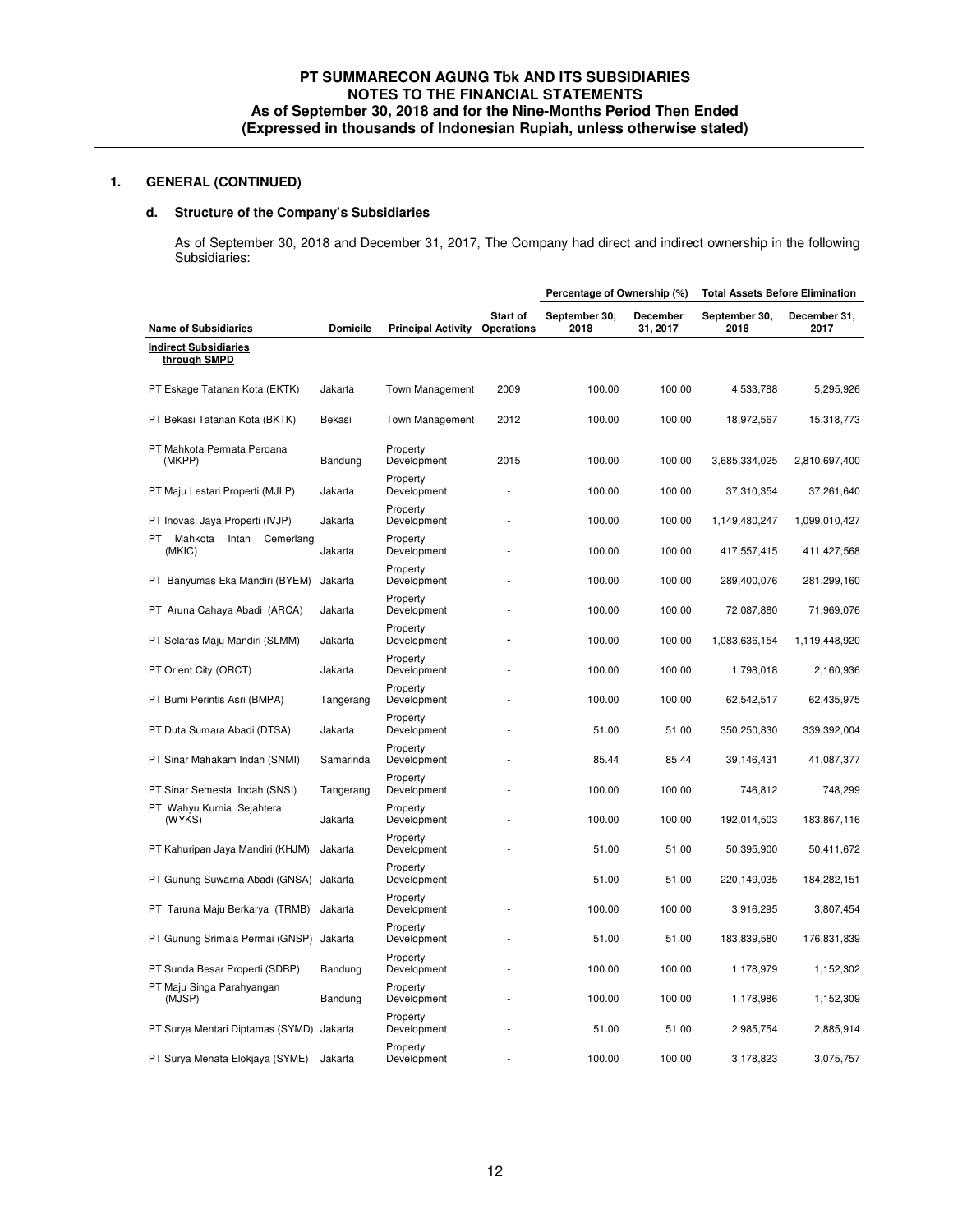# **d. Structure of the Company's Subsidiaries (continued)**

As of September 30, 2018 and December 31, 2017, The Company had direct and indirect ownership in the following Subsidiaries: (continued)

|                                                          |                 |                                    |                        | Percentage of Ownership (%) |                      | <b>Total Assets Before Elimination</b> |                      |
|----------------------------------------------------------|-----------------|------------------------------------|------------------------|-----------------------------|----------------------|----------------------------------------|----------------------|
| <b>Name of Subsidiaries</b>                              | <b>Domicile</b> | <b>Principal Activity</b>          | Start of<br>Operations | September 30,<br>2018       | December<br>31, 2017 | September 30,<br>2018                  | December 31,<br>2017 |
| <b>Indirect Subsidiaries</b><br>through SMPD (continued) |                 |                                    |                        |                             |                      |                                        |                      |
| PT Kencana Jayaproperti Agung<br>(KCJA)                  | Jakarta         | Property<br>Development            |                        | 51.00                       | 51.00                | 379.902.932                            | 293.316.696          |
| PT Kencana Jayaproperti Mulia<br>(KCJM)                  | Jakarta         | Property<br>Development            |                        | 51.00                       | 51.00                | 182.071.135                            | 188.655.562          |
| PT Sinergi Mutiara Cemerlang<br>(SGMC)                   | Makassar        | Property<br>Development            |                        | 54.00                       | 51.00                | 652.626.912                            | 578.301.005          |
| PT Sukmabumi Mahakam Jaya<br>(SBMJ)                      | Jakarta         | Property<br>Development            |                        | 100.00                      | 100.00               | 1.009.149                              | 995.812              |
| PT Bintang Mentari Indah (BNMI)                          | Maros           | Property<br>Development            |                        | 100.00                      | 100.00               | 275.756.896                            | 386.175.872          |
| PT Bandung Tatanan Kota (BDTK)                           | Bandung         | Town<br>Management                 |                        | 100.00                      | 100.00               | 4.789.923                              | 2.498.829            |
| PT Summa Sinar Fajar (SMSF)                              | Bekasi          | Property<br>Development            |                        | 51,00                       | ٠                    | 184.975.377                            |                      |
| PT Karawang Tatanan Kota<br>(KRTK)                       | Karawang        | Town<br>Management                 |                        | 100.00                      |                      | 2.501.940                              |                      |
| <b>Indirect Subsidiaries</b><br>through SMIP             |                 |                                    |                        |                             |                      |                                        |                      |
| PT Lestari Mahadibya (LTMD)                              | Tangerang       | Investment<br>Property             | 2006                   | 100.00                      | 100.00               | 1,095,128,921                          | 1,097,777,885        |
| PT Summerville Property<br>Management (SVPM)             | Jakarta         | Property<br>Management             | 2007                   | 100.00                      | 100.00               | 5,543,242                              | 3,770,002            |
| PT Summarecon Hotelindo<br>(SMHO)                        | Jakarta         | Hotel                              | 2010                   | 100.00                      | 100.00               | 116,614,761                            | 127,533,876          |
| PT Makmur Orient Jaya (MKOJ)                             | Bekasi          | Investment<br>Property             | 2013                   | 100.00                      | 100.00               | 926,389,129                            | 864,335,137          |
| PT Kharisma Intan Properti (KRIP)                        | Tangerang       | Investment<br>Property             | 2013                   | 100.00                      | 100.00               | 201,388,593                            | 204,342,708          |
| PT Dunia Makmur Properti (DNMP)                          | Jakarta         | Investment<br>Property             | 2015                   | 100.00                      | 100.00               | 111,812,035                            | 115,094,490          |
| PT Summarecon Bali Indah (SMBI)                          | Jakarta         | Investment<br>Property             | 2016                   | 100.00                      | 100.00               | 1,310,981,467                          | 1,361,294,326        |
| PT Permata Jimbaran Agung<br>(PMJA)                      | Badung          | Investment<br>Property             | 2016                   | 59.40                       | 59.40                | 817,817,322                            | 868,815,246          |
| PT Pradana Jaya Berniaga (PDJB)                          | Badung          | Retail, Food &<br><b>Beverages</b> | 2016                   | 100.00                      | 100.00               | 5,515,927                              | 4,048,875            |
| PT Hotelindo Permata Jimbaran<br>(HOPJ)                  | Badung          | Hotel                              | 2017                   | 59.40                       | 59.40                | 313,915,765                            | 344,170,951          |
| PT Seruni Persada Indah (SRPI)                           | Jakarta         | Investment Property                |                        | 100.00                      | 100.00               | 1,129,015                              | 1,101,406            |
| PT Bali Indah Development (BLID)                         | Badung          | Investment Property                |                        | 100.00                      | 100.00               | 157,233,025                            | 168,883,813          |
| PT Bali Indah Property (BLIP)                            | Badung          | Investment Property                |                        | 100.00                      | 100.00               | 3,756,489                              | 3,762,623            |
| PT Bukit Jimbaran Indah (BKJI)                           | Badung          | Property<br>Development            |                        | 100.00                      | 100.00               | 649,715                                | 633,183              |
| PT Bukit Permai Properti (BKPP)                          |                 | Property                           |                        |                             |                      |                                        |                      |
|                                                          | Badung          | Development                        |                        | 100.00                      | 100.00               | 485,066,593                            | 484,956,625          |
| PT Nirwana Jaya Semesta (NWJS)                           | Jakarta         | Hotel                              |                        | 100.00                      | 100.00               | 13,313,723                             | 13,309,056           |
| PT Sadhana Bumi Jayamas (SDBJ) Jakarta                   |                 | Investment Property                |                        | 100.00                      | 100.00               | 82,301,121                             | 81,491,083           |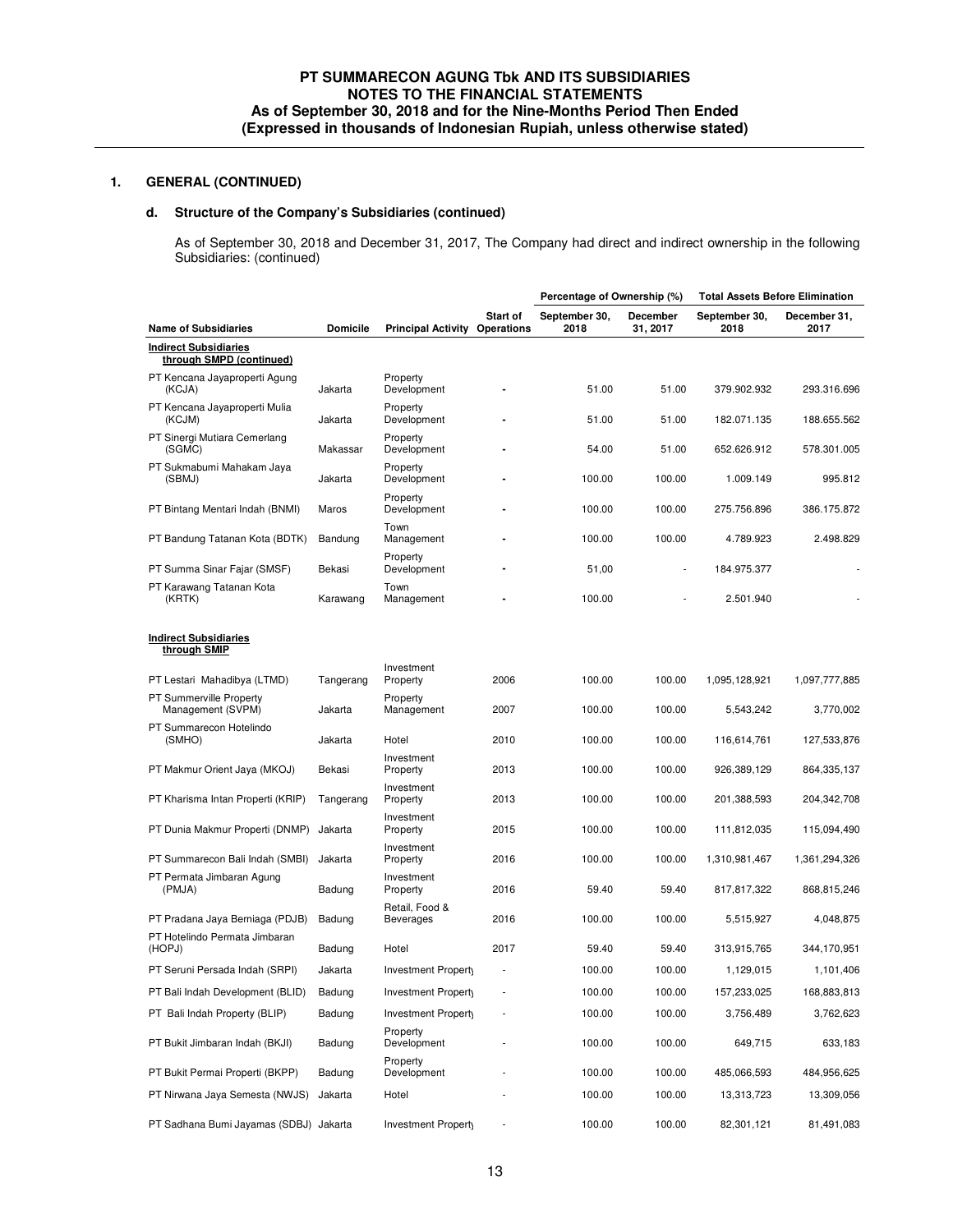#### **d. Structure of the Company's Subsidiaries (continued)**

As of September 30, 2018 and December 31, 2017, The Company had direct and indirect ownership in the following Subsidiaries: (continued)

|                                                          |                 |                               |                               | Percentage of Ownership (%) |                             | <b>Total Asset Before Elimination</b> |                      |
|----------------------------------------------------------|-----------------|-------------------------------|-------------------------------|-----------------------------|-----------------------------|---------------------------------------|----------------------|
| <b>Name of Subsidiaries</b>                              | <b>Domicile</b> | <b>Principal Activity</b>     | Start of<br><b>Operations</b> | September 30,<br>2018       | <b>December</b><br>31, 2017 | September 30,<br>2018                 | December 31.<br>2017 |
| <b>Indirect Subsidiaries</b><br>through SMIP (continued) |                 |                               |                               |                             |                             |                                       |                      |
| PT Unota Persadajaya (UNPS)                              | Jakarta         | Investment<br>Property        |                               | 100.00                      | 100.00                      | 145,048,453                           | 145,067,257          |
| PT Java Orient Properti (JVOP)                           | Yogyakarta      | Hotel                         |                               | 90.00                       | 90.00                       | 151,293,869                           | 151,112,332          |
| PT Mahakarya Buana Damai<br>(MKBD)                       | Bandung         | Investment<br>Property        |                               | 100.00                      | 100.00                      | 164,783,550                           | 156,091,482          |
| PT Hotelindo Saribuana<br>Damai (HSBD)                   | Bandung         | Hotel                         |                               | 100.00                      | 100.00                      | 240,701                               | 240,406              |
| PT Hotelindo Java<br>Properti (HIJP)                     | Yogyakarta      | Hotel                         |                               | 100.00                      | 100.00                      | 235,800                               | 235,564              |
| PT Hotelindo Cahaya<br>Gemilang (HICG)                   | Jakarta         | Hotel                         |                               | 100.00                      | 100.00                      | 240,662                               | 239,511              |
| PT Maha Karya Reksawarga<br>(MKRW)                       | Karawang        | Investment<br>Property        |                               | 100.00                      | 100.00                      | 33,299,262                            | 4,339,914            |
| <b>Indirect Subsidiaries</b><br>through SPCK             |                 |                               |                               |                             |                             |                                       |                      |
| PT Serpong Tatanan Kota (STTK)                           | Tangerang       | Town<br>Management            | 2010                          | 100.00                      | 100.00                      | 71,045,139                            | 54,331,311           |
| PT Bhakti Karya Vita (BTKV)                              | Tangerang       | Hospital                      | 2011                          | 60.00                       | 60.00                       | 55,162,452                            | 59,416,846           |
| PT Jaya Bangun Abadi (JYBA)                              | Tangerang       | Property<br>Development       |                               | 100.00                      | 100.00                      | 90,405,139                            | 90,584,414           |
| PT Permata Cahaya Cemerlang<br>(PMCC)                    | Tangerang       | Property<br>Development       |                               | 100.00                      | 100.00                      | 329,246,233                           | 331,254,270          |
| PT Surya Intan Properti (SYIP)                           | Tangerang       | Property<br>Development       |                               | 100.00                      | 100.00                      | 153,223,207                           | 152,226,380          |
| PT Mahkota Berlian Indah (MKBI)                          | Tangerang       | Property<br>Development       |                               | 100.00                      | 100.00                      | 91,554,265                            | 89,931,840           |
| PT Mahkota Permata Indah (MKPI) Tangerang                |                 | Property<br>Development       |                               | 100.00                      | 100.00                      | 83,221,024                            | 83,268,058           |
| <b>Indirect Subsidiaries</b><br>through SMIF             |                 |                               |                               |                             |                             |                                       |                      |
| PT Jejaring Ultra Prima (JJUP)                           | Jakarta         | Infrastructure<br>Development |                               | 100.00                      | 100.00                      | 2.054.781                             | 2.499.203            |

 In 2018, the Company established new Subsidiaries, which are PT Summa Sinar Fajar (SMSF) and PT Karawang Tatanan Kota (KRTK).

As of September 30, 2018, JVIP, SMIF, MJLP, IVJP, MKIC, BYEM, ARCA, SLMM, ORCT, BMPA, DTSA, SNMI, SNSI, WYKS, KHJM, GNSA, TRMB, GNSP, SDBP, MJSP, SYMD, SYME, KCJA, KCJM, SGMC, SBMJ, BNMI, BDTK, SMSF, KRTK, SRPI, BLID, BLIP, BKJI, BKPP, NWJS, SDBJ, UNPS, JVOP, MKBD, HSBD, HIJP, HICG, MKRW, JYBA, PMCC, SYIP, MKBI, MKPI and JJUP have not started commercial operations.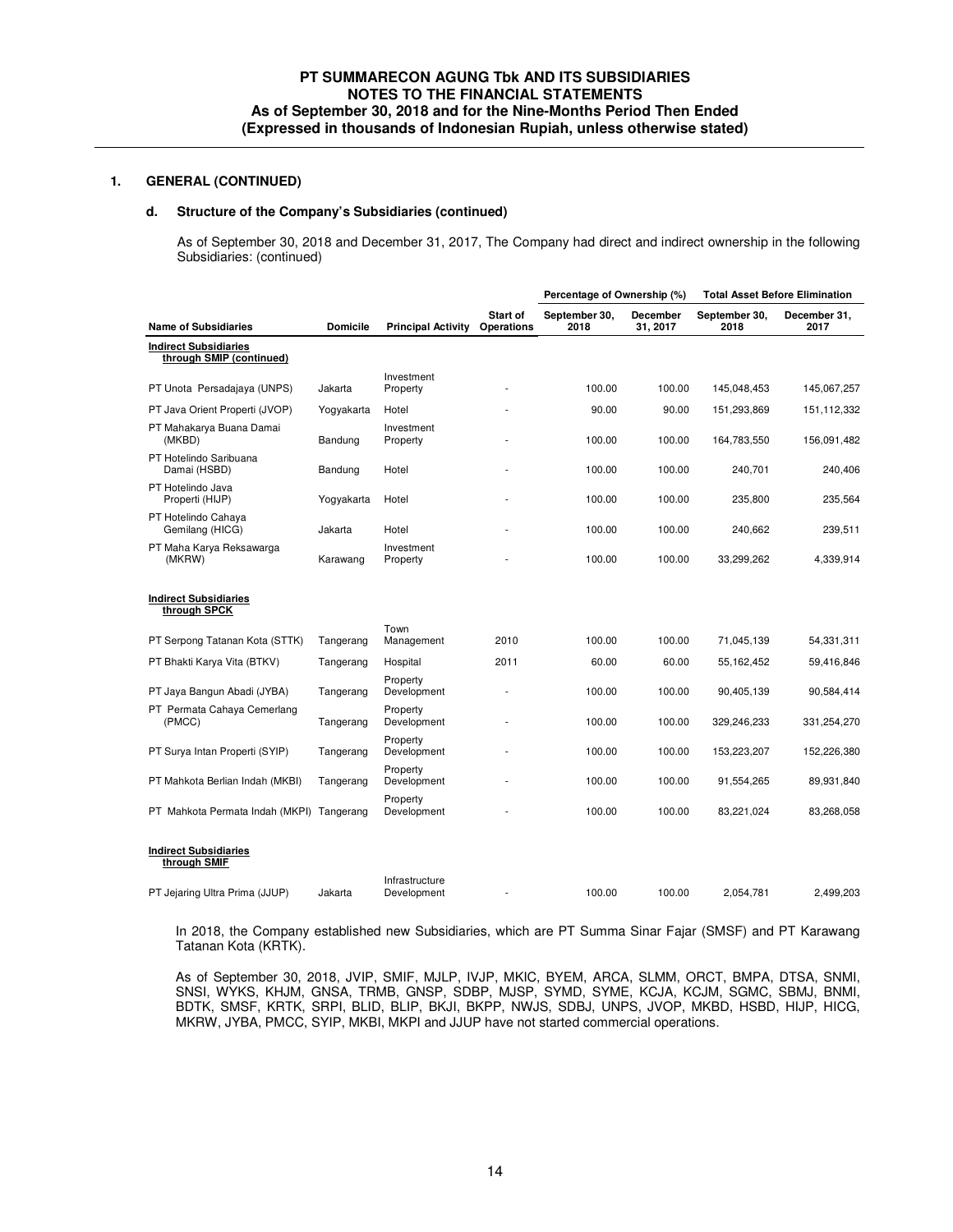#### **e. Approval and authorization for the issuance of consolidated financial statements**

The Company's management is responsible for the preparation and fair presentation of these consolidated financial statements in accordance with Indonesian Financial Accounting Standards, which were completed and authorized for issuance by the Board of Directors of the Company on October 30, 2018, as previously reviewed and recommended for authorization by the Audit Committee of the Company.

### **2. SUMMARY OF SIGNIFICANT ACCOUNTING POLICIES**

#### **a. Basis of preparation of the consolidated financial statements**

The consolidated financial statements have been prepared and presented in accordance with the Indonesian Financial Accounting Standards ("SAK"), which consist of the Statements of Financial Accounting Standards ("PSAK") and Interpretations to Financial Accounting Standards ("ISAK") issued by the Financial Accounting Standards Board of the Indonesian Institute of Accountants and the Regulations Financial Statement Presentation and Disclosure for Issuer or Public Company issued by the Financial Service Authority ("OJK", formerly BAPEPAM-LK).

The consolidated financial statements have been prepared on the accrual basis using the historical cost concept of accounting, except for certain accounts which are measured on the basis described in the related accounting policies for those accounts.

The consolidated statement of cash flows presents cash flows classified into operating, investing and financing activities. The cash flows from operating activities are presented using the direct method.

The reporting currency used in the preparation of the consolidated financial statements is the Indonesian rupiah (Rp), which is also the functional currency of the Group.

#### **b. Changes in accounting policies**

The following are several accounting standards issued by the DSAK that are considered relevant to the financial reporting of the Group but not yet effective until January 1 2018:

- PSAK No. 71: Financial Instruments, adopted from IFRS 9, effective January 1, 2020 with earlier application is permitted. This PSAK provides for classification and measurement of financial instruments based on the characteristics of contractual cash flows and business model of the entity; expected credit loss impairment model that resulting information more timely, relevant and understandable to users of financial statements; accounting for hedging that reflect the entity's risk management better by introduce a more general requirements based on management's judgment.
- PSAK No. 72: Revenue from Contracts with Customers, adopted from IFRS 15, effective January 1, 2020 with earlier application is permitted. This PSAK is a single standards that a joint project between the International Accounting Standards Board (IASB) and the Financial Accounting Standards Board (FASB), provides revenue recognition from contracts with customers, and the entity is expected to have analizing before recognazing the revenue.
- PSAK No. 73: Leases, adopted from IFRS 16, effective January 1, 2020 with earlier application is permitted, but not before an entity applies PSAK 72: Revenue from Contracts with Customers. This PSAK establish the principles of recognition, measurement, presentation, and disclosure of the lease by introducing a single accounting model, with the requirement to recognize the right-of-use assets and liability of the lease; there are 2 optional exclusions in the recognition of the lease assets and liabilities: (i) shortterm lease and (ii) lease with low-value underlying assets.
- Amendments to PSAK No. 62: Insurance Contract on Applying PSAK No. 71 Financial Instruments with PSAK 62 Insurance Contract, effective January 1, 2020. This amendments allows those who meet certain criteria to apply a temporary exclusion of PSAK No. 71 (deferral approach) or choose to implement overlay approach for financial assets designated.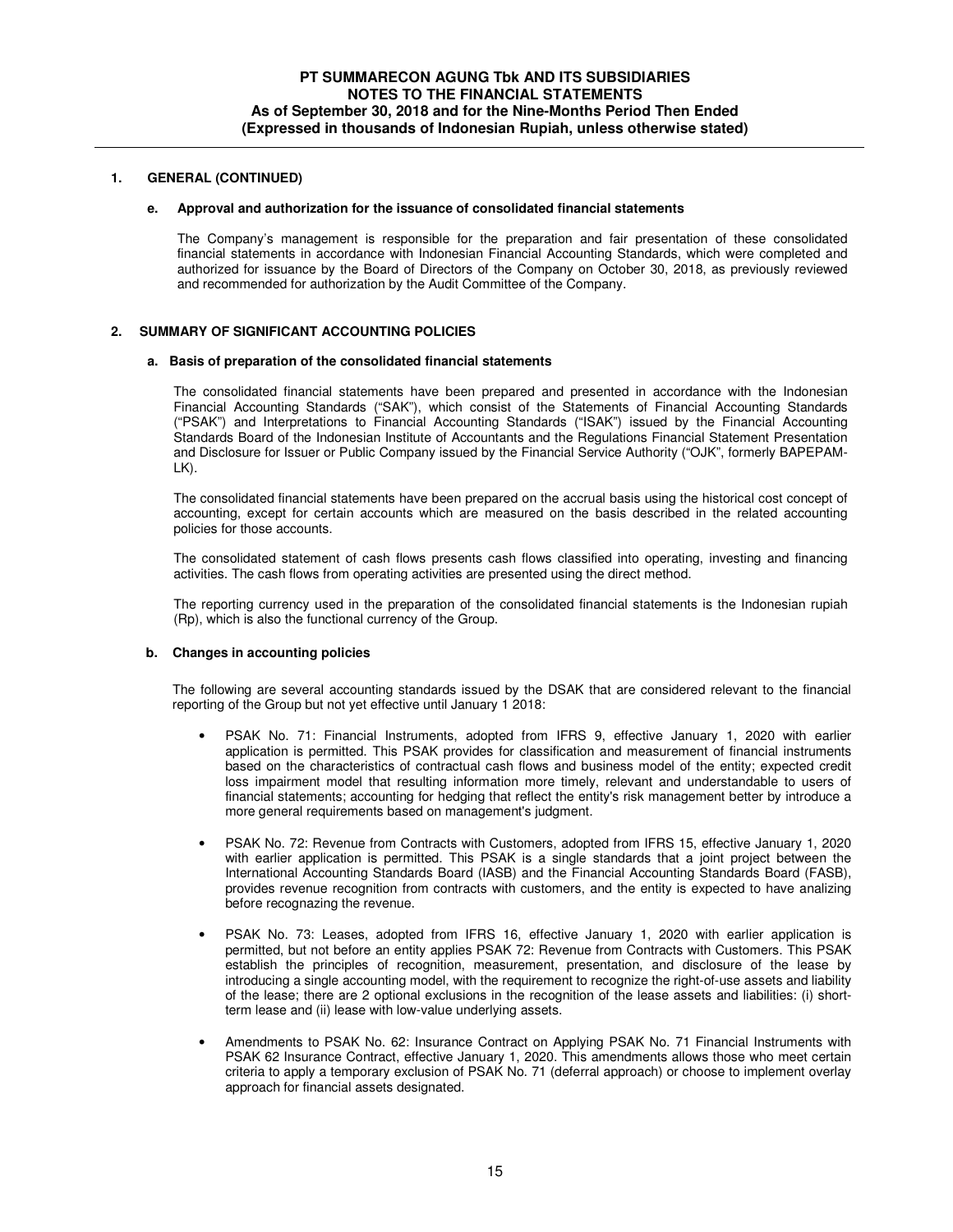#### **b. Changes in accounting policies**

The following are several accounting standards issued by the DSAK that are considered relevant to the financial reporting of the Group but not yet effective until January 1 2018: (continued)

- Amendments to PSAK No. 71 Financial Instruments: Prepayment Features with Negative Compensation, effective January 1, 2020 with earlier application is permitted. These amendments provide that a financial asset with prepayment features that may result in negative compensation qualifies as a contractual cash flow derived solely from the principal and interest of the principal amount owed.
- ISAK No. 33 Foreign currency Transaction and Advance Consideration, effective January 1, 2019 with earlier application is permitted. These amendments clarify the use of the transaction date to determine the exchange rate used in the initial recognition of the related asset, expense or income at the time the entity has received or paid advance consideration in the foreign currency.

The Group is presently evaluating and has not yet determined the effects of these accounting standards on its financial statements.

### **c. Principles of consolidation**

The consolidated financial statements include the subsidiary accounts owned by the Company with the equity ownership of more than 50%, either directly or indirectly through another subsidiary as disclosed in Notes 1d..

All material intercompany accounts and transactions (including unrealized gains or losses) have been eliminated. A Subsidiary is fully consolidated from the date of acquisition, being the date on which the Company obtains control, and continues to be consolidated until the date such control ceases.

Specifically, the Group controls an investee if and only if the Group has:

- a) Power over investee (i.e., existing rights that give it the current ability to direct the relevant activities of the investee);
- b) Eksposure, or rights, of variable returns from its involvement to investee; and
- c) The ability to use its power over the investee to affect its returns.

When the Group has less than a majority of the voting or similar rights of an investee, the Group considers all relevant facts and circumstances in assessing whether it has power over an investee, including:

- a) The contractual arrangement with the other vote holders of the investee
- b) Rights arising from other contractual arrangements
- c) The Group's voting rights and potential voting rights.

Non-controlling interests ("NCI") represent the portion of the profit or loss and net assets of the Subsidiaries not attributable, directly or indirectly, to the Parent Entity, which are presented in the consolidated statement of profit or loss and other comprehensive income and under the equity section of the consolidated statement of financial position, respectively, separately from the corresponding portion attributable to owners of the parent entity.

Profit or loss and each component of other comprehensive income ("OCI") are attributed to the equity holders of the parent of the Group and to the Non-controlling interests ("NCI"), even if this results in the NCI having a deficit balance. When necessary, adjustments are made to the financial statements of subsidiaries to bring their accounting policies into line with the Group's accounting policies. All intra-group assets and liabilities, equity, income, expenses and cash flows relating to transactions between members of the Group are eliminated in full on consolidation.

The Group re-assesses whether or not it controls an investee if facts and circumstances indicate that there are changes to one or more of the three elements of control. Consolidation of a subsidiary begins when the Group obtains control over the subsidiary and ceases when the Group loses control of the subsidiary.

Assets, liabilities, income and expenses of a subsidiary acquired or disposed of during the period are included in the consolidated statements of profit or loss and other comprehensive income from the date the Group gains control until the date the Group ceases to control the subsidiary.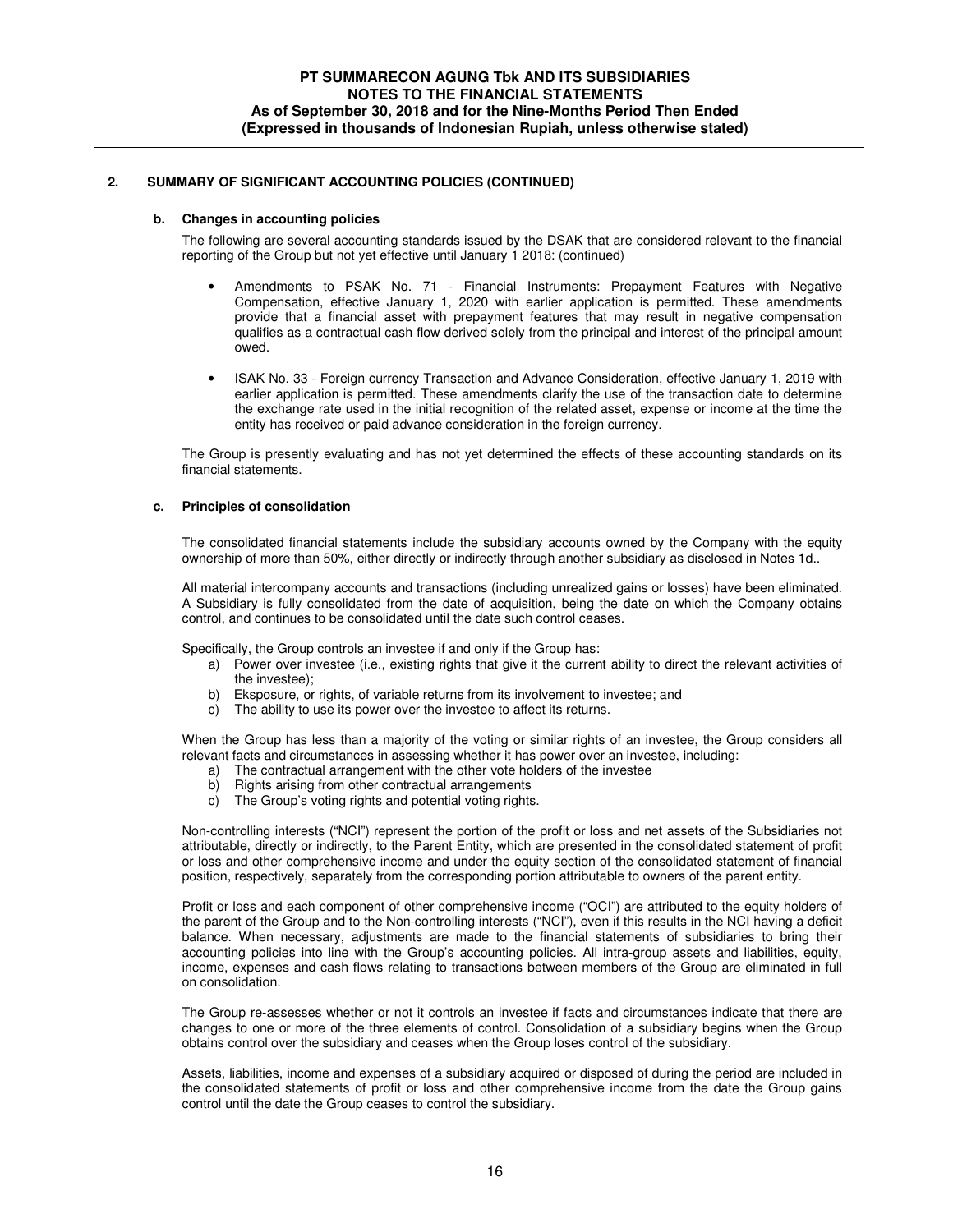### **c. Principles of consolidation (continued)**

Losses of a non-wholly owned Subsidiary are attributed to the NCI even if the losses create an NCI deficit balance. In case of loss of control over a Subsidiary, the Company:

- Derecognizes the assets (including goodwill) and liabilities of the Subsidiary;
- Derecognizes the carrying amount of any NCI;
- Derecognizes the cumulative translation differences recorded in equity, if any;
- Recognizes the fair value of the consideration received;
- Recognizes the fair value of any investment retained;
- Recognizes any surplus or deficit in profit or loss; and
- Reclassifies the parent's share of components previously recognized in other comprehensive income to profit or loss or retained earnings, as appropriate.

Consolidation of a subsidiary begins when the Group obtains control over the subsidiary and ceases when the Group loses control of the subsidiary. Assets, liabilities, income and expenses of a subsidiary acquired or disposed of during the period are included in the consolidated statements of profit or loss and other comprehensive income from the date the Group gains control until the date the Group ceases to control the subsidiary.

Profit or loss and each component of other comprehensive income ("OCI") are attributed to the equity holders of the parent of the Group and to the Non-controlling interests ("NCI"), even if this results in the NCI having a deficit balance. When necessary, adjustments are made to the financial statements of subsidiaries to bring their accounting policies into line with the Group's accounting policies. All intra-group assets and liabilities, equity, income, expenses and cash flows relating to transactions between members of the Group are eliminated in full on consolidation.

#### **d. Cash equivalents**

Time deposits with maturities of three months or less at the time of placement, which are not restricted as to withdrawal or are not pledged as collateral for loans, are classified as "Cash Equivalents". Cash in banks and time deposits which are restricted or pledged are presented as part of "Other Non-current Financial Assets".

# **e. Restricted funds**

Restricted funds represent funds obtained from the bank through the Company's House Financing Credit facility ("KPR") sales method which are restricted for use by the Group until gradual stages of completion of construction are completed depending on agreement with related banks.

#### **f. Transactions with related parties**

A related party is a person or entity that is related to the Group.

a. A person or a close member of that person's family is related to the Group. if that person;

- (i) has control or joint control over the Group;
- (ii) has significant influence over the Group; or
- (iii) is a member of the key management personnel of the Group or of the parent entity of the Company.

b. An entity is related to the Group if any of the following conditions applies:

- (i) directly, or indirectly through one or more intermediaries, the party (i) controls, is controlled by, or is under common control within the Group; (ii) has an interest in the Group that gives it significant influence over the Group; or, (iii) has joint control over the Group;
- (ii) the party is an associate of the Group;
- (iii) the party is a joint venture in which the Group is a venturer;
- (iv) the party is a member of the key management personnel of the Group;
- (v) the party is a close member of the family of any individual referred to in (a) or (d);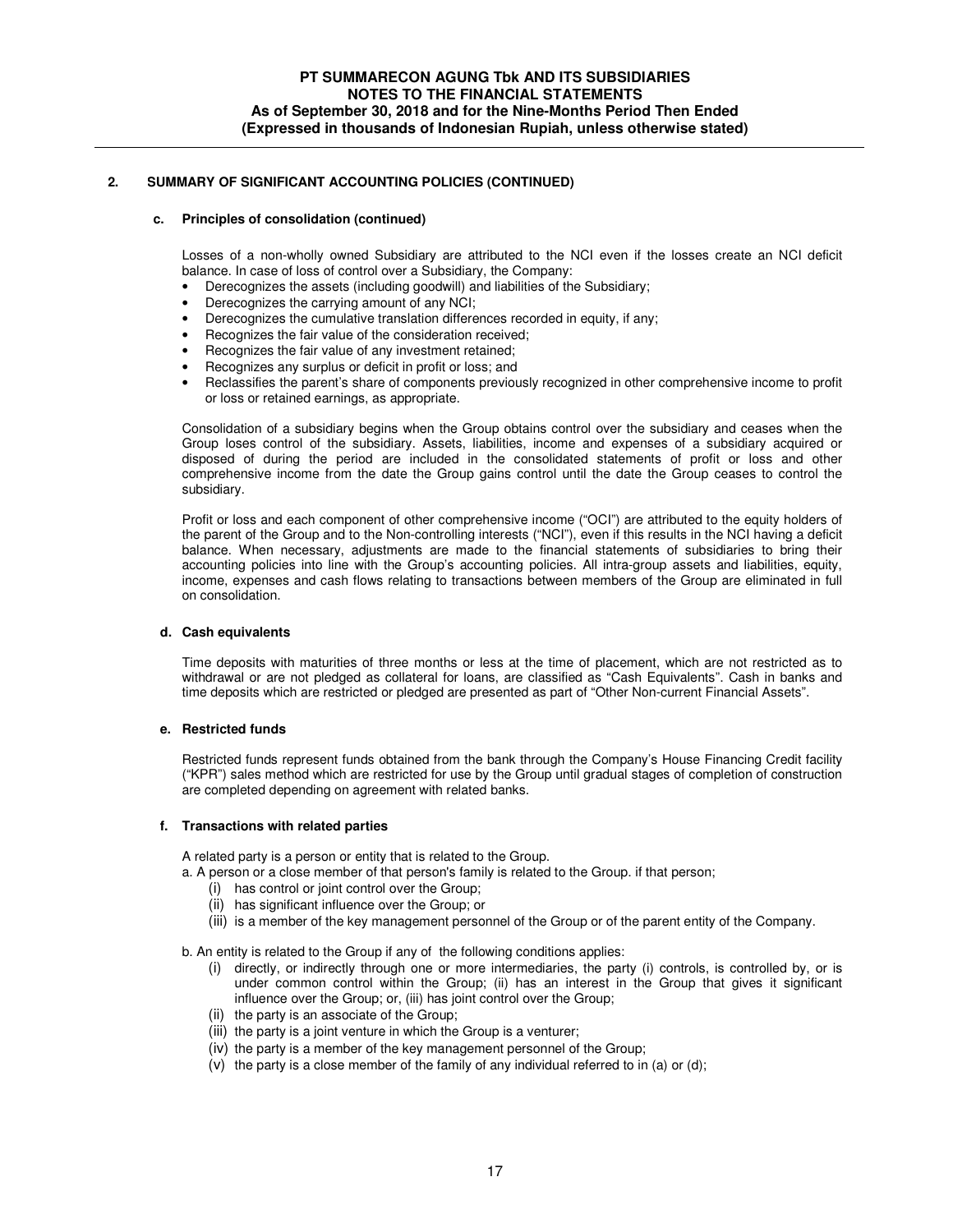#### **f. Transactions with related parties (continued)**

b. An entity is related to the Group if any of the following conditions applies: (continued)

- (vi) the party is an entity that is controlled, jointly controlled or significantly influenced by or for which significant voting power in such entity resides with, directly or indirectly, any individual referred to in (d) or (e); or,
- (vii) the party is a post-employment benefit plan for the benefit of employees of the Group, or of any entity that is a related party of the Group.

The transactions with related parties are made based on terms agreed by the parties. Such terms may not be the same as those for transactions with unrelated parties.

The details of the accounts and the significant transactions entered into with related parties are presented in Note 30.

#### **g. Inventories**

Inventories are stated at the lower of cost or net realizable value. Cost is determined by the weighted average method.

Properties acquired or being constructed for sale in the ordinary course of business, rather than to be held for rental or capital appreciation, are held as inventories.

The cost of land under development consists of cost of undeveloped land, direct and indirect development costs related to real estate development activities and borrowing costs. Land under development is transferred to landplots available for sale when the land development is completed. Total project cost is allocated proportionately to the saleable landplots based on their respective areas.

The cost of apartment under construction consists of the cost of developed land, construction costs, borrowing costs and other costs related to the development of the apartment. Costs capitalized to apartment under construction are allocated to each apartment unit using the saleable area method.

The cost of land development, including land which is used for roads and infrastructure or other unsaleable area, is allocated using saleable area.

The cost of buildings and apartments under construction is transferred to houses, shops and apartments (strata title) available for sale when the construction is substantially completed.

For residential property project, its cost is classified as part of inventories upon the commencement of development and construction of infrastructure. For commercial property project, upon the completion of development and construction of infrastructure, its cost remains as part of inventories or is reclassified to the related investment properties account, whichever is more appropriate.

Assessment of the cost estimate is done at the end of each reporting period until the project is substantially completed , if there is a change basis , the Company will revise the cost .

Other inventories, consisting of food, beverages and other inventories, are stated at cost or net realizable value, whichever is lower.

Net realizable value is the estimated selling price in the ordinary course of business, based on market prices at the reporting date and discounted for the time value of money if material, less estimated costs to complete and the estimated costs to sell. The decline in value of inventories is determined to writedown the carrying amount of inventories to their net realizable value and the decline is recognized as a loss in the consolidated statements of profit or loss and other comprehensive income.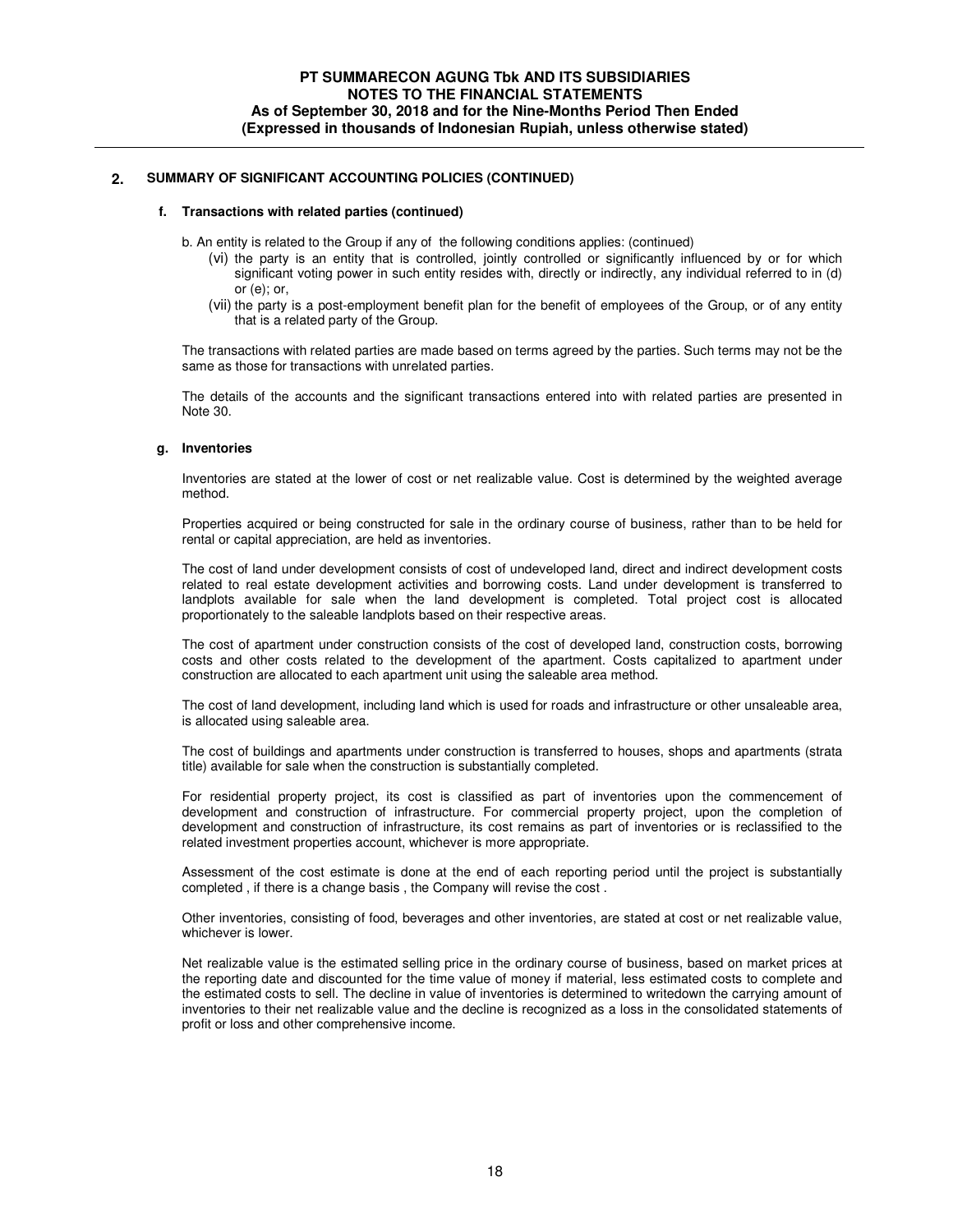#### **h. Prepaid expenses**

Prepaid expenses are amortized over the periods benefited using the straight-line method.

#### **i. Undeveloped land**

Undeveloped land is stated at cost or net realizable value, whichever is lower.

The cost of undeveloped land. consisting of pre-acquisition and acquisition cost of land, is transferred to land under development upon commencement of land development.

#### **j. Fixed assets**

Fixed assets are stated at cost less accumulated depreciation and impairment loss, if any, except for land which is not depreciated.

 Such cost includes the cost of replacing part of the fixed assets when that cost is incurred, if the recognition criteria are met.

Likewise. when a major inspection is performed, its cost is recognized in the carrying amount of the fixed assets as a replacement if the recognition criteria are met. All other repairs and maintenance costs that do not meet the recognition criteria are recognized in profit and loss as they are incurred.

Depreciation is computed using the straight-line method over the estimated useful lives of the assets as follows:

|                                | <u>Years</u> |
|--------------------------------|--------------|
| Buildings and infrastructures  | $2 - 40$     |
| Machinery and heavy equipment  | 10.          |
| Vehicle                        | $5-10$       |
| Furniture and office equipment | $2 - 5$      |

Land is stated at cost and is not depreciated.

Specific costs associated with the extension or renewal of land titles are deferred and amortized over the legal term of the landrights or economic life of the land, whichever period is shorter.

Construction in progress is stated at cost and is accounted as part of fixed assets. The accumulated costs are reclassified to the appropriate fixed assets or investment properties account when the construction is completed and the constructed asset is ready for its intended use.

An item of fixed assets is derecognized upon disposal or when no future economic benefits are expected from its use or disposal. Any gain or loss arising on derecognition of the asset (calculated as the difference between the net disposal proceeds and the carrying amount of the asset) is credited or charged to operations in the year the asset is derecognized.

The fixed assets' residual values, useful lives and methods of depreciation are reviewed and adjusted prospectively, if appropriate, at each financial year end.

#### **k. Investment properties**

Investment properties are stated at cost, which includes transaction cost, less accumulated depreciation and impairment loss, if any, except for land which is not depreciated. Such cost also includes the cost of replacing part of the investment properties if the recognition criteria are met, and excludes the daily expenses on their usage.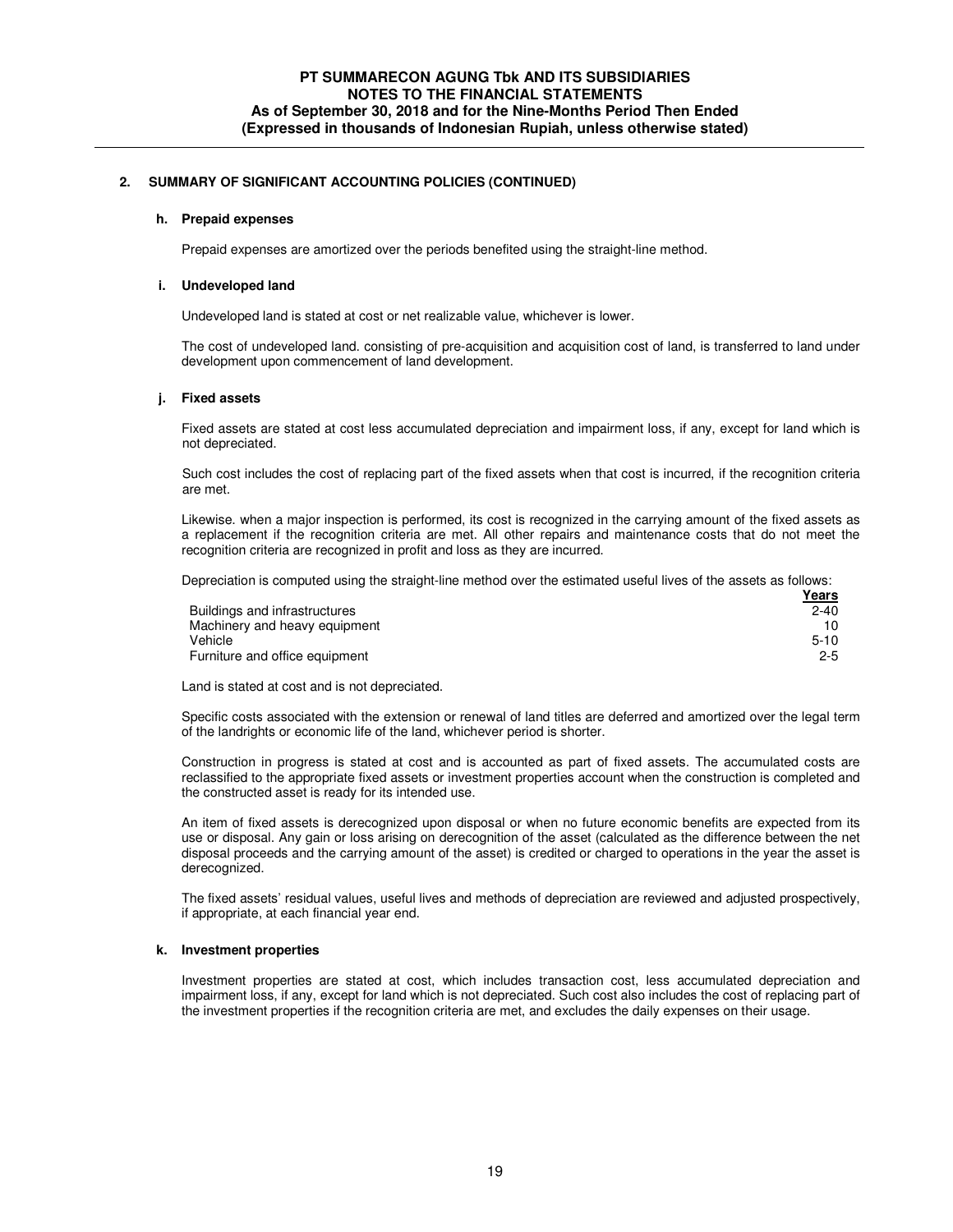#### **k. Investment properties (continued)**

Investment properties consist of land, building and infrastructures, machinery and heavy equipment, hotel facilities and furniture and office equipment held by the Group to earn rentals or for capital appreciation or both, rather than for use in the production or supply of goods or services or for administrative purposes or sale in the ordinary course of business.

Depreciation is computed using the straight-line method over the estimated useful lives of the investment properties as follows:

|                               | Years   |
|-------------------------------|---------|
| Buildings and infrastructures | $3-40$  |
| Machinery and heavy equipment |         |
| Hotel facilities              | $2 - 5$ |

Transfers to investment properties should be made when, and only when, there is a change in use. evidenced by the end of owner-occupation, commencement of an operating lease to another party or end of construction or development. Transfers from investment properties should be made when, and only when, there is a change in use, evidenced by the commencement of owner-occupation or commencement of development with a view to sell.

The changes in the useful lives estimation is done after considering the effect of the repairs and maintenance performed by the Company.

An investment property should be derecognized on disposal or when it is permanently withdrawn from use and no future economic benefits are expected from its disposal. Gain or loss arising from the retirement or disposal of investment property is credited or charged to operations in the year the asset is derecognized.

For a transfer from investment properties to owner-occupied property, the Company uses the cost method at the date of change in use. If an owner-occupied property becomes an investment property, the Company records the investment property in accordance with the fixed assets policies up to the date of change in use.

#### **l. Leases**

The determination of whether an arrangement is, or contains, a lease is based on the substance of the arrangement at inception date and whether the fulfillment of the arrangement is dependent on the use of a specific asset and the arrangement conveys a right to use the asset. A lease that transfers substantially to the lessee all the risks and rewards incidental to ownership of the leased asset is classified as a finance lease.

Consequently, a lease is classified as an operating lease, if the lease does not transfer substantially all the risks and rewards incidental to ownership.

#### The Group as lessee

At the commencement of the lease term, a lessee recognizes finance lease as an asset and a liability in its consolidated statements of financial position at an amount equal to the fair value of the leased property or, if lower, the present value of the minimum lease payments. Minimum lease payments are apportioned between the finance charges and the reduction of the outstanding liability. The finance charges are allocated to each period during the lease term so as to produce a constant periodic rate of interest on the remaining balance of the liability. Contingent rents are charged as expenses in the periods in which they are incurred. Finance charges are reflected in the consolidated statements of profit or loss and other comprehensive income.

Leased asset held by the lessee under a finance lease is depreciated consistently using the same method used with that for depreciable assets that are directly owned, or is fully depreciated over the shorter of the lease term and its useful life, if there is no reasonable certainty that the lessee will obtain ownership by the end of the lease term.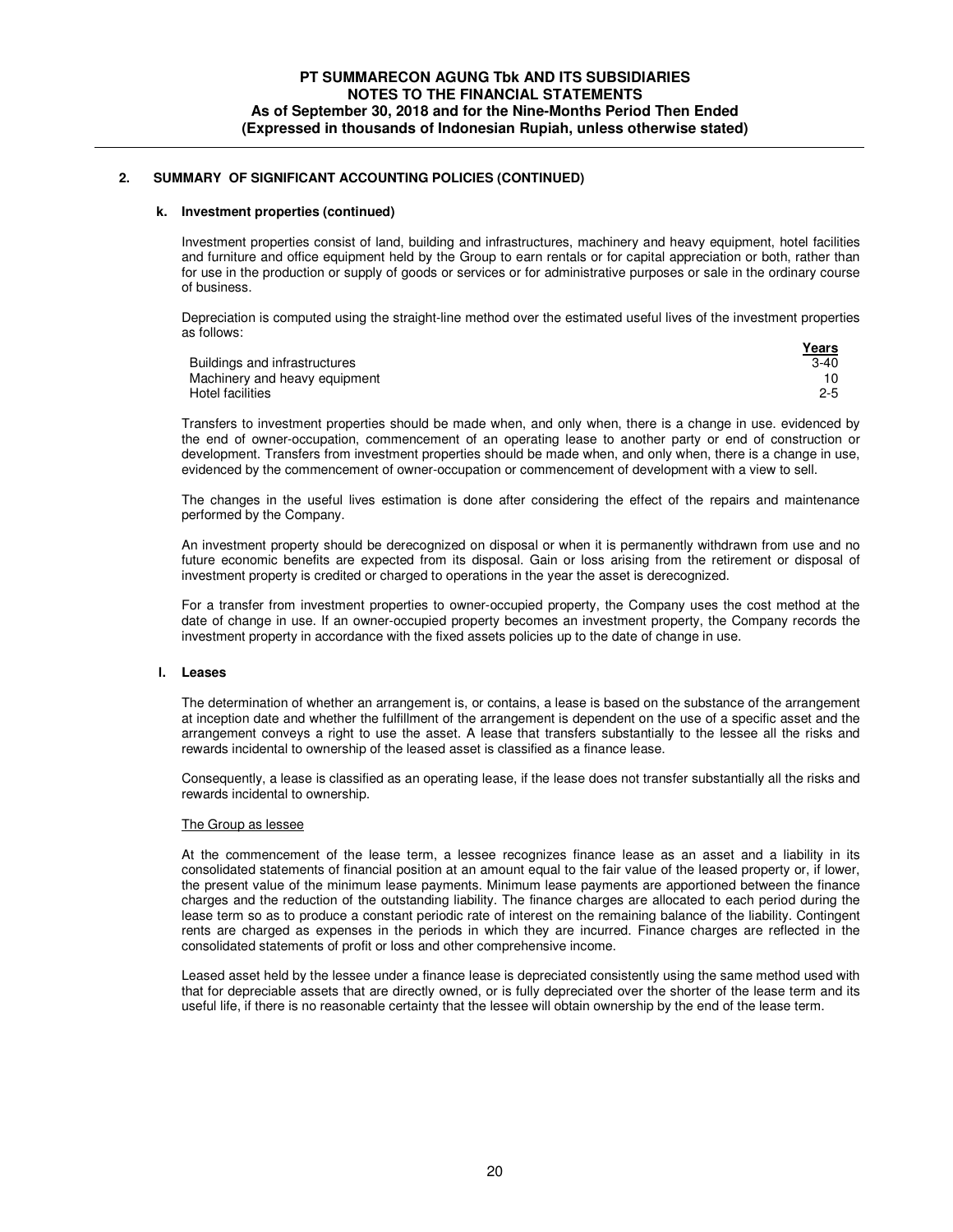#### **l. Leases (continued)**

Leases which do not transfer substantially all the risks and rewards incidental to ownership are classified as operating leases. Operating lease payments are recognized as an expense in the consolidated statements of profit or loss and other comprehensive income on a straight-line basis over the lease term.

#### The Group as lessor

The Group recognizes an asset held under a finance lease in its consolidated statement of financial position and presents it as a receivable at an amount equal to the net investment in the lease. Lease receivable is treated as repayment of principal and finance income. The recognition of finance income is based on a pattern reflecting a constant periodic rate of return on the Group's net investment in the finance lease.

The Group presents an asset subject to operating leases in its consolidated statement of financial position according to the nature of the asset. Initial direct costs incurred in negotiating an operating lease are added to the carrying amount of the leased asset and recognized over the lease term on the same basis as rental income. Contingent rents, if any, are recognized as revenue in the periods in which they are earned. Lease income from operating leases is recognized as income on a straight-line method over the lease term.

#### **m. Capitalization of borrowing costs**

Borrowing costs that are directly attributable to the acquisition, construction or production of a qualifying asset are capitalized as part of the cost of the related asset. Other borrowing costs are recognized as expenses in the period in which they are incurred. Borrowing costs may include interest, finance charges in respect of finance leases recognized in accordance with PSAK No. 30 (Revised 2011) and foreign exchange differences arising from foreign currency borrowings to the extent that they are regarded as adjustment to interest costs.

Capitalization of borrowing costs commences when the activities to prepare the qualifying asset for its intended use have started and the expenditures for the qualifying asset and the borrowing costs have been incurred.

Capitalization of borrowing costs ceases when all the activities necessary to prepare the qualifying asset for its intended use are substantially completed.

The capitalization of borrowing costs is suspended if there are prolonged periods when development activity is interrupted. Interest is also capitalized on the purchase cost of a site property acquired specifically for development, but only where activities necessary to prepare the asset for development are in progress.

#### **n. Impairment of non-financial asset value**

The Group assesses at each reporting date whether there is an indication that assets may be impaired. If any such indication exists, or when annual impairment testing for assets (i.e., an intangible asset with an indefinite useful life, or an intangible asset not yet available for use) is required, the Group makes an estimate of the recoverable amounts of the respective assets.

An asset's recoverable amount is the higher of the asset's or its CGU's fair value less costs to sell and its value in use, and is determined for an individual asset, unless the asset does not generate cash inflows that are largely independent of those from other assets or group of assets. Where the carrying amount of an asset exceeds its recoverable amount, the asset is considered impaired and is written down to its recoverable amount. In assessing the value in use, the estimated net future cash flows are discounted to their present value using a pre-tax discount rate that reflects current market assessments of the time value of money and the risks specific to the asset. In determining fair value less costs to sell, recent market transactions are taken into account, if available. If no such transactions can be identified, an appropriate valuation model is used to determine the fair value of the asset. These calculations are corroborated by valuation multiples or other available fair value indicators.

Impairment losses of continuing operations, if any, are recognized in the consolidated statement of profit or loss and other comprehensive income under expense categories that are consistent with the functions of the impaired assets.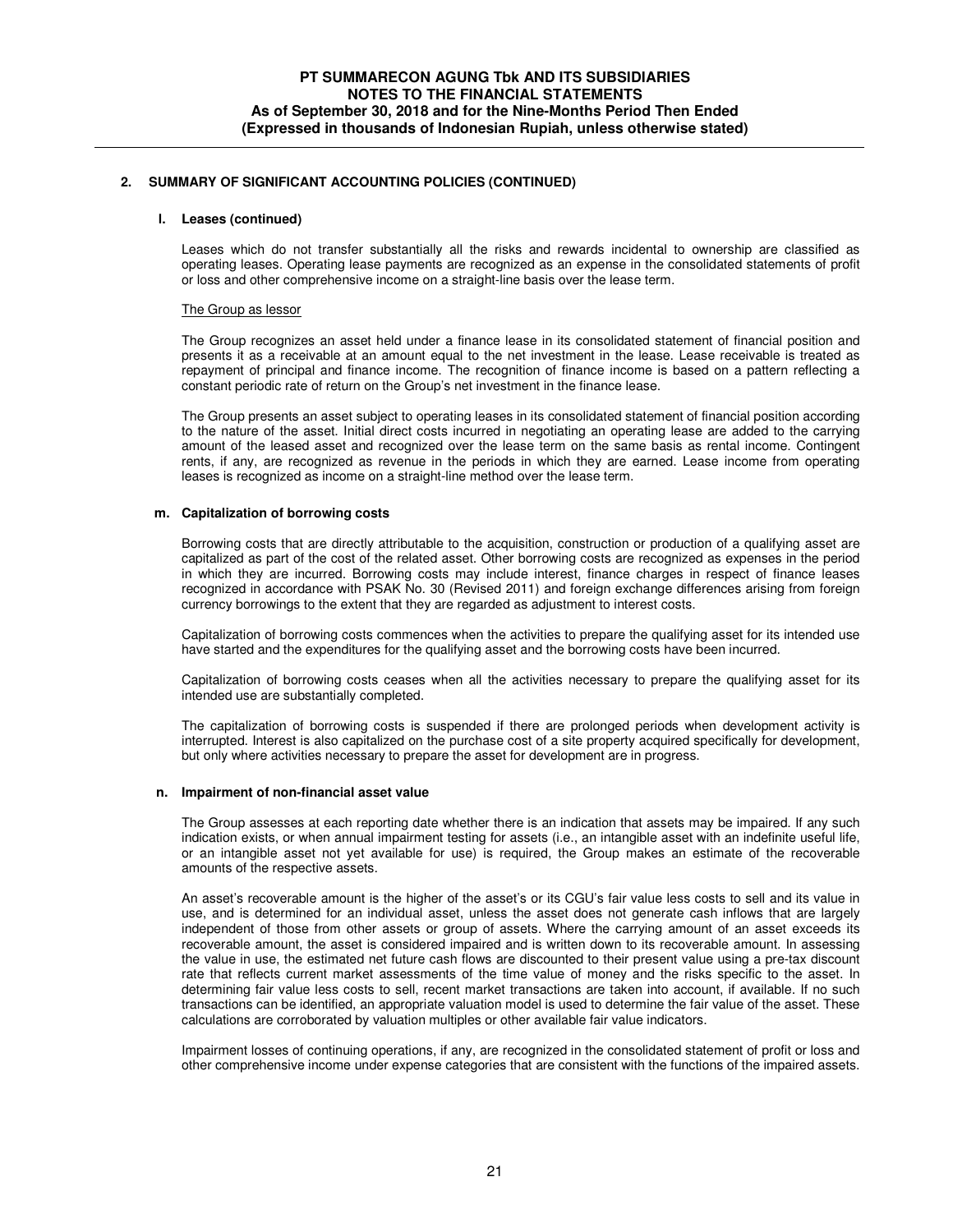#### **n. Impairment of non-financial asset value (continued)**

A previously recognized impairment loss for an asset is reversed only if there has been a change in the assumptions used to determine the asset's recoverable amount since the last impairment loss was recognized. If that is the case, the carrying amount of the asset is increased to its recoverable amount.

A previously recognized impairment loss for an asset is reversed only if there has been a change in the assumptions used to determine the asset's recoverable amount since the last impairment loss was recognized. If that is the case, the carrying amount of the asset is increased to its recoverable amount.

The reversal is limited so that the carrying amount of the asset does not exceed its recoverable amount, nor exceeds the carrying amount that would have been determined, net of depreciation, had no impairment loss been recognized for the asset in prior years.

Reversal of an impairment loss is recognized in the consolidated statements of profit or loss and other comprehensive income. After such a reversal, the depreciation charge on the said asset is adjusted in future periods to allocate the asset's revised carrying amount, less any residual value, on a systematic basis over its remaining useful life.

#### **o. Stock issuance costs**

Costs incurred in connection with the issuance of capital stock are presented as a deduction to additional paid-incapital.

#### **p. Revenue and expense recognition**

Revenues from real estate sales are recognized as follows:

- (1) Revenue from sales of houses, shops and other similar property and related land are recognized under the full accrual method if all of the following conditions are met:
	- 1. A sale is consummated.
	- 2. The selling price is collectible.
	- 3. The seller's receivable is not subject to future subordination to other loans which will be obtained by the buyer.
	- 4. The seller has transferred to the buyer the usual risks and rewards of ownership in a transaction that is in substance a sale and does not have a substantial continuing involvement with the property.
- (2) Revenues from sales of landplots that do not require the seller to construct the building are recognized under the full accrual method if all of the following conditions are met:
	- 1. Total payments by the buyer are at least 20% of the agreed selling price and the amount is not refundable.
	- 2. The selling price is collectible.
	- 3. The receivable is not subordinated to other loans that will be obtained by the buyer.
	- 4. The land development process is complete so that the seller has no further obligations related to the landplots sold.
	- 5. Only the landplots are sold. without any requirement for the seller's involvement in the construction of the building on the landplots.
- (3) Revenues from sales of apartments, the construction of which has not been completed, are recognized using the percentage-of-completion method if all of the following conditions are met:
	- 1. The construction process has already commenced, i.e., the building foundation has been completed and all of the requirements to commence construction have been fulffiled;
	- 2. Total payments by the buyer are at least 20% of the agreed selling price and the amount is not refundable;
	- 3. The amount of revenue and the cost of the property can be reliably estimated.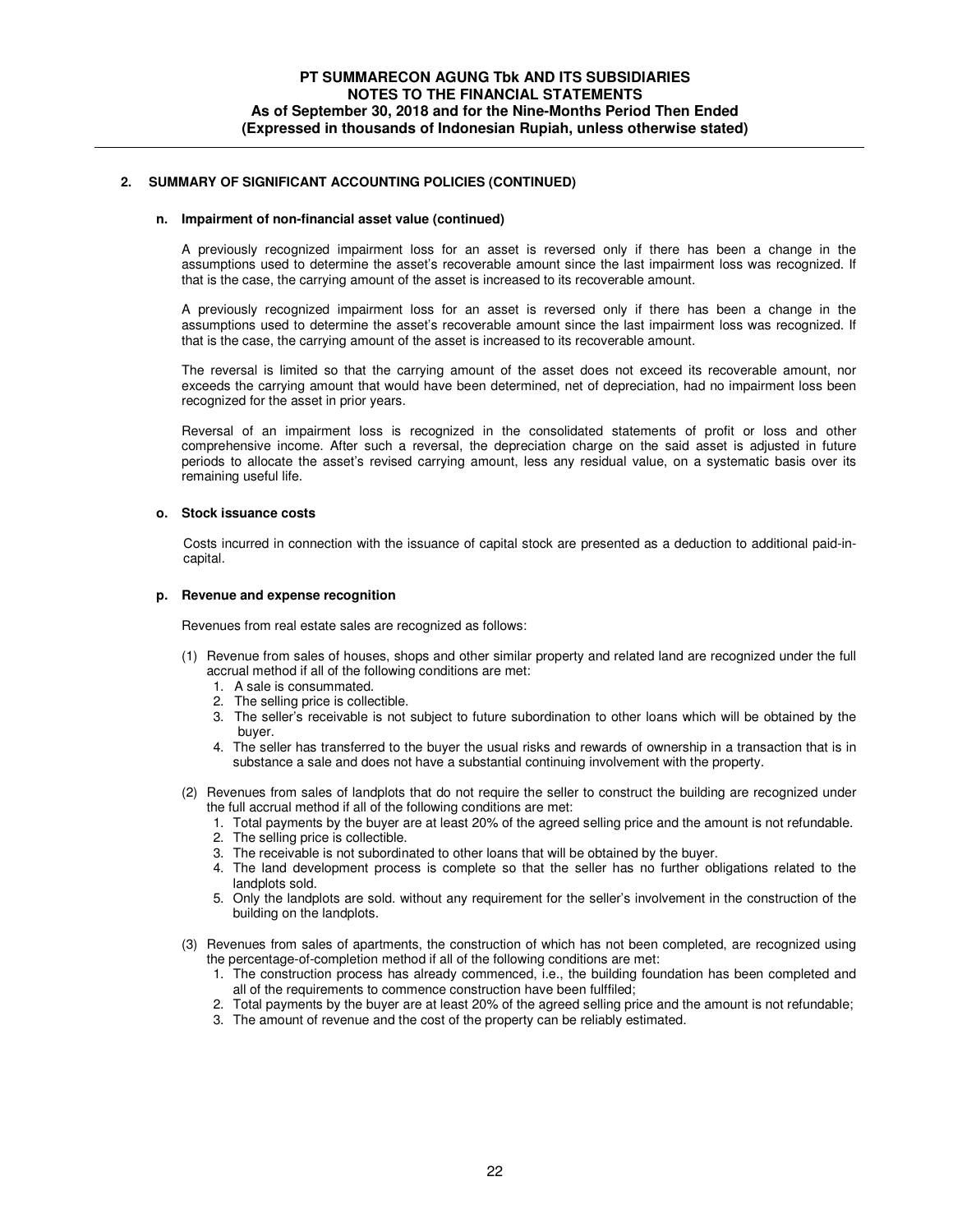#### **p. Revenue and expense recognition (continued)**

If any of the above conditions is not met, the payments received from the buyer are recorded as deposits received until all of the criteria are met.

The method used to determine the percentage of completion is the proportion of actual costs incurred to the estimated total development cost of the real estate project.

Rental payments received in advance from tenants of shopping centers are recorded as "Unearned revenues". Such unearned income is recognized as income over the terms of the lease contracts. Deposits received from customers are presented as part of "Downpayments received and security deposits".

Rental and membership fees in sports club are recognized as income over the period of rental or membership. Rental and membership fees received in advance are presented as "Unearned Revenues". Revenues from restaurant operations are recognized when the goods are delivered or when the services have been rendered.

Revenue from hotel room occupancy is recognized on the basis of the period of occupancy. Revenue from other hotel services is recognized when the services are rendered or the goods are delivered to the customer.

Revenues from medical services are recognized at the point of sale or upon delivery of services to the patients.

The elements of costs which are capitalized to real estate development projects include the pre-acquisition cost of land, cost of land acquisition and other costs attributable to the development activity of real estate. The costs are allocated to real estate development projects using either the saleable area method or the sales value method.

Costs which are not clearly related to a real estate project, such as general and administrative expenses, are recognized as an expense as they are incurred.

If a certain project is estimated to generate a loss, a provision must be recognized for the amount of the loss.

The revision of estimated costs or revenues, if any, which are generally attributed to real estate development activities must be allocated to ongoing and future projects. Revisions resulting from current period and prior period adjustments are recognized in the current period profit and loss, while revisions related to future periods are allocated to the remaining period of development.

#### **q. Employee benefits**

#### Short-term employee benefits

The Group recognizes short-term employee benefits liability (if any) when services are rendered and the compensation for such services are to be paid within twelve months after such services are rendered.

#### Post-employment benefits

The Group recognized an unfunded employee benefits liability in accordance with Labor Law No.13/2003 dated March 25, 2003 (the "Law") and PSAK No. 24 (2013), "Employee Benefits". Under the Law, the Group is required to pay separation, appreciation and compensation benefits to its employees if the conditions specified in the Law are met.

The Group also has a defined contribution plan covering substantially all of its eliglible employees. The benefits under the Law have been calculated by comparing the benefits that will be received by an employee at normal pension age from the Pension Plan with the benefits as stipulated under the Law, after deducting the accumulated employee contribution and the related investment results. If the employer-funded portion of the Pension Plan benefit is less than the benefit as required by the Law, the Group will provide for such shortfall.

Pension costs under the Group's defined benefit pension plans are determined by periodic actuarial calculation using the projected-unit-credit method and applying the assumptions on discount rate, expected return on plan assets and annual rate of increase in compensation.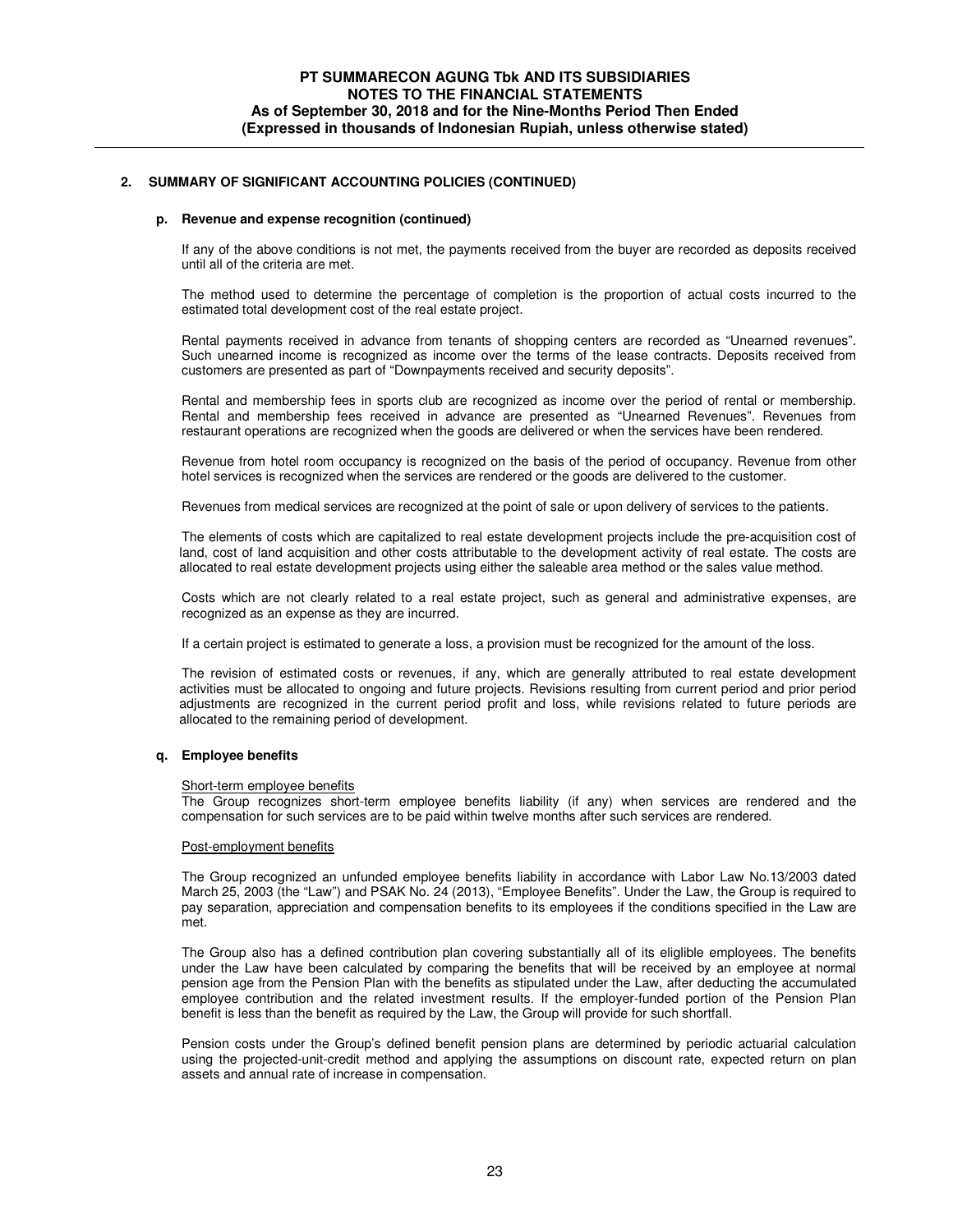#### **q. Employee benefits (continued)**

All re-measurements, comprising of actuarial gains and losses, and the return of plan assets (excluding net interest) are recognized immediately through other comprehensive income in order for the net pension asset or liability recognized in the interim consolidated statement of financial position to reflect the full value of the plan deficit and surplus. Re-measurements are not reclassified to profit or loss in subsequent periods.

All past service costs are recognized at the earlier of when the amendment/curtailment occurs and when the related restructuring or termination costs are recognized. As a result, unvested past service costs can no longer be deferred and recognized over the future vesting period.

#### **r. Foreign currency transactions and balances**

The company's consolidated financial statements are presented in Rupiah, which is also the Parent Company's functional currency. Each subsidiary determine its own functional currency and items included in the financial statements of each entity are measured using that functional currency.

Transaction in foreign currencies are initialy recorded by the Group at their respective functional currency rates prevailing at the date of transaction. Monetary assets and liabilities denominated in foreign currencies are adjusted to reflect the average of the selling and buying rates of exchange prevailing at the last banking transaction date of the period, as published by Bank Indonesia and any resulting gains or losses are credited or changed to operations of the current period.

As of September 30, 2018 and December 31, 2017, the rates of exchange used were as follows:

| <b>Foreign Currencies</b>     | September 30, 2018<br>(Full Amount) | December 31, 2017<br>(Full Amount) |
|-------------------------------|-------------------------------------|------------------------------------|
| I European euro (Euro)        | 17.388                              | 16.174                             |
| 1 United States dollar (US\$) | 14.929                              | 13.548                             |
| 1 Singapura dollar (Sin\$)    | 10.919                              | 10.134                             |

Transactions in other foreign currencies are considered not significant.

### **s. Provisions**

A provision is recognized when the Group has a present obligation (legal or constructive) where, as a result of a past event, it is probable that an outflow of resources embodying economic benefits will be required to settle the obligation and a reliable estimate can be made of the amount of the obligation.

All of the provisions are reviewed at each reporting date and adjusted to reflect the current best estimate. If it is no longer probable that an outflow of resources embodying economic benefits will be required to settle the obligations, the provisions are reversed.

#### **t. Income tax**

The Group has adopted PSAK 46 (Revised 2014), "Income Tax".

#### Final Tax

Tax regulation in Indonesia determined that certain taxable income is subjected to final tax. Final tax applied to the gross value of transactions is applied even when the parties carrying the transaction are recognizing losses. The calculation of final tax based on invoice of contract amount. Based on PSAK 46 above, final tax excluded from this PSAK's. Hence, there is no deferred tax assets/liabilities recognition. By applying the revised PSAK, the Group has decided to present all of the final tax arising from sales of landplots, houses and shops as separate line item.

The difference between the carrying amount of a revalued asset and its tax base is a temporary difference and gives rise to a deferred tax liability or asset, except for certain asset such as land, which realization is taxed with final tax on gross value of transaction.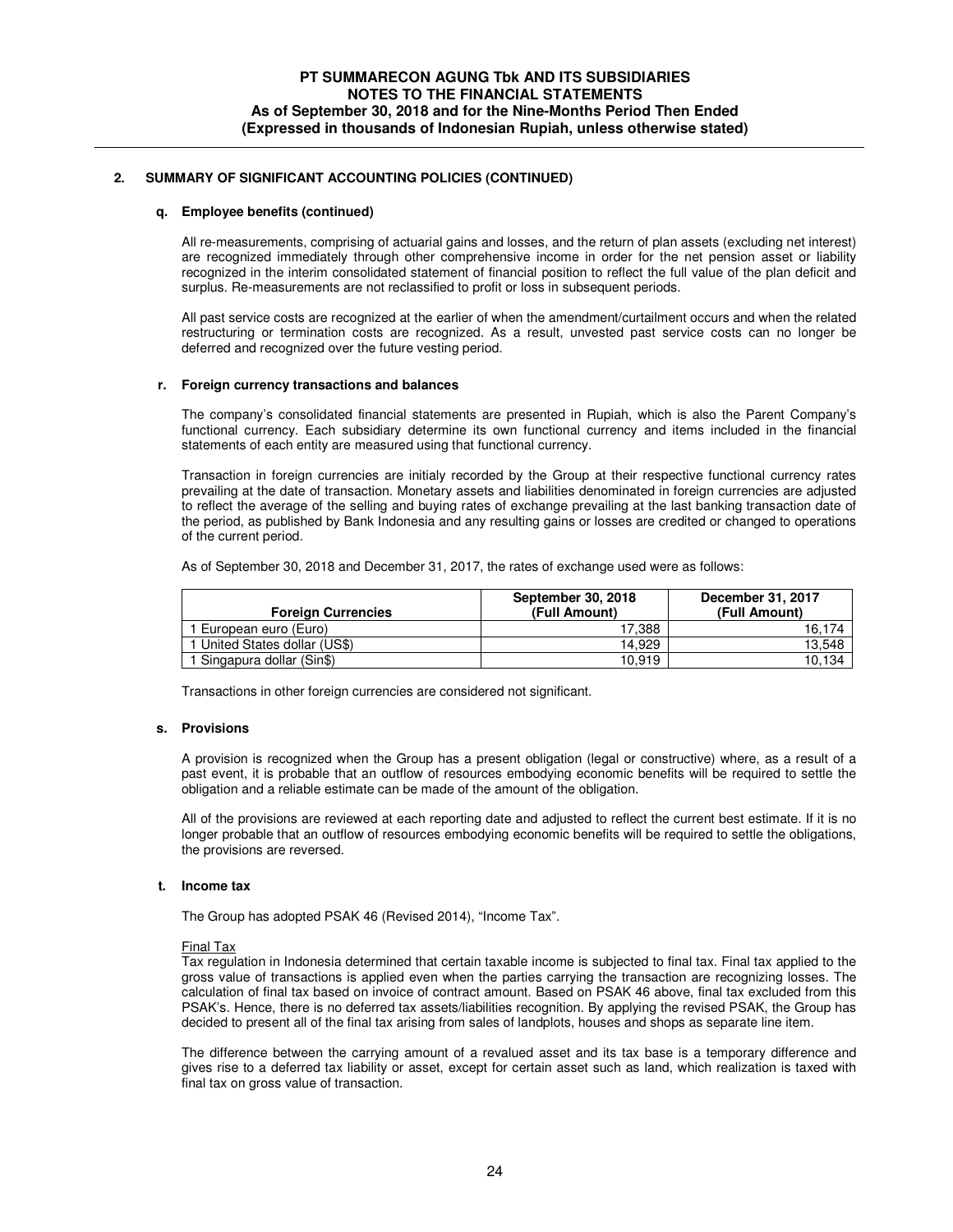#### **t. Income tax (continued)**

According to Law No. 12 year 1994, the value of the transfer is the highest value among the values under the Deed of Assignment and the Tax Object Sales Value of related land and/or buildings.

Based on Government Regulation (PP) No. 5 dated March 23, 2002, income from shopping center rental is subjected to a final tax of 10%, except for income on rental contracts signed prior to such regulation which is subject to 6%. On November 4, 2008, the President of the Republic of Indonesia and the Minister of Law and Human Rights signed Government Regulation No. 71/2008 (PP No. 71/2008) on "the third changes on PP No. 48/1994 regarding payment of income tax on income from transfer rights on land and/or building". This regulation provides that, effective January 1, 2009, the income of a taxpayer from transactions of transferring rights on land and/or building, is subjected to final tax of 5% from the sales or transfer, which has been replaced by Government Regulation (PP) No. 34/2016 dated August 8, 2016, effective since September 8, 2016, income from the transfer of land or buildings are subjected to final tax amounting to 2.5% of the value of the sale or transfer.

#### Current Tax

Current income tax assets and liabilities for the current period are measured at the amount expected to be recovered from or paid to the taxation authority.

Current tax expense is determined based on the taxable profit for the year computed using the prevailing tax rates.

Underpayment/overpayment of income tax are presented as part of "Tax Expense - Current" in the consolidated statements of profit or loss and other comprehensive income. The Group also presented interest/penalty, if any, as part of "Tax Expense - Current".

Amendments to tax obligations are recorded when a tax assessment letter is received or, if appealed against, when the result of the appeal is determined.

#### Deferred Tax

Deferred tax assets and liabilities are recognized using the liability method for the future tax consequences attributable to differences between the carrying amounts of existing assets and liabilities in the financial statements and their respective tax bases at each reporting date. Deferred tax liabilities are recognized for all taxable temporary differences and deferred tax assets are recognized for deductible temporary differences and accumulated fiscal losses to the extent that it is probable that taxable profit will be available in future years against which the deductible temporary differences and accumulated fiscal losses can be utilized.

The carrying amount of a deferred tax asset is reviewed at the end of each reporting period and reduced to the extent that it is no longer probable that sufficient taxable profit will be available to allow the benefit of part or all of that deferred tax asset to be utilized. At the end of each reporting period, the Group reassesses unrecognized deferred tax assets. The Group recognizes a previously unrecognized deferred tax assets to the extent that it has become probable that future taxable profit will allow the deferred tax assets to be recovered.

Deferred tax is calculated at the tax rates that have been enacted or substantively enacted at the reporting date. Changes in the carrying amount of deferred tax assets and liabilities due to a change in tax rates are charged to current period operations, except to the extent that they relate to items previously charged or credited to equity.

Deferred tax assets and deferred tax liabilities are offset if a legally enforceable right exists to set off current tax assets against current income tax liabilities and the deferred taxes relate to the same taxable entity and the same taxation authority.

The tax effects for the year are allocated to current operations, except for the tax effects of transactions which are charged or credited to equity. Management periodically evaluates positions taken by the Company in with respect to situations in which applicable tax regulations are subject interpretation and establishes provisions where appropriate.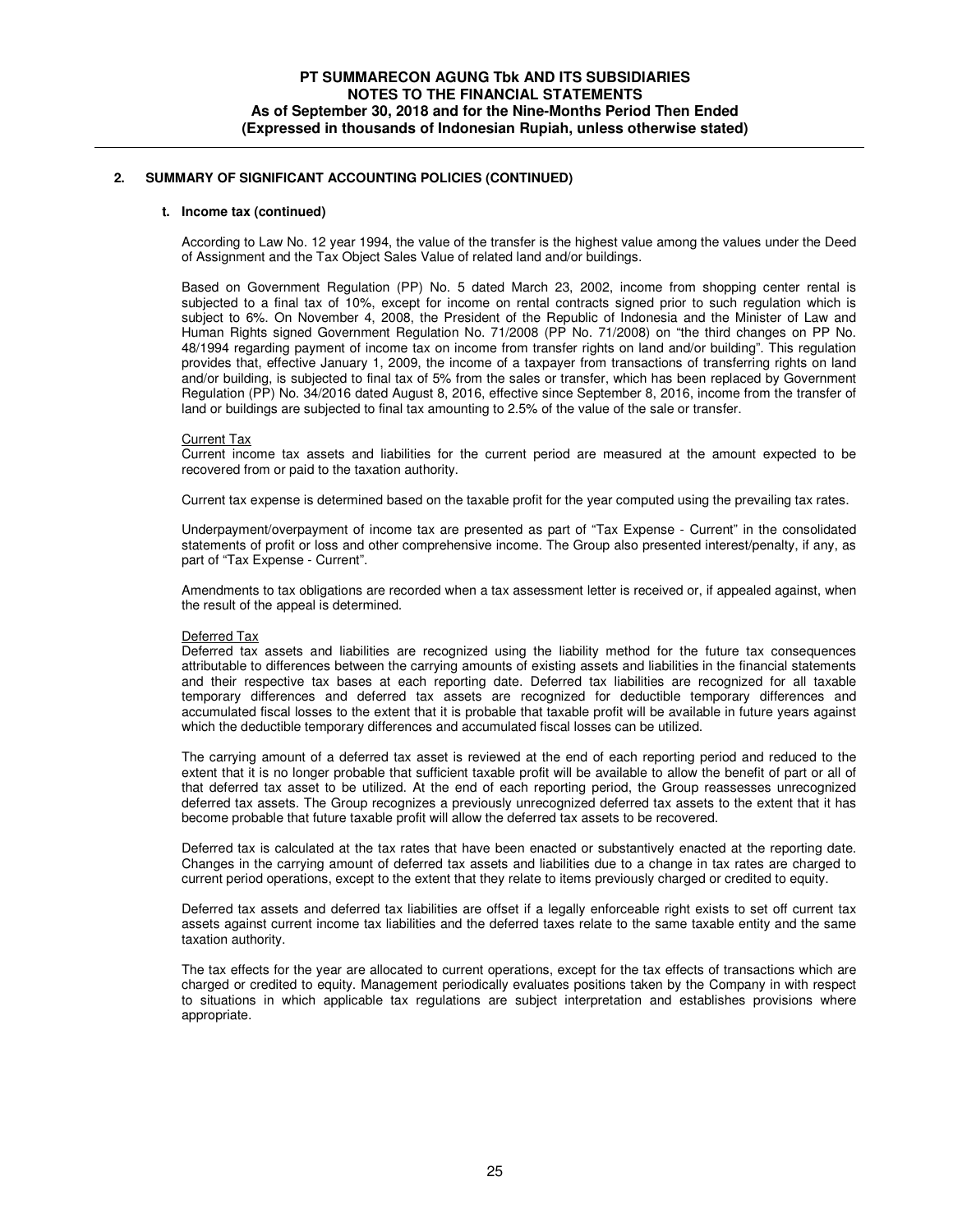#### **u. Financial instruments**

#### **i. Financial assets**

#### Initial Recognition

 Financial assets are classified as financial assets at fair value through profit or loss, loans and receivables, held-to maturity investments, or available-for-sale financial assets, as appropriate. The Group determines the classification of its financial assets at initial recognition and, where allowed and appropriate, re-evaluates this designation at each financial year end.

 Financial assets are recognized initially at fair value plus, in the case of investments not at fair value through profit or loss, directly attributable transaction costs.

Purchases or sales of financial assets that require delivery of assets within a time frame established by regulation or convention in the marketplace (regular way purchases) are recognized on the trade date, i.e., the date that the Group commits to purchase or sell the assets.

#### Subsequent Measurement

Loans and receivables

Loans and receivables are non-derivative financial assets with fixed or determinable payments that are not quoted in an active market. Such financial assets are carried at amortized cost using the effective interest rate method. Gains and losses are recognized in the consolidated statement of profit or loss and other comprehensive income when the loans and receivables are derecognized or impaired, as well as through the amortization process.

As of September 30, 2018, the Group has cash and cash equivalents, trade and other receivables, due from related parties and other current and non-current financial assets in this category.

• Available-For-Sale (AFS) financial assets

AFS financial assets are non-derivative financial assets that are designated as available-for-sale or are not classified as fair value through profit or loss, loans and receivables and held-to-maturity investments. After initial measurement, AFS financial assets are measured at fair value with unrealized gains or losses recognized in equity until the investment is derecognized. At that time, the cumulative gain or loss previously recognized in equity is reclassified to profit or loss.

The Company has investments in shares of stock that have readily determinable fair value and on which the Company's ownership interest is less than 20%.

#### Derecognition of financial asset

A financial asset, or where applicable, a part of a financial asset or part of a group of similar financial assets, is derecognized when:

- (i) the contractual rights to receive cash flows from the financial asset have expired;
- (ii) or the Group has transferred its rights to receive cash flows from the financial asset or has assumed an obligation to pay the received cash flows in full without material delay to a third party under a "passthrough" arrangement, and either (a) the Group has transferred substantially all the risks and rewards of the financial asset, or (b) the Group has neither transferred nor retained substantially all the risks and rewards of the financial asset, but has transferred control of the financial asset.

When the Group has transferred its rights to receive cash flows from a financial asset or has entered into a "pass-through" arrangement, and has neither transferred nor retained substantially all the risks and rewards of the financial asset nor transferred control of the financial asset, the financial asset is recognized to the extent of the Group's continuing involvement in the financial asset.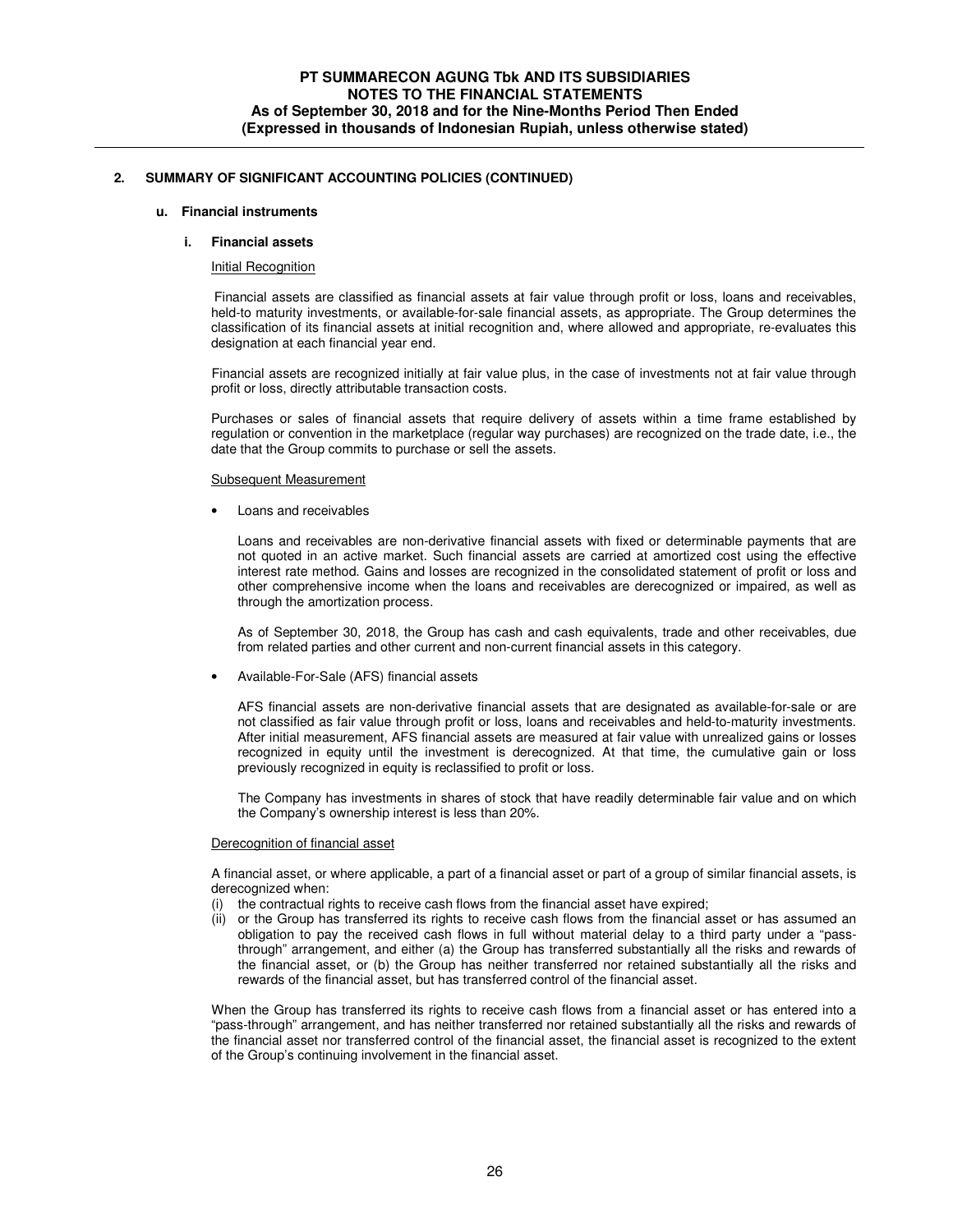#### **Financial instruments (continued)**

#### **i. Financial assets**

#### Derecognition of financial asset

Continuing involvement that takes the form of a guarantee over the transferred asset is measured at the lower of the original carrying amount of the asset and the maximum amount of consideration that the Group could be required to repay.

On derecognition of a financial asset in its entirety, the difference between the carrying amount and the sum of (i) the consideration received, including any new assets obtained less any new liabilities assumed, and (ii) any cumulative gain or loss which had been recognized in equity, should be recognized in the consolidated statements of profit or loss and other comprehensive income.

On derecognition of a financial asset other than in its entirety (e.g., when the Group retains an option to repurchase part of a transferred asset), the Group allocates the previous carrying amount of the financial asset between the part it continues to recognize under continuing involvement, and the part it no longer recognizes on the basis of the relative fair values of those parts on the date of the transfer. The difference between the carrying amount allocated to the part that is no longer recognized and the sum of the consideration received for the part no longer recognized and any cumulative gain or loss allocated to it that had been recognized in other comprehensive income is recognized in the consolidated statements of profit or loss and other comprehensive income. A cumulative gain or loss that had been recognized in other comprehensive income is allocated between the part that continues to be recognized and the part that is no longer recognized on the basis of the relative fair values of those parts.

#### Impairment of financial assets

At each reporting date, the Group assesses whether there is any objective evidence that a financial asset or a group of financial assets is impaired. A financial asset or a group of financial assets is deemed to be impaired if, and only if, there is objective evidence of impairment as a result of one or more events that have occurred after the initial recognition of the asset (incurred 'loss events') and those loss events have an impact on the estimated future cash flows of the financial asset or the group of financial assets that can be reliably estimated.

The Group considers whether there is objective evidence of impairment individually for financial assets that are individually significant, or collectively for financial assets that are not individually significant.

If the Group determines that no objective evidence of impairment exists for an individually assessed financial asset, whether significant or not, it includes the asset in a group of financial assets that have similar credit risk characteristics and the group is collectively assessed for impairment. Assets that are individually assessed for impairment and for which an impairment loss is, or that continues to be recognized, are not included in a collective assessment of impairment.

The impairment loss of a financial asset which is assessed individually is measured as the difference between the carrying value of the financial asset and the present value of estimated future cash flows discounted using the effective interest rate. The carrying amount of the asset is reduced through the use of an allowance for impairment account and the impairment loss is recognized in the consolidated statements of profit or loss and other comprehensive income.

Future cash flows of a group of financial assets that are collectively evaluated for impairment, are estimated on the basis of historical loss experience for assets with credit risk characteristics similar to those in the group. Historical loss experience is adjusted on the basis of current observable data to reflect the effects of current conditions that did not affect the period in which the historical loss experience is based and to remove the effects of conditions in the historical period that do not exist currently.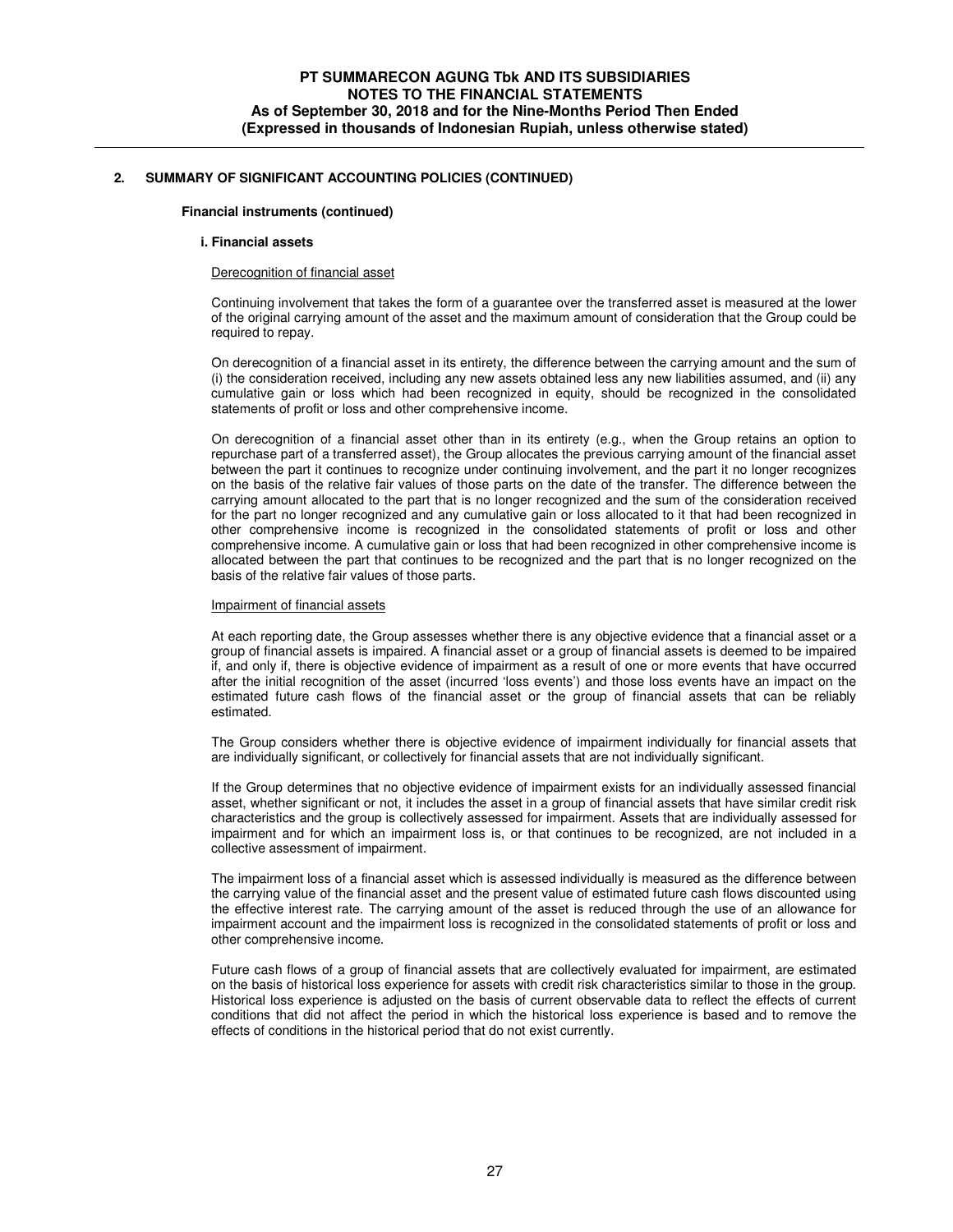#### **u. Financial instruments (continued)**

#### **i. Financial assets (continued)**

Evidence of impairment may include indications that the debtors or a group of debtors is experiencing significant financial difficulty, default or delinquency in interest or principal payments, the probability that they will enter bankruptcy or other financial reorganization and, where observable data indicate that there is a measurable decrease in the estimated future cash flows, such as changes in arrears or economic conditions that correlate with defaults.

• Financial assets carried at amortized cost

Loans and receivables, together with the associated allowance, are written off when there is no realistic prospect of future recovery and all collateral, if any, has been realized or has been transferred to the Group.

If, in a subsequent period, the amount of the estimated impairment loss increases or decreases because of an event occurring after the impairment was recognized, the previously recognized impairment loss is increased or reduced by adjusting the allowance account.

The recovery should not lead to the carrying amount of the financial asset exceeding its amortized cost that would have been determined had no impairment loss been recognized for the asset at the reversal date. The amount of reversal is recognized in the consolidated statements of profit or loss and other comprehensive income. If a future write-off is later recovered, the recovery is also recognized in the consolidated statements of profit or loss and other comprehensive income.

If there is objective evidence that an impairment has occurred over equity instruments that do not have quoted market price and are not carried at fair value because fair value cannot be measured reliably, then the amount of any impairment loss is measured as the difference between the carrying value of the financial assets and the present value of estimated future cash flows discounted at the prevailing rate of return on the market for a similar financial asset. Impairment losses are not recoverable in the following years.

#### **ii. Financial liabilities**

#### Initial Recognition

Financial liabilities are classified as financial liabilities at fair value through profit or loss. financial liabilities at amortized cost, or as derivatives designated as hedging instruments in an effective hedge, as appropriate. The Group determines the classification of its financial liabilities at initial recognition.

All financial liabilities are recognized initially at fair value which, in the case of financial liabilities at amortized cost, is inclusive of directly attributable transaction costs.

As of September 30, 2018, the Group has determined that short-term bank loans, trade payables to third parties, other payables, due to related parties, accrued expenses, liability for short-term employee benefits, downpayment received and downpayment received and security deposits – customer deposits, long-term debts, bonds payable and sukuk ijarah and other non-current financial liabilities are categorized as financial liabilities at amortized cost.

#### Subsequent Measurement

• Financial liabilities at amortized cost

After initial recognition, financial liabilities at amortized cost are subsequently measured at amortized cost using the effective interest rate method.

Gains and losses are recognized in profit or loss when the liabilities are derecognized as well as through the amortization process.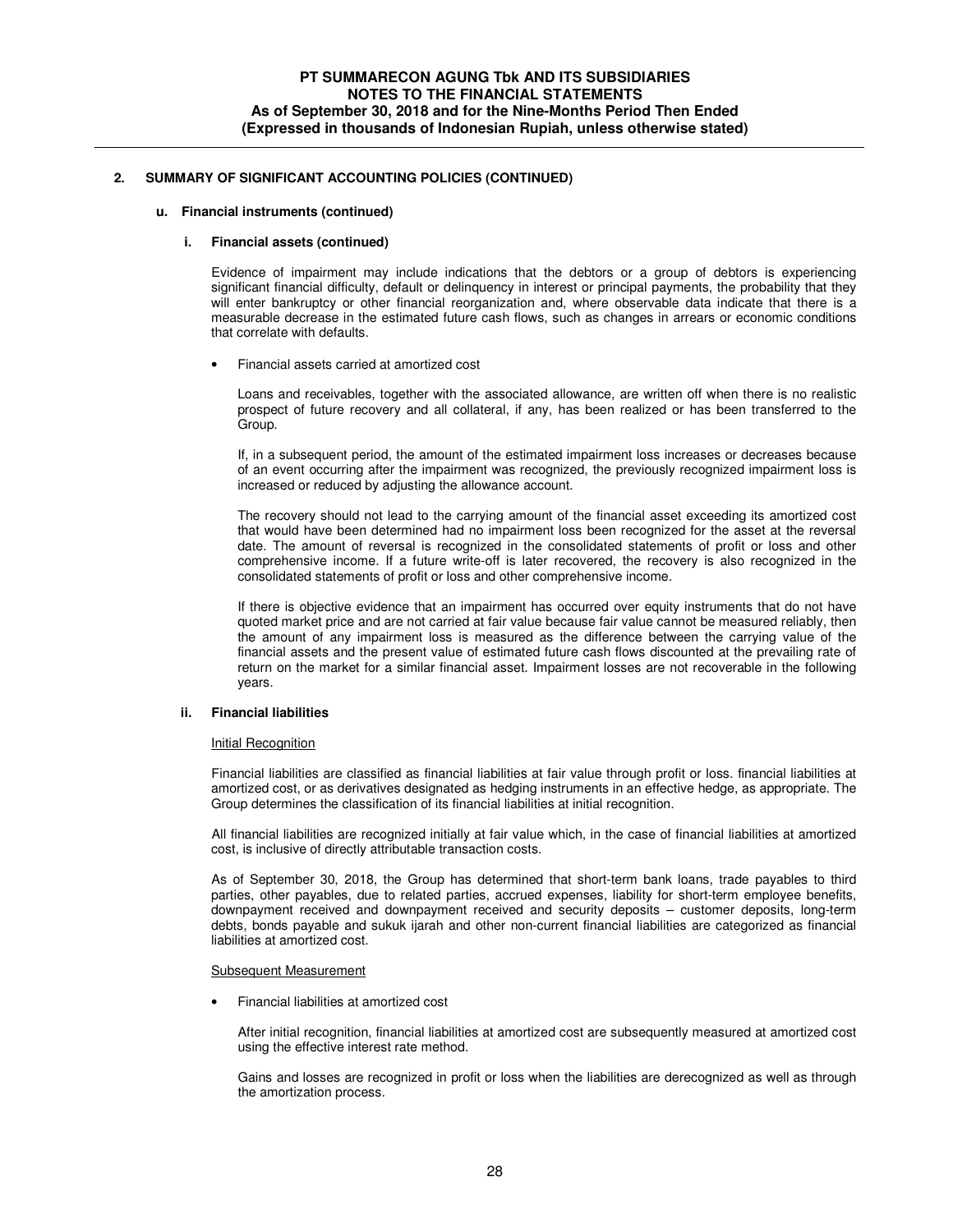#### **u. Financial instruments (continued)**

### **iii. Financial liabilities (continued)**

#### Derecognition of financial liabilities

When an existing financial liability is replaced by another from the same lender on substantially different terms, or the terms of an existing liability are substantially modified, such an exchange or modification is treated as a derecognition of the original liability and the recognition of a new liability, and the difference in the respective carrying amounts is recognized in the consolidated statements of profit or loss and other comprehensive income.

A financial liability is derecognized when the obligation under the liability is discharged or cancelled or has expired.

#### **Effective interest rate method**

The effective interest rate method is a method of calculating the amortized cost of a financial asset and of allocating interest income over the relevant period. The effective interest rate is the rate that exactly discounts the estimated future cash flows (including all fees and points received that form an integral part of the effective interest rate, transaction costs and other premiums or discounts) throughout the expected life of the financial asset, or a shorter period, where appropriate, to the net carrying amount at initial recognition of the financial asset.

#### **Fair value hierarchy**

The Group measures financial instruments, such as derivatives, at fair value at each consolidated statements of financial position date. Also, fair values of financial instruments measured at amortized cost are disclosed in the related note.

Fair value is the price that would be received to sell an asset or paid to transfer a liability in an orderly transaction between market participants at the measurement date. The fair value measurement is based on the presumption that the transaction to sell the asset or transfer the liability takes place either in the absence of a principal market, in the most advantageous market for the asset or liability. The principal or the most advantageous market must be accessible by the Group. The fair value of an asset or a liability is measured using the assumptions that market participants would use when pricing the asset or liability, assuming that market participants act in their economic best interest.

The Group uses valuation techniques that are appropriate in the circumstances and for which sufficient data are available to measure fair value, maximizing the use of relevant observable inputs and minimizing the use of unobservable inputs.

All assets and liabilities for which fair value is measured or disclosed in the consolidated financial statements are categorized within the fair value hierarchy, described as follows, based on the lowest level input that is significant to the fair value measurement as a whole:

| Level 1 | : Fair values measured based on quoted prices (unadjusted) in                                                  |
|---------|----------------------------------------------------------------------------------------------------------------|
|         | active markets for identical assets or liabilities.                                                            |
| Level 2 | : Fair values measured based on valuation techniques for which all                                             |
|         | inputs which have a significant effect on the recorded fair values                                             |
|         | are observable, either directly or indirectly.                                                                 |
| Level 3 | : Fair values measured based on valuation techniques for which                                                 |
|         | inputs which have a significant effect on the recorded fair values<br>are not based on observable market data. |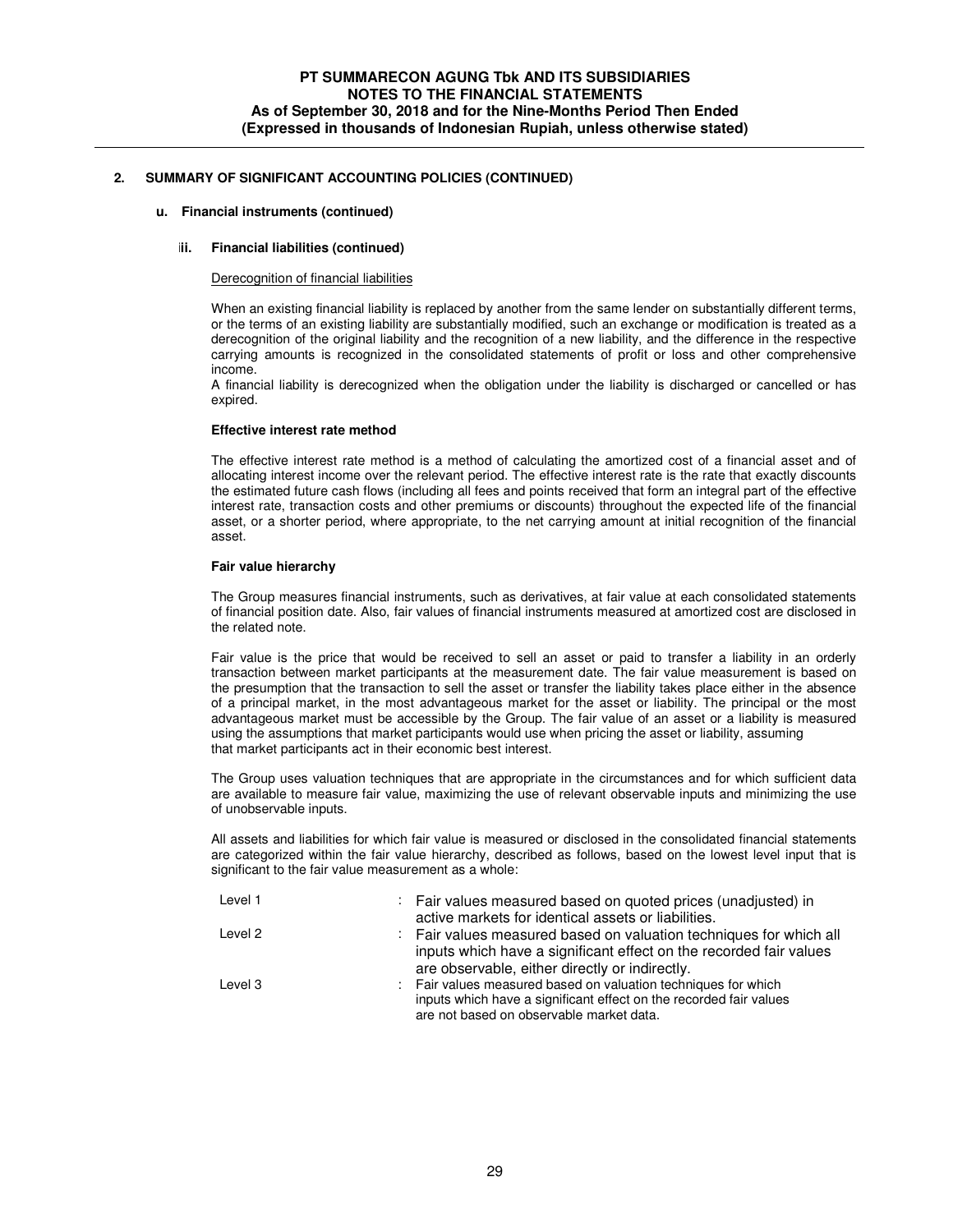#### **u. Financial instruments (continued)**

#### **ii. Financial liabilities (continued)**

For assets and liabilities that are recognized in the consolidated financial statements on a recurring basis, the Group determines whether transfers have occurred between Levels in the hierarchy by re-assessing categorization (based on the lowest level input that is significant to the fair value measurement as a whole) at the end of each reporting period.

For the purpose of fair value disclosures, the Group has determined classes of assets and liabilities on the basis of the nature, characteristics and risks of the asset or liability and the level of the fair value hierarchy as explained above.

#### **iii. Offsetting of financial instruments**

Financial assets and financial liabilities are offset and the net amount reported in the consolidated statement of financial position if, and only if, there is a currently enforceable legal right to offset the recognized amounts and there is an intention to settle on a net basis, or to realize the assets and settle the liabilities simultaneously.

#### **iv. Amortized cost of financial instruments**

Amortized cost is computed using the effective interest rate method less any allowance for impairment and principal repayment or reduction. The calculation takes into account any premium or discount on acquisition and includes transaction costs and fees that are an integral part of the effective interest rate.

#### **v. Earning per share**

Earnings per share amount is calculated by dividing the profit for the year attributable to owners of the Parent Entity by the weighted average number of shares outstanding during the year.

#### **w. Operating Segments**

A segment is a distinguishable component of the Company and its subsidiaries that is engaged either in providing certain products and services (business segment) or in providing products and services within a particular economic environment (geographical segment), which is subjected to risks and rewards that are different from those in other segments.

Segment revenue, expenses, results, assets and liabilities include items directly attributable to a segment as well as those that can be allocated on a reasonable basis to that segment. They are determined before intra-group balances and intra-group transactions are eliminated.

### **x. Business combination of entities under common control**

Transfer of business within entities under common control does not result in a change of the economic substance of ownership of the business being transferred and does not result in gain or loss to the Group or to the individual entity within the Group. Since the transfer of business of entities under common control does not result in a change of the economic substance, the business being exchanged is recorded at book value as a business combination using the pooling of-interests method.

Under the pooling-of-interests method, the components of the financial statements for the period during which the restructuring occurred and for other periods presented, for comparison purposes, are presented in such a manner as if the restructuring had already happened from the beginning of the periods during which the entities were under common control. The difference between the carrying amounts of the business combination transaction and the consideration transferred is recognized as part of the account "Additional Paid-in Capital".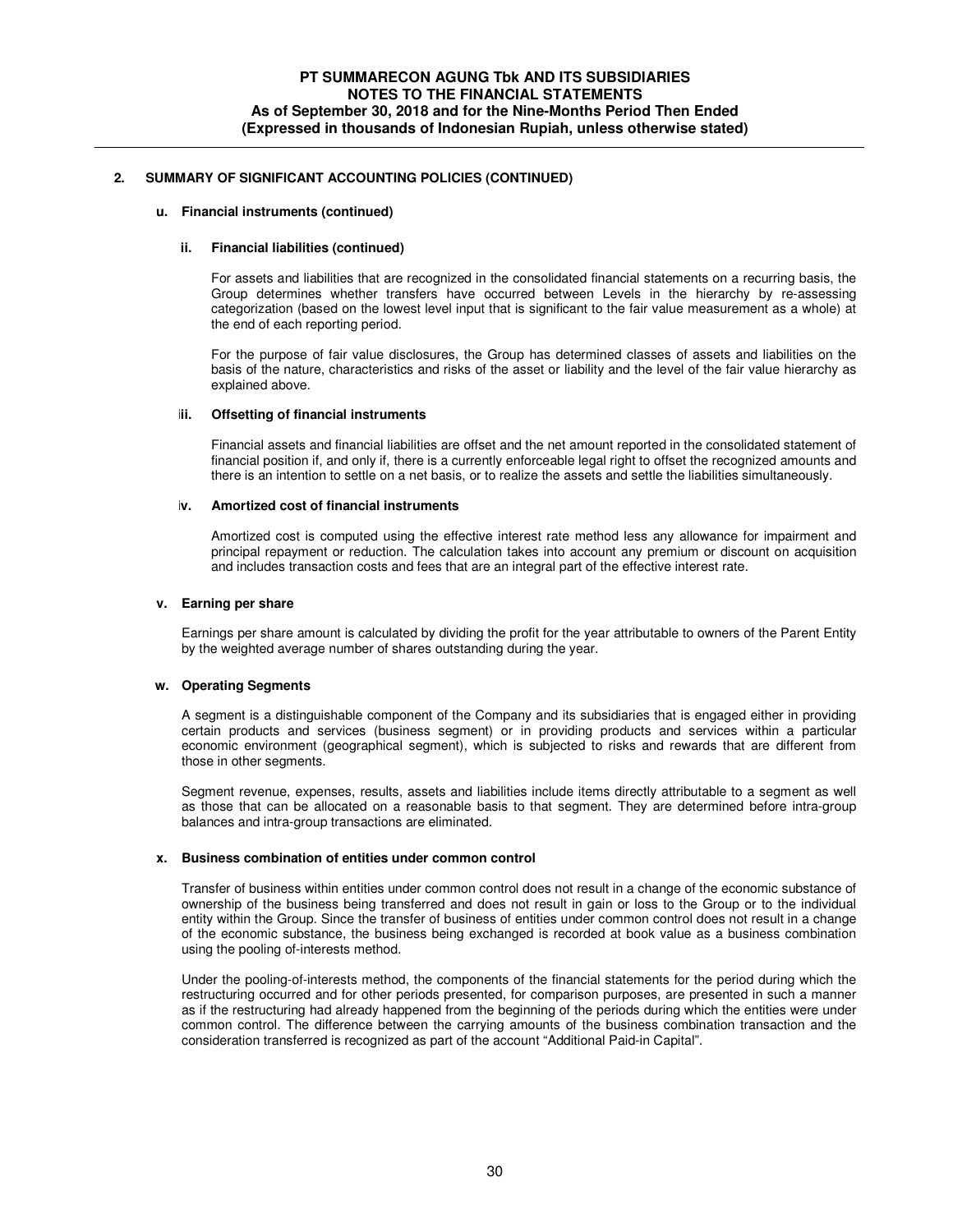### **y. Sukuk ijarah payable**

Sukuk ijarah is recognized when the Group becomes a party involved with the issuance of sukuk ijarah which is presented as a liability. At initial recognition, sukuk ijarah is stated at nominal amount, adjusted for premium or discount and sukuk ijarah issuance costs. After initial recognition, if the amount recorded is different with the nominal amount, the difference is amortized using the straight-line method over the term of the sukuk ijarah.

Sukuk ijarah issuance costs are directly deducted from the issue proceeds in the consolidated statement of financial position as a transaction cost and are amortized using the straight-line method over the term of the sukuk ijarah.

#### **z. Events after the financial reporting period**

Post year-end events that provide additional information about the Group's position at reporting period (adjusting events) are reflected in the consolidated financial statements. Post year-end events that are not adjusting events are disclosed in the notes to the consolidated financial statements when material.

#### **3. MANAGEMENT'S USE OF JUDGMENTS, ESTIMATES AND ASSUMPTIONS**

 The preparation of the consolidated financial statements require management to make judgments, estimates and assumptions that affect the reported amounts of revenues, expenses, assets and liabilities, and the disclosure of contingent liabilities, at the end of the reporting period. However, uncertainty about these assumptions and estimates could result in outcomes that require a material adjustment to the carrying amount of the asset or liability affected in future periods.

#### **Judgments**

In the process of applying the Group's accounting policies, management has made the following judgments, apart from those involving estimations and assumptions, which have the most significant effect on the amounts recognized in the consolidated financial statements:

• Revenue recognition

When a contract for the sale of a property upon completion of construction is judged to be a construction contract (see revenue recognition policy for sales of property under development) (Notes 2p), revenue is recognized using the percentage-of-completion method as construction progress. The percentage of completion is made by reference to the stage of completion of the project or contract, determined based on the proportion of the contract costs incurred to date to the total estimated costs of the project or contract.

• Classification of financial assets and liabilities

The Group determines the classifications of certain assets and liabilities as financial assets and financial liabilities by judging if they meet the definition set forth in PSAK 55. Accordingly, the financial assets and financial liabilities are accounted for in accordance with the Group's accounting policies disclosed in Note 2u.

• Classification of property

The Group determines whether an acquired property is classified as investment property or property inventory:

- Investment property consists of land and buildings (principally offices, commercial warehouse and retail property) which are not occupied substantially for use by, or in the operations of, the Group, nor for sale in the ordinary course of business, but are held primarily to earn rental income and capital appreciation.
- Property inventory consists of property that is held for sale in the ordinary course of business. Principally, this is residential property that the Group develops and intends to sell before or on completion of construction.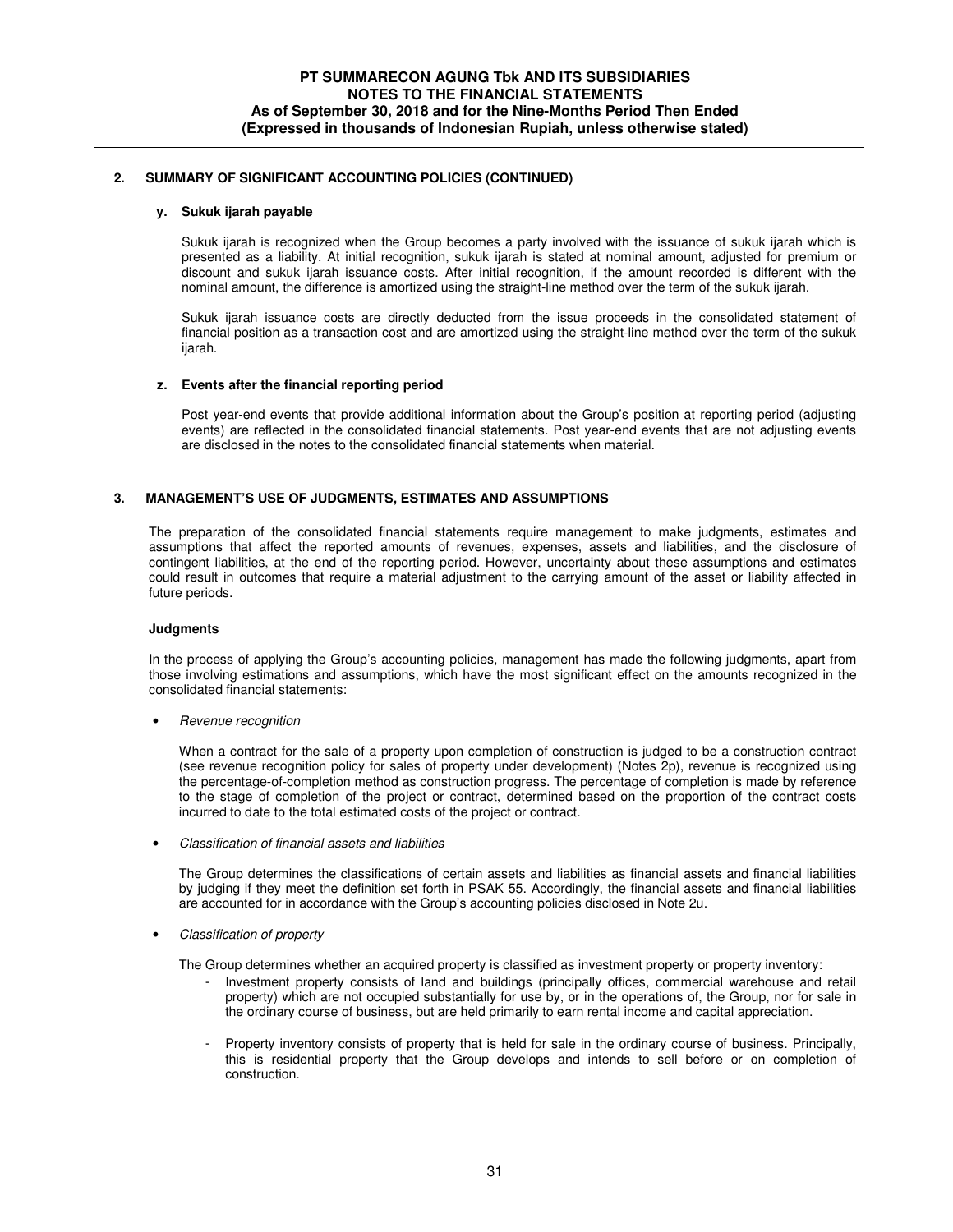# **3. MANAGEMENT'S USE OF JUDGMENTS, ESTIMATES AND ASSUMPTIONS (CONTINUED)**

#### **Judgments (continued)**

#### • Valuation of property

The fair value of land and buildings disclosed under the "Fixed assets" and "Investment properties" accounts are determined by independent real estate valuation experts using recognized valuation techniques. These techniques comprise the cost approach and market and revenue valuation methods. In some cases, the fair value is determined based on recent real estate transactions with similar characteristics and location to those of the Group's assets. Total fair value as of December 31, 2016 is disclosed in Notes 11 and 12 to the consolidated financial statements.

• Operating lease contracts - the Group as lessor

The Group has entered into commercial property leases on its investment property portfolio. The Group has determined, based on an evaluation of the terms and conditions of the arrangements, that it retains all the significant risks and rewards of ownership of the leased property and, therefore, it accounts for the leases as operating leases.

#### **Estimates and Assumptions**

The key assumptions concerning the future and other key sources of estimation uncertainty at the end of the reporting period that have a significant risk of causing a material adjustment to the carrying amounts of assets and liabilities within the next financial year are discussed below:

• Determination of fair value of financial assets and financial liabilities

When the fair value of financial assets and financial liabilities recorded in the consolidated statement of financial position cannot be derived from active markets, their fair value is determined using valuation techniques including the discounted cash flow model. The inputs to these models are taken from observable markets where possible, but where this is not feasible, a degree of judgment is required in establishing fair value.

The judgment includes consideration of inputs such as liquidity risk, credit risk and volatility. Changes in assumptions about these factors could affect the reported fair value of financial instruments.

• Estimating useful lives of fixed assets and investment properties

The Group estimates the useful lives of its fixed assets and investment properties based on expected asset utilization as anchored on business plans and strategies that also consider expected future technological developments and market behavior. The estimation of the useful lives of fixed assets and investment properties is based on the Group's collective assessment of industry practice, internal technical evaluation and experience with similar assets. The estimated useful lives are reviewed at least each financial year end and are updated if expectations differ from previous estimates due to physical wear and tear, technical or commercial obsolescence and legal or other limitations on the use of the assets.

It is possible, however, that future results of operations could be materially affected by changes in the estimates brought about by changes in the factors mentioned above.

The amounts and timing of recorded expenses for any year are affected by changes in these factors and circumstances. A reduction in the estimated useful lives of the Group's fixed assets and investment properties increases the recorded cost of sales and direct costs and operating expenses and decreases total assets.

#### • Estimation of pension cost and other employee benefits

The cost of defined benefit plan and the present value of the pension obligation are determined using the projectedunit-credit method. Actuarial valuation includes making various assumptions which consist of, among other things, discount rates, expected rates of return on plan assets. Rates of compensation increases and mortality rates. Actual results that differ from the Group's assumptions are recognized as other comprehensive income. Due to the complexity of the valuation and its underlying assumptions and long-term nature, a defined benefit obligation is highly sensitive to changes in assumptions.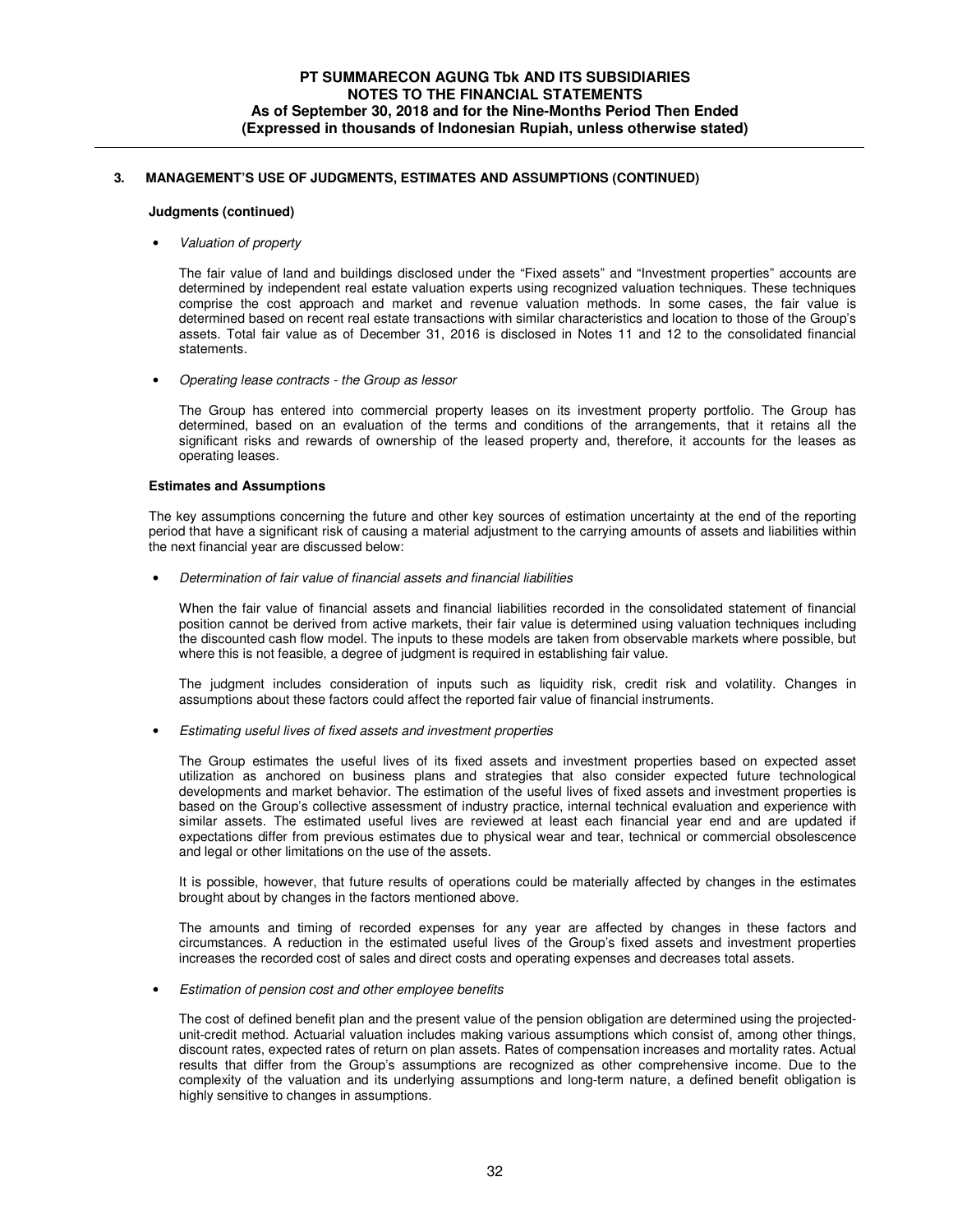# **3. MANAGEMENT'S USE OF JUDGMENTS, ESTIMATES AND ASSUMPTIONS (CONTINUED)**

#### **Estimates and Assumptions (continued)**

• Estimation of pension cost and other employee benefits (continued)

While the Group believes that its assumptions are reasonable and appropriate, significant differences in the Group's actual experience or significant changes in its assumptions may materially affect the costs of and obligations for pension and other long-term employee benefits. All assumptions are reviewed at each reporting period.

• Uncertain tax exposure

In certain circumstances. the Group may not be able to determine the exact amount of its current or future tax liabilities due to ongoing investigations by, or negotiations with, the taxation authority. Uncertainties exist with respect to the interpretation of complex tax regulations and the amount and timing of future taxable income. In determining the amount to be recognized in respect of an uncertain tax liability, the Group applies similar considerations as it would use in determining the amount of a provision to be recognized in accordance with PSAK No. 57, "Provisions, Contingent Liabilities and Contingent Assets". The Group makes an analysis of all tax positions related to income taxes to determine if a tax liability for unrecognized tax benefit should be recognize.

# **4. CASH AND CASH EQUIVALENTS**

Cash and cash equivalents consist of the following:

| 7,548,994   | 5,979,587     |
|-------------|---------------|
| 468,764     | 399,526       |
| 8,017,758   | 6,379,113     |
|             |               |
|             |               |
| 417,777,615 | 486,735,961   |
| 338,277,820 | 303,723,920   |
| 68,072,506  | 78,109,266    |
| 29,685,553  | 24,268,712    |
| 20,588,640  | 34,199,129    |
| 42,065,752  | 110,006,936   |
|             |               |
| 52,048,516  | 61,476,044    |
| 19,060,780  | 8,165,788     |
| 5,522,692   | 5,980,040     |
| 993,099,874 | 1,112,665,796 |
|             |               |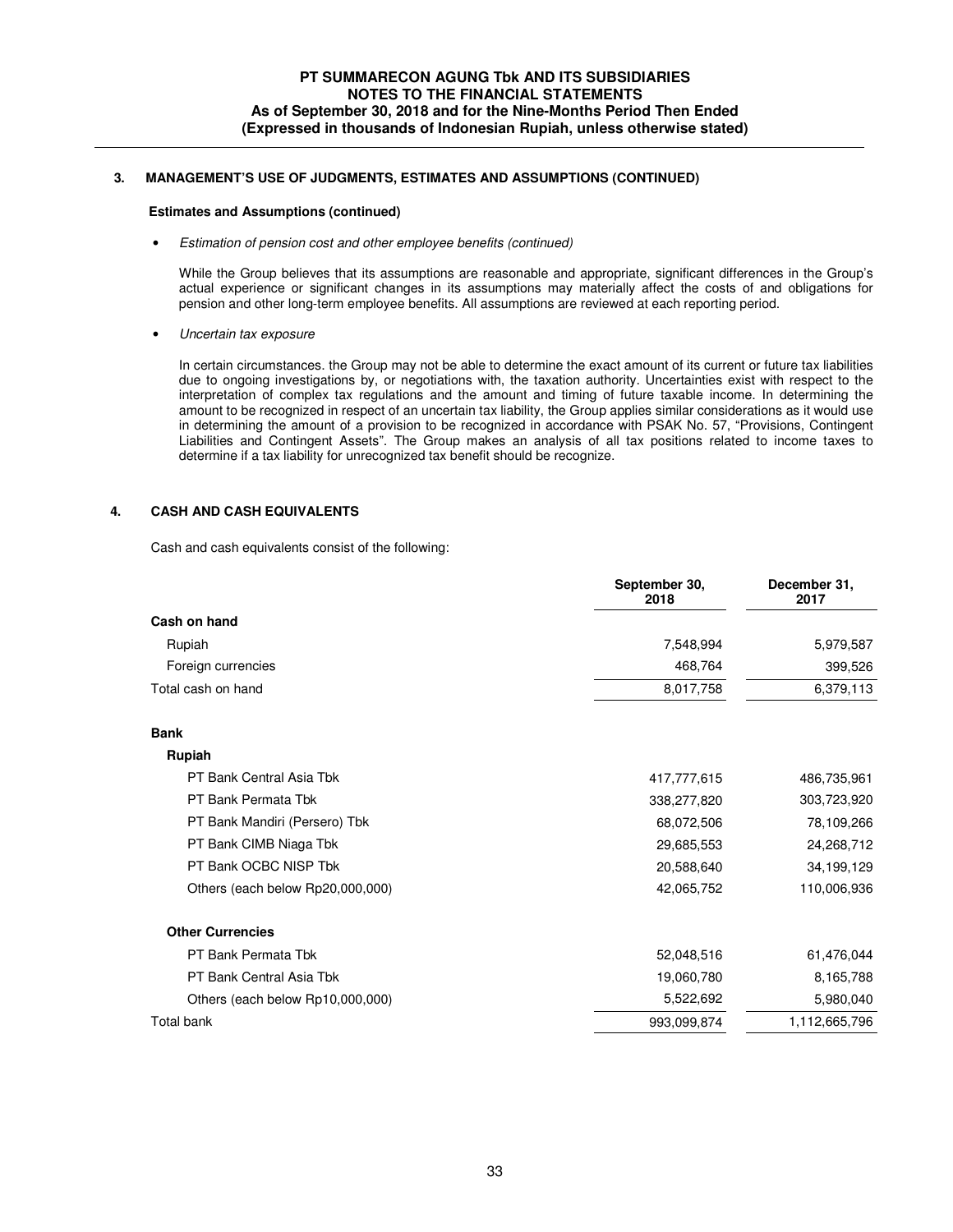# **4. CASH AND CASH EQUIVALENTS (CONTINUED)**

Cash and cash equivalents consist of the following:

|                                  | September 30,<br>2018 | December 31,<br>2017 |
|----------------------------------|-----------------------|----------------------|
| Time deposits                    |                       |                      |
| Rupiah                           |                       |                      |
| PT Bank Permata Tbk              | 280,913,804           | 157,806,285          |
| PT Bank Central Asia Tbk         | 210,893,331           | 109,306,821          |
| Others (each below Rp20,000,000) | 37,980,130            | 66,161,415           |
| <b>United States dollar</b>      |                       |                      |
| Others (each below Rp5,000,000)  | 6,132,140             | 10,001,248           |
| Total time deposits              | 535,919,405           | 363,275,769          |
| Total cash and cash equivalents  | 1,537,037,037         | 1,482,320,678        |

|                      | September 30,<br>2018 | December 31,<br>2017 |  |
|----------------------|-----------------------|----------------------|--|
| Rupiah               | $5.25\% - 7.00\%$     | 4.25%-8.50%          |  |
| United States dollar | $1.50\% - 2.00\%$     | $0.35\% - 0.85\%$    |  |

 As of September 30, 2018, cash on hand is covered by insurance against theft and other risks with PT Asuransi FPG Indonesia, PT Asuransi Asoka Mas, PT Asuransi Allianz Utama Indonesia dan PT Asuransi ACE, all third parties, with total coverage of Rp46.450.000 (2017: Rp48.968.500). The Group's management is of the opinion that the coverage is adequate to cover possible losses arising from such risks.

Interest income from time deposits is presented in the consolidated statements of profit of loss and other comprehensive income as part of "Finance Income".

All cash in banks and time deposits are placed in third-party banks. As of September 30, 2018 and December 31, 2017, no cash and cash equivalents pledged as collateral of loans.

# **5. TRADE RECEIVABLES**

The details of trade receivables are as follows:

|                                                       | September 30,<br>2018    | December 31.<br>2017 |
|-------------------------------------------------------|--------------------------|----------------------|
| Related parties (Note 30)                             |                          |                      |
| Sale of houses, shops and landplots                   | 64,251,670               | 190,050,477          |
| Sale of apartments                                    | 1,588,760                | 1,814,380            |
| Rental of retail and commercial investment properties | 861.180                  | 4,847,113            |
| Hotel services                                        | $\overline{\phantom{a}}$ | 48.726               |
| Sub-total                                             | 66,701,610               | 196,760,696          |
|                                                       |                          |                      |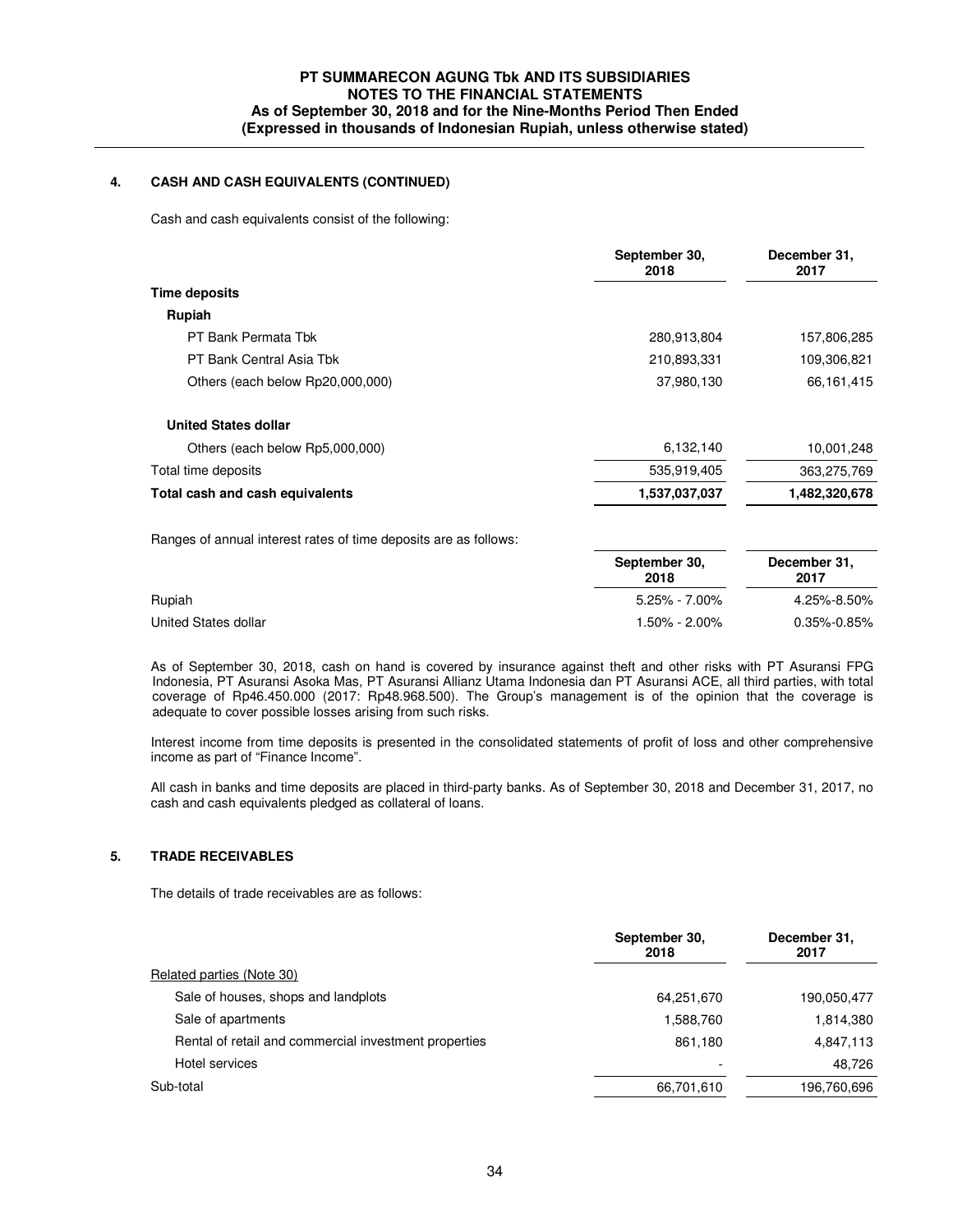## **5. TRADE RECEIVABLES (CONTINUED)**

The details of trade receivables are as follows:

|                                                        | September 30.<br>2018 | December 31,<br>2017 |
|--------------------------------------------------------|-----------------------|----------------------|
| Third parties                                          |                       |                      |
| Sale of apartments                                     | 159,497,180           | 173,823,406          |
| Sale of houses, shops and landplots                    | 149,395,758           | 236,708,591          |
| Rental of retail and commercial investment properties  | 40,597,423            | 38,882,295           |
| Hotel services                                         | 19,267,433            | 8,073,697            |
| Rental of residential and office investment properties | 4,189,886             | 3,373,381            |
| Monthly membership fees in sports club                 | 998,872               | 1,057,600            |
| Others                                                 | 29,211,804            | 26,489,440           |
| Sub-total                                              | 403,158,356           | 488,408,410          |
| Total trade receivables                                | 469,859,966           | 685,169,106          |
| Less of current maturities                             | (449, 482, 245)       | (645, 415, 522)      |
| Long term portion                                      | 20,377,721            | 39,753,584           |

All of the Group's trade receivables are denominated in Rupiah.

As of September 30, 2018 and December 31, 2017, no trade receivables from thrird parties belonged to specific subsidiaries are pledged as collateral for loans payable to BCA (Note 12).

Based on a review of the status of the individual trade receivables at the end of the year, the Group's management believes that all of the trade receivables are current and fully collectible, therefore no allowance for impairment of trade receivables is necessary.

## **6. INVENTORIES**

|                                      | September 30,<br>2018 | December 31,<br>2017 |
|--------------------------------------|-----------------------|----------------------|
| Inventories consist of:              |                       |                      |
| Inventories available for sale:      |                       |                      |
| Houses                               | 891,592,511           | 86,797,700           |
| Landplots                            | 113,752,870           | 133,513,828          |
| Shops                                | 49,277,623            | 71,580,534           |
| Total inventories available for sale | 1,054,623,004         | 291,892,062          |
| Inventories under construction:      |                       |                      |
| <b>Buildings</b>                     | 3,110,393,674         | 3,026,527,648        |
| Landplots                            | 1,425,948,887         | 1,509,283,567        |
| Apartments                           | 1,338,366,219         | 1,618,829,371        |
| Total inventories under construction | 5,874,708,780         | 6,154,640,586        |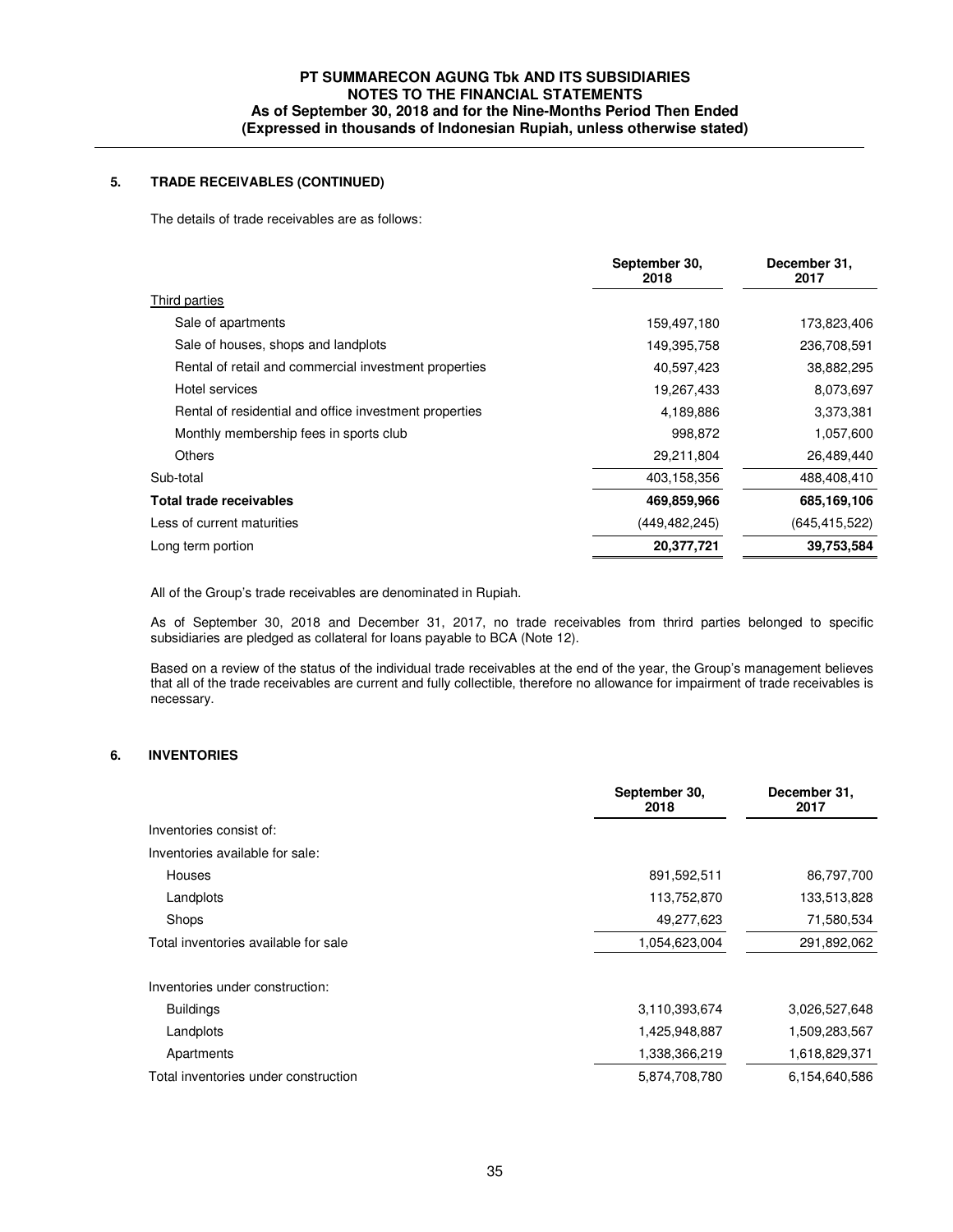## **6. INVENTORIES (CONTINUED)**

|                          | September 30,<br>2018 | December 31,<br>2017 |
|--------------------------|-----------------------|----------------------|
| Others                   | 63,848,341            | 51,924,010           |
| <b>Total inventories</b> | 6,993,180,125         | 6,498,456,658        |

The movements in the buildings and apartments inventories under construction account are as follows:

|                                                                     | September 30,<br>2018 | December 31,<br>2017 |
|---------------------------------------------------------------------|-----------------------|----------------------|
| Beginning balance                                                   | 4,645,357,019         | 3,916,891,614        |
| Production costs                                                    | 1,785,241,180         | 2,533,499,839        |
| Transfer to buildings and apartments inventories available for sale | (1,981,838,306)       | (1,805,034,434)      |
| <b>Ending balance</b>                                               | 4,448,759,893         | 4,645,357,019        |

The movements in the buildings and apartments inventories available for sale account are as follows:

|                                                                       | September 30,<br>2018 | December 31,<br>2017 |
|-----------------------------------------------------------------------|-----------------------|----------------------|
| Beginning balance:                                                    |                       |                      |
| <b>Houses</b>                                                         | 86,797,700            | 110,352,874          |
| Shops                                                                 | 71,580,534            | 19,140,173           |
| Transfer from buildings and apartments inventories under construction | 1,981,838,306         | 1,805,034,434        |
| Cost of sales (Note 27):                                              |                       |                      |
| Apartments                                                            | (636, 160, 118)       | (1,262,153,408)      |
| Houses                                                                | (537, 879, 448)       | (423, 973, 972)      |
| Shops                                                                 | (25, 306, 840)        | (90,021,867)         |
| <b>Ending balance</b>                                                 | 940,870,134           | 158,378,234          |

Real estate development inventories which are already covered by signed sales/purchase agreements but have not yet been recognized as sales are as follows:

| September 30,<br>2018 | December 31,<br>2017 |
|-----------------------|----------------------|
|                       |                      |
| 290,623,078           | 85,912,416           |
| 108,638,053           | 76,150,297           |
| 49,277,623            | 9,165,587            |
| 448,538,754           | 171,228,300          |
|                       |                      |
| 2,194,446,968         | 3,002,986,466        |
| 1,163,278,211         | 1,129,797,187        |
| 3,806,263,933         | 4,304,011,953        |
|                       |                      |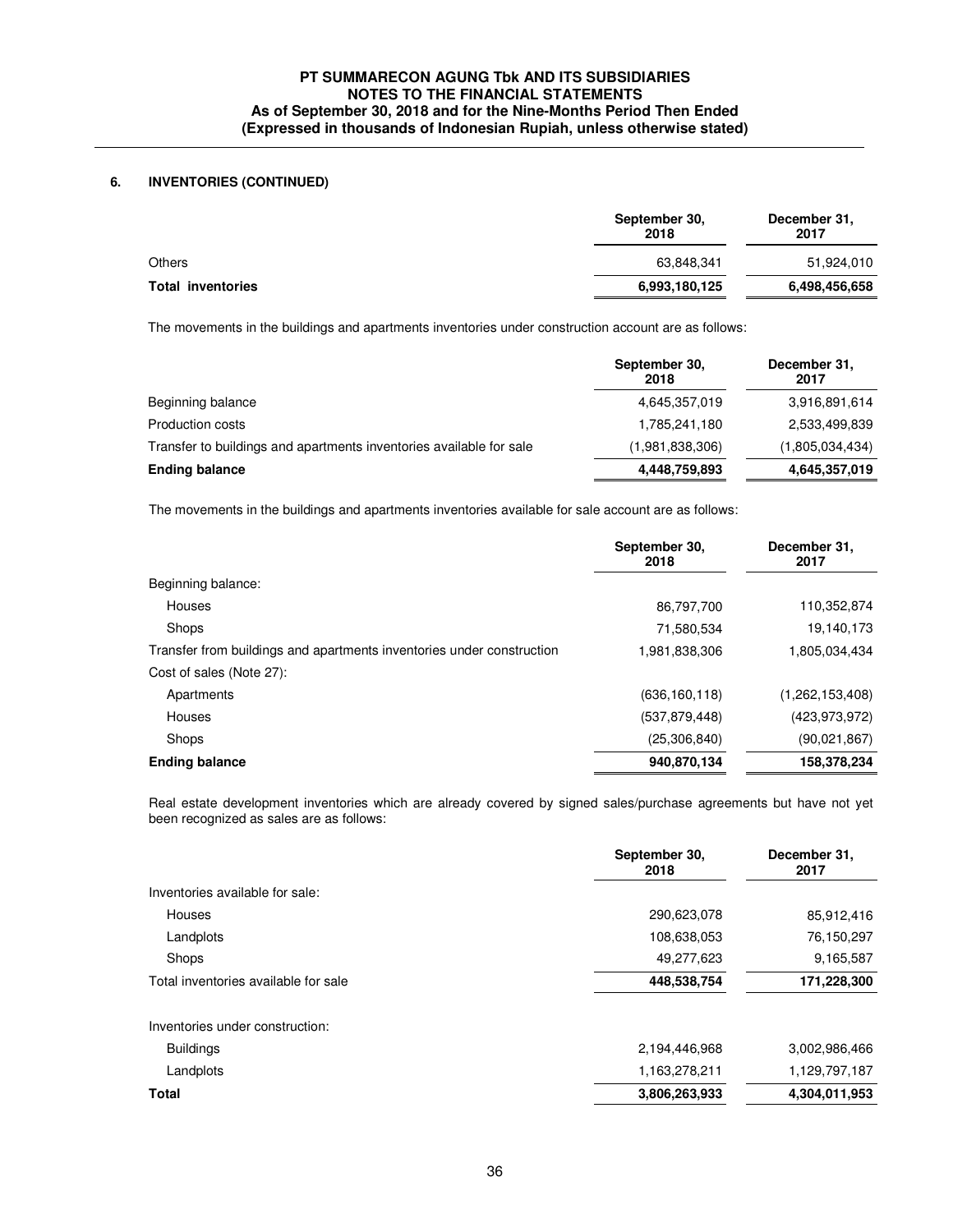#### **6. INVENTORIES (CONTINUED)**

 The downpayments received related to the above-mentioned inventories as of September 30, 2018 amounting to Rp3,368,459,160 (2017: Rp2,877,363,879) are presented as Deposits Received in the consolidated statement of financial position and as part of "Downpayments Received from Sale" in Note 19.

 As of September 30, 2018, inventories amounted to Rp440,395,863 used as collateral for loans payable BCA (2017: Rp531,019,585).

As of September 30, 2018, borrowing costs which were capitalized to inventories amounted to Rp127,519,653 (2017: Rp176,863,119).

As of September 30, 2018, houses, shops and apartment inventories are covered by insurance against fire and other risks with PT AIG Insurance Indonesia, PT Asuransi AXA Indonesia, PT ACE Jaya Proteksi, PT Asuransi FPG Indonesia, PT Asuransi Mitra Artha Guna, PT China Taiping Insurance Indonesia, PT Zurich Insurance Indonesia, PT Asuransi Allianz Utama Indonesia dan PT Asuransi Central Asia,, all third parties, with total coverage of Rp2,587,755,152 and US\$41,101,801 (2017: Rp2,279,289,109 and US\$30,970,030). The Group's management is of the opinion that the above coverage is adequate to cover possible losses arising from such risks.

As of September 30, 2018, revenue from property development presented as part of net revenues in the consolidated statements of profit or loss and other comprehensive income amounted to Rp2,421,822,546 (2017: Rp2,531,761,019) (Note 26).

The Group's management believes that inventories are realizable at the above amounts and no provision for losses is necessary.

#### **7. UNDEVELOPED LAND**

The details of undeveloped land are as follows:

|                        | September 30,<br>2018 |               | December 31,<br>2017 |               |
|------------------------|-----------------------|---------------|----------------------|---------------|
| Location               | Area $(m^2)$          | <b>Amount</b> | Area $(m^2)$         | Amount        |
| Summarecon Serpong     | 3,032,190             | 1,151,672,039 | 3,065,268            | 1,094,148,696 |
| Summarecon Bekasi      | 4,037,938             | 1,064,316,971 | 3,915,378            | 1,013,645,875 |
| Summarecon Bandung     | 3,330,120             | 1,705,129,047 | 3,294,420            | 1,617,374,289 |
| Summarecon Karawang    | 377,615               | 309,268,189   | 229,976              | 277,465,135   |
| Makassar               | 3,315,153             | 801.118.411   | 3,652,485            | 778,395,950   |
| Bogor                  | 4,210,759             | 794.876.415   | 4,250,662            | 787,039,412   |
| Others                 | 2,176,932             | 728,439,491   | 2,218,403            | 728,083,316   |
| Total undeveloped land | 20,480,707            | 6,554,820,563 | 20,626,592           | 6,296,152,673 |

The status of ownership of undeveloped land is as follows:

|                                  | September 30,<br>2018 | December 31,<br>2017 |
|----------------------------------|-----------------------|----------------------|
| <b>Status</b>                    | Area $(m2)$           | Area $(m^2)$         |
| Land certificates already issued | 11,007,708            | 10,438,042           |
| Released rights                  | 9,472,999             | 10,188,550           |
| Total                            | 20,480,707            | 20,626,592           |

Management believes that there will be no issue in obtaining the land certificates and the extension of the land rights since all the land were legally acquired and supported by sufficient evidence of ownership.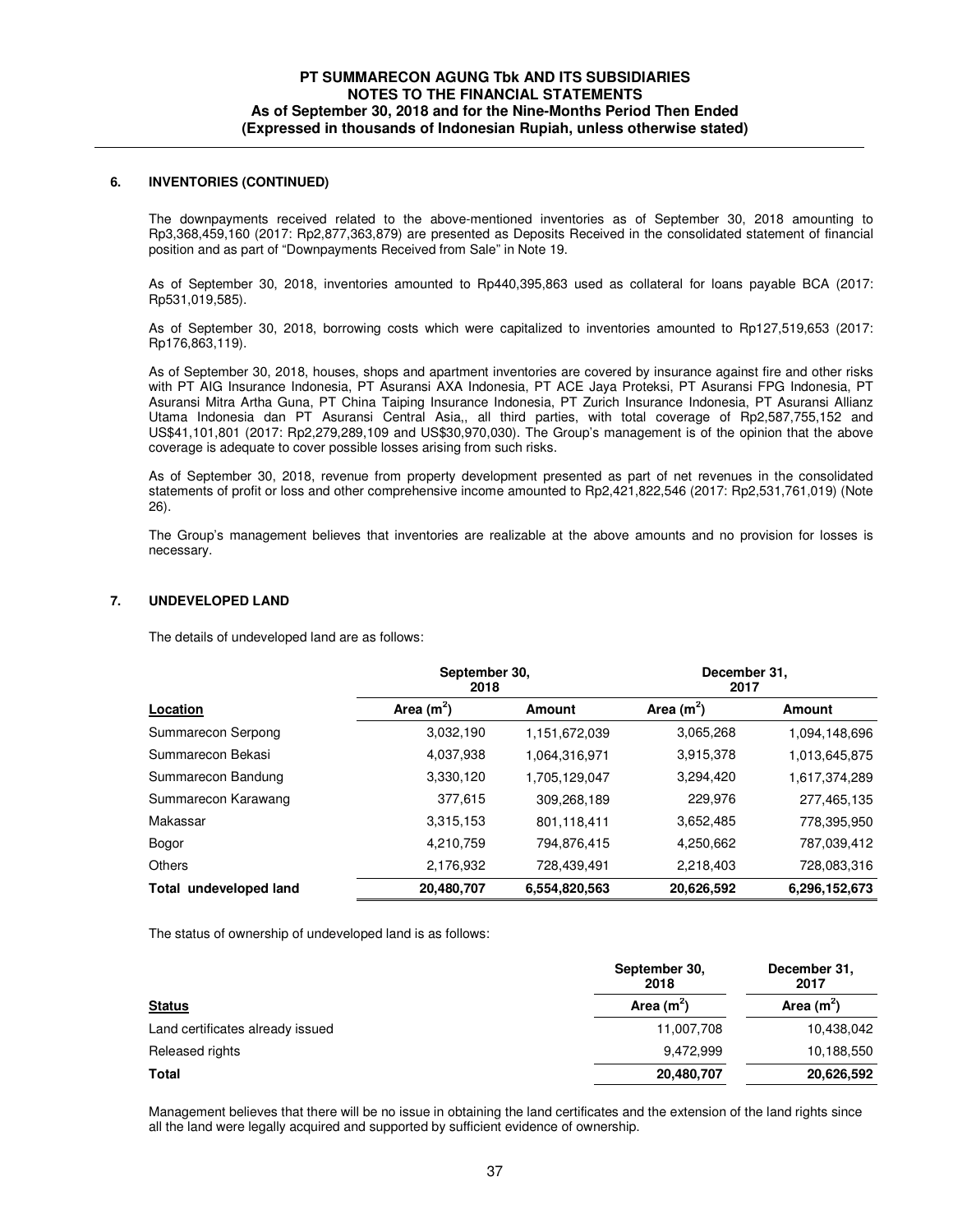## **7. UNDEVELOPED LAND (CONTINUED)**

As of September 30, 2018 and December 31, 2017, undeveloped land with total area 1,563,969  $m^2$  with carrying value amounted Rp685,741,175 and 898,627 m<sup>2</sup> with carrying value amounted to Rp292,081,458 are used as collateral for loans from banks, undeveloped land with total area 219,300 m<sup>2</sup> with carrying value amounted Rp20,623,766 are used as collateral for "Obligasi Berkelanjutan I Phase III (Note 13).

No borrowing costs have been capitalized to undeveloped land as of September 30, 2018 and December 31, 2017.

### **8. ADVANCE PAYMENTS**

This account consists of payments for:

|                                    | September 30,<br>2018 | December 31,<br>2017 |
|------------------------------------|-----------------------|----------------------|
| Current advance payments:          |                       |                      |
| Purchase of construction materials | 243,842,522           | 160,388,647          |
| Sales commission                   | 88,725,495            | 85,925,629           |
| Others                             | 58,796,943            | 44,899,350           |
| Total current advance payments     | 391,364,960           | 291,213,626          |

Non-current advance payments:

| Total advance payments                 | 1,376,861,199 | 937,229,722 |
|----------------------------------------|---------------|-------------|
| Total non-current advance payments     | 985,496,239   | 646,016,096 |
| Others                                 | 7.166.822     | 7,166,822   |
| Fixed assets and investment properties | 17,438,232    | 18,974,567  |
| Land                                   | 960,891,185   | 619,874,707 |
| Purchase of:                           |               |             |

### **9. FIXED ASSETS**

|                                   |                                            | <b>September 30, 2018</b> |                   |                          |                                               |  |
|-----------------------------------|--------------------------------------------|---------------------------|-------------------|--------------------------|-----------------------------------------------|--|
|                                   | <b>Balance as of</b><br>January 1,<br>2018 | <b>Additions</b>          | <b>Deductions</b> | Reclass-<br>ification    | <b>Balance as of</b><br>September 30,<br>2018 |  |
| Cost                              |                                            |                           |                   |                          |                                               |  |
| <b>Direct Ownership</b>           |                                            |                           |                   |                          |                                               |  |
| Land                              | 20,698,962                                 |                           |                   |                          | 20,698,962                                    |  |
| Building and infrastructure       | 313,326,822                                | 4.988.315                 | 61.188            | 571,245                  | 318,825,194                                   |  |
| Machinery and heavy<br>equipment  | 89,707,113                                 | 3,252,468                 |                   |                          | 92,959,581                                    |  |
| Vehicles                          | 115,284,573                                | 7,092,747                 | 6.254.913         | $\overline{\phantom{a}}$ | 116,122,407                                   |  |
| Furniture and office<br>equipment | 464,534,856                                | 22.064.518                | 255,630           | $\overline{\phantom{a}}$ | 486,343,744                                   |  |
| Sub total                         | 1,003,552,326                              | 37,398,048                | 6,571,731         | 571,245                  | 1,034,949,888                                 |  |
|                                   |                                            |                           |                   |                          |                                               |  |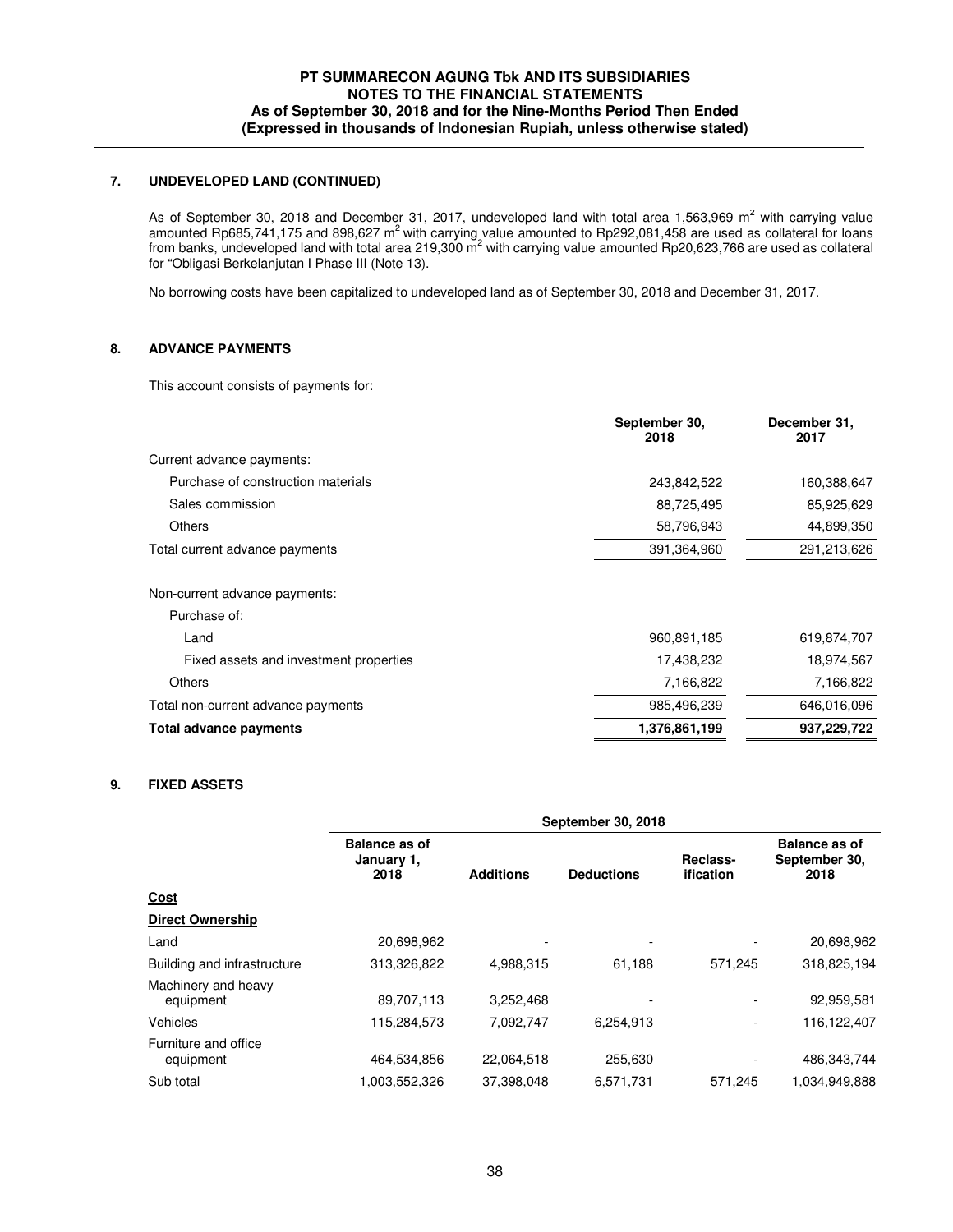## **9. FIXED ASSETS (CONTINUED)**

|                                   | September 30, 2018                         |                  |                   |                              |                                               |
|-----------------------------------|--------------------------------------------|------------------|-------------------|------------------------------|-----------------------------------------------|
|                                   | <b>Balance as of</b><br>January 1,<br>2018 | <b>Additions</b> | <b>Deductions</b> | Reclass-<br><b>ification</b> | <b>Balance as of</b><br>September 30,<br>2018 |
| Construction in progress          | 10,673,563                                 | 12,517,483       |                   | 9,625,043                    | 32,816,089                                    |
| Total cost                        | 1,014,225,889                              | 49,915,531       | 6,571,731         | 10,196,288                   | 1,067,765,977                                 |
| <b>Accumulated depreciation</b>   |                                            |                  |                   |                              |                                               |
| <b>Direct Ownership</b>           |                                            |                  |                   |                              |                                               |
| Building and infrastructure       | 138,944,863                                | 9,902,729        |                   |                              | 148,847,592                                   |
| Machinery and heavy<br>equipment  | 32, 134, 152                               | 6,208,303        |                   | 310,414                      | 38,652,869                                    |
| Vehicles                          | 81,676,980                                 | 10,195,560       | 6,130,401         |                              | 85,742,139                                    |
| Furniture and office<br>equipment | 339,891,287                                | 46,779,295       | 251,065           | (310, 414)                   | 386,109,103                                   |
| Total accumulated<br>depreciation | 592,647,282                                | 73,085,887       | 6,381,466         |                              | 659,351,703                                   |
| Net book value                    | 421,578,607                                |                  |                   |                              | 408,414,274                                   |

|                                   | December 31, 2017                          |                  |                   |                              |                                              |
|-----------------------------------|--------------------------------------------|------------------|-------------------|------------------------------|----------------------------------------------|
|                                   | <b>Balance as of</b><br>January 1,<br>2017 | <b>Additions</b> | <b>Deductions</b> | Reclass-<br><b>ification</b> | <b>Balance as of</b><br>December 31,<br>2017 |
| <b>Cost</b>                       |                                            |                  |                   |                              |                                              |
| <b>Direct Ownership</b>           |                                            |                  |                   |                              |                                              |
| Land                              | 20,698,962                                 |                  |                   |                              | 20,698,962                                   |
| Building and infrastructure       | 308,992,180                                | 10,786,135       | 1,753,777         | (4,697,716)                  | 313,326,822                                  |
| Machinery and heavy<br>equipment  | 73,057,463                                 | 9,078,699        |                   | 7,570,951                    | 89,707,113                                   |
| Vehicles                          | 107,936,828                                | 17,432,850       | 10,085,105        |                              | 115,284,573                                  |
| Furniture and office<br>equipment | 435,566,280                                | 35,209,004       | 3,149,722         | (3,090,706)                  | 464,534,856                                  |
| Sub total                         | 946,251,713                                | 72,506,688       | 14,988,604        | (217, 471)                   | 1,003,552,326                                |
| Construction in progress          | 9,576,102                                  | 7,708,404        |                   | (6,610,943)                  | 10,673,563                                   |
| Total cost                        | 955,827,815                                | 80,215,092       | 14,988,604        | (6,828,414)                  | 1,014,225,889                                |
| <b>Accumulated depreciation</b>   |                                            |                  |                   |                              |                                              |
| <b>Direct Ownership</b>           |                                            |                  |                   |                              |                                              |
| Building and infrastructure       | 126,468,382                                | 14,864,911       | 587,236           | (1,801,194)                  | 138,944,863                                  |
| Machinery and heavy<br>equipment  | 25,178,696                                 | 9,367,336        |                   | (2,411,880)                  | 32,134,152                                   |
| Vehicles                          | 76,933,224                                 | 14,160,157       | 9,416,401         |                              | 81,676,980                                   |
| Furniture and office<br>equipment | 275,904,201                                | 65,690,813       | 1,430,993         | (272, 734)                   | 339,891,287                                  |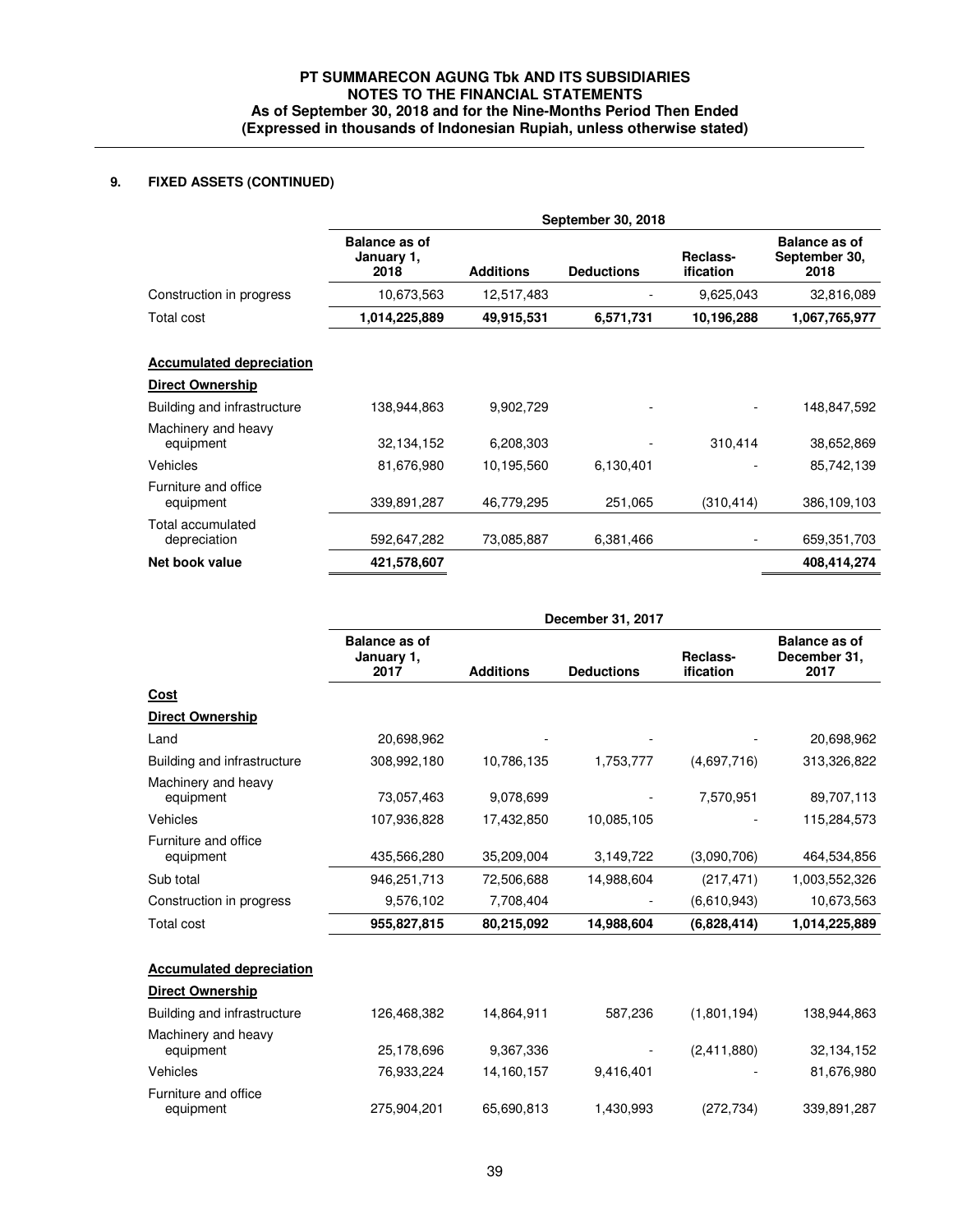## **9. FIXED ASSETS (CONTINUED)**

|                                   | December 31, 2017                          |                  |                   |                       |                                              |  |
|-----------------------------------|--------------------------------------------|------------------|-------------------|-----------------------|----------------------------------------------|--|
|                                   | <b>Balance as of</b><br>January 1,<br>2017 | <b>Additions</b> | <b>Deductions</b> | Reclass-<br>ification | <b>Balance as of</b><br>December 31,<br>2017 |  |
| Total accumulated<br>depreciation | 504.484.503                                | 104,083,217      | 11.434.630        | (4,485,808)           | 592,647,282                                  |  |
| Net book value                    | 451,343,312                                |                  |                   |                       | 421,578,607                                  |  |

Depreciation was charged to the following:

|                                              | September 30,<br>2018 | September 30,<br>2017 |
|----------------------------------------------|-----------------------|-----------------------|
| General an administrative expenses (Note 28) | 65,965,952            | 67,666,662            |
| Cost of sales and direct costs               | 7,119,935             | 7,652,685             |
| Total                                        | 73,085,887            | 75,319,347            |

The details of sales of fixed assets are as follows:

|                                     | September 30,<br>2018 | September 30,<br>2017 |
|-------------------------------------|-----------------------|-----------------------|
| Cost                                | 6,510,542             | 8,257,303             |
| Accumulated depreciation            | (6,381,465)           | (7,603,858)           |
| Net book value                      | 129.077               | 653,445               |
| Selling price                       | 1,907,345             | 1,444,881             |
| Gain on sales of fixed assets - net | 1,778,268             | 791,436               |

 As of September 30, 2018, the Company disposed certain of its fixed assets with net book value of Rp61,188 (2017: Rp2,129,952).

The details of construction in progress are as follows:

|                                                  | <b>September 30, 2018</b> |                              | December 31, 2017 |                              |
|--------------------------------------------------|---------------------------|------------------------------|-------------------|------------------------------|
|                                                  |                           | Percentage of<br>commpletion |                   | Percentage of<br>commpletion |
|                                                  | Total                     | (%)                          | Total             | (%)                          |
| Ruko Kantor Proyek dan Kantor Summarecon Bandung | 13,150,046                | 99.00                        | 6,859,085         | 31.34                        |
| <b>Others</b>                                    | 19,666,043                |                              | 3,814,478         |                              |
| <b>Total construction in progress</b>            | 32,816,089                |                              | 10,673,563        |                              |

The percentages of completion of the construction in progress are based on the actual expenditures incurred compared to the total budgeted project cost.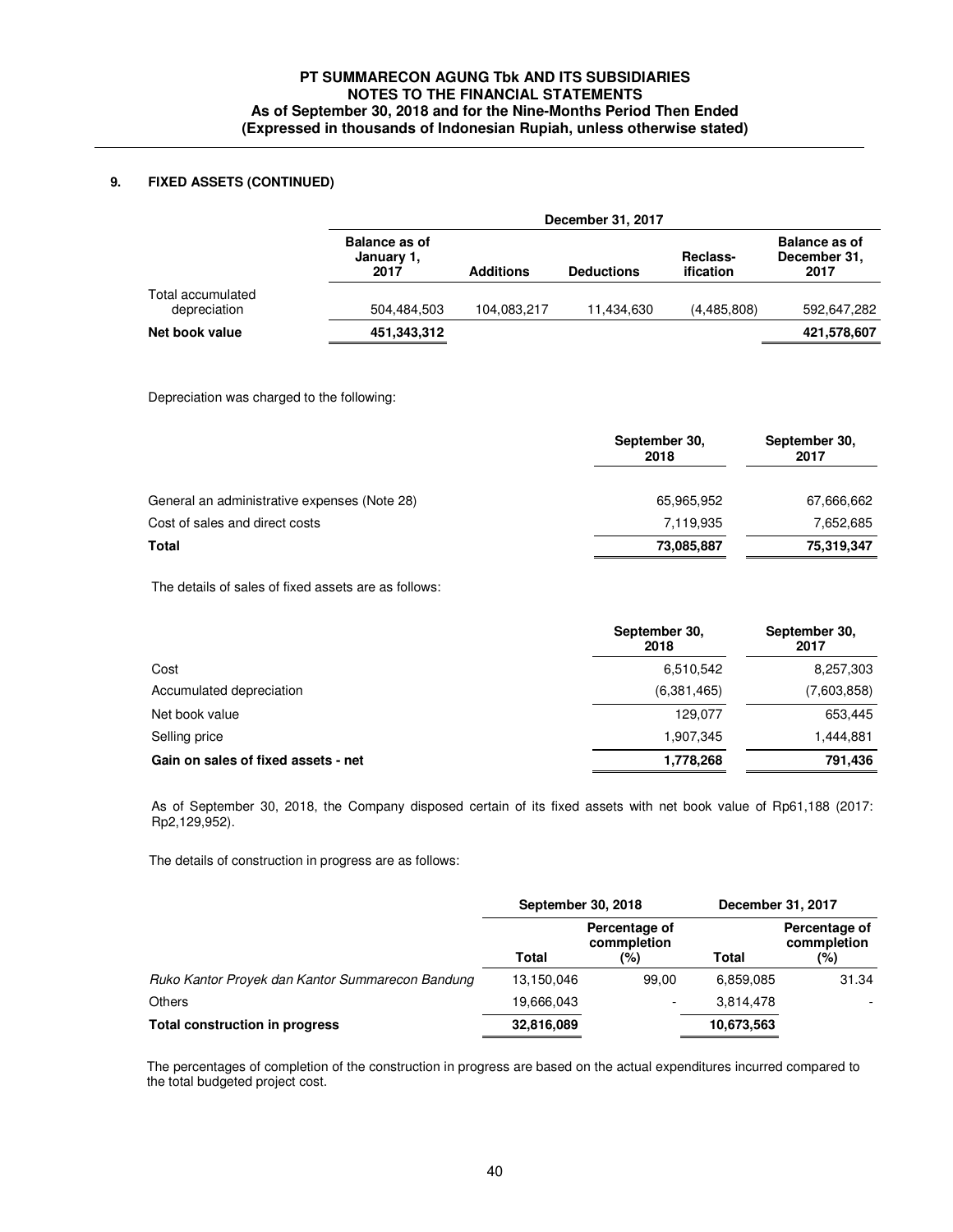#### **9. FIXED ASSETS (CONTINUED)**

Below are the estimated completion date for the construction in progress as of September 30, 2018:

 **Estimated Completion Dates** 

Ruko Kantor Proyek dan Kantor Summarecon Bandung dengan di pasar pasawan di Becember 2018

 As of September 30, 2018, the reclassification from construction in progress to fixed assets amounting to Rp230,335 (2017: Rp6,610,943).

As of September 30, 2018, the reclassifications of fixed assets with net book value amounting to Rp0 (2017: Rp10,018,147) to investment properties was due to the change in management's intention on the use of the related assets (Note 10).

As of September 30, 2018, the reclassifications of fixed assets with net book value amounting to Rp1,031,442 (2017: Rp2,471,757) to inventories was due to the change in management's intention on the use of the related assets (Note 6).

 As of September 30, 2018, the reclassification of fixed assets with net book value amounting to Rp11,227,731 (2017: Rp13,787,428) from inventories was due to the change in management's intention on the use of the related assets (Note 6).

 As of September 30, 2018, the reclassification from fixed assets with net book value amounting to Rp0 (2017: Rp3,640,130) to advance.

 As of September 30, 2018, fixed assets, except land, are covered by insurance against fire, flood and other risks (all-risks) under blanket policies with several companies, including PT Asuransi Allianz Utama Indonesia, PT AIG Insurance Indonesia, PT Asuransi Central Asia, PT Chubb General Insurance Indonesia, PT KSK Insurance Indonesia, PT KSK Insurance Indonesia, PT Asuransi Sinarmas dan PT Asuransi Bintang, all third parties, for US\$30,174,695 and Rp219,422,537 (2017: US\$22,591,261 and Rp228,628,339).

As of September 30, 2018, fixed assets with net book value Rp50,402,547 (2017: Rp52,696,804) are used as collateral for the loans from banks and financing institutions (Note 12).

 The fair value of the fixed assets as of September 30, 2018 amounting to Rp780,178,000 (2017: Rp780,178,000) was determined by independent appraisers KJPP Hendra, Widjaja, Robinson and Partners in its report dated March 22, 2018.

Based on the Group's assessments, there were no events or changes in circumstances which indicated an impairment in the value of fixed assets as of September 30, 2018.

#### **10. INVESTMENT PROPERTIES**

The details of investment properties are as follows:

| <b>Balance as of</b> |                  |                          |                          |                       |
|----------------------|------------------|--------------------------|--------------------------|-----------------------|
|                      |                  |                          |                          | <b>Balance as of</b>  |
| January 1,<br>2018   | <b>Additions</b> | <b>Deductions</b>        | Reclass-<br>ification    | September 30,<br>2018 |
|                      |                  |                          |                          |                       |
|                      |                  |                          |                          |                       |
| 917,260,357          | 1,697,636        | $\overline{\phantom{0}}$ | $\overline{\phantom{a}}$ | 918,957,993           |
| 3,774,931,987        | 16,227,817       | 6,096                    | 9,294,551                | 3,800,448,259         |
|                      |                  |                          |                          |                       |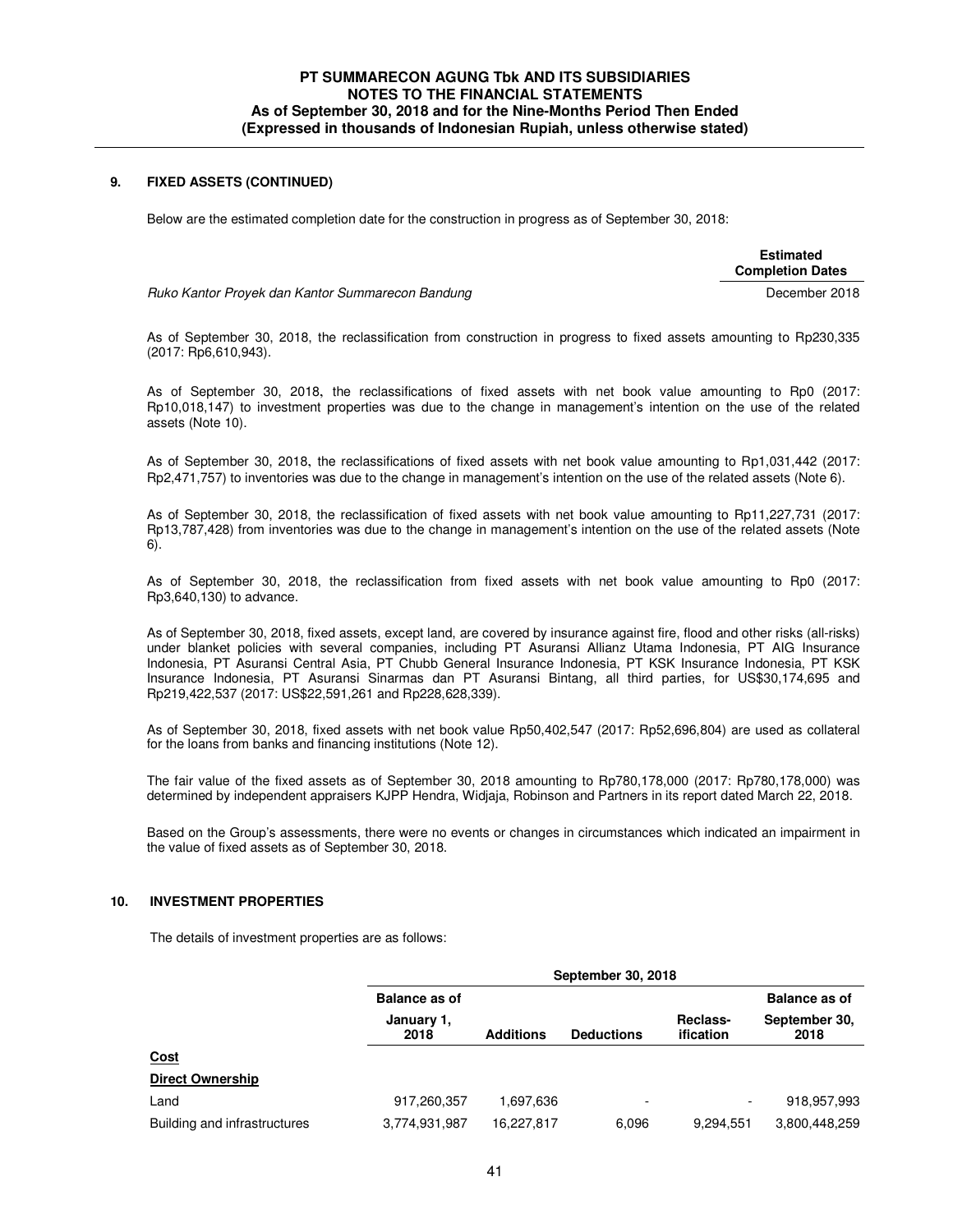# **10. INVESTMENT PROPERTIES (CONTINUED)**

|                                 | September 30, 2018   |                  |                   |                              |                       |
|---------------------------------|----------------------|------------------|-------------------|------------------------------|-----------------------|
|                                 | <b>Balance as of</b> |                  |                   |                              | <b>Balance as of</b>  |
|                                 | January 1,<br>2018   | <b>Additions</b> | <b>Deductions</b> | Reclass-<br>ification        | September 30,<br>2018 |
| Machinery and heavy equipment   | 704,537,322          | 6,983,627        | 18,000            | 1,999,000                    | 713,501,949           |
| <b>Hotel facilities</b>         | 274,701,613          | 367,827          |                   |                              | 275,069,440           |
| Sub-total                       | 5,671,431,279        | 25,276,907       | 24,096            | 11,293,551                   | 5,707,977,641         |
| Construction in progress        | 77,421,831           | 25,764,892       |                   | (13,617,203)                 | 89,569,520            |
| Total cost                      | 5,748,853,110        | 51,041,799       | 24,096            | (2,323,652)                  | 5,797,547,161         |
| <b>Accumulated depreciation</b> |                      |                  |                   |                              |                       |
| <b>Direct Ownership</b>         |                      |                  |                   |                              |                       |
| Building and infrastructures    | 775,036,998          | 85,292,161       | 6,096             | $\qquad \qquad \blacksquare$ | 860,323,063           |
| Machinery and heavy equipment   | 381,072,367          | 43,713,847       | 18,000            |                              | 424,768,214           |
| Hotel facilities                | 131,421,066          | 26,714,435       |                   |                              | 158,135,501           |
| Total accumulated depreciation  | 1,287,530,431        | 155,720,443      | 24,096            | $\overline{a}$               | 1,443,226,778         |
| Net book value                  | 4,461,322,679        |                  |                   |                              | 4,354,320,383         |
|                                 |                      |                  | December 31, 2017 |                              |                       |
|                                 | <b>Balance as of</b> |                  |                   |                              | <b>Balance as of</b>  |
|                                 | January 1,<br>2017   | <b>Additions</b> | <b>Deductions</b> | Reclass-<br>ification        | December 31,<br>2017  |
| Cost                            |                      |                  |                   |                              |                       |
| <b>Direct Ownership</b>         |                      |                  |                   |                              |                       |
| Land                            | 886,540,037          | 30,720,320       |                   |                              | 917,260,357           |
| Building and infrastructures    | 3,687,517,126        | 67,400,896       | 2,300             | 20,016,265                   | 3,774,931,987         |
| Machinery and heavy equipment   | 684,451,554          | 18,360,918       | 2,899,028         | 4,623,878                    | 704,537,322           |
| <b>Hotel facilities</b>         | 227,774,245          | 29,245,694       |                   | 17,681,674                   | 274,701,613           |
| Sub-total                       | 5,486,282,962        | 145,727,828      | 2,901,328         | 42,321,817                   | 5,671,431,279         |
| Construction in progress        | 52,917,061           | 53,167,710       | 186,172           | (28, 476, 768)               | 77,421,831            |
| Total cost                      | 5,539,200,023        | 198,895,538      | 3,087,500         | 13,845,049                   | 5,748,853,110         |
| <b>Accumulated depreciation</b> |                      |                  |                   |                              |                       |
| <b>Direct Ownership</b>         |                      |                  |                   |                              |                       |
| Building and infrastructures    | 662,724,831          | 110,693,486      | 2,300             | 1,620,981                    | 775,036,998           |
| Machinery and heavy equipment   | 313,801,699          | 64,888,469       | 29,681            | 2,411,880                    | 381,072,367           |
| <b>Hotel facilities</b>         | 75,979,795           | 55,441,271       |                   |                              | 131,421,066           |
| Total accumulated depreciation  | 1,052,506,325        | 231,023,226      | 31,981            | 4,032,861                    | 1,287,530,431         |
| Net book value                  | 4,486,693,698        |                  |                   |                              | 4,461,322,679         |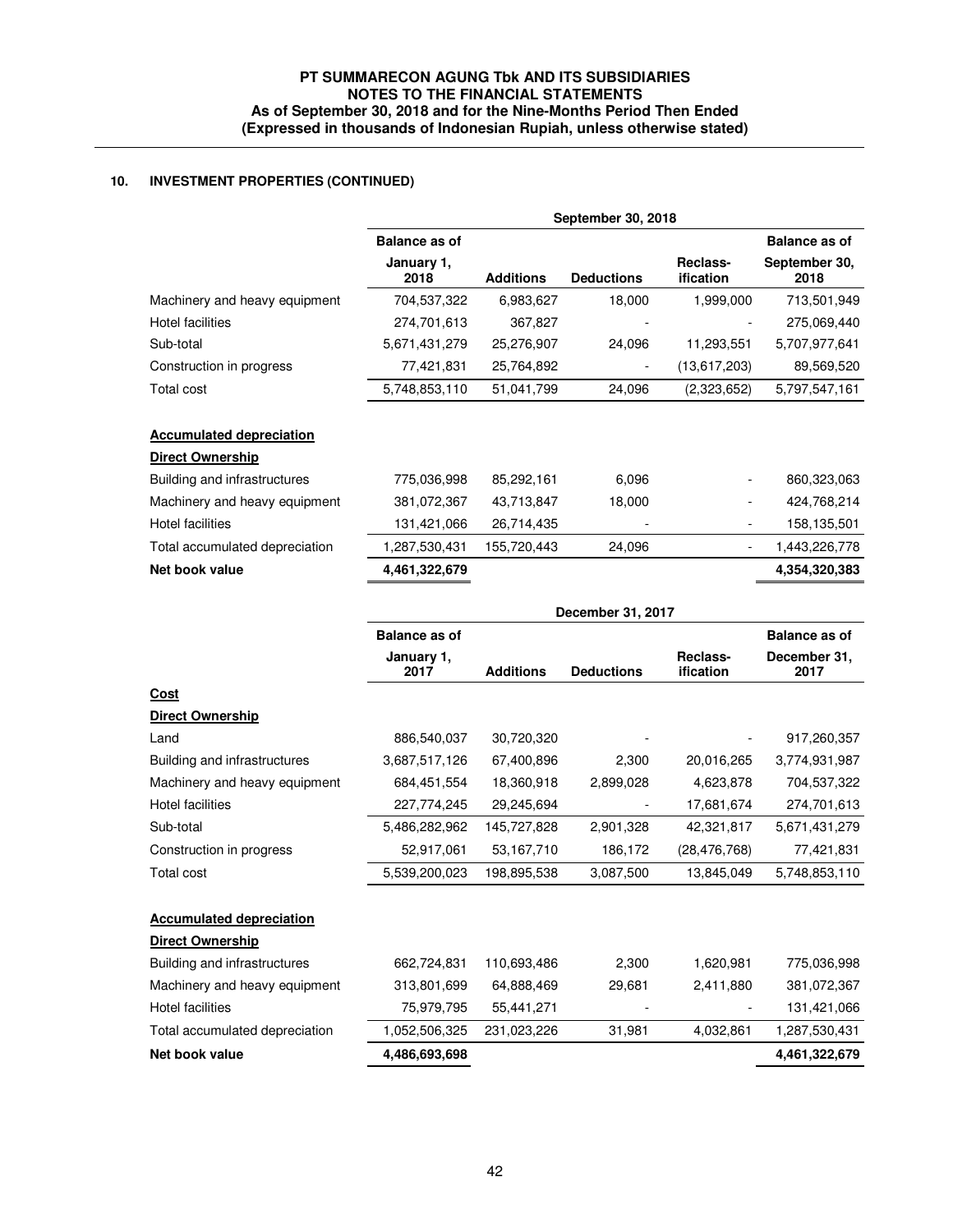### **10. INVESTMENT PROPERTIES (CONTINUED)**

Depreciation was charged to the following:

|                                               | September 30,<br>2018 | September 30,<br>2017 |
|-----------------------------------------------|-----------------------|-----------------------|
| Cost of sales and direct costs                | 154.513.596           | 151,350,281           |
| General and administrative expenses (Note 28) | 1,206,847             | 2,203,066             |
| Total                                         | 155,720,443           | 153,553,347           |

As of September 30, 2018, the reclassifications from construction in progress to the appropriate completed investment properties amounting to Rp11,293,551 (2017: Rp28,476,768).

As of September 30, 2018, the reclassification of investment properties with net book value amounting to Rp0 (2017: Rp10,018,147) from fixed assets was due to the change in management's intention on the use of the related assets (Note 9).

As of September 30, 2018, the reclassifications of investment properties with net book value amounting to Rp2,323,653 (2017: Rp205,959) to inventories was due to the change in management's intention on the use of the related assets (Note 6).

The details of construction in progress are as follows:

|                                       | September 30, 2018 |                                    | December 31, 2017 |                                    |
|---------------------------------------|--------------------|------------------------------------|-------------------|------------------------------------|
| <b>Project</b>                        | Total              | Percentage of<br>completion<br>(%) | Total             | Percentage of<br>completion<br>(%) |
| Summarecon Mall Bandung               | 56,449,967         | 11.29                              | 48,691,185        | 9.74                               |
| Sekolah Al Azhar Summarecon Serpong   |                    |                                    | 4,181,703         | 30.08                              |
| <b>Others</b>                         | 33,119,553         |                                    | 24,548,943        |                                    |
| <b>Total construction in progress</b> | 89,569,520         |                                    | 77,421,831        |                                    |

Below are the estimated completion dates of the projects under construction in progress as of September 30, 2018:

**Estimated Completion Date** 

Summarecon Mall Bandung March 2020 and the Summarecon March 2020 and the Summarecon March 2020

 The percentages of completion of the construction in progress are based on the actual expenditures incurred compared to the total budgeted project cost.

 As of September 30, 2018, investment properties, except land, are covered by insurance against fire, flood, and other risks (all risk) under blanket policies with several companies, including PT Asuransi Allianz Utama Indonesia, PT Asuransi AXA Indonesia, PT Zurich Insurance Indonesia, PT Asuransi Central Asia, PT Mitra Iswara & Rorimpandey PT Asuransi Indrapura, PT ACE Jaya Proteksi, PT Asuransi Rama Satria Wibawa, PT Asuransi Asoka Mas, PT Asuransi Ekspor Indonesia, PT Asuransi Astra Buana, all third parties, with sum insured amounted US\$625,431,928 and Rp556,082,956 (2017: US\$551,482,261 and Rp292,929,956).

 As of September 30, 2018, the Group also covered its investment properties by insurance against terrorism and sabotage for US\$458,374,434 and Rp1,319,026,000 (2017: US\$383,974,508 and Rp933,330,000). In addition, the Group also obtained insurance against business interruption amounting to US\$5,517,000 and Rp1,398,534,000 (2017: US\$42,812,000 and Rp1,363,903,000). The Group's management is of the opinion that the above coverages are adequate to cover possible losses arising from such risks.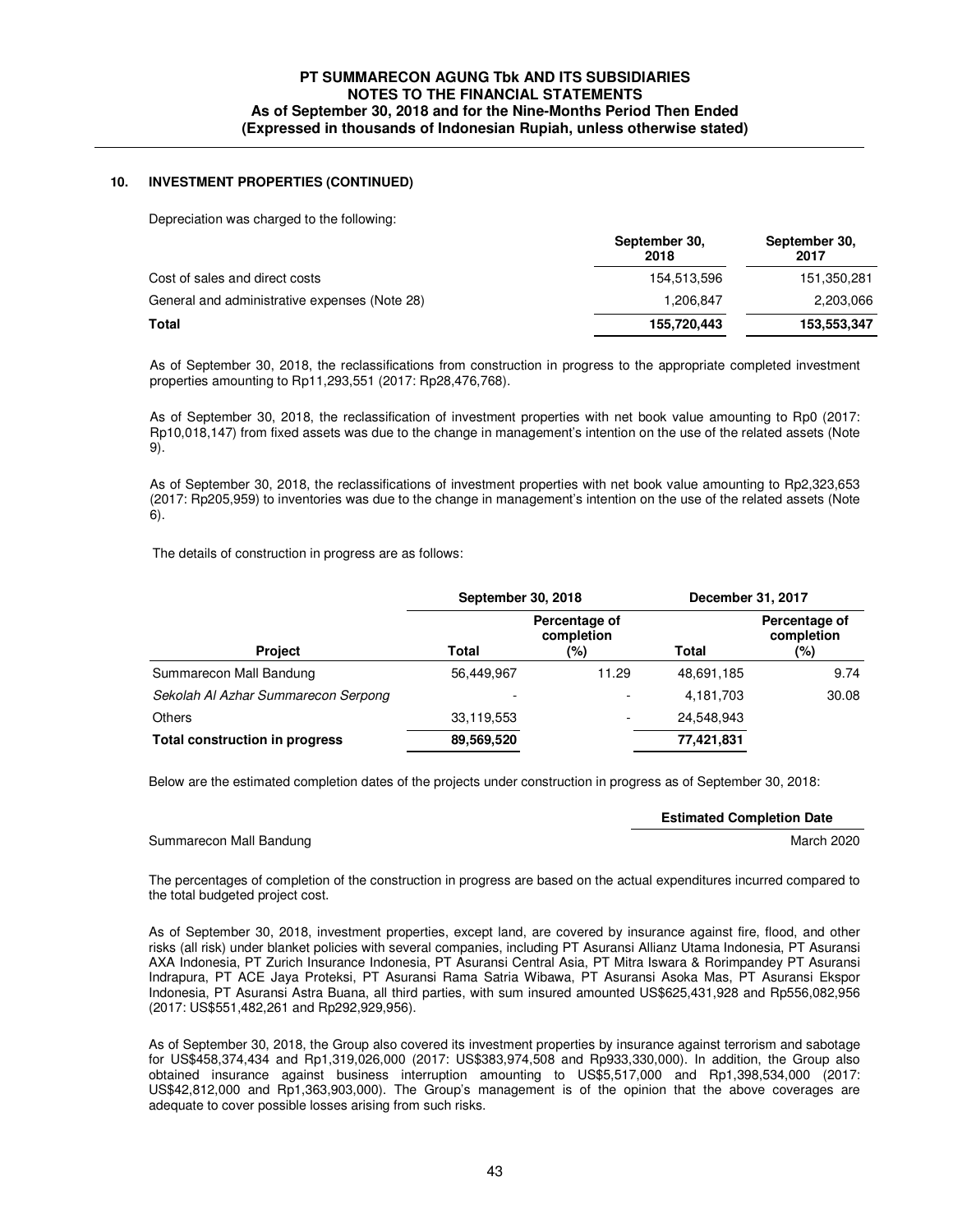#### **10. INVESTMENT PROPERTIES (CONTINUED)**

 As of September 30, 2018, investment properties with net book value of Rp2,280,615,358 (2017: Rp2,320,001,774) are pledged as collateral for the loans from banks and financing institutions, bonds payable and sukuk ijarah (Notes 12 and 13).

 The fair value of the investment properties as of September 30, 2018 amounted to Rp17,458,216,000 (2017: Rp17,458,216,000), which was determined by independent appraisers KJPP Hendra, Widjaja, Robinson and Partners in its report dated March 22, 2018.

Rental income from investment properties recognized in the consolidated statement of comprehensive income as of September 30, 2018 amounted to Rp1,061,847,107 (2017: Rp1,002,045,727) (Note 26).

 Based on the Group's assessments, there were no events or changes in circumstances which indicated an impairment in the value of investment properties as of September 30, 2018.

### **11. OTHER FINANCIAL ASSETS**

| This account consists of:                | September 30,<br>2018 | December 31,<br>2017 |
|------------------------------------------|-----------------------|----------------------|
| Current financial asset                  |                       |                      |
| Security deposit                         | 61.438                | 145,869              |
| Other non-current financial assets       |                       |                      |
| Restricted time deposits:                |                       |                      |
| PT Bank OCBC NISP Tbk                    | 101,556,267           | 79,277,143           |
| PT Bank Permata Tbk                      | 95,867,846            | 67,085,050           |
| PT Bank Mandiri (Persero) Tbk            | 70,002,992            | 34,542,601           |
| PT Bank CIMB Niaga Tbk                   | 55,794,726            | 32,663,984           |
| PT Bank Maybank Indonesia Tbk            | 27,604,804            | 17,069,368           |
| Others (each below Rp20,000,000)         | 30,546,341            | 26,057,177           |
| Restricted cash in banks:                |                       |                      |
| PT Bank Central Asia Tbk                 | 253,915,731           | 140,850,921          |
| PT Bank UOB Indonesia Tbk                | 24,938,256            | 13,533,446           |
| Others (each below Rp20,000,000)         | 14,484,137            | 6,382,569            |
| Investment - available for sale          | 212,500               | 212,500              |
| Security deposit                         | 1,567,826             | 1,556,514            |
| Total other non-current financial assets | 676,491,426           | 419,231,273          |
| <b>Total other financial assets</b>      | 676,552,864           | 419,377,142          |

The restricted time deposits are used as collateral for loans and the interest payments on the loans (Note 12), also used as collateral for the corporate guarantees provided by the Group to those banks on the housing loans obtained by the customers of the Group.

For the nine-months period ended September 30, 2018, the restricted time deposits earned interest at annual interest rate of 5.25%-7.00% (2017: 4.25%-7.75%).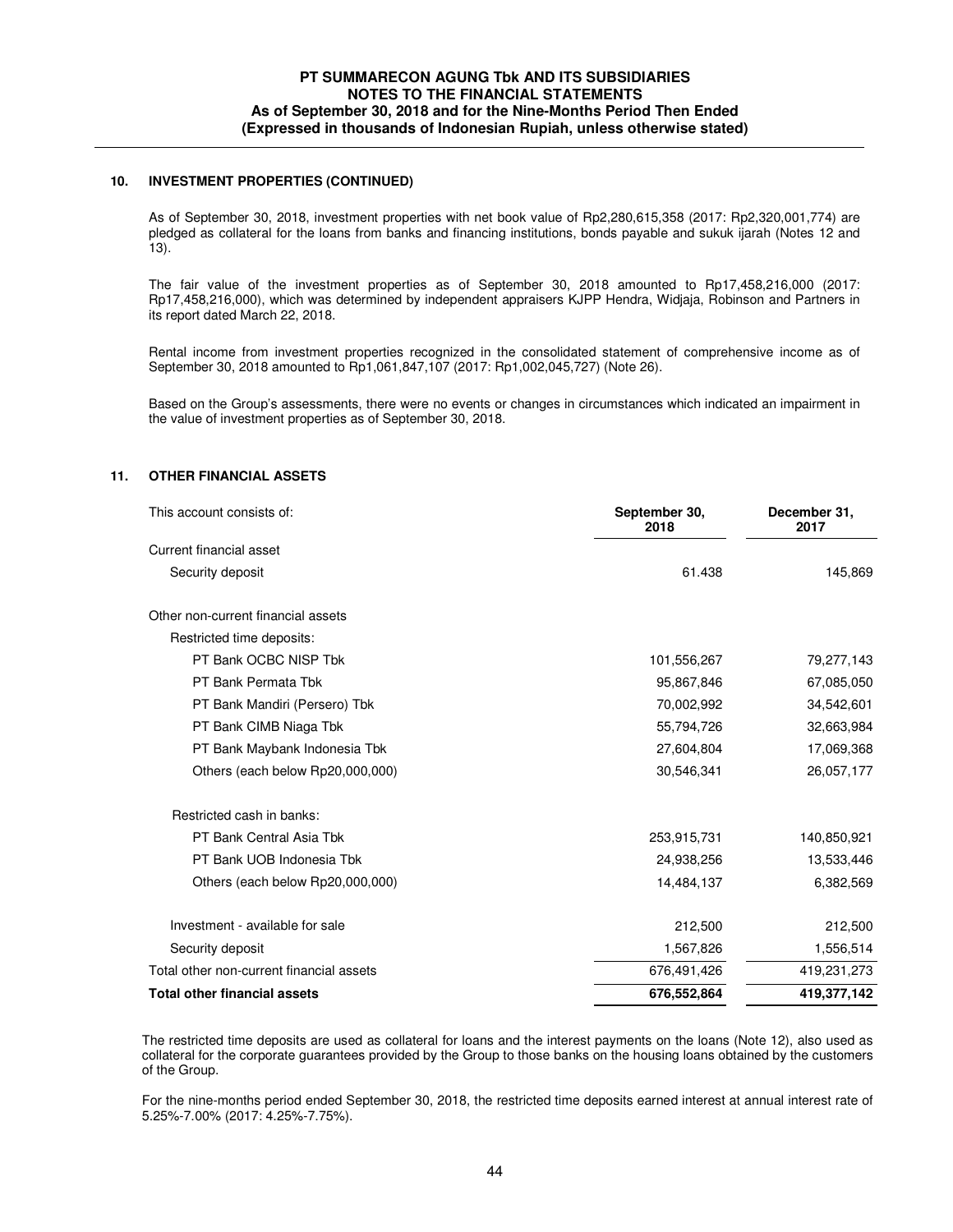## **12. SHORT-TERM BANK LOANS AND LONG-TERM DEBTS**

#### **a. The short-term bank loans are due to the following third parties:**

|                                                                                           | September 30,<br>2018 | December 31,<br>2017 |
|-------------------------------------------------------------------------------------------|-----------------------|----------------------|
| Rupiah                                                                                    |                       |                      |
| PT Bank Central Asia Tbk                                                                  | 389,526,509           | 133,620,236          |
| PT Bank Sumitomo Mitsui Indonesia                                                         | 250,000,000           | 200,000,000          |
| PT Bank Mandiri (Persero) Tbk                                                             | 200,000,000           | 190,000,000          |
| PT Bank Resona Perdania                                                                   | 161,576,000           | 161,576,000          |
| PT Bank Mayora Tbk                                                                        | 150,000,000           | 150,000,000          |
| PT Bank HSBC Indonesia                                                                    | 150,000,000           |                      |
| PT Bank OCBC NISP Tbk                                                                     | 100,000,000           | 30,000,000           |
| Unites States dollar                                                                      |                       |                      |
| PT Bank Resona Perdania (US\$3,000,000 as of<br>September 30, 2018 and December 31, 2017) | 44,787,000            | 40,644,000           |
| Total                                                                                     | 1,445,889,509         | 905,840,236          |

## **b. The long-term loans from banks and financing institutions are due to third parties and consist of the following:**

|                                                         | September 30,<br>2018 | December 31,<br>2017 |
|---------------------------------------------------------|-----------------------|----------------------|
| Rupiah                                                  |                       |                      |
| PT Bank Central Asia Tbk                                | 2,740,108,354         | 2,407,431,123        |
| PT Bank Mandiri (Persero) Tbk                           | 1,165,000,000         | 1,242,500,000        |
| PT Bank Bumi Arta Tbk                                   | 24,818,222            | 28,685,953           |
| <b>PT BCA Finance</b>                                   | 12,231,950            | 12,916,397           |
| United States dollar                                    |                       |                      |
| PT Bank Central Asia Tbk                                | 121,762,254           | 110,223,886          |
| <b>Total loans from Banks and financing institution</b> | 4,063,920,780         | 3,801,757,359        |
| Less of unamortized debt commission fees                | (1,685,824)           | (7, 112, 305)        |
| Net                                                     | 4,062,234,956         | 3,794,645,054        |
| Less of current maturities                              | (717, 252, 092)       | (591, 349, 578)      |
| Long-term portion                                       | 3,344,982,864         | 3,203,295,476        |
|                                                         |                       |                      |

 As of September 30, 2018 and December 31, 2017, the details of future installments of the long-term loans from banks and financing institutions are as follows:

|                 | September 30,<br>2018    | December 31,<br>2017 |
|-----------------|--------------------------|----------------------|
| <b>Year Due</b> |                          |                      |
| 2018            | $\overline{\phantom{a}}$ | 594,412,194          |
| 2019            | 708,529,975              | 883,549,977          |
| 2020            | 1,193,710,186            | 1,204,342,286        |
| 2021            | 1,007,140,454            | 795,957,642          |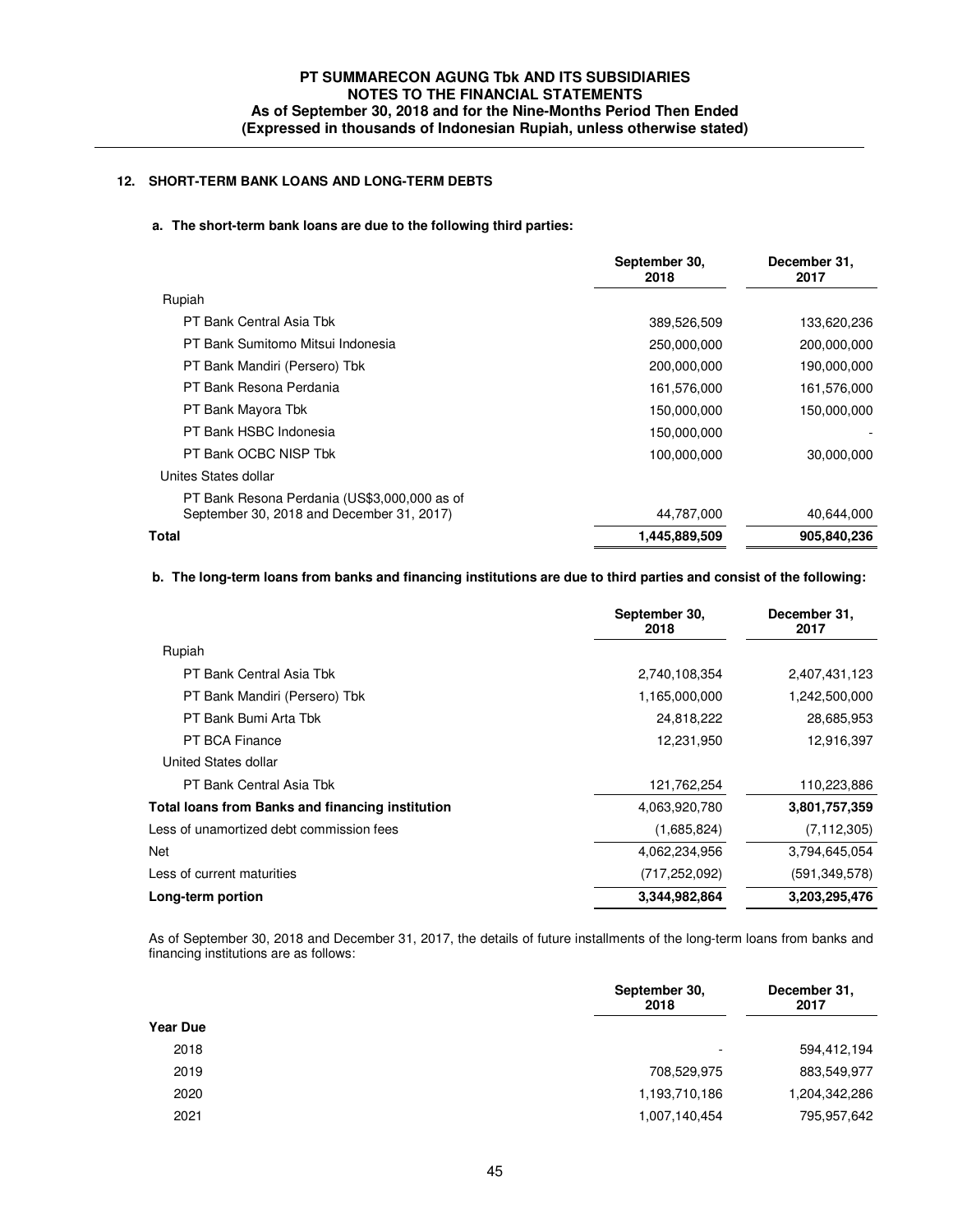## **12. SHORT-TERM BANK LOANS AND LONG-TERM DEBTS (CONTINUED)**

 As of September 30, 2018 and December 31, 2017, the details of future installments of the long-term loans from banks and financing institutions are as follows: (continued)

|                           | September 30,<br>2018 | December 31,<br>2017     |
|---------------------------|-----------------------|--------------------------|
| Year Due (continued)      |                       |                          |
| 2022                      | 339,987,197           | 230,069,889              |
| 2023                      | 266,271,089           | 93,425,371               |
| 2024                      | 336,472,412           | $\overline{\phantom{0}}$ |
| 2025                      | 211,809,467           | $\overline{\phantom{a}}$ |
| <b>Total installments</b> | 4,063,920,780         | 3,801,757,359            |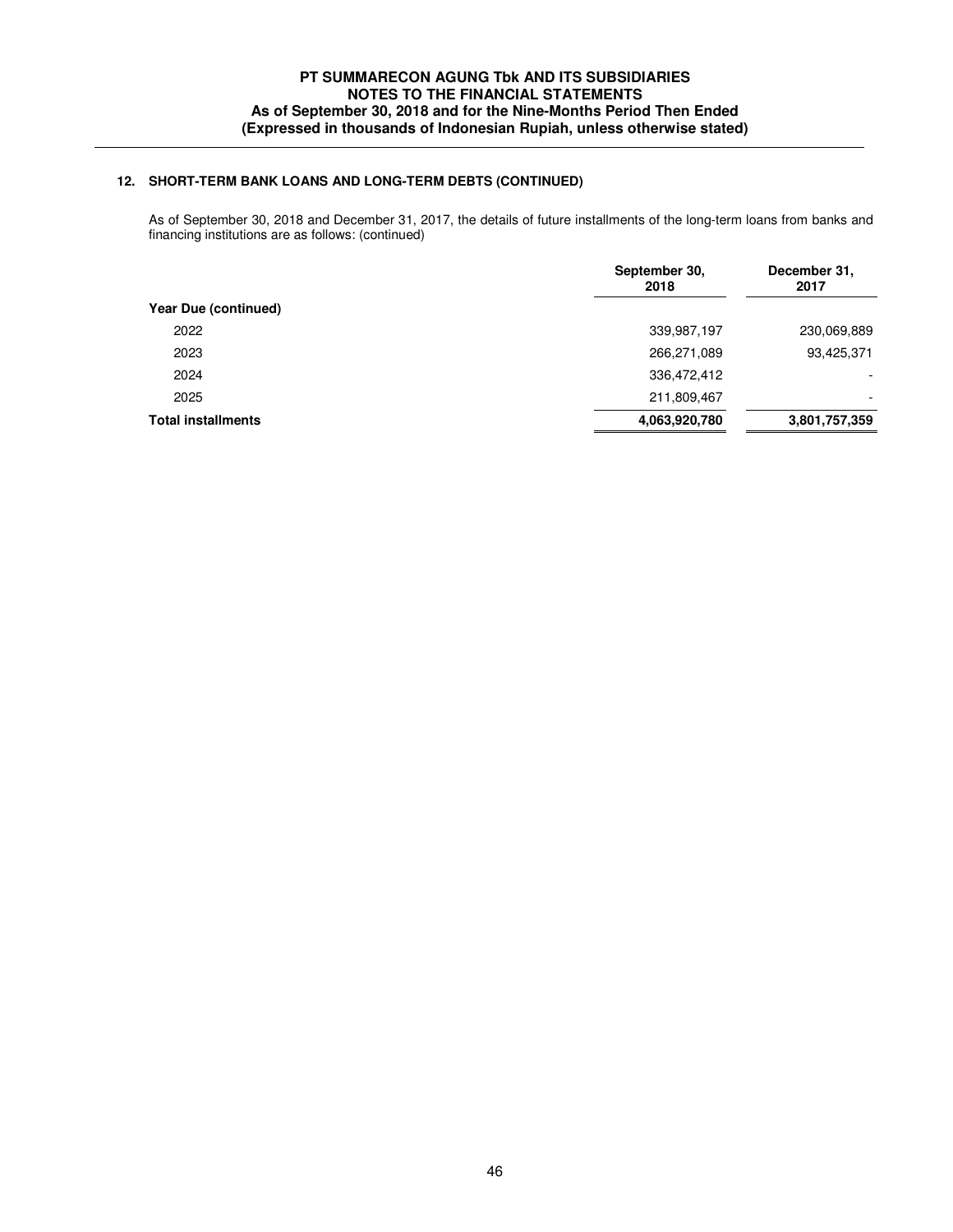## **12. SHORT-TERM BANK LOANS AND LONG-TERM DEBTS (CONTINUED)**

### **A Short Term Bank Loan**

| <b>Parties</b>                                                                      | <b>Total facilities</b><br>(in 000) | Loan periods           | Installment<br>Payment for the<br>periods | Interest<br>payment | Annual interest rate                         | Collateral                                                                                      | <b>Purpose</b>     | <b>Current year</b><br>principal payment          | <b>Balance as of</b><br>September 30/<br>December, 31                                                                                                    |
|-------------------------------------------------------------------------------------|-------------------------------------|------------------------|-------------------------------------------|---------------------|----------------------------------------------|-------------------------------------------------------------------------------------------------|--------------------|---------------------------------------------------|----------------------------------------------------------------------------------------------------------------------------------------------------------|
| <b>Company and PT Bank</b><br>Sumitomo Mitsui Indonesia                             | Rp250,000,000                       | Until<br>August 2019   | Every semester                            | Monthly             | 2018: 8.00%-8.90%<br>(2017:8.45%)            |                                                                                                 | Working<br>capital | 2018: Rp700,000,000<br>(2017:<br>Rp1,000,000,000) | 2018: Rp250,000,000<br>(2017: Rp200,000,000)                                                                                                             |
| Revolving credit facility                                                           |                                     |                        |                                           |                     |                                              |                                                                                                 |                    |                                                   |                                                                                                                                                          |
| Company and PT Bank Mandiri<br>(Persero) Tbk                                        | Rp200,000,000                       | Until<br>June 2019     | June 2019                                 | Monthly             | 2018: 9.25%-9.85%<br>(2017:9.85%)            | MKOJ's investment<br>properties and Hotel Harris<br>Bekasi Building (Note 10)                   | Working<br>capital | 2018 : Rp0<br>(2017:<br>Rp150,000,000)            | 2018: Rp200,000,000<br>(2017: Rp190,000,000)                                                                                                             |
| Working capital loan facility                                                       |                                     |                        |                                           |                     |                                              |                                                                                                 |                    |                                                   |                                                                                                                                                          |
| <b>SPCK and PT Bank Resona</b><br>Perdania                                          | Rp30,000,000                        | Until<br>August 2019   | August 2019                               | Monthly             | 2018: 8.12%-8.86%<br>2017: 8.12%-8.86%)      | Letter of undertaking                                                                           | Working<br>capital | 2018: Rp0<br>(2017: Rp24,000,000)                 | 2018: Rp5.000.000<br>(2017: Rp5.000.000)                                                                                                                 |
| Working capital loan facility                                                       |                                     |                        |                                           |                     |                                              |                                                                                                 |                    |                                                   |                                                                                                                                                          |
| Company and PT Bank Resona<br>Perdania<br>Credit facility<br>Revolving              | US\$3,000,000 and<br>Rp179.148.000  | Until<br>December 2018 | December 2018                             | Monthly             | 2018: 4.37%-7.87%<br>(2017: 4.25%-7.79%)     | Investment properties<br>(Note 10)                                                              | Working<br>capital | 2018: Rp0<br>(2017:Rp0)                           | 2018: US\$3,000,000 or<br>equivalent to Rp44,787,000 and<br>Rp156,576,000 (2017:<br>US\$3,000,000 or equivalent to<br>Rp40,644,000 and<br>Rp156,576,000) |
| Company and PT Bank Mayora<br><b>Tbk</b><br>Credit term facility                    | Rp150,000,000                       | Until<br>October 2019  | October 2019                              | Monthly             | 2018: 9.50%<br>$(2017:9.50\%)$               | $\sim$                                                                                          | Working<br>capital | 2018: Rp0<br>(2017)<br>Rp400,000,000)             | 2018: Rp150,000,000<br>(2017: Rp150,000,000)                                                                                                             |
| <b>Company and PT Bank Central</b><br>Asia Tbk<br>Credit facility<br>Bank overdraft | Rp80,000,000                        | Until<br>April 2019    | April 2019                                | Monthly             | 2017: 9.00%-9.25%<br>(2016: 9.25%-9.75%)     | Investment properties,<br>temporary account and<br>restricted time deposit<br>(Notes 10 and 11) | Working<br>capital | 2018: Rp0<br>(2017: Rp814,897)                    | 2018: Rp54,022,345<br>(2017: Rp53,876,692)                                                                                                               |
| Credit facility<br>Revolving                                                        | Rp 250,000,000                      | Until April 2019       | April 2019                                | Monthly             | 2018: 8.50%-8.75%                            |                                                                                                 | Working<br>capital | 2018: Rp0<br>(2017:Rp0)                           | 2018: Rp245,000,000<br>(2017:Rp0)                                                                                                                        |
| <b>SGMC and PT Bank Central Asia</b><br>Tbk<br>Credit facility<br>Bank overdraft    | Rp50,000,000                        | Until<br>November 2018 | November 2018                             | Monthly             | 2018: 9.00-9.25%<br>2017: 9.25%              | Inventories and<br>Undeveloped land (Notes 6<br>and $7)$                                        | Working<br>capital | 2018: Rp0<br>$(2017:$ Rp0)                        | 2018: Rp30,049,019<br>(2017: Rp18,414,080)                                                                                                               |
| <b>SPCK and PT Bank Central Asia</b><br>Tbk<br>Credit facility<br>Bank overdraft    | Rp80,000,000                        | Until<br>March 2019    | March 2019                                | Monthly             | 2018: 9.00%-9.25%<br>(2017: 9.25%)           | Inventories and<br>Undeveloped land (Notes 6<br>and $7)$                                        | Working<br>capital | 2018: Rp6,329,465<br>(2017: Rp26,147,079)         | 2018: Rp15,366,363<br>(2017: Rp6,329,464)                                                                                                                |
| Time Loan<br><b>Revolving Facillity</b>                                             | Rp100,000,000                       | Until<br>March 2019    | March 2019                                | Monthly             | 2018: 9.00% - 9.25%<br>(2017: 9.00% - 9.25%) | Inventories and<br>Undeveloped land (Notes 6<br>and $7)$                                        | Working<br>capital | 2018: Rp55,000,000<br>$(2017:$ Rp0)               | 2018: Rp0<br>(2017: Rp55,000,000)                                                                                                                        |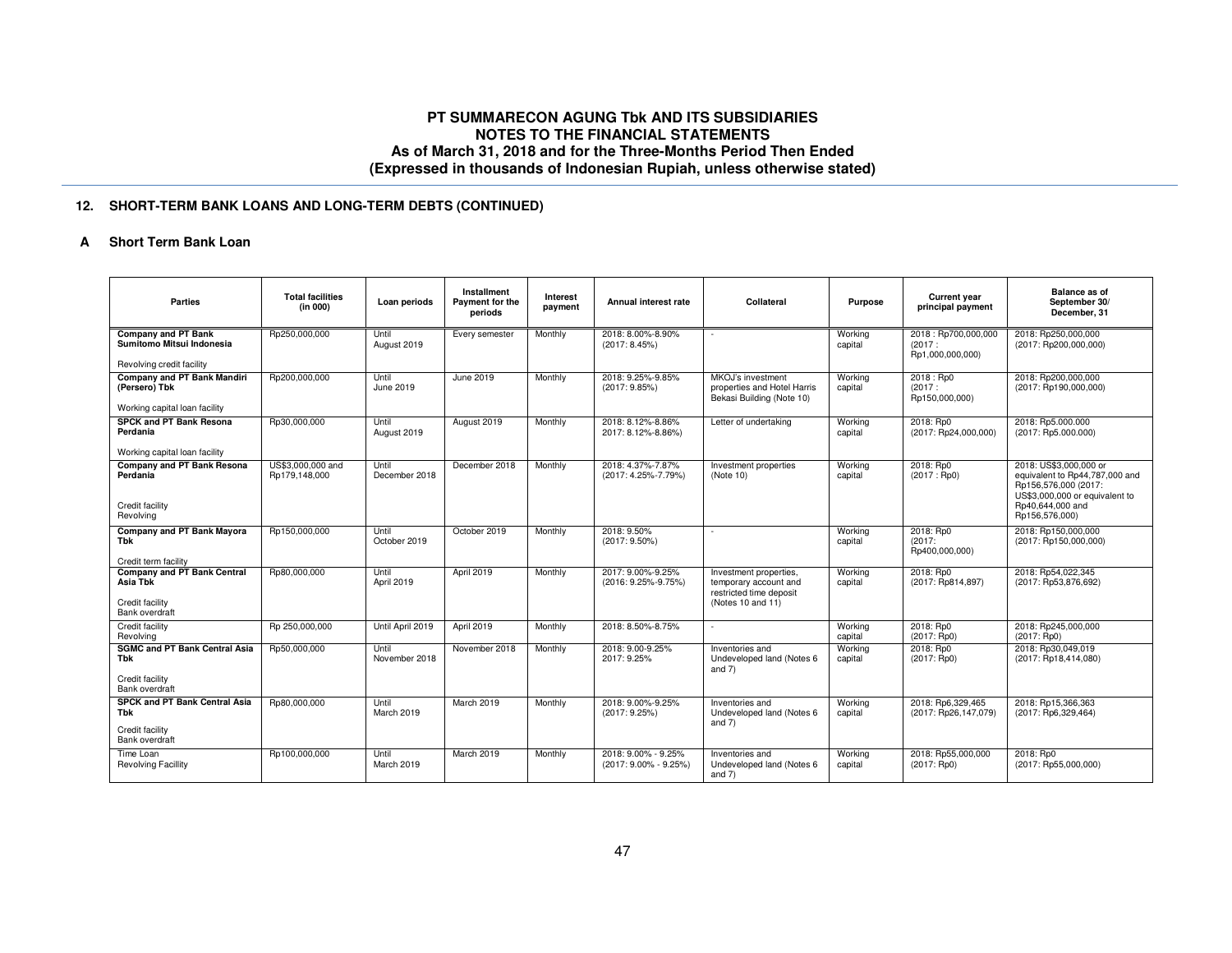## **12. SHORT-TERM BANK LOANS AND LONG-TERM DEBTS (CONTINUED)**

## **A Short Term Bank Loan (continued)**

| <b>Parties</b>                                                                                       | Total facilities (in 000) | Loan<br>periods            | Installment<br>Payment for the<br>periods | Interest<br>payment | Annual interest rate                  | Collateral                                                         | <b>Purpose</b>     | <b>Current year</b><br>principal payment        | Balance as of<br>December, 31               |
|------------------------------------------------------------------------------------------------------|---------------------------|----------------------------|-------------------------------------------|---------------------|---------------------------------------|--------------------------------------------------------------------|--------------------|-------------------------------------------------|---------------------------------------------|
| Company and PT Bank OCBC<br><b>NISP Tbk</b>                                                          | Rp300,000,000             | Until<br>May 2019          | May 2019                                  | Quarterly           | 2018: 9.50%-9.75%<br>(2017:9.75%)     | Land and company's<br>building (Notes 9 and 10)                    | Working<br>capital | 2018: Rp180,000,000<br>(2017)<br>Rp533,000,000) | 2018: Rp100,000,000<br>(2017: Rp30,000,000) |
| Demand Loan credit facility                                                                          |                           |                            |                                           |                     |                                       |                                                                    |                    |                                                 |                                             |
| Foreign currency transaction<br>facility                                                             | US\$5,000,000             | Until<br>May 2019          | May 2019                                  | Monthly             | 2018: SDBK - 0.5%                     | Land and company's<br>building (Notes 9 and 10)                    | Working<br>capital | 2018: Rp0<br>(2017:Rp0)                         | 2018: Rp0<br>(2017:Rp0)                     |
| BTKV and PT Bank Bumi Arta<br>Tbk<br>Credit facility                                                 | Rp10,000,000              | <b>Untill May</b><br>2019  | May 2019                                  | Monthly             | 2018: 10.75%-11.75%<br>(2017: 11.75%) | BTKV's fixed assets (Note<br>9) and 5,000 shares of<br><b>BTKV</b> | Working<br>capital | 2018: Rp0<br>(2017:4.076.065)                   | 2018: Rp0<br>$(2017:$ Rp0)                  |
| Bank overdraft                                                                                       |                           |                            |                                           |                     |                                       |                                                                    |                    |                                                 |                                             |
| <b>Company and PT Bank</b><br><b>Muamalat Indonesia Tbk</b><br>Credit facility<br>Loan term facility | Rp250,000,000             | Until<br><b>July 2019</b>  | <b>July 2019</b>                          | Monthly             | 2018: 9.75%-10.75%<br>(2017:9.75%)    |                                                                    | Working<br>capital | 2018: Rp100,000,000<br>(2017)<br>Rp130,000,000) | 2018: Rp0<br>(2017:Rp0)                     |
| Company and PT Bank HSBC<br>Indonesia<br>Time Loan Revolving facility                                | Rp150,000,000             | Until July<br>2019         | <b>July 2019</b>                          | Quarterly           | 2018: 8.50%                           | $\sim$                                                             | Working<br>capital | 2018: Rp0<br>$(2017:$ Rp0)                      | 2018: Rp150,000,000<br>$(2017:$ Rp0)        |
| Company and PT Bank CIMB<br>Niaga Tbk<br>Time Loan Revolving facility                                | Rp275,000,000             | Until<br>September<br>2019 | September 2019                            | Monthly             | 2018: 8.25%                           |                                                                    | Working<br>capital | 2018: Rp0<br>(2017:Rp0)                         | 2018: Rp0<br>(2017:Rp0)                     |
| <b>MKPP and PT Bank Central</b><br>Asia Tbk<br>Credit facility<br>Bank overdraft                     | Rp100,000,000             | Until<br>December<br>2018  | December 2018                             | Monthly             | 2018: 9.00%-9.25%<br>2017: 9.00%      | Undeveloped Land (Note<br>8)                                       | Working<br>capital | 2018: Rp0<br>(2017:Rp0)                         | 2018: Rp45,088,782<br>$(2017:$ Rp0)         |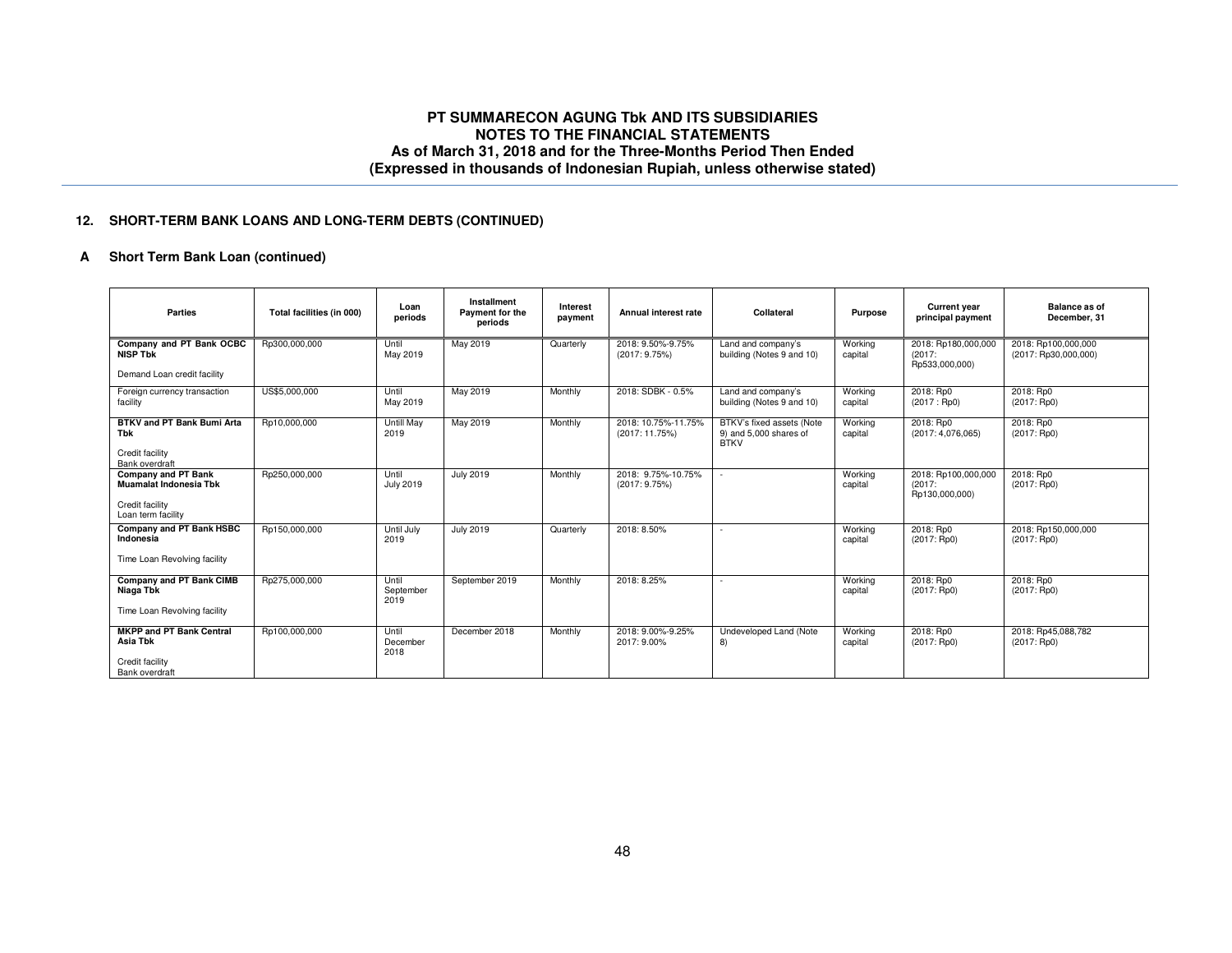## **12. SHORT-TERM BANK LOANS AND LONG-TERM DEBTS (CONTINUED)**

### **B.1 Long Term Bank Loan**

| Parties                                                                                             | Total facilities (in 000)                                                                                                                                   | Loan periods                               | <b>Installment Payment</b><br>for the periods                                | Interest<br>payment | Annual<br>interest rate                              | Collateral                                                                               | <b>Purpose</b>                                                                                                                                                                                                                                                                                                                                         | <b>Current vear</b><br>principal payment       | Balance as of<br>September 30/<br>December, 31 |
|-----------------------------------------------------------------------------------------------------|-------------------------------------------------------------------------------------------------------------------------------------------------------------|--------------------------------------------|------------------------------------------------------------------------------|---------------------|------------------------------------------------------|------------------------------------------------------------------------------------------|--------------------------------------------------------------------------------------------------------------------------------------------------------------------------------------------------------------------------------------------------------------------------------------------------------------------------------------------------------|------------------------------------------------|------------------------------------------------|
| Company and PT Bank<br><b>Central Asia Tbk</b><br>Investment credit facility                        | Rp550,000,000                                                                                                                                               | February 2016<br>February 2022             | Quarterly installment<br>(second quarter 2018<br>- first quarter 2022)       | Quarterly           | 2018: 9.00%-<br>9.25%<br>(2017: 9.25%-<br>10.25%)    | Land and The<br>Kensington's Apartment<br>building<br>(Note 6)                           | Construction of The<br>Kensington Royal Suite<br>Apartement                                                                                                                                                                                                                                                                                            | 2018: Rp41,250,000<br>(2017:Rp0)               | 2018: Rp508,750,000<br>(2017: Rp550,000,000)   |
| Company<br>and<br>subsidiaries and PT Bank<br><b>Central Asia Tbk</b><br>Investment credit facility | Rp650,000,000<br>Company: Rp75,000,000,<br>MKOJ: Rp165,000,000,<br>DNMP: Rp70,000,000,<br>SMHO: Rp65,000,000,<br>LTMD: Rp225,000,000,<br>KRIP: Rp50,000,000 | September<br>$2013 -$<br>September<br>2021 | Installment every<br>quarter (fourth quarter<br>2016 - third quarter<br>2021 | Quarterly           | 2018: 9.00%-<br>9.25%<br>(2017: 10.00%<br>$-10.50\%$ | Investment properties<br>Company: and restricted<br>time deposit (Notes 12<br>and $13$ ) | Construction of Hotel Pop!<br>Kelapa Gading<br>MKOJ: Construction of Harris<br>Hotel Bekasi, DNMP;<br>Construction of Plaza<br>Summarecon Bekasi.<br>SMHO: Purchase equipment<br>Hotel Pop! Kelapa Gading and<br>Harris Hotel Bekasi, LTMD:<br>Construction of Summarecon<br>Digital Center, KRIP:<br>Construction of Scientia<br><b>Business Park</b> | 2018: Rp97,500,000<br>(2017)<br>Rp129,999,999) | 2018: Rp401,250,000<br>(2017: Rp498,750,000)   |
| <b>SPCK and PT Bank</b><br><b>Central Asia Tbk</b><br>Investment credit facility I                  | Rp100,000,000                                                                                                                                               | September<br>$2013 -$<br>September<br>2021 | Quarterly installment<br>(forth quarter 2016)<br>third quarter 2021)         | Quarterly           | 2018:9.00%<br>9.25%<br>(2017: 9.00% -<br>9.25%       | Inventories and<br>undeveloped land (Notes<br>7 and 9)                                   | Construction of The Spring<br>Club                                                                                                                                                                                                                                                                                                                     | 2018: Rp15,000,000<br>(2017)<br>Rp20,000,000)  | 2018: Rp60,000,000<br>(2017: Rp75,000,000)     |
| Investment credit facility II                                                                       | Rp200,000,000                                                                                                                                               | June 2015 -<br>June 2021                   | Quarterly installment -<br>(fourth quarter 2017<br>second quarter 2021)      | Quarterly           | 2018: 9.00% -<br>9.25%<br>(2017:9.00% -<br>9.25%     | Undeveloped land JYBA.<br>JBC and SPCK (Note 9)                                          | General purpose financing<br>capital expenditure and<br>development cost                                                                                                                                                                                                                                                                               | 2018: Rp37,500,000<br>(2017)<br>Rp25,000,000)  | 2018: Rp137,500,000<br>(2017: Rp175,000,000)   |
| Investment credit facility III                                                                      | Rp400,000,000                                                                                                                                               | January 2016 -<br>January 2022             | Quarterly installment<br>(fourth quarter 2018 -<br>first quarter 2022)       | Quarterly           | 2018: 9.00%-<br>9.25%<br>(2017: 9.00% -<br>9.25%     | Inventories and<br>undeveloped land (Notes<br>7 and 9)                                   | Construction house.<br>apartement and infrastructure<br>of Summarecon Serpong                                                                                                                                                                                                                                                                          | 2018: Rp50,000,000<br>$(2017:$ Rp0)            | 2018: Rp350,000,000<br>(2017: Rp400,000,000)   |
| Investment credit facility IV                                                                       | Rp425,000,000                                                                                                                                               | November<br>$2017 -$<br>November<br>2024   | Quarterly installment                                                        | Quarterly           | 2018: 9.00%-<br>9.25%<br>$(2017:9.00\%)$             | Inventories and<br>undeveloped land (Notes<br>7 and 9)                                   | Capital and project<br>development cost apartement,<br>house and infrastructure in<br>Summarecon Serpong area                                                                                                                                                                                                                                          | 2018 : Rp0<br>(2017:Rp0)                       | 2018: Rp0<br>$(2017:$ Rp0)                     |
| <b>LTMD and PT Bank</b><br><b>Central Asia Tbk</b><br>Investment credit facility II                 | Rp350,000,000                                                                                                                                               | March 2011 -<br>March 2021                 | Quarterly installment<br>(second quarter 2013<br>- first quarter 2021)       | Quarterly           | 2018:9% -<br>9.25%<br>(2017: 9.00% -<br>9.25%        | Investment properties and<br>temporary account (Notes<br>12 and 13)                      | Construction of Summarecon<br>Mal Serpong Stages II                                                                                                                                                                                                                                                                                                    | 2018: Rp45,500,000<br>(2017)<br>Rp50,750,000)  | 2018: Rp157,500,000<br>(2017: Rp203,000,000)   |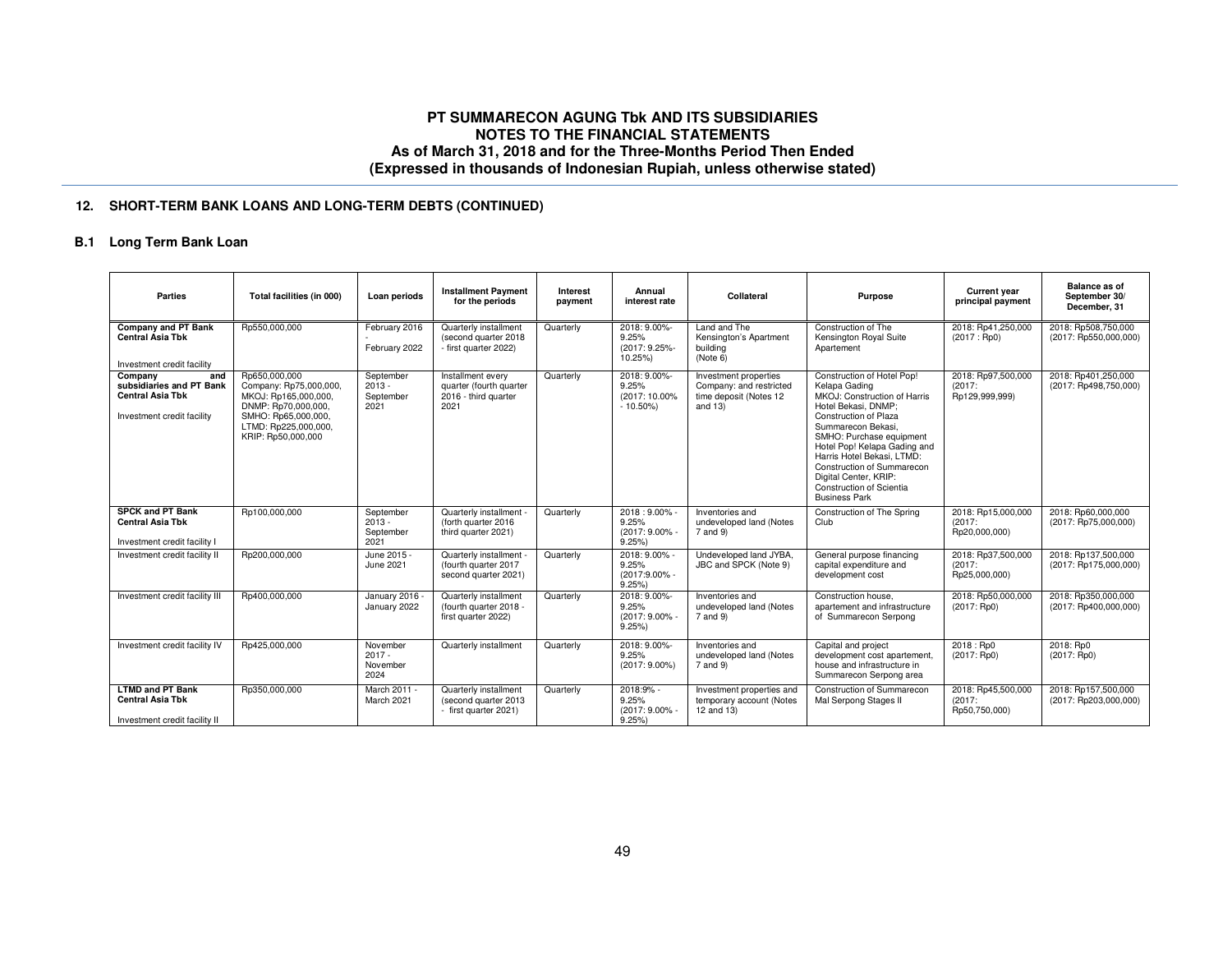### **12. SHORT-TERM BANK LOANS AND LONG-TERM DEBTS (CONTINUED)**

## **B.1 Long Term Bank Loan (continued)**

| Parties                                                                         | <b>Total facilities</b><br>(in<br>000)                            | Loan<br>periods                           | <b>Installment Payment</b><br>for the periods                          | Interest<br>payment | <b>Annual interest</b><br>rate                     | Collateral                                                                                | <b>Purpose</b>                                                                                                               | <b>Current year</b><br>principal payment                                             | Balance as of<br>December, 31                                                                                          |
|---------------------------------------------------------------------------------|-------------------------------------------------------------------|-------------------------------------------|------------------------------------------------------------------------|---------------------|----------------------------------------------------|-------------------------------------------------------------------------------------------|------------------------------------------------------------------------------------------------------------------------------|--------------------------------------------------------------------------------------|------------------------------------------------------------------------------------------------------------------------|
| PMJA, HOPJ and PT Bank<br><b>Central Asia Tbk</b><br>Investment credit facility | Rp527,000,000<br>PMJA:<br>Rp220,000,000<br>HOPJ:<br>Rp307,000,000 | September<br>$2013 -$<br>December<br>2024 | Quarterly installment<br>(third quarter 2017 -<br>fourth quarter 2024) | Quarterly           | 2018: 9.00% - 9.25%<br>$(2017:9.00\% -$<br>10.50%) | Fixed asset, investment<br>properties and PMJA's and<br>HOPJ's shares<br>(Notes 9 and 10) | <b>Construction of Movenpick</b><br>Resort & Spa                                                                             | 2018: Rp0<br>(2017: Rp5,571,241)                                                     | 2018: Rp517,402,616<br>(2017: Rp505,681,123)                                                                           |
| Investment credit facility                                                      | US\$9,800,000<br>PMJA:<br>US\$5,000,000<br>HOPJ:<br>US\$4,800,000 | September<br>$2013 -$<br>December<br>2024 | Quarterly installment<br>(third quarter 2017 -<br>fourth quater 2024)  | Quarterly           | 2018: 5.5%<br>$(2017:5.5\%)$                       | Fixed asset, investment<br>properties and PMJA's and<br>HOPJ's shares<br>(Notes 9 and 10) | <b>Construction of Movenpick</b><br>Resort & Spa                                                                             | 2018: US\$0 or equal<br>to Rp0<br>(2017: US\$101,459)<br>or equal to<br>Rp1,338,174) | 2018: US\$8,155,197 or<br>equivalent to<br>Rp121,762,253<br>(2017: US\$8,135,805 or<br>equivalent to<br>Rp110.223.886) |
| <b>SGMC and PT Bank Central</b><br>Asia Tbk<br>Investment credit facility       | Rp200,000,000                                                     | November<br>$2017 -$<br>November<br>2023  | Quarterly                                                              | Monthly             | 2018: 9.00%-9.25%<br>(2017:9.25%)                  | Undeveloped land (Note 7)                                                                 | Capital and Project<br>development cost<br>apartement, house and<br>infrastructure in<br>Summarecon Mutiara<br>Makassar area | 2018: Rp0<br>(2017:Rp0)                                                              | 2018: Rp137,444,557<br>(2017:Rp0)                                                                                      |
| <b>MKPP and PT Bank Central</b><br>Asia Tbk<br>Investment credit facility       | Rp500,000,000                                                     | June 2016 -<br>June 2024                  | Quarterly                                                              | Monthly             | 2018: 9.00%-9.25%<br>(2017:9.25%)                  | Undeveloped land (Note 7)                                                                 | Construction project<br>residential and<br>infrastructure in<br>Summarecon Bandung<br>area                                   | 2018: Rp0<br>(2017:Rp0)                                                              | 2018: Rp470,261,181<br>(2017:Rp0)                                                                                      |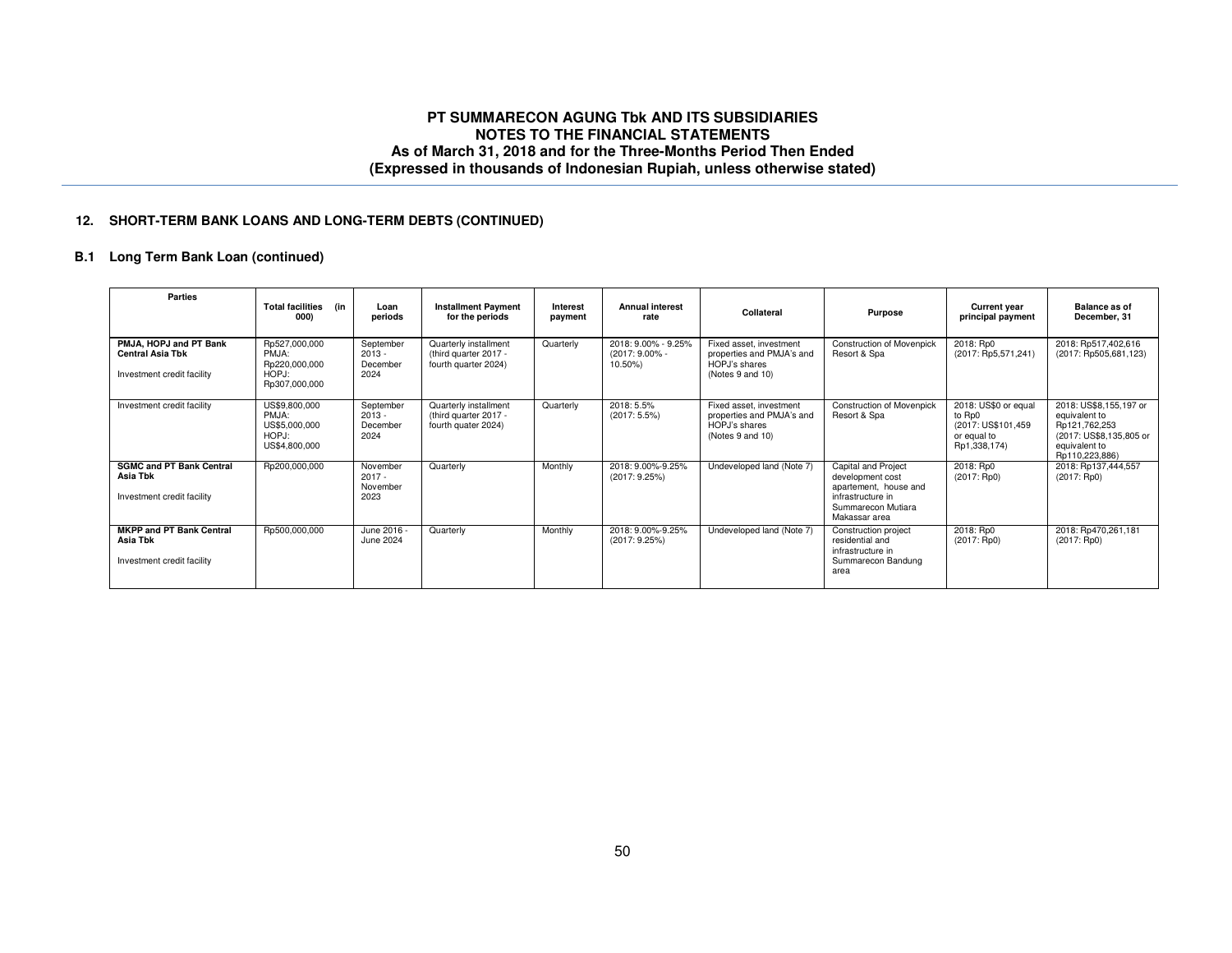## **12. SHORT-TERM BANK LOANS AND LONG-TERM DEBTS (CONTINUED)**

## **B.1 Long Term Bank Loan (continued)**

| Parties                                                                                              | <b>Total facilities</b><br>(in 000) | Loan periods               | Installment<br>Payment for the<br>periods                | Interest<br>payment | Annual interest rate                      | Collateral                                                                         | <b>Purpose</b>                                                                    | <b>Current year</b><br>principal<br>payment      | <b>Balance as of</b><br>December, 31           |
|------------------------------------------------------------------------------------------------------|-------------------------------------|----------------------------|----------------------------------------------------------|---------------------|-------------------------------------------|------------------------------------------------------------------------------------|-----------------------------------------------------------------------------------|--------------------------------------------------|------------------------------------------------|
| The company and PT Bank<br>Mandiri (Persero) Tbk<br>Specific transaction credit facility<br>(PTK II) | Rp600,000,000                       | March 2013 -<br>March 2020 | Quarterly start<br>from December<br>2015 - March<br>2020 | Monthly             | 2018: 9.25%-9.85%<br>(2017: 9.50%-9.85%)  | JYBA's undeveloped land<br>and LTMD's investment<br>properties (Notes 7 and<br>1U) | General Purpose                                                                   | 2018:<br>Rp37,500,000<br>(2017)<br>Rp50,000,000) | 2018: Rp455,000,000<br>(2017: Rp492,500,000)   |
| Specific transaction credit facility<br>(PTK III)                                                    | Rp750,000,000                       | April 2015 - April<br>2021 | Quarterly start<br>from April 2018<br>- April 2021       | Monthly             | 2017: 9.25%-9.85%<br>(2016: 9.85%-10.50%) | Investment properties<br>MKOJ (Note 10)                                            | Financing capital<br>expenditures/working<br>capital in Summarecon<br>Bekasi area | 2018:<br>Rp40,000,000<br>(2017:Rp0)              | 2018: Rp710,000,000<br>$(2017:$ Rp750,000,000) |
| BTKV and PT Bank Bumi Arta<br>Tbk<br>Investment credit facility                                      | Rp42,000,000                        | June 2012 -<br>June 2022   | September 2014 -<br>June 2022                            | Monthly             | 2018: 10.50%-11.75%<br>(2017: 11.75%)     | <b>Fixed Assets BTKV</b><br>(Note 9) and 5,000 shares<br>of BTKV                   | Working capital                                                                   | 2018:<br>Rp3,867,731<br>(2017)<br>Rp4,571,481)   | 2018: Rp24,818,222<br>(2016: Rp28,685,953)     |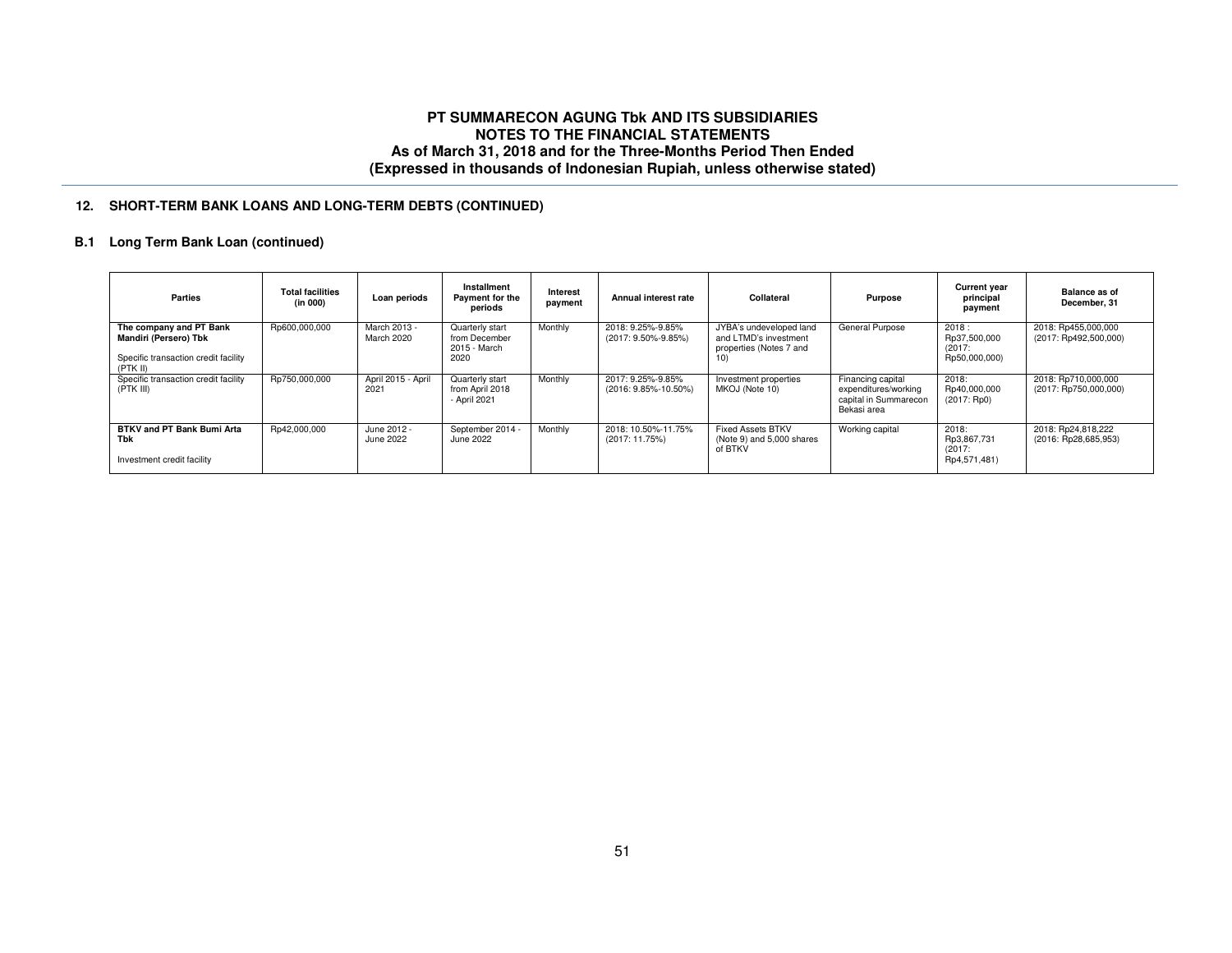### **12. SHORT-TERM BANK LOANS AND LONG-TERM DEBTS (CONTINUED)**

#### **B.1 Long Term Bank Loan (continued)**

Under the loan agreements, the Group (debtors) must comply with several covenants, as follows:

- a. Maintain certain financial ratios:
	- 1. EBITDA to interest expense ratio;
	- 2. Debt to equity ratio;
- b. Debtors must obtain written approval from the Creditor prior to performing the following activities:
	- 1. Provide loans, act as guarantor/pledgor in any form and with any name and/or pledge the Company's assets to other parties, including but not limited to affiliates, both direct or indirectly related, and to third parties in the amount greater than 20% of the Company's total equity for each transaction, except in the ordinary course of business;
	- 2. Pay dividends;
	- 3. Sell or dispose their major assets used in their business, except under normal business transactions;
	- 4. Enter into merger, consolidation, acquisition, liquidation;
	- 5. Amend its articles of association, except increase their capital stock.

As of September 30, 2018 and December 31, 2017, each of the Group are in compliance with all of the debt covenants related to the above short-term bank loans and long-term debts.

### **B.2 Loan to Financing Institution**

#### **PT BCA Finance**

The loans from PT BCA Finance represent drawdowns from various consumer financing credit facilities obtained by the Group, which were used to finance the acquisitions of vehicles. The loans are payable in monthly installments at different dates, the latest up to August 27, 2020 and are collateralized by the vehicles purchased (Note 9). The outstanding loans balance as of September 30, 2018 amounted to Rp12,231,950 (2017: Rp12,916,397).

In 2018, the Group has made principal payments totaling Rp4,801,354 (2017: Rp6,387,410).

For the nine-months period ended September 30, 2018, the loans bore interest at annual rates ranging from 6.99% to 17.25% (2017: 6.99% sampai dengan 17.25%).

There are no covenants imposed by PT BCA Finance in relation to these loans.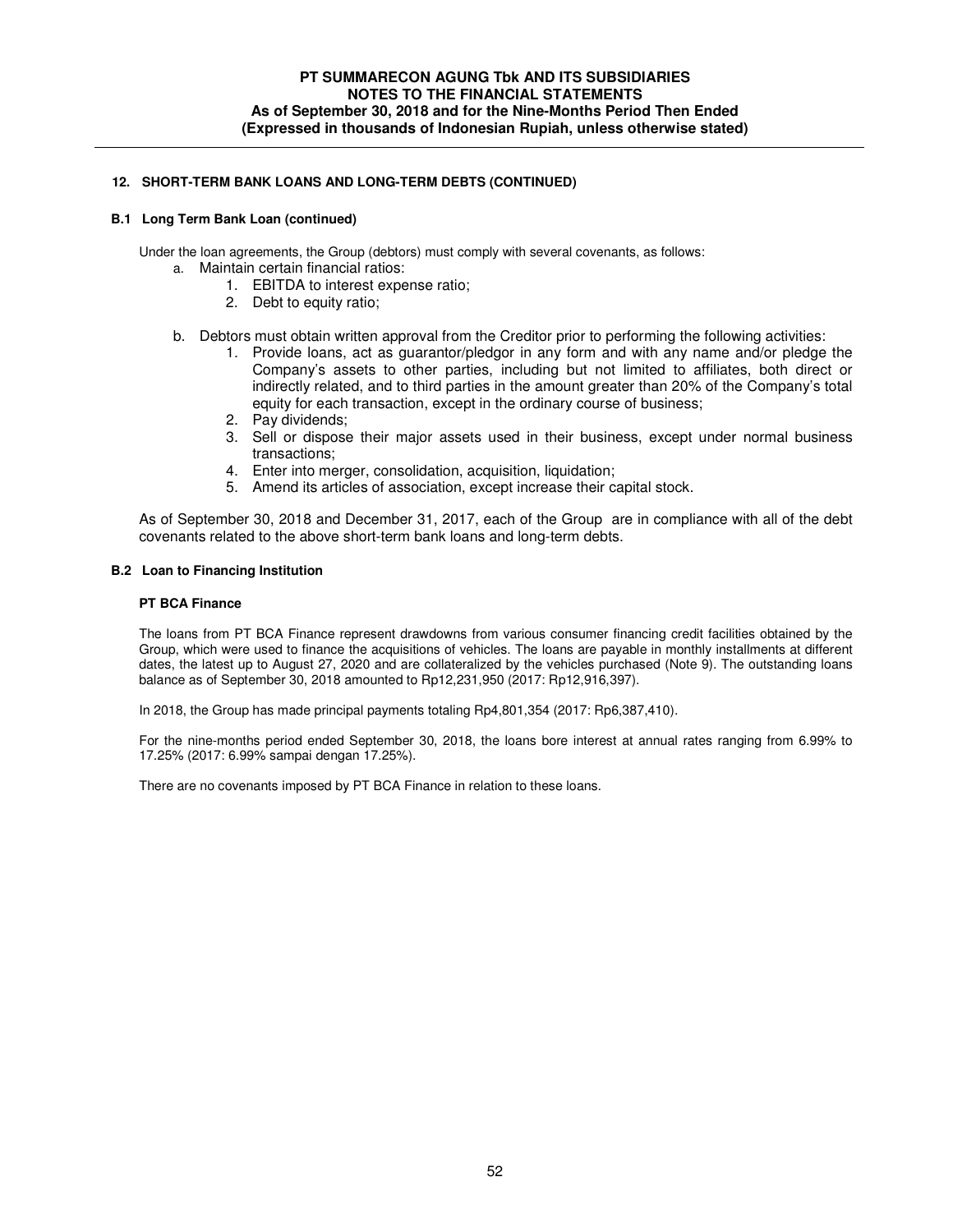## **13. BONDS PAYABLE AND SUKUK IJARAH**

The details of bonds issued are as follows:

|                                                                                                                                                  | September 30,<br>2018 | December 31,<br>2017 |
|--------------------------------------------------------------------------------------------------------------------------------------------------|-----------------------|----------------------|
| <b>Face Value</b>                                                                                                                                |                       |                      |
| Obligasi Berkelanjutan I Tahap I                                                                                                                 | 450,000,000           | 450,000,000          |
| Obligasi Berkelanjutan I Tahap II                                                                                                                | 800,000,000           | 800,000,000          |
| Obligasi Berkelanjutan I Tahap III                                                                                                               |                       | 150,000,000          |
| Obligasi Berkelanjutan II Tahap I                                                                                                                | 500,000,000           | 500,000,000          |
| Obligasi Berkelanjutan II Tahap II                                                                                                               | 800.000.000           | 800.000.000          |
| Sukuk Ijarah Berkelanjutan I Tahap I                                                                                                             | 150,000,000           | 150,000,000          |
| Sukuk Ijarah Berkelanjutan I Tahap II                                                                                                            | 300,000,000           | 300,000,000          |
| Sukuk Ijarah Berkelanjutan I Tahap III                                                                                                           |                       | 150,000,000          |
| <b>Total face value</b>                                                                                                                          | 3,000,000,000         | 3,300,000,000        |
| Less deferred issuance costs (net of current amortization of Rp5,949,762)<br>as of September 31, 2018 and Rp6, 270, 929 as of December 31, 2017) | (10,826,367)          | (16, 776, 129)       |
| <b>Neto</b>                                                                                                                                      | 2,989,173,633         | 3,283,223,871        |
| Less current maturities                                                                                                                          | (599, 529, 141)       | (897, 400, 302)      |
| Long-term portion                                                                                                                                | 2,389,644,492         | 2,385,823,569        |

The details of the above deferred issuance costs and the related accumulated amortization are as follows:

| September 30,<br>2018                                                                                                                      | December 31,<br>2017 |
|--------------------------------------------------------------------------------------------------------------------------------------------|----------------------|
| 7,336,106                                                                                                                                  | 7,336,106            |
| 6,160,646                                                                                                                                  | 6,160,646            |
| 1,124,325                                                                                                                                  | 1,124,325            |
| 8,919,096                                                                                                                                  | 8,919,096            |
| 5.008.601                                                                                                                                  | 5.008.601            |
| 2,504,429                                                                                                                                  | 2,504,429            |
| 2,325,993                                                                                                                                  | 2,325,993            |
| 1,124,325                                                                                                                                  | 1,124,325            |
| 34,503,521                                                                                                                                 | 34,503,521           |
| Less accumulated amortization of deferred issuance costs (inclusive of<br>current amortization of Rp5,949,762 as of September 30, 2018 and | (17, 727, 392)       |
| 10,826,367                                                                                                                                 | 16,776,129           |
|                                                                                                                                            | (23, 677, 154)       |

## **Obligasi Berkelanjutan I Tahap I ("OB I Tahap I")**

On December 11, 2013, the Company issued OB I Tahap I with nominal value of Rp450,000,000 with fixed annual interest of 10.85%. Interest is payable quarterly in arrears, which started on March 11, 2014 and continues up to December 11, 2018. The OB I Tahap I is due on December 11, 2018.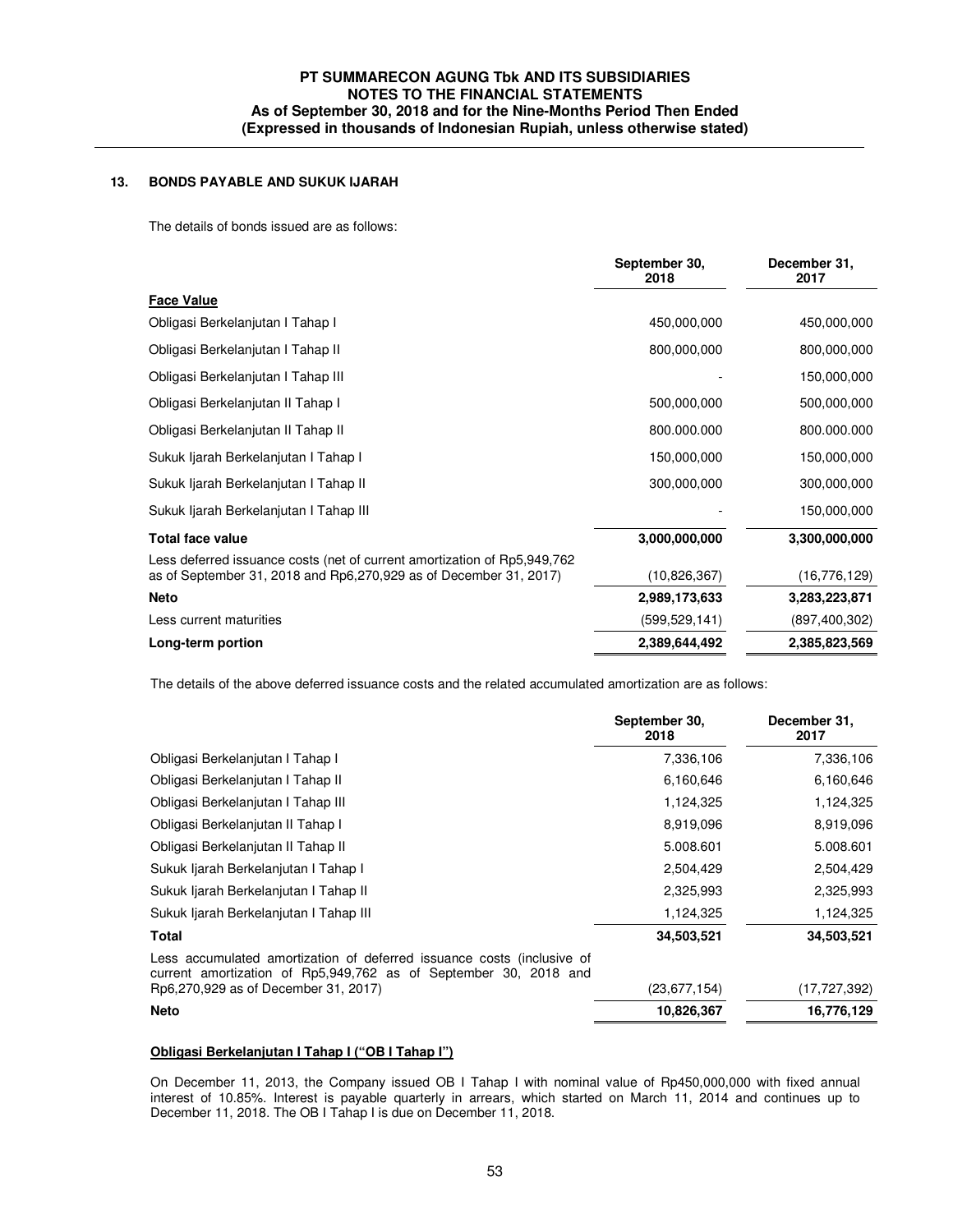### **13. BONDS PAYABLE AND SUKUK IJARAH (CONTINUED)**

#### **Obligasi Berkelanjutan I Tahap I ("OB I Tahap I") (continued)**

The OB I Tahap I has been listed in the Indonesia Stock Exchange since December 11, 2013.

The OB I Tahap I is secured by the Company's investment property (Note 10).

PT Pemeringkat Efek Indonesia (Pefindo), a securities rating agency in Indonesia, gave a rating of  $_{id}A+$  (single A plus) for the OB I Tahap I in 2018.

#### **Obligasi Berkelanjutan I Tahap II ("OB I Tahap II")**

On October 10, 2014, the Company issued OB I Tahap II with nominal value of Rp800,000,000 with fixed annual interest of 11.50%. Interest is payable quarterly in arrears, which will start on January 10, 2015 and continues up to October 10, 2019. The OB I Tahap II is due on October 10, 2019.

The OB I Tahap II has been listed in the Indonesia Stock Exchange since October 10, 2014.

The OB I Tahap II is secured by the Company's investment property (Note 10).

PT Pemeringkat Efek Indonesia (Pefindo), a securities rating agency in Indonesia, gave a rating of idA+ (single A plus) for the OB I Tahap II in 2018.

#### **Obligasi Berkelanjutan I Tahap III ("OB I Tahap III")**

On April 22, 2015, the Company issued OB I Tahap III with nominal value of Rp150,000,000 with fixed annual interest of 10.50%. Interest is payable quarterly in arrears, which will start on July 22, 2015 and continues up to April 22, 2018. The OB I Tahap III has been fully paid in April 22, 2018.

The OB I Tahap III has been listed in the Indonesia Stock Exchange since April 22, 2015.

The OB I Tahap III is secured by the Company's undeveloped land (Note 7).

PT Pemeringkat Efek Indonesia (Pefindo), a securities rating agency in Indonesia, gave a rating of  $_{id}A+$  (single A plus) for the OB I Tahap III in 2018.

#### **Obligasi Berkelanjutan II Tahap I ("OB II Tahap I")**

On December 16, 2015, the Company issued OB II Tahap I with nominal value of Rp500,000,000 with fixed annual interest rate of 11.25%. Interest is payable quarterly in arrears, which will start on March 16, 2016 and continues up to December 16, 2020. The OB II Tahap I is due on December 16, 2020.

The OB II Tahap I has been listed in the Indonesia Stock Exchange since December 17, 2015.

The OB II Tahap I is secured by the Company's investment property (Note 10).

PT Pemeringkat Efek Indonesia (Pefindo), a securities rating agency in Indonesia, gave a rating of <sub>id</sub>A+ (single A plus) for the OB II Tahap I in 2018.

#### **Obligasi Berkelanjutan II Tahap II ("OB II Tahap II")**

On November 28, 2017, the Company issued OB II Tahap II with nominal value of Rp800,000,000 with fixed annual interest rate of 8.80%. Interest is payable quarterly in arrears, which will start on November 28, 2017 and continues up to November 28, 2020. The OB II Tahap I is due on November 28, 2020.

The OB II Tahap I has been listed in the Indonesia Stock Exchange since November 28, 2017.

The OB II Tahap I is secured by the Company's investment property (Note 10).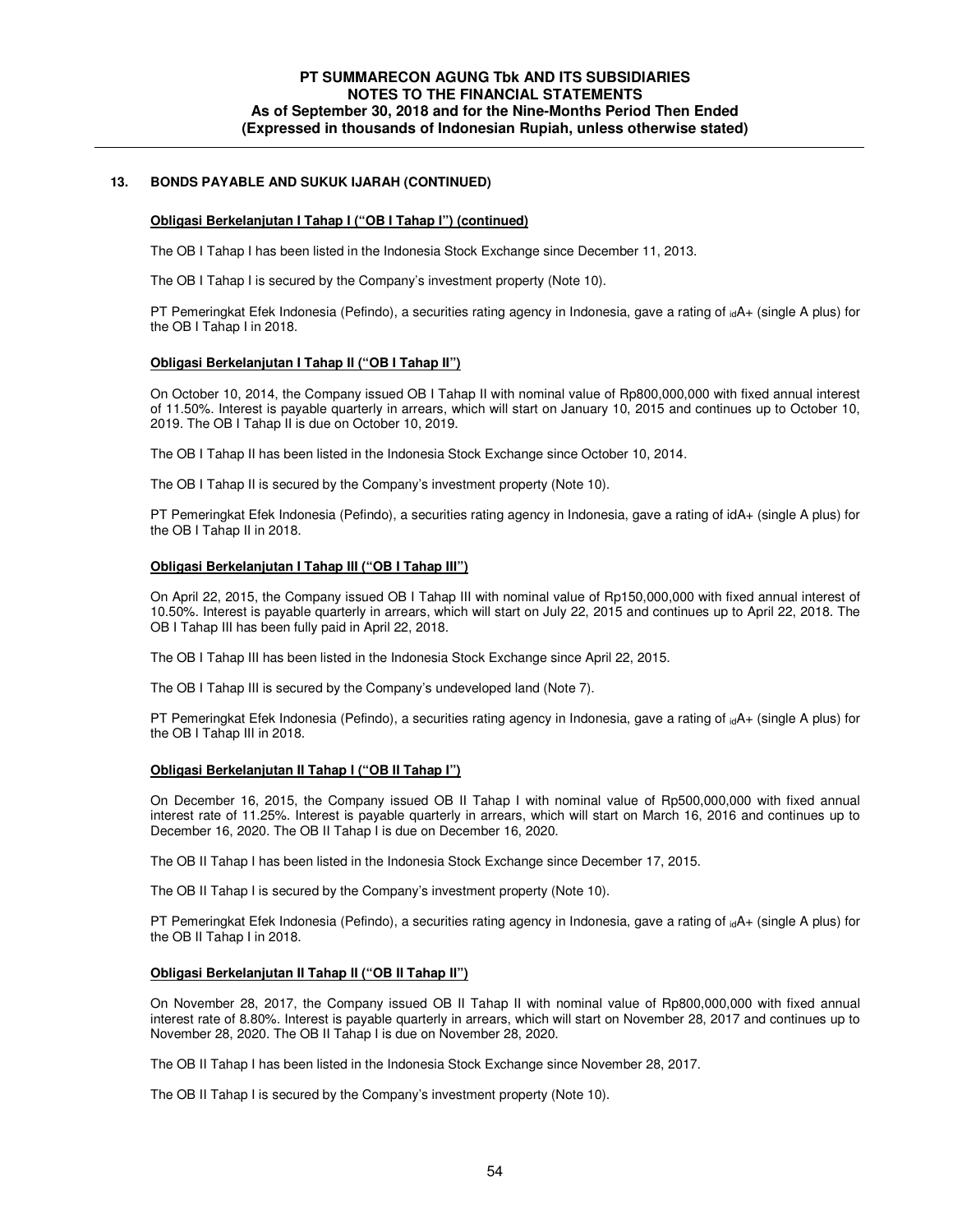### **13. BONDS PAYABLE AND SUKUK IJARAH (CONTINUED)**

#### **Obligasi Berkelanjutan II Tahap II ("OB II Tahap II") (continued)**

PT Pemeringkat Efek Indonesia (Pefindo), a securities rating agency in Indonesia, gave a rating of  $_{id}A$ + (single A plus) for the OB II Tahap II in 2018.

#### **Sukuk Ijarah Berkelanjutan I Tahap I ("SIB I Tahap I")**

On December 11, 2013, the Company issued SIB I Tahap I with nominal value of Rp150,000,000, with obligation to pay benefit installment of ijarah amounting to Rp16,275,000 annually for 5 (five) years. Payment of the benefit installment of ijarah is made quarterly in arrears. The SIB I Tahap I is due on December 11, 2018.

The SIB I Tahap I has been listed in the Indonesia Stock Exchange since December 11, 2013.

The SIB I Tahap I is guaranteed by the Company's investment property (Note 10).

PT Pemeringkat Efek Indonesia (Pefindo), a securities rating agency in Indonesia, gave a rating of  $_{id}A_{+(sy)}$  (single A plus syariah) for the SIB I Tahap I in 2018.

#### **Sukuk Ijarah Berkelanjutan I Tahap II ("SIB I Tahap II")**

On October 10, 2014, the Company issued SIB I Tahap II with a nominal value of Rp300,000,000, with obligation to pay benefit installment of ijarah amounting to Rp34,500,000 annually, payable over 5 (five) years which started on October 10, 2014 and continues up to October 10, 2019. Payments of the benefit installment of ijarah are made quarterly in arrears. The SIB I Tahap II is due on October 10, 2019.

The SIB I Tahap II has been listed on the Indonesia Stock Exchange since October 10, 2014.

The SIB I Tahap II is guaranteed by the Company's investment property (Note 10).

PT Pemeringkat Efek Indonesia (Pefindo), a securities rating agency in Indonesia, gave a rating of  $_{id}A_{t(sy)}$  (single A plus syariah) for the SIB I Tahap II in 2018.

#### **Sukuk Ijarah Berkelanjutan I Tahap III ("SIB I Tahap III")**

On April 22, 2015, the Company issued SIB I Tahap III with a nominal value of Rp150,000,000 with obligation to the benefit installment of ijarah amounting to Rp15,750,000 annually, payable over 3 (three) years which started on July 22, 2015 and continues up to April 22, 2018. Payments of the benefit installment of ijarah are made quarterly in arrears. The SIB I Tahap III is due on April 22, 2018.

The SIB I Tahap III has been listed on the Indonesia Stock Exchange since April 22, 2015.

The SIB I Tahap III is guaranteed by the Company's investment property (Note 10).

PT Pemeringkat Efek Indonesia (Pefindo), a securities rating agency in Indonesia, gave a rating of  $idA+_{(sV)}$  (single A plus syariah) for the SIB I Tahap III in 2018.

Based on the minutes of meetings of the bond holders and sukuk ijarah holders ("holders"), the holders agreed that :

- 70% of the funds generated from the issuance of OB I Tahap I and SIB I Tahap I will be used for the property development of the Group and about 30% will be used for working capital;
- 90% of funds generated from the issuance of the OB I Tahap II and SIB I Tahap II, will be used for business expansion in property across areas and about 10% will be used for working capital;
- 100% of funds generated from the issuance of the OB I Tahap III and SIB I Tahap III will be used for business expansion in property across areas;
- 70% of the funds generated from the issuance of OB II Tahap I will be used for property development of the Group and about 30% will be used for working capital.
- 100% of funds generated from the issuance of the OB II Tahap II will be used for settle all or part of obligasi and/or sukuk, and/or Company's bank loan and/or subsidiaries.

Based on Perjanjian Perwaliamanatan Obligasi (OB Tahap I, II & III, SIB Tahap I, II & III) between the Company and PT Bank CIMB Niaga Tbk as a trustee and Obligasi (OB II Tahap I & II) between the Company and PT Bank Permata Tbk as a trustee, the Company is required to comply with the following covenants: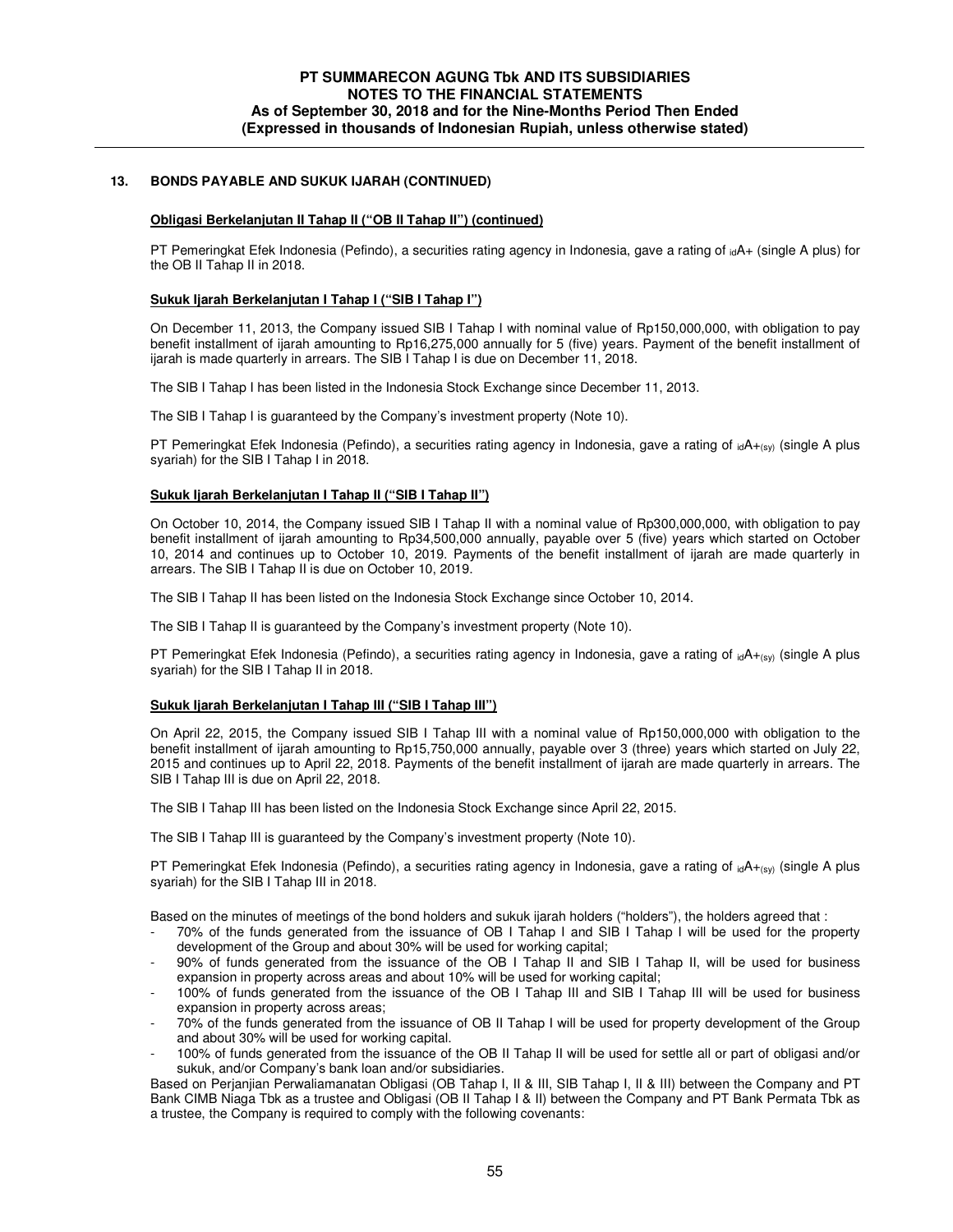### **13. BONDS PAYABLE AND SUKUK IJARAH (CONTINUED)**

- a. Maintain certain financial ratios:
	- (1) Interest-bearing debt to equity ratio of not more than 3:1;
	- (2) EBITDA to interest expense ratio of not less than 1:1;
	- (3) Collateral value, which should be appraised every year by an appraiser registered with BAPEPAM-LK, to the bonds payable of not less than 1:1.

The Company complied with all the above financial ratio requirements.

- b. The Company is not allowed to conduct the following activities, without the prior consent of the trustee:
	- (1) Pay or make or distribute payments to others in the current year as long as the Company default to make payments of its obligation to the bondholders;
	- (2) Provide loans to other parties;
	- (3) Enter into merger, consolidation, acquisition, liquidation;
	- (4) Change the Company's major activities; and
	- (5) Decrease their respective authorized capital stock, issued and fully paid capital stock.

As of September 30, 2018 and December 31, 2017, the Company have complied with the covenants stated in the agreements on the bonds and sukuk ijarah.

#### **14. TRADE PAYABLES TO THIRD PARTIES**

Trade payables to third parties consist of purchases of goods and services from the following:

|                                         | September 30.<br>2018 | December 31,<br>2017 |
|-----------------------------------------|-----------------------|----------------------|
| <b>Suppliers</b>                        | 74,198,672            | 73,793,476           |
| Office construction contructors         | 3,195,548             | 3,495,459            |
| House construction contructors          | 1,476,852             | 1,357,326            |
| Infrastructure construction contructors | 1,337,183             | 1,150,464            |
| Apartment construction contructors      | 514.657               | 523,089              |
| <b>Others</b>                           | 503.629               | 617,641              |
| Total trade payables to third parties   | 81,226,541            | 80.937,455           |

The details of trade payables to third parties based on their original currencies (Note 31) are as follows:

|            | 74.644.496 |
|------------|------------|
| 3,436,792  | 5,937,602  |
| 2.939      | 262,280    |
| 252.717    | 89.761     |
| 42.350     | 3.316      |
| 81,226,541 | 80,937,455 |
|            | 77.491.743 |

There are no Company's assets collateralized in relation to trade payables to third parties as of September 30, 2018.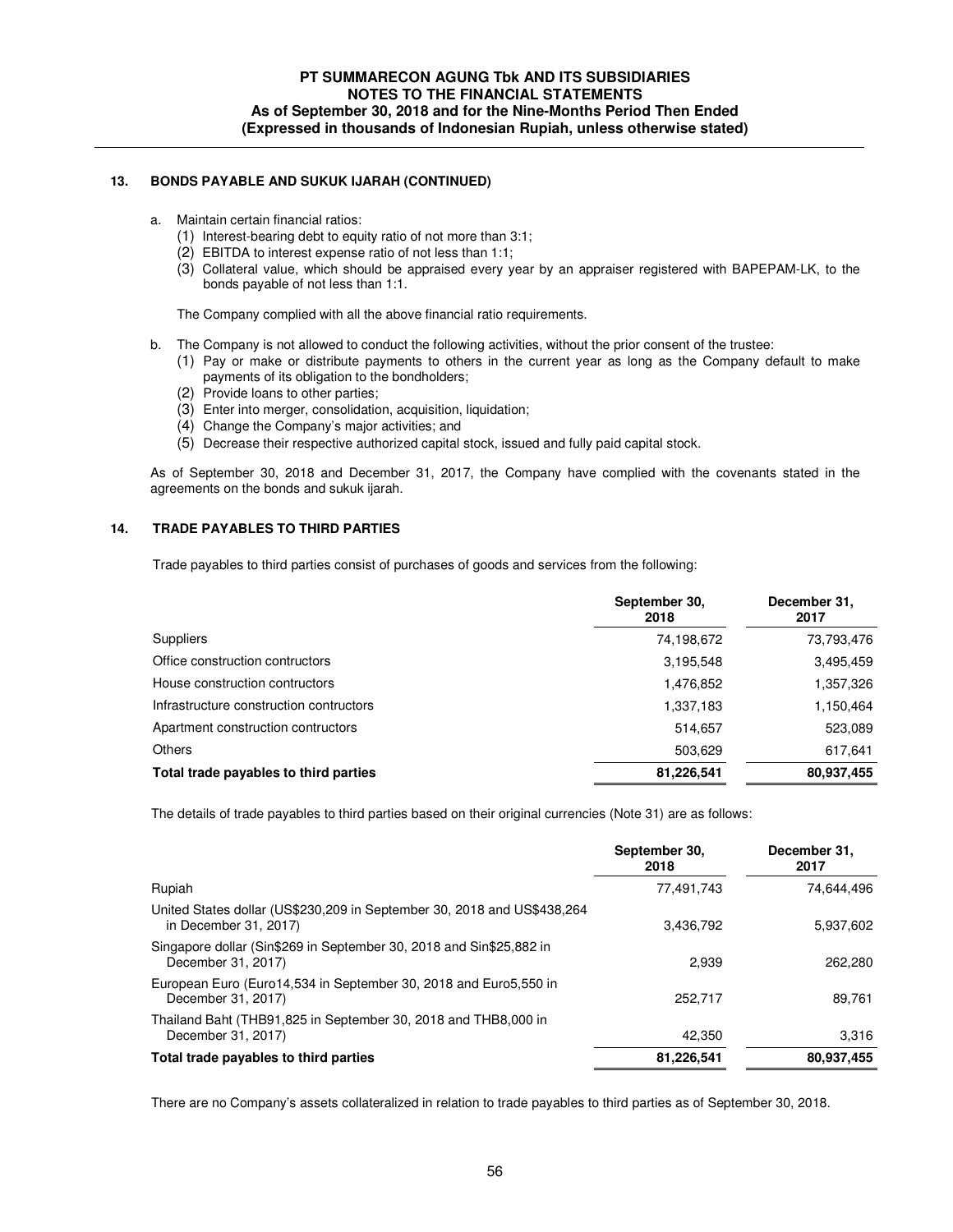## **15. OTHER PAYABLES**

Other payables are liabilities consist of:

|                                                    | September 30,<br>2018 | December 31,<br>2017 |
|----------------------------------------------------|-----------------------|----------------------|
| Third parties:                                     |                       |                      |
| Deposit payable                                    | 212,866,568           | 106,350,096          |
| Shareholders of the Company's subsidiaries         | 56,550,000            |                      |
| Contractor                                         | 14,571,919            | 18,846,224           |
| Purchase of fixed assets and investment properties | 13,547,853            | 22,329,550           |
| Others (each below Rp10,000,000)                   | 87,563,735            | 77,148,093           |
| <b>Total other payables</b>                        | 385,100,075           | 224,673,963          |
| Less current maturities                            | (321.859.210)         | (216, 155, 598)      |
| Long-term portion                                  | 63,240,865            | 8,518,365            |
|                                                    |                       |                      |

## **16. ACCRUED EXPENSES**

This account consists of accruals for:

|                                                                      | September 30.<br>2018 | December 31,<br>2017 |
|----------------------------------------------------------------------|-----------------------|----------------------|
| Development of project, infrastructure, social and public facilities | 695,450,385           | 941,228,602          |
| Interest expense                                                     | 72,876,243            | 91,619,337           |
| Promotion                                                            | 42,778,540            | 50,644,127           |
| Repairs and maintenance                                              | 38,893,870            | 40,977,875           |
| Electricity, water and telephone                                     | 23,689,667            | 21,151,393           |
| Others (each below Rp10,000,000)                                     | 78,255,032            | 50.125.668           |
| <b>Total accrued expenses</b>                                        | 951,943,737           | 1,195,747,002        |

 As of September 30, 2018 and December 31, 2017, accruals of infrastructures, social and public facilities were provided for new projects of the Group which are involved in property development. The accruals were computed based on cost per square meter (sqm) to be spent on the area to be developed as infrastructures, social and public facilities.

## **17. TAXATION**

|                                  | September 30,<br>2018 | December 31,<br>2017 |
|----------------------------------|-----------------------|----------------------|
| Prepaid taxes consists of:<br>a. |                       |                      |
| Income tax - art. 21             | 4.081                 | 400,564              |
| Final tax expense                | 163,273,371           | 135,817,466          |
| Value added tax                  | 98,316,144            | 34,083,908           |
| Claim tax for refund             | 1,787,516             | 17,948,286           |
| <b>Total prepaid taxes</b>       | 263,381,112           | 188,250,224          |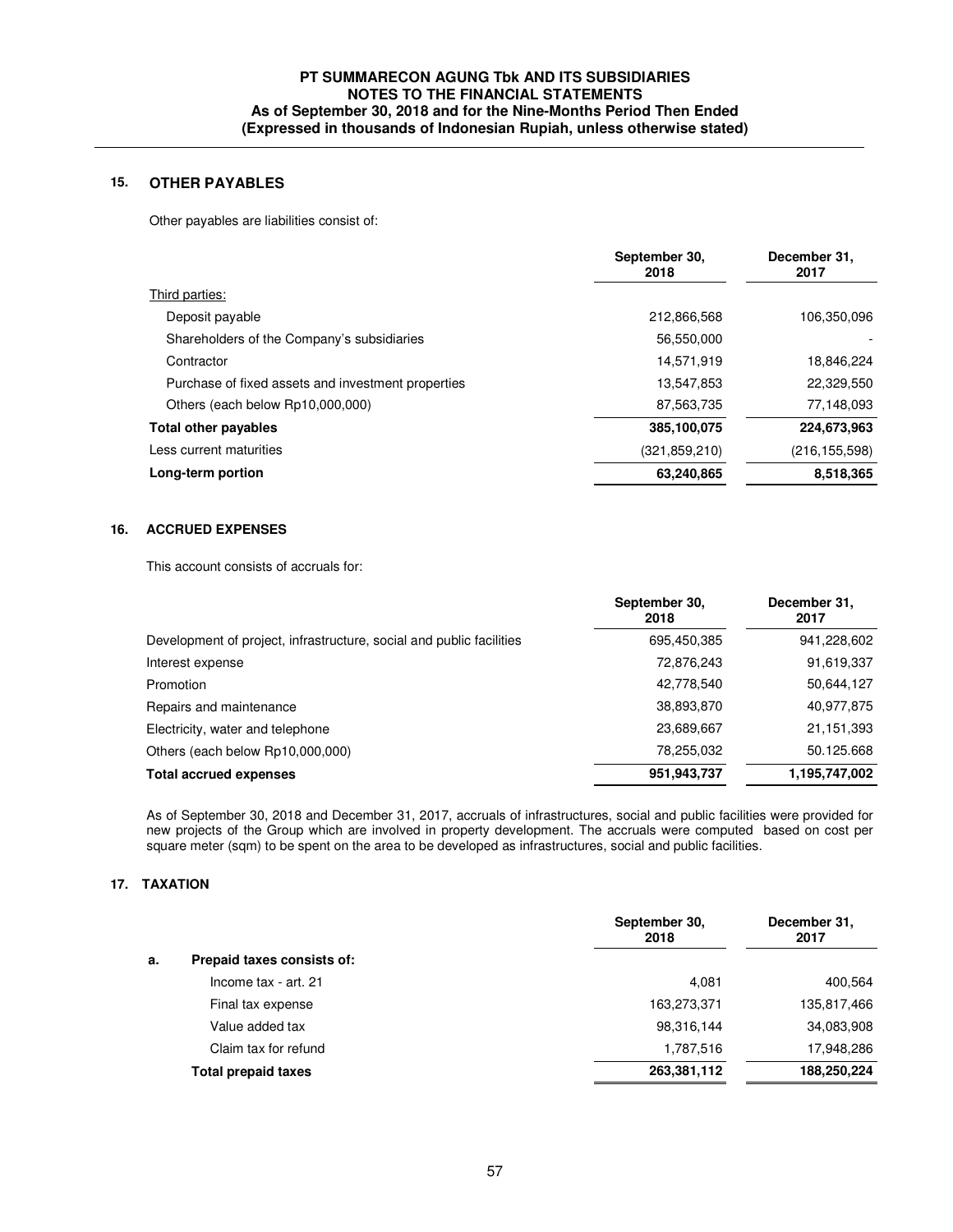## **17. TAXATION (CONTINUED)**

|                                  | September 30,<br>2018 | December 31,<br>2017 |
|----------------------------------|-----------------------|----------------------|
| b.<br>Taxes payable consists of: |                       |                      |
| Income tax                       |                       |                      |
| Article 21                       | 4,753,184             | 4,511,371            |
| Article 22                       |                       | 446,203              |
| Article 23                       | 3,320,898             | 6,816,463            |
| Article 25                       | 14,432                | 14,432               |
| Article 26                       | 499,736               | 197,751              |
| Article 29                       | 1,336,041             | 2,138,944            |
| Final income tax                 | 37,766,321            | 45,572,603           |
| Development tax                  | 6,826,666             | 7,310,885            |
| Total taxes payable              | 54,517,278            | 67,008,652           |

#### **18. EMPLOYEE BENEFITS LIABILITIES**

 The Company and its subsidiaries provide benefits to their qualified employees based on the provisions of Labor Law No. 13/2003 dated March 25, 2003. The benefits are funded, except for PT Summarecon Hotelindo and PT Hotelindo Permata Jimbaran.

The Group defined contribution pension plan for all eligible employees. The Company's contribution to the pension fund is calculated at 1% of their pensionable salaries , while the employees' monthly dues equal to 2.5 % of their pensionable salaries. The Group enroll eligible employees at Manulife Retirement Program (MPP) an additional pension program. The pension plan is organized by Pension Fund Manulife Indonesia, the establishment of which was approved by the Minister of Finance on September 17, 2002. Starting in February 2006 , the Company has temporarily stopped contributions to DPLK and MPP for sufficient funds to pay withdrawals in large quantities. Subsequently, in September 2014 , the Company also enroll eligible employees in the Pension Plan for Severance Compensation organized by Dana Pensiun Fund Central Asia Raya (DPLK CAR).

## **19. DOWNPAYMENT RECEIVED AND SECURITY DEPOSITS**

This account consists of:

|                                         | September 30,<br>2018 | December 31,<br>2017 |
|-----------------------------------------|-----------------------|----------------------|
| Downpayments received from the sale of: |                       |                      |
| Related parties (Note 30)               |                       |                      |
| Shops                                   | 5.625.613             | 5,625,613            |
| Houses                                  | 463.168               | 126,019              |
| Apartments                              | 243.419               | 835,584              |
| Third parties                           |                       |                      |
| Houses                                  | 2.330.519.734         | 2,075,992,177        |
| Shops                                   | 802.950.408           | 453,149,543          |
| Landplots                               | 75.251.547            | 32,885,921           |
| Office                                  | 74.724.335            | 39.370.171           |
|                                         |                       |                      |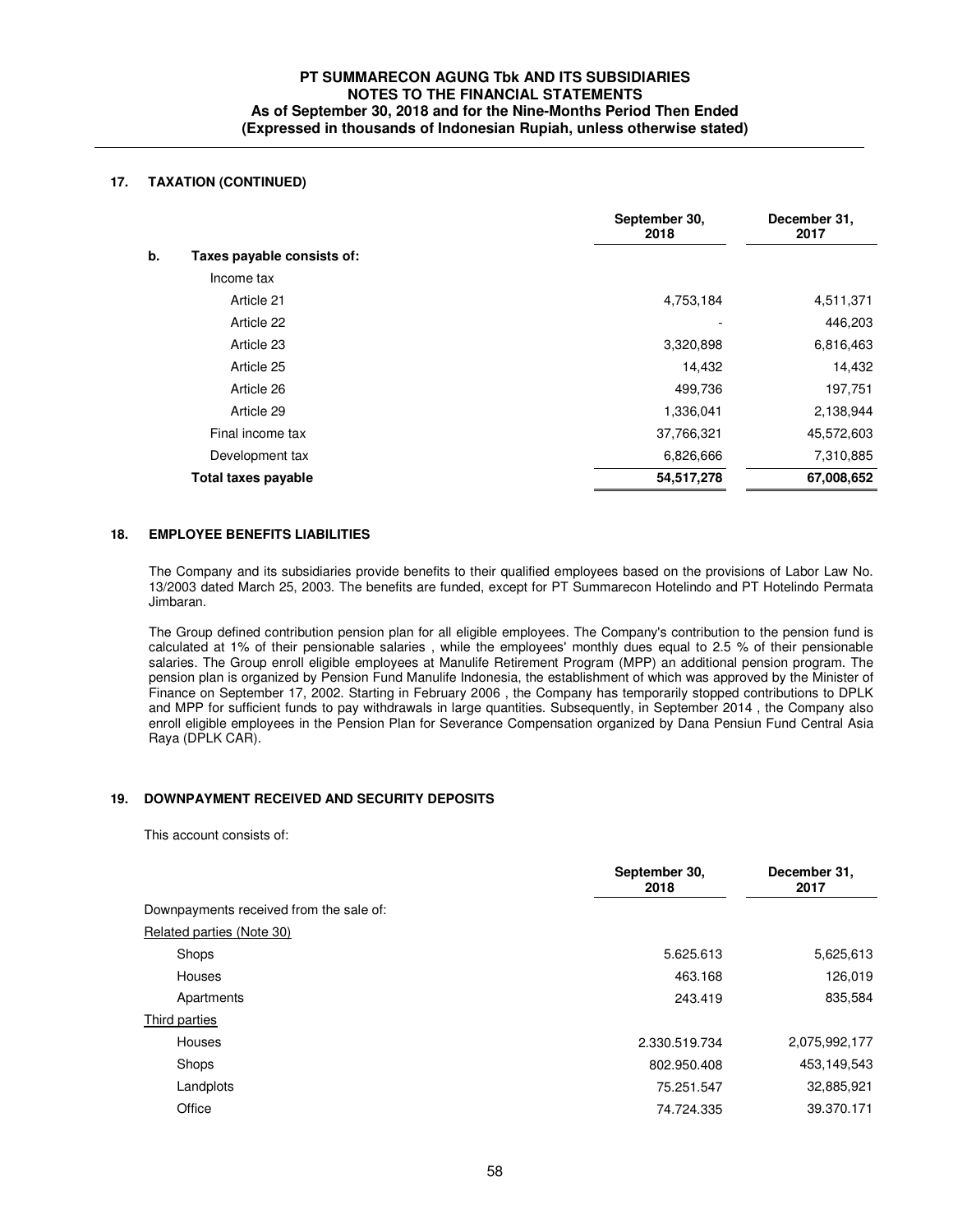# **19. DOWNPAYMENT RECEIVED AND SECURITY DEPOSITS (CONTINUED)**

|                                                  | September 30,<br>2018 | December 31,<br>2017 |
|--------------------------------------------------|-----------------------|----------------------|
| Third parties (continued)                        |                       |                      |
| Apartemen                                        | 61,904,929            | 261,794,256          |
| <b>Others</b>                                    | 16,776,007            | 7,584,595            |
| Total downpayments received                      | 3,368,459,160         | 2,877,363,879        |
| Customer deposits for:                           |                       |                      |
| Related parties                                  |                       |                      |
| Rent                                             | 6,641,643             | 6,641,643            |
| Telephone                                        | 91,000                | 91,000               |
| Others                                           | 112,694               | 106,855              |
| <b>Third parties</b>                             |                       |                      |
| Rent                                             | 122,603,724           | 110,125,079          |
| Membership                                       | 4,380,148             | 3,600,063            |
| Telephone                                        | 2,380,112             | 2,357,278            |
| <b>Others</b>                                    | 37,591,958            | 30,259,588           |
| Total customer deposits                          | 173,801,279           | 153,181,506          |
| Total downpayment received and security deposits | 3,542,260,439         | 3,030,545,385        |
| Less current maturities                          | (905, 606, 925)       | (1,819,628,424)      |
| Long-term portion                                | 2,636,653,514         | 1,210,916,961        |
|                                                  |                       |                      |

## **20. UNEARNED REVENUES**

This account consists of unearned rental revenues of:

|                                | September 30,<br>2018 | December 31,<br>2017 |
|--------------------------------|-----------------------|----------------------|
| <b>Related parties</b>         |                       |                      |
| Commercial and others          | 18,000                |                      |
| Third parties                  |                       |                      |
| Mal and retail                 | 442,713,649           | 361,491,450          |
| Commercial and others          | 70,842,239            | 53,208,921           |
| Residential                    | 1,805,441             | 2,146,842            |
| Office                         | 1,417,496             | 1,056,320            |
| <b>Total unearned revenues</b> | 516,796,825           | 417,903,533          |
| Less current maturities        | (381, 182, 853)       | (346, 587, 025)      |
| Long-term portion              | 135,613,972           | 71,316,508           |
|                                |                       |                      |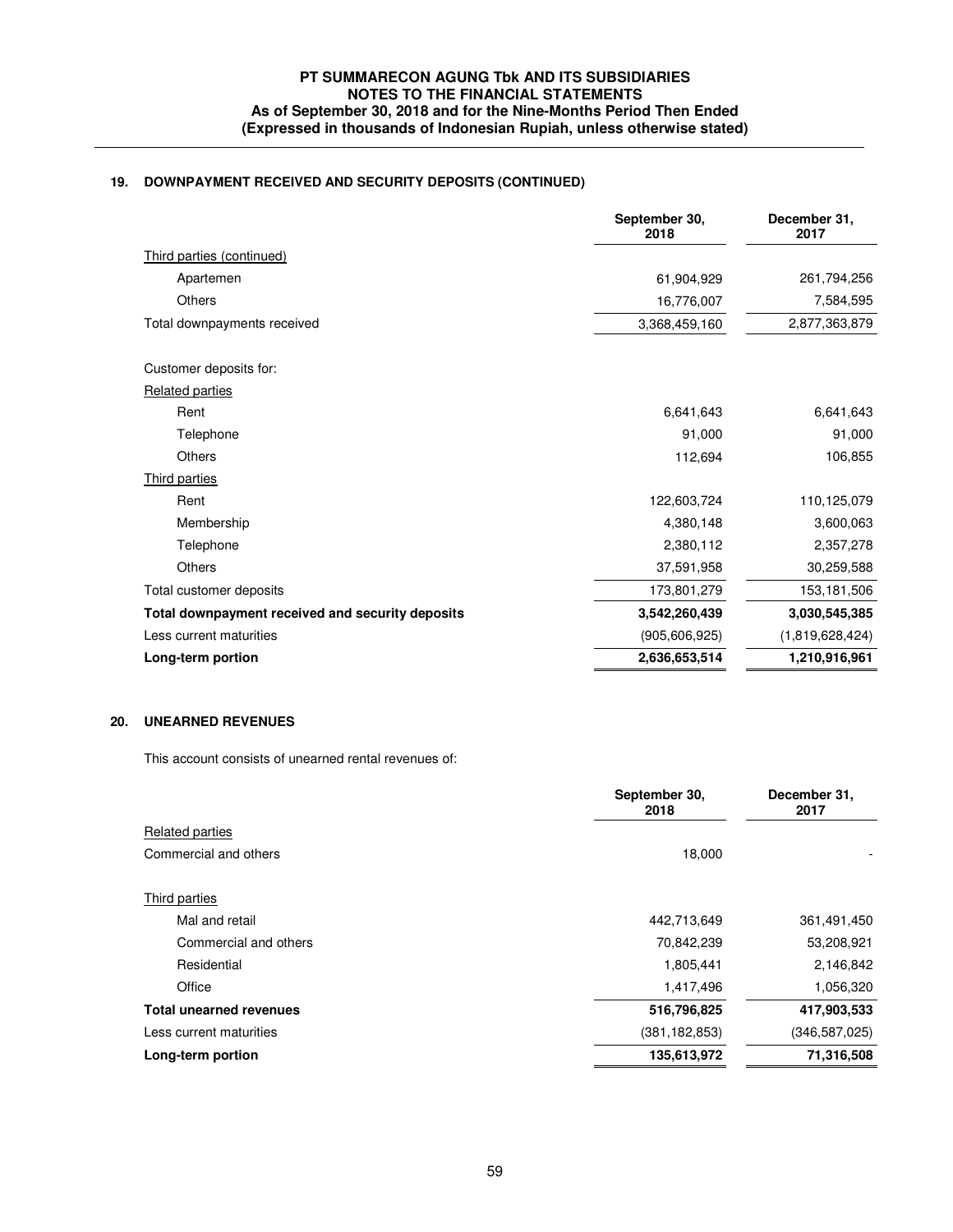## **21. NON-CONTROLLING INTERESTS**

The details of Non-controlling interests in the consolidated Subsidiaries are as follows:

|                                                        | September 30,<br>2018 | December 31,<br>2017 |
|--------------------------------------------------------|-----------------------|----------------------|
| <b>SPCK and Subsidiaries</b>                           | 1,104,396,254         | 959,334,004          |
| <b>SMPD and Subsidiaries</b>                           | 898,441,178           | 814,276,631          |
| <b>SMIP and Subsidiaries</b>                           | 38,596,124            | 67,065,102           |
| <b>BTKB</b>                                            | 2,505,893             | 3,164,844            |
| <b>BHMS</b>                                            | 3                     | 3                    |
| Total equity attributable to Non-controlling interests | 2,043,939,452         | 1,843,840,584        |

As of June 30, 2018, there was capital contribution amounting Rp90,650,000 from non-controlling interests of SMPD and subsidiaries. As of December 31, 2017, there were deposits for stock subscription amounting Rp57,526,000, Rp26,434,000 and Rp2,256,800 from non-controlling interests of SMPD and subsidiaries, and SMIP and subsidiaries and BTKB, respectively.

Total comprehensive loss for the year attributable to Non-controlling interests for the nine-months period ended September 30, 2018 amounted to Rp188,898,868 (2017: Rp119,311,846).

### **22. SHARE CAPITAL**

The details of the Company's share ownership as of September 30, 2018 is as follows:

|                                                                  |                                           | Percentage<br>οf    |               |
|------------------------------------------------------------------|-------------------------------------------|---------------------|---------------|
|                                                                  | Number of shares<br>issued and fully paid | ownership<br>$(\%)$ | <b>Amount</b> |
| Commissioner                                                     |                                           |                     |               |
| Harto Diojo Nagaria                                              | 30,000,000                                | 0.21                | 3,000,000     |
| Director                                                         |                                           |                     |               |
| Liliawati Rahardio                                               | 107,115,900                               | 0.74                | 10,711,591    |
| Ownership of 5% or more                                          |                                           |                     |               |
| PT Semarop Agung                                                 | 4,836,415,914                             | 33.52               | 483,641,591   |
| PT Sinarmegah Jayasentosa                                        | 951,576,224                               | 6.60                | 95,157,622    |
| BNYMSANV RE AMS RE Stichting D APG ST RE E ES<br>Pool-2039846201 | 810,000,000                               | 5.61                | 81,000,000    |
| Others (each below 5% ownership)                                 | 7,691,673,642                             | 53.32               | 769,167,365   |
| <b>Total</b>                                                     | 14,426,781,680                            | 100.00              | 1,442,678,168 |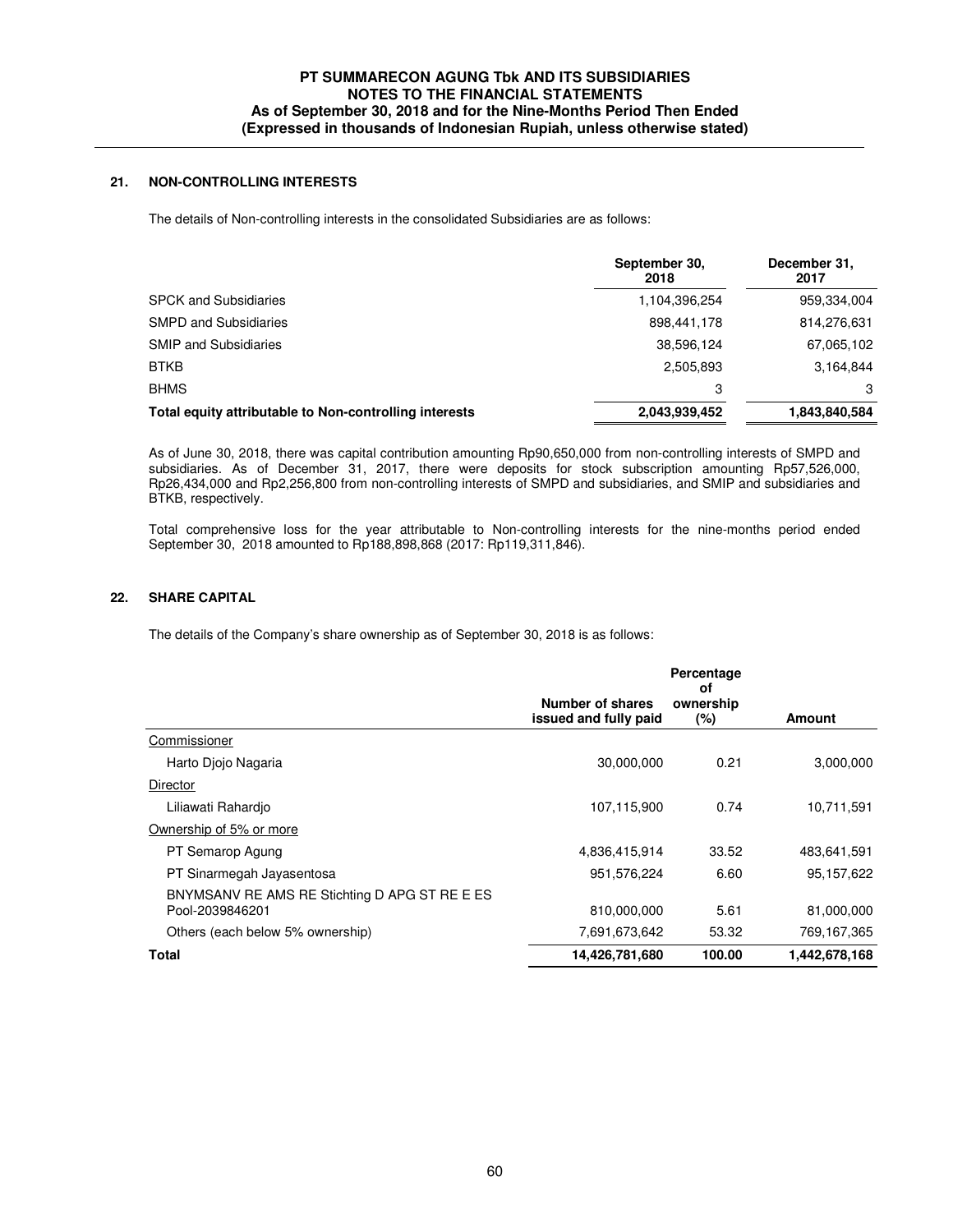### **22. SHARE CAPITAL (CONTINUED)**

The details of the Company's share ownership as of December 31, 2017 is as follows:

|                                                                  |                                           | Percentage<br>οf    |               |
|------------------------------------------------------------------|-------------------------------------------|---------------------|---------------|
|                                                                  | Number of shares<br>issued and fully paid | ownership<br>$(\%)$ | <b>Amount</b> |
| Commissioner                                                     |                                           |                     |               |
| Harto Diojo Nagaria                                              | 22,050,000                                | 0.15                | 2,205,000     |
| Director                                                         |                                           |                     |               |
| Liliawati Rahardio                                               | 66,003,600                                | 0.46                | 6,600,360     |
| Ownership of 5% or more                                          |                                           |                     |               |
| PT Semarop Agung                                                 | 4,836,415,914                             | 33.52               | 483,641,591   |
| PT Sinarmegah Jayasentosa                                        | 951,576,224                               | 6.60                | 95,157,622    |
| BNYMSANV RE AMS RE Stichting D APG ST RE E ES<br>Pool-2039846201 | 810,000,000                               | 5.61                | 81,000,000    |
| Others (each below 5% ownership)                                 | 7,740,735,942                             | 53.66               | 774,073,595   |
| Total                                                            | 14,426,781,680                            | 100.00              | 1,442,678,168 |

### **23. ADDITIONAL PAID-IN CAPITAL**

As of September 30, 2018 and December 31, 2017, this account arose from following:

|                                                                        | September 30,<br>2018 | December 31,<br>2017 |
|------------------------------------------------------------------------|-----------------------|----------------------|
| Share premium                                                          | 721,671,346           | 721,671,346          |
| Other paid-in capital                                                  | 17,103,214            | 17,103,214           |
| Differences in value from transaction of entities under common control | 5,560,839             | 5,560,839            |
| Bonus shares                                                           | (721, 339, 084)       | (721, 339, 084)      |
| <b>Total</b>                                                           | 22,996,315            | 22,996,315           |
|                                                                        |                       |                      |

Share premium represents the excess of the amounts received and/or the carrying value of converted warrants over the par value of the shares issued after offsetting all stock/warrant issuance costs.

Other paid-in capital represents the excess of the carrying value of shares distributed as dividends over the par value of the shares issued.

Differences in value from transactions of entities under common control represent the differences between the acquisition cost and the book value of a subsidiary which was acquired indirectly by other subsidiaries from Soetjipto Nagaria (controlling party) using the pooling-of-interests method in 2012.

## **24. APPROPRIATED RETAINED EARNINGS - GENERAL RESERVE**

In accordance with Article No. 70 of the Indonesian Corporation Law No. 40 of 2007, the Company must allocate a certain portion of its annual net income for the establishment of a reserve at an amount equal to 20% of its issued capital stock. Based on the minutes of stockholders' annual general meetings held on June 7, 2018, the Company stockholders approved the appropriation of general reserve amounting to Rp5,094,519.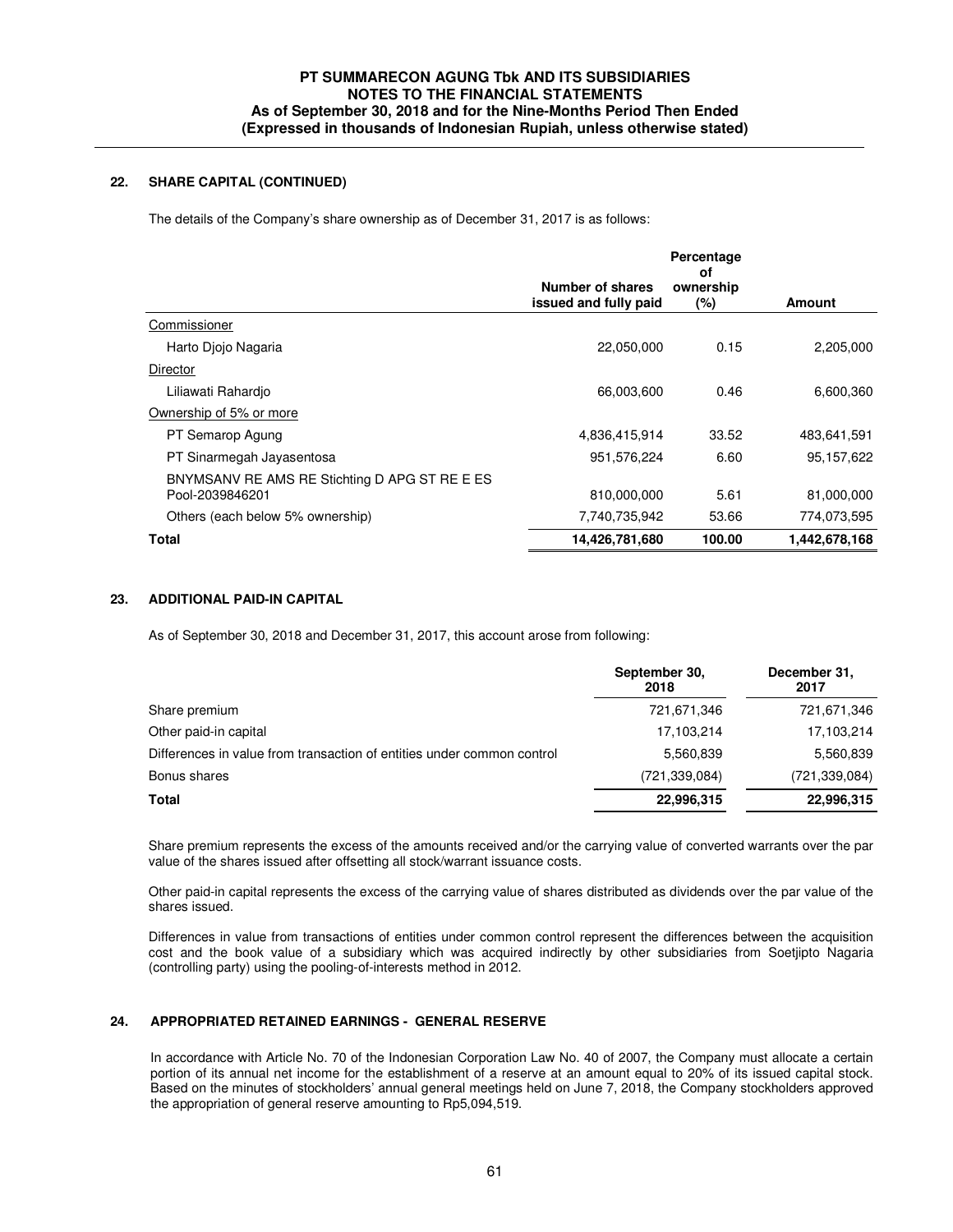## **24. APPROPRIATED RETAINED EARNINGS - GENERAL RESERVE (CONTINUED)**

 As of September 30, 2018, the balances of the general reserve are less than 20% of the issued and fully paid capital stock. The additional reserve will be made after obtaining the approval from the stockholders in their next annual meeting.

### **25. CASH DIVIDENDS**

In the stockholders' annual general meetings held on June 7, 2018, the Company's stockholders approved the cash dividend distribution amounting to Rp5 (full amount) per share or equivalent to Rp72,133,908.

As of September 30, 2018, the dividend payable balance amounted to Rp2,048,231 (2017: Rp1,924,407), which is presented as part of "Other Payables" in the consolidated statement of financial position (Note 15).

### **26. NET REVENUES**

The details of net revenues are as follows:

|                              |               | For the nine-months period ended |  |
|------------------------------|---------------|----------------------------------|--|
|                              | September 30, |                                  |  |
|                              | 2018          | 2017                             |  |
| <b>Property Development</b>  |               |                                  |  |
| <b>Related parties</b>       |               |                                  |  |
| Apartments                   | 2,181,825     | 6,873,855                        |  |
| Third parties                |               |                                  |  |
| Houses                       | 1,316,838,726 | 751,012,541                      |  |
| Apartments                   | 935, 349, 755 | 1,494,839,475                    |  |
| Landplots                    | 117,642,284   | 142,395,991                      |  |
| Shops                        | 49,809,956    | 136,639,157                      |  |
| Sub-total                    | 2,421,822,546 | 2,531,761,019                    |  |
| <b>Investment Properties</b> |               |                                  |  |
| <b>Related parties</b>       |               |                                  |  |
| Mal and retail               | 31,140,569    | 37,883,293                       |  |
| Commercial and others        | 1,472,792     | 1,232,947                        |  |
| Office                       | 991,730       | 515,032                          |  |
| Third parties                |               |                                  |  |
| Mal and retail               | 972,410,232   | 913,694,576                      |  |
| Commercial and others        | 28,396,916    | 24,562,445                       |  |
| Office                       | 22,002,352    | 17,960,304                       |  |
| Residential                  | 5,432,516     | 6,197,130                        |  |
| Sub-total                    | 1,061,847,107 | 1,002,045,727                    |  |
|                              |               |                                  |  |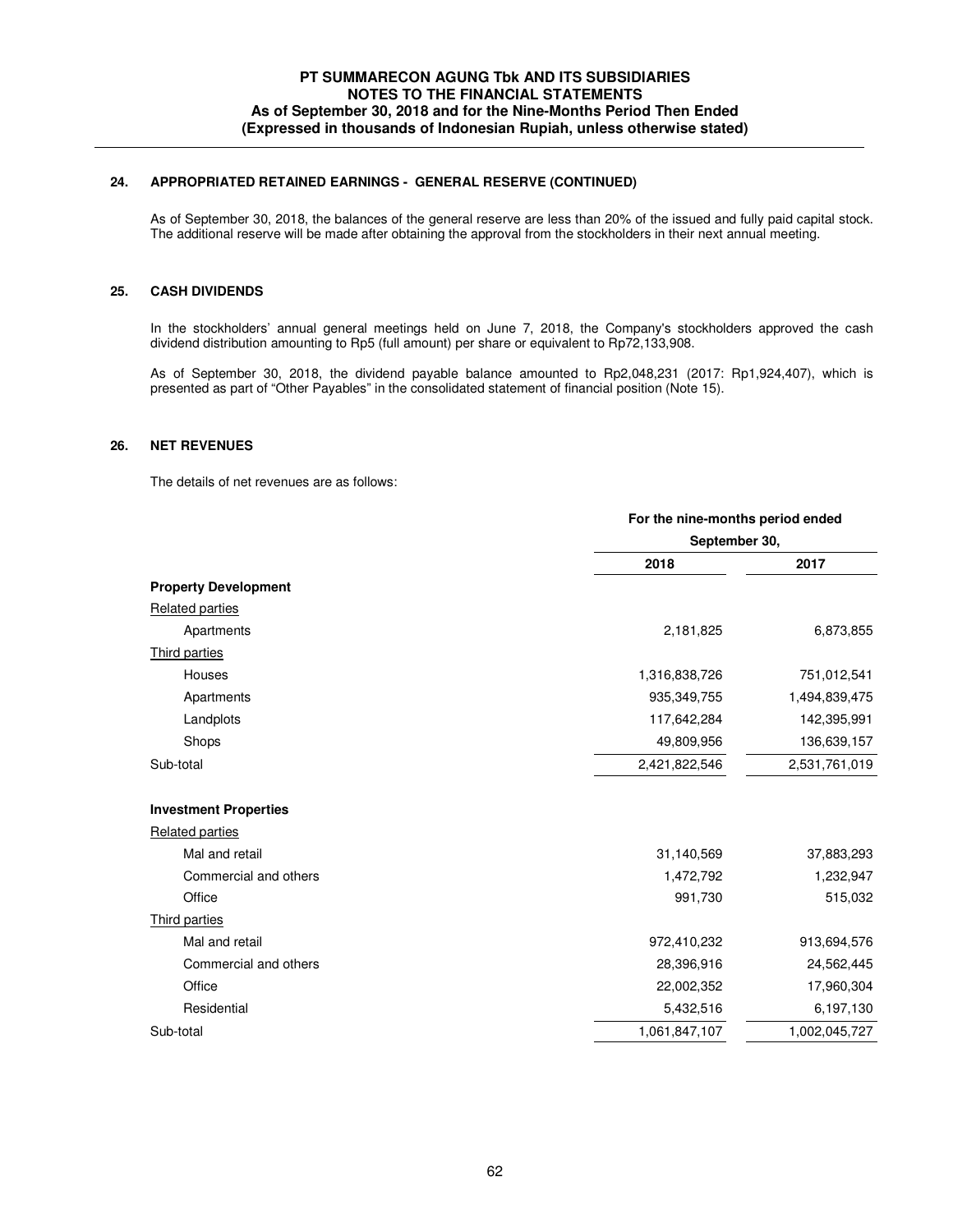## **26. NET REVENUES (CONTINUED)**

|                                | For the nine-months period ended<br>September 30, |               |
|--------------------------------|---------------------------------------------------|---------------|
|                                |                                                   |               |
|                                | 2018                                              | 2017          |
| <b>Others</b>                  |                                                   |               |
| <b>Related parties</b>         |                                                   |               |
| Estate and property management | 83,176                                            | 76,407        |
| <b>Others</b>                  | 755,021                                           | 551,277       |
| Third parties                  |                                                   |               |
| Hotel                          | 252,837,462                                       | 206,922,553   |
| Estate and property management | 124,664,924                                       | 104,145,740   |
| Healthcare                     | 81,607,489                                        | 79,407,867    |
| Leisure                        | 54,788,537                                        | 49,549,742    |
| <b>Others</b>                  | 24,687,510                                        | 20,152,955    |
| Sub-total                      | 539,424,119                                       | 460,806,541   |
| <b>Net revenues</b>            | 4,023,093,772                                     | 3,994,613,287 |
|                                |                                                   |               |

 The percentage of revenues from sales to related parties to net revenues accounted for 0.91% as of September 30, 2018 (2017: 1.18%).

As of September 30, 2018 and 2017, no revenues exceeding 10% of annual net revenues were earned from any single customer.

## **27. COST OF SALES AND DIRECT COSTS**

The details of cost of sales and direct costs are as follows:

|                              | For the nine-months period ended<br>September 30, |               |  |
|------------------------------|---------------------------------------------------|---------------|--|
|                              |                                                   |               |  |
|                              | 2018                                              | 2017          |  |
| <b>Property Development</b>  |                                                   |               |  |
| <b>Houses</b>                | 537.879.448                                       | 403.717.763   |  |
| Apartments                   | 636.160.118                                       | 948.293.620   |  |
| Landplots                    | 31.112.088                                        | 28.138.042    |  |
| Shops                        | 25.306.840                                        | 54.272.409    |  |
| Sub-total                    | 1.230.458.494                                     | 1.434.421.834 |  |
| <b>Investment Properties</b> |                                                   |               |  |
| Mal and retail               | 468.723.619                                       | 481.701.777   |  |
| Commercial and others        | 19.660.355                                        | 14.432.962    |  |
| Office                       | 15.676.776                                        | 14.524.918    |  |
| Residential                  | 3.181.698                                         | 3.083.925     |  |
| Sub-total                    | 507.242.448                                       | 513.743.582   |  |
|                              |                                                   |               |  |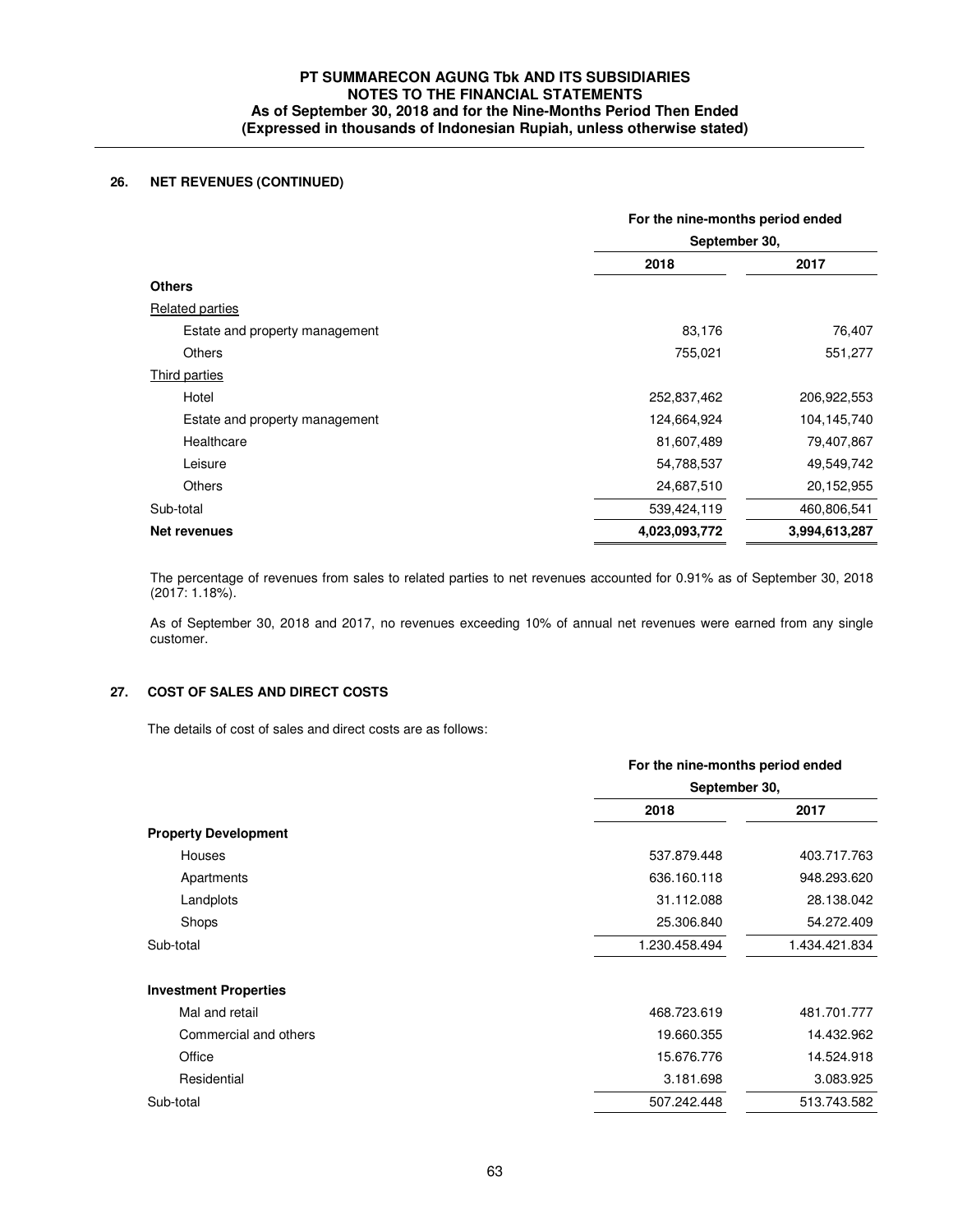## **27. COST OF SALES AND DIRECT COSTS (CONTINUED)**

The details of cost of sales and direct costs are as follows:

|                                      | For the nine-months period ended |             |  |  |
|--------------------------------------|----------------------------------|-------------|--|--|
|                                      | September 30,                    |             |  |  |
|                                      | 2018                             | 2017        |  |  |
| <b>Leisure and Hospitality</b>       |                                  |             |  |  |
| Hotel                                | 161, 153, 685                    | 145,068,434 |  |  |
| Estate and property management       | 93,518,118                       | 78,218,621  |  |  |
| Healthcare                           | 60,411,243                       | 58,387,811  |  |  |
| Leisure                              | 38,868,473                       | 34,244,386  |  |  |
| Others                               | 19,341,807                       | 16,589,581  |  |  |
| Sub-total                            | 373,293,326                      | 332,508,833 |  |  |
| Total cost of sales and direct costs | 2,110,994,268<br>2,280,674,249   |             |  |  |

 For the nine-months periods ended September 30, 2018 and 2017, no purchases exceeding 10% of net revenues were made from any single supplier.

## **28. OPERATING EXPENSES**

The details of operating expenses are as follows:

|                                                                       | For the nine-months period ended |             |
|-----------------------------------------------------------------------|----------------------------------|-------------|
|                                                                       | September 30,                    |             |
|                                                                       | 2018                             | 2017        |
| Selling expenses                                                      |                                  |             |
| Promotion and advertising                                             | 139,317,197                      | 110,787,661 |
| Sales commissions                                                     | 50,459,188                       | 89,442,189  |
| Salaries and employee benefits                                        | 12,856,088                       | 10,599,322  |
| Others (each below Rp10,000,000)                                      | 17,921,750                       | 17,585,242  |
| Total selling expenses                                                | 220,554,223                      | 228,414,414 |
| General and administrative expenses<br>Salaries and employee benefits | 412,627,200                      |             |
|                                                                       |                                  | 423,463,274 |
| Depreciation (Notes 9 and 10)                                         | 67,172,799                       | 69,869,728  |
| Professional fees                                                     | 19,513,562                       | 12,661,486  |
| Travelling and transportation                                         | 15,680,259                       | 11,057,430  |
| Corporate events                                                      | 15,172,200                       | 13,932,351  |
| Others (each below Rp15,000,000)                                      | 119,548,243                      | 120,266,536 |
| Total general and administrative expenses                             | 649,714,263                      | 651,250,805 |
| <b>Total operating expenses</b>                                       | 870,268,486                      | 879,665,219 |
|                                                                       |                                  |             |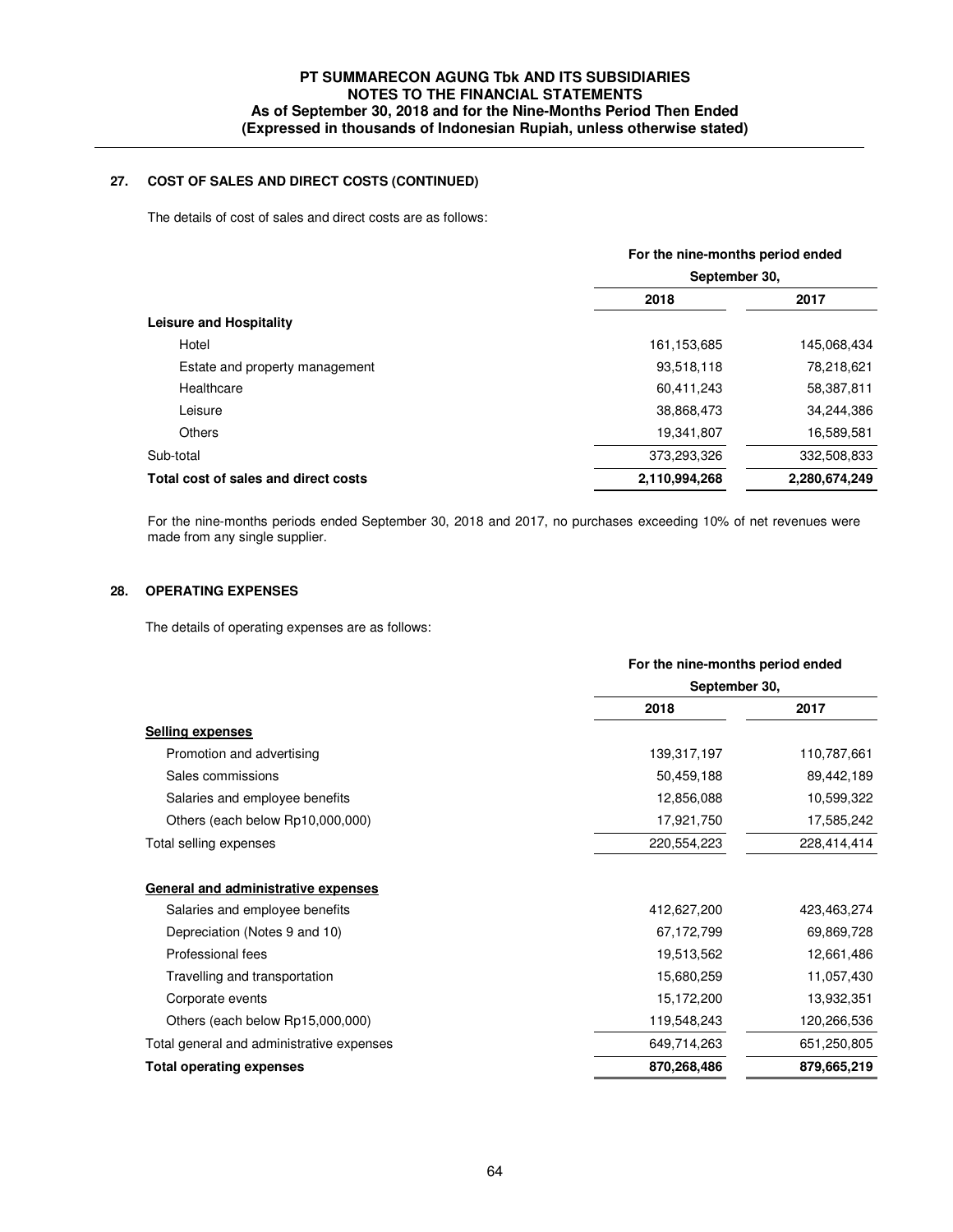## **29. FINANCE COSTS**

The details of finance costs are as follows:

| For the nine-months period ended<br>September 30, |             |  |
|---------------------------------------------------|-------------|--|
|                                                   |             |  |
|                                                   |             |  |
| 252,024,508                                       | 212,503,240 |  |
| 215,940,752                                       | 240,727,623 |  |
| 763,721                                           | 604,979     |  |
| 6,956,274                                         | 6,465,408   |  |
| 5,944,194                                         | 5,061,008   |  |
| 36,134,015                                        | 7,560,872   |  |
| 517,763,464                                       | 472,923,130 |  |
|                                                   |             |  |

## **30. BALANCES AND TRANSACTIONS WITH RELATED PARTIES**

The Group, in its regular conduct of business, has engaged in transactions with related parties. The balances of the accounts and transactions are as follows:

|                                   | <b>Balance as of</b>  |                             | <b>Percentage from</b><br>consolidated total assets/<br>liabilities (%) |                             |  |
|-----------------------------------|-----------------------|-----------------------------|-------------------------------------------------------------------------|-----------------------------|--|
|                                   | September 30,<br>2018 | <b>December</b><br>31, 2017 | September 30,<br>2018                                                   | <b>December</b><br>31, 2017 |  |
| <b>Trade Receivables, current</b> |                       |                             |                                                                         |                             |  |
| Entity under common control       |                       |                             |                                                                         |                             |  |
| PT Maju Lestari Kreasi            | 53,480,956            | 153,189,387                 | 0.2335                                                                  | 0.7072                      |  |
| PT Sulisman Graha                 | 4,950,000             | 6,600,000                   | 0.0216                                                                  | 0.0305                      |  |
| PT Cahaya Fajar Properti          | 2,520,713             | 24,081,252                  | 0.0110                                                                  | 0.1111                      |  |
| PT Star Maju Sentosa              | 861,180               | 4,847,113                   | 0.0038                                                                  | 0.0224                      |  |
| Other related parties             |                       |                             |                                                                         |                             |  |
| PT Maktosa Jaya Indah             | 238,733               | 96,965                      | 0.0010                                                                  | 0.0005                      |  |
| PT Centrapacific Nusajaya         | 122,813               | 49,882                      | 0.0005                                                                  | 0.0002                      |  |
| Key management personnel          |                       |                             |                                                                         |                             |  |
| Harto Diojo Nagaria               | 1,227,215             | 1,667,533                   | 0.0054                                                                  | 0.0077                      |  |
| Soegianto Nagaria                 |                       | 48,726                      |                                                                         | 0.0002                      |  |
| Total trade receivables, current  | 63,401,610            | 190,580,858                 | 0.2768                                                                  | 0.8798                      |  |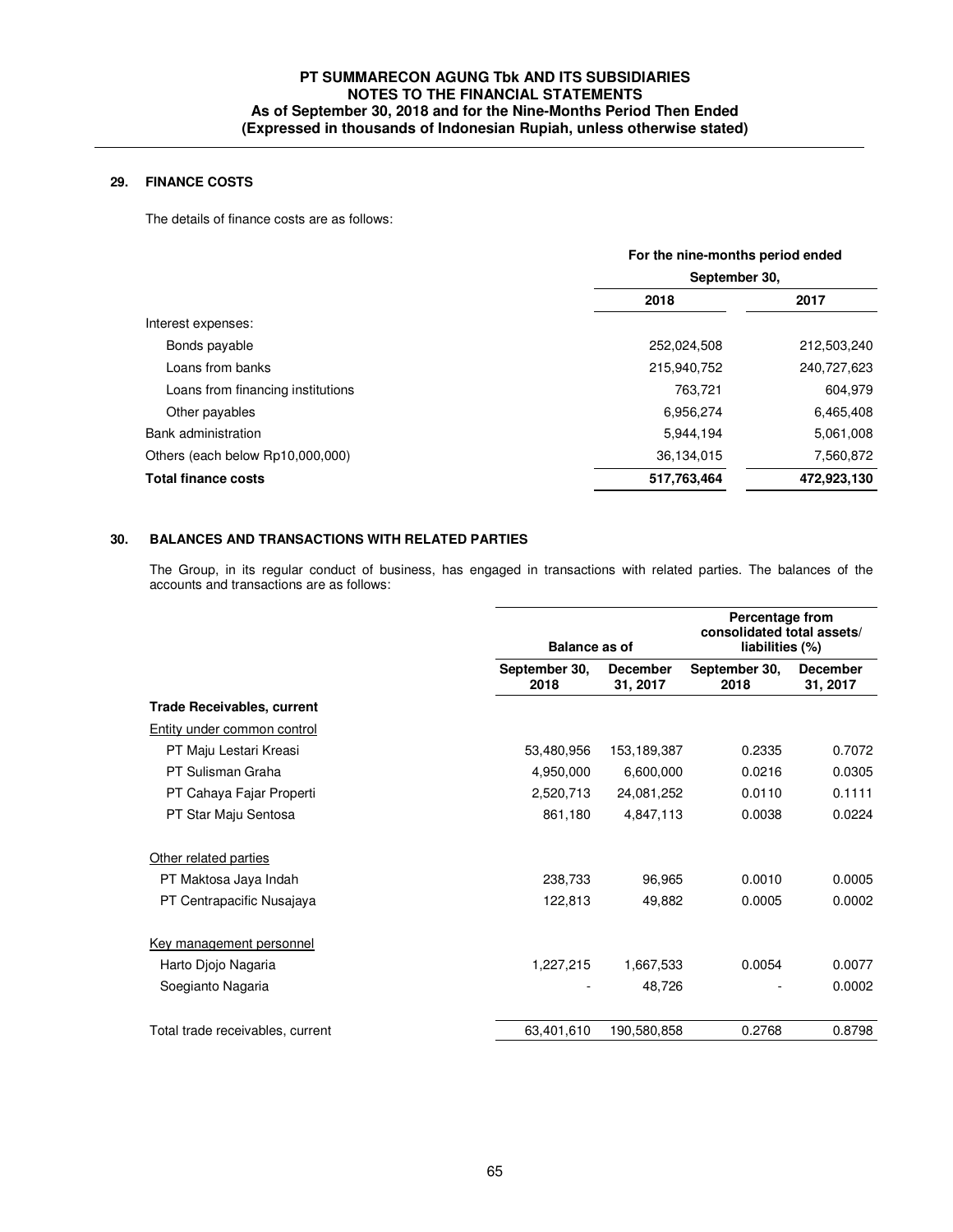The Group, in its regular conduct of business, has engaged in transactions with related parties. The balances of the accounts and transactions are as follows: (continued)

|                                                         | <b>Balance as of</b>  |                             | Percentage from<br>consolidated total assets/<br>liabilities (%) |                             |
|---------------------------------------------------------|-----------------------|-----------------------------|------------------------------------------------------------------|-----------------------------|
|                                                         | September 30,<br>2018 | <b>December</b><br>31, 2017 | September 30,<br>2018                                            | <b>December</b><br>31, 2017 |
| <b>Trade Receivables, non-current</b>                   |                       |                             |                                                                  |                             |
| Entity under common control                             |                       |                             |                                                                  |                             |
| PT Sulisman Graha                                       | 3.300.000             | 6,179,838                   | 0.0144                                                           | 0.0285                      |
| <b>Total trade receivables</b>                          | 66,701,610            | 196,760,696                 | 0.2912                                                           | 0.9083                      |
| Due from related parties, non-current                   |                       |                             |                                                                  |                             |
| Joint venture                                           |                       |                             |                                                                  |                             |
| PT Jakartabaru Cosmopolitan                             | 42,113,353            | 38,159,546                  | 0.1838                                                           | 0.1762                      |
| Entity under common control                             |                       |                             |                                                                  |                             |
| Yayasan Inti Prima Bangsa                               | 24,883,990            |                             | 0.1086                                                           |                             |
| PT Star Maju Sentosa                                    | 244,482               | 70,124                      | 0.0011                                                           | 0.0003                      |
| Other related parties                                   |                       |                             |                                                                  |                             |
| Sumitomo Forestry (Singapore) Ltd                       | 35,016                |                             | 0.0002                                                           |                             |
| Ultimate parent entity                                  |                       |                             |                                                                  |                             |
| PT Semarop Agung                                        | 9,083                 |                             | 0.0000                                                           |                             |
| Total due from related parties                          | 67,285,924            | 38,229,670                  | 0.2937                                                           | 0.1765                      |
| Downpayments received and security deposits,<br>current |                       |                             |                                                                  |                             |
| Key management personnel                                |                       |                             |                                                                  |                             |
| Harto Djojo Nagaria                                     | 3.343.261             | 3,448,201                   | 0,0235                                                           | 0.0259                      |
| Liliawati Rahardjo                                      | 151.805               | 171,371                     | 0,0011                                                           | 0.0013                      |
| Ge Lilies Yamin                                         | 23.697                | 203,003                     | 0,0002                                                           | 0.0015                      |
| Soegianto Nagaria                                       | 4.971                 | 116,089                     | 0,0000                                                           | 0.0009                      |
| Adrianto P. Adhi                                        | 3.190                 | 2,477                       | 0,0000                                                           | 0.0000                      |
| Lexy Arie Tumiwa                                        | 2.743                 | 2,241                       | 0,0000                                                           | 0.0000                      |
| Herman Nagaria                                          | 1.842                 | 176,088                     | 0,0000                                                           | 0.0013                      |
| Other related parties                                   |                       |                             |                                                                  |                             |
| PT Maktosa Jaya Indah                                   | 4,997                 | 4,138                       | 0.0000                                                           | 0.0000                      |
| Theresia Mareta                                         | 3,307                 | 2,531                       | 0.0000                                                           | 0.0000                      |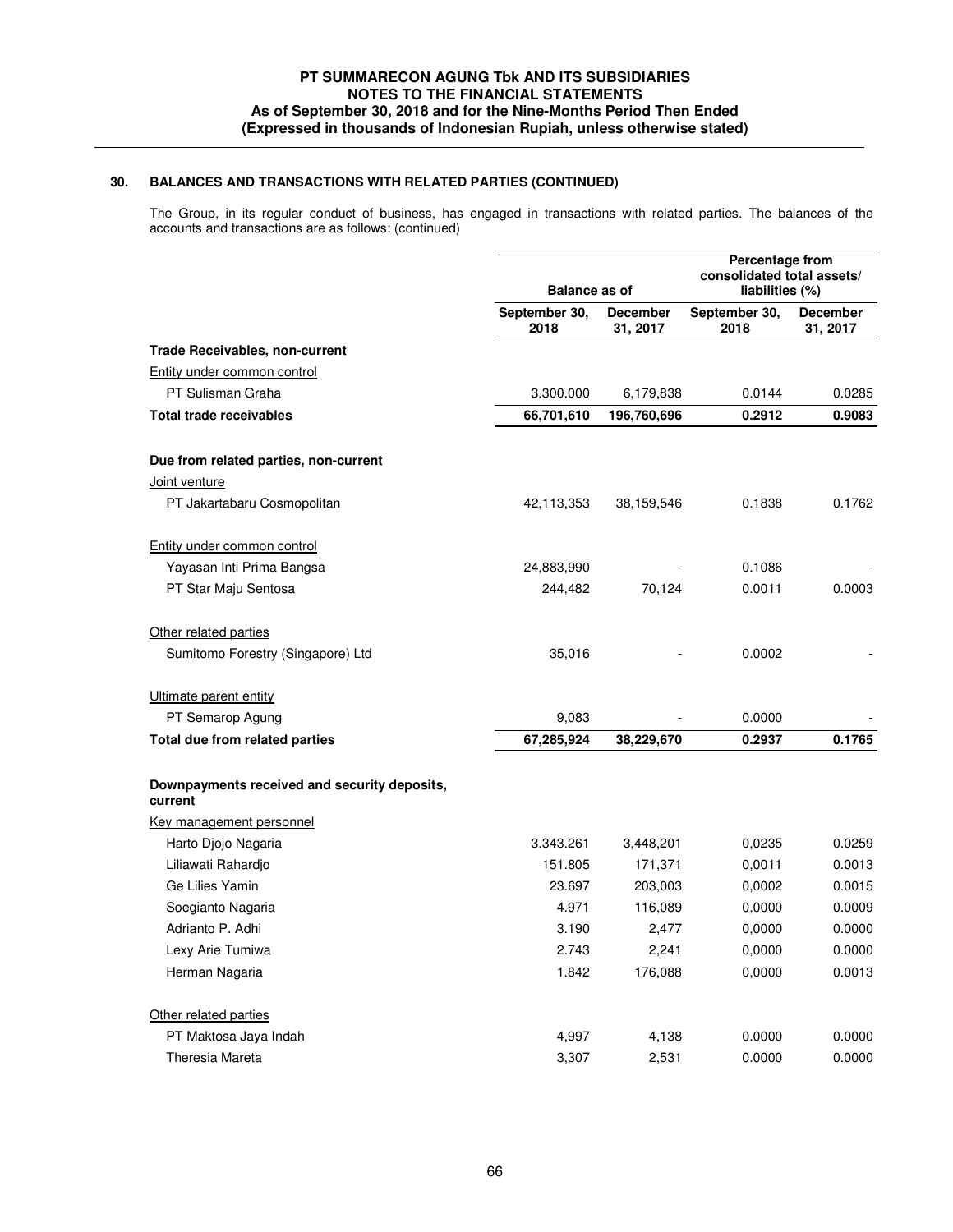The Group, in its regular conduct of business, has engaged in transactions with related parties. The balances of the accounts and transactions are as follows: (continued)

|                                                                     | <b>Balance as of</b> |                                    | Percentage from<br>consolidated total assets/<br>liabilities (%) |                             |  |
|---------------------------------------------------------------------|----------------------|------------------------------------|------------------------------------------------------------------|-----------------------------|--|
|                                                                     | 2018                 | September 30, December 31,<br>2017 | September 30,<br>2018                                            | <b>December</b><br>31, 2017 |  |
| Downpayments received and security deposits,<br>current (continued) |                      |                                    |                                                                  |                             |  |
| <b>Entity under common control</b>                                  |                      |                                    |                                                                  |                             |  |
| PT Star Maju Sentosa                                                | 164,492              | 164,492                            | 0.0012                                                           | 0.0012                      |  |
| Total downpayments received and security deposits<br>current        | 3,704,305            | 4,290,631                          | 0.0260                                                           | 0.0321                      |  |
| Downpayments received and security deposits, non-<br>current        |                      |                                    |                                                                  |                             |  |
| Entity under common control                                         |                      |                                    |                                                                  |                             |  |
| PT Star Maju Sentosa                                                | 6,652,551            | 6.652.551                          | 0.0468                                                           | 0,0500                      |  |
| Key management personnel                                            |                      |                                    |                                                                  |                             |  |
| Herman Nagaria                                                      | 1,865,700            | 1,865,700                          | 0.0131                                                           | 0.0140                      |  |
| Lexy Arie Tumiwa                                                    | 491,813              | 491,813                            | 0.0035                                                           | 0.0037                      |  |
| Other related parties                                               |                      |                                    |                                                                  |                             |  |
| PT Maktosa Jaya Indah                                               | 463,168              | 126,019                            | 0.0033                                                           | 0.0009                      |  |
| Total downpayments received and security deposits<br>non-current    | 9,473,232            | 9,136,083                          | 0.0667                                                           | 0.0686                      |  |
| Total downpayments received and security deposits                   | 13,177,537           | 13.426.714                         | 0.0927                                                           | 0.1007                      |  |
| Due to related parties, current                                     |                      |                                    |                                                                  |                             |  |
| Entity under common control                                         |                      |                                    |                                                                  |                             |  |
| PT Sulisman Graha                                                   |                      | 94,512,733                         |                                                                  | 0.7101                      |  |
| PT Permata Cahaya Indah                                             | 6,000,000            | 30,000,000                         | 0.0422                                                           | 0.2254                      |  |
| Key management personnel                                            |                      |                                    |                                                                  |                             |  |
| Soetjipto Nagaria                                                   | 1,396,600            | 1,396,600                          | 0.0098                                                           | 0.0105                      |  |
| Total due to related parties, current                               | 7,396,600            | 125,909,333                        | 0.0520                                                           | 0.9460                      |  |
| Due to related parties, non-current                                 |                      |                                    |                                                                  |                             |  |
| Other related parties                                               |                      |                                    |                                                                  |                             |  |
| Sumitomo Forestry (Singapore) Ltd                                   | 77,592               |                                    | 0.0005                                                           |                             |  |
| Total due to related parties                                        | 7,474,192            | 125,909,333                        | 0.0525                                                           | 0.9460                      |  |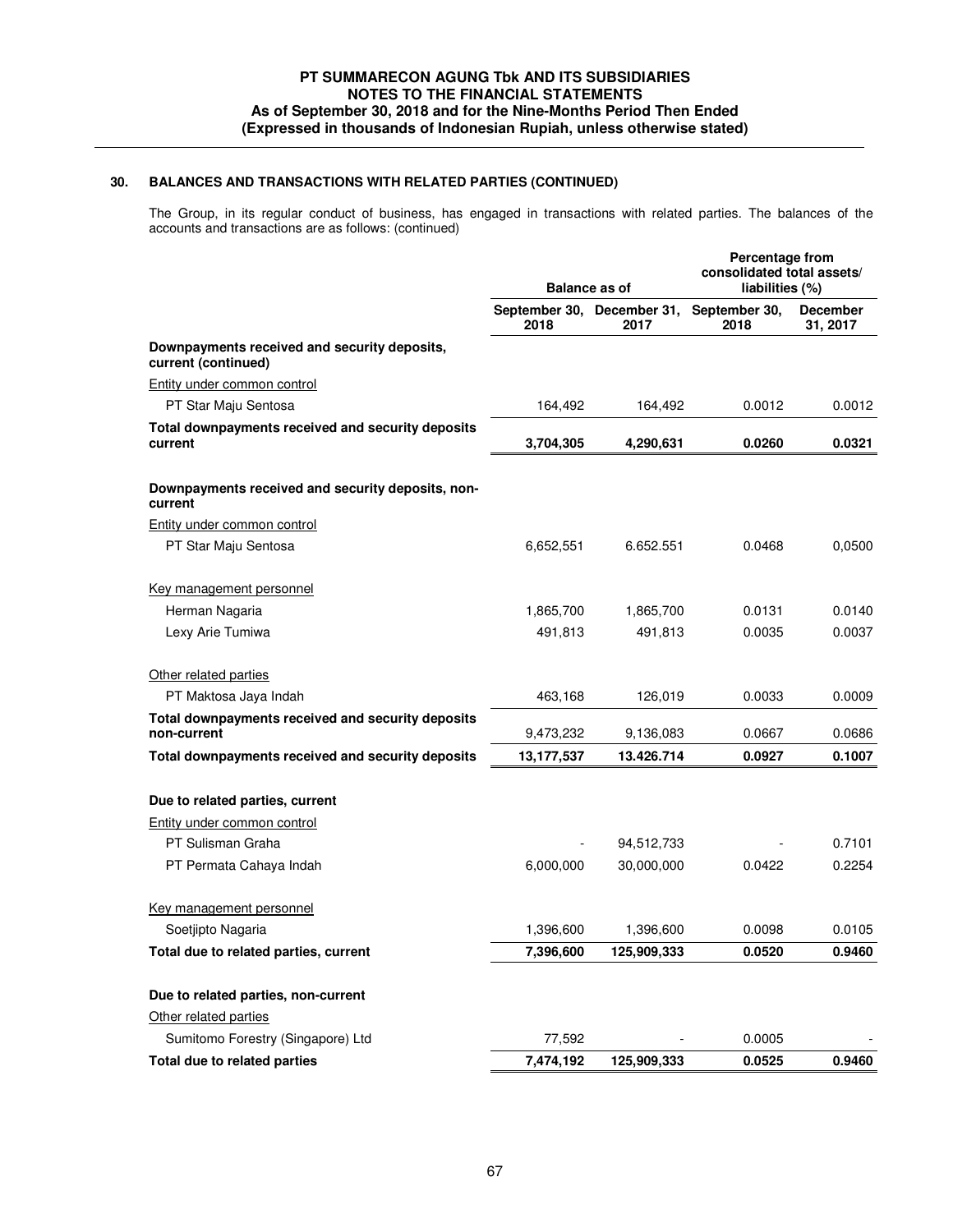The Group, in its regular conduct of business, has engaged in transactions with related parties. The balances of the accounts and transactions are as follows: (continued)

|                                   | <b>Balance as of</b> |      | Percentage from<br>consolidated total assets/<br>liabilities (%) |                             |  |
|-----------------------------------|----------------------|------|------------------------------------------------------------------|-----------------------------|--|
|                                   | 2018                 | 2017 | September 30, December 31, September 30,<br>2018                 | <b>December</b><br>31, 2017 |  |
| Deferred income, current          |                      |      |                                                                  |                             |  |
| Other related parties             |                      |      |                                                                  |                             |  |
| Sumitomo Forestry (Singapore) Ltd | 18.000               |      | 0.0001                                                           | $\overline{\phantom{0}}$    |  |
| <b>Total deferred income</b>      | 18.000               |      | 0.0001                                                           | ٠                           |  |

|                                   |                       | <b>Balance as of</b>  |                       | Percentage from<br>consolidated total revenues<br>(%) |
|-----------------------------------|-----------------------|-----------------------|-----------------------|-------------------------------------------------------|
|                                   | September 30,<br>2018 | September<br>30, 2017 | September 30,<br>2018 | <b>September</b><br>30, 2017                          |
| <b>Net revenues</b>               |                       |                       |                       |                                                       |
| Key management personnel          |                       |                       |                       |                                                       |
| Ge Lilies Yamin                   | 681,604               | 600,747               | 0.0169                | 0.0150                                                |
| Harto Djojo Nagaria               | 620,018               | 4,552,551             | 0.0154                | 0.1140                                                |
| Liliawati Rahardio                | 393,606               | 905,261               | 0.0098                | 0.0227                                                |
| Herman Nagaria                    | 139,316               | 363,700               | 0.0035                | 0.0091                                                |
| Soegianto Nagaria                 | 15,150                | 13,690                | 0.0004                | 0.0003                                                |
| Adrianto P. Adhi                  | 10,158                | 9,179                 | 0.0003                | 0.0002                                                |
| Lexy Arie Tumiwa                  | 7,140                 | 45,529                | 0.0002                | 0.0011                                                |
| Entity under common control       |                       |                       |                       |                                                       |
| PT Star Maju Sentosa              | 32,132,300            | 38,398,325            | 0.7986                | 0.9614                                                |
| Other related parties             |                       |                       |                       |                                                       |
| Yayasan Syiar Bangsa              | 1,472,792             | 1,232,946             | 0.0366                | 0.0309                                                |
| Yayasan Inti Prima Bangsa         | 755,021               | 551,277               | 0.0188                | 0.0138                                                |
| PT Maktosa Jaya Indah             | 259,667               | 277,064               | 0.0064                | 0.0069                                                |
| Other related parties (continued) |                       |                       |                       |                                                       |
| PT Centrapacific Nusajaya         | 127,276               | 172.544               | 0.0032                | 0.0043                                                |
| Theresia Mareta                   | 11,065                | 9,998                 | 0.0003                | 0.0003                                                |
| <b>Net revenues</b>               | 36,625,113            | 47,132,811            | 0.9104                | 1.1800                                                |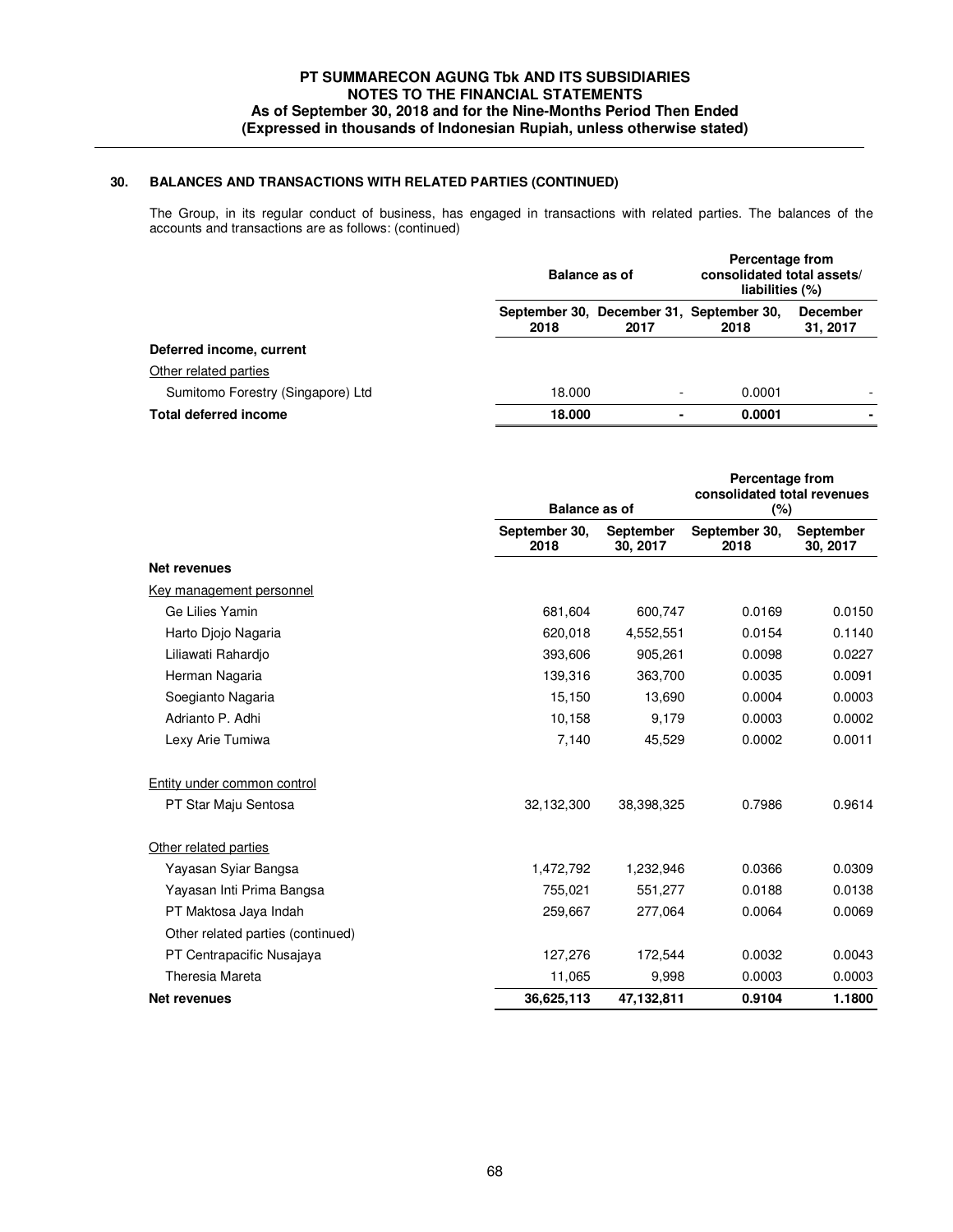The amounts due from and due to related parties resulting from non-trade transactions are non-interest bearing and have no fixed repayment dates. This transaction is based on the terms agreed by both parties. Such requirements may not be the same as other transactions conducted by parties who are not related.

The nature of related party relationships and of the transactions with the related parties is as follows:

| <b>Related parties</b>            | Relationship                        | <b>Transactions</b>                                                          |
|-----------------------------------|-------------------------------------|------------------------------------------------------------------------------|
| PT Maju Lestari Kreasi            | Under common control                | Sale of landplot                                                             |
| PT Sulisman Graha                 | Under common control                | Sale of landplot                                                             |
| PT Cahaya Fajar Properti          | Under common control                | Sale of landplot                                                             |
| PT Star Maju Sentosa              | Under common control                | Space rental, rental deposit                                                 |
| PT Maktosa Jaya Indah             | Stockholder                         | Sale of apartment                                                            |
| PT Centrapacific Nusajaya         | Other                               | Sale of apartment                                                            |
| Harto Diojo Nagaria               | Commissioner                        | Sale of apartment,<br>deposit and income<br>of estate management             |
| Soegianto Nagaria                 | <b>Director</b>                     | Sale of apartment, deposit and income of<br>estate management                |
| PT Jakartabaru Cosmopolitan       | Joint venture                       | Payable on profit sharing                                                    |
| Yayasan Inti Prima Bangsa         | Others                              | Management fee                                                               |
| PT Semarop Agung                  | Ultimate parent entity              | Operational fee                                                              |
| Sumitomo Forestry (Singapore) Ltd | Shareholder of Company's subsidiary | Operational fee                                                              |
| Liliawati Rahardio                | <b>Director</b>                     | Sale of apartment                                                            |
| Ge Lilies Yamin                   | <b>Unaffiliated Director</b>        | Sale of apartment, deposit and income of<br>estate management                |
| Adrianto P. Adhi                  | President Director of the Company   | Deposit and income of estate<br>management                                   |
| Lexy Arie Tumiwa                  | Director                            | Sale of apartment, sale of shops, deposit<br>and income of estate management |
| Herman Nagaria                    | Director                            | Sale of apartment, sale of shops, deposit<br>and income of estate management |
| Theresia Mareta                   | Close family member of Director     | Income of estate management                                                  |
| PT Permata Cahaya Indah           | Under common control                | Payables                                                                     |
| Soetjipto Nagaria                 | Commissioner                        | Deposit for future stock subscription                                        |
| Yayasan Syiar Bangsa              | Other                               | Space rental                                                                 |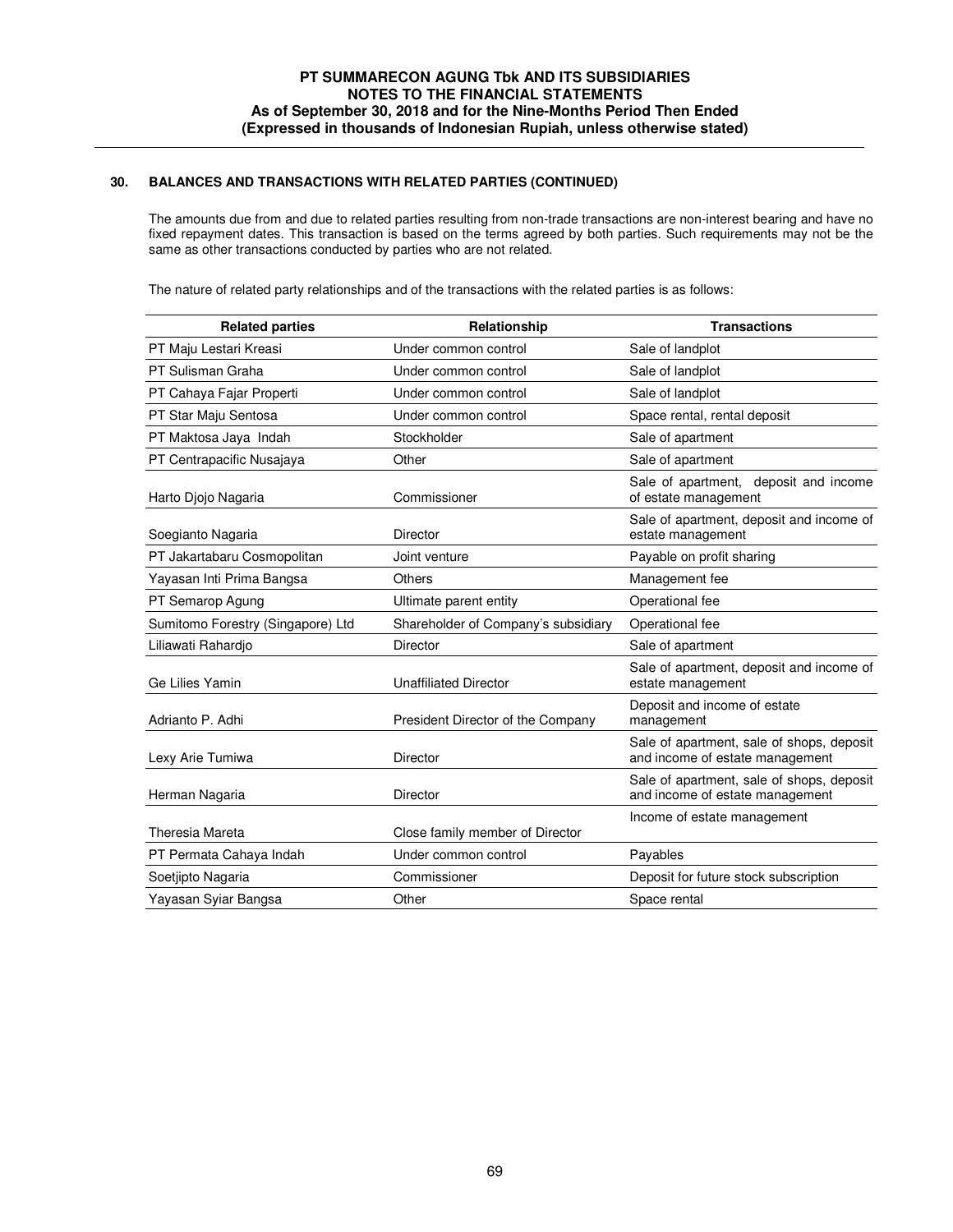## **31. ASSETS AND LIABILITIES IN FOREIGN CURRENCIES**

 As of September 30, 2018 and December 31, 2017, the Group has monetary assets and liabilities denominated in foreign currencies, as follows:

|                                         | September 30, 2018 |                            | December 31, 2017    |                            |                      |
|-----------------------------------------|--------------------|----------------------------|----------------------|----------------------------|----------------------|
|                                         |                    | Foreign<br><b>Currency</b> | Rupiah<br>Equivalent | Foreign<br><b>Currency</b> | Rupiah<br>Equivalent |
| <b>Assets</b>                           |                    |                            |                      |                            |                      |
| Cash and cash equivalents               |                    |                            |                      |                            |                      |
| U.S. Dollar                             | US\$               | 5,372,312                  | 80,203,250 US\$      | 6,117,695                  | 82,882,525           |
| European Euro                           | Euro               | 164,636                    | 2,862,784 Euro       | 183,294                    | 2.964.525            |
| Australian Dollar                       | <b>AUD</b>         | 11,766                     | 126,729 AUD          | 11,883                     | 125,452              |
| <b>Others</b>                           |                    |                            | 40,129 -             |                            | 50,142               |
| Total assets in foreign currencies      |                    |                            | 83,232,892           |                            | 86,022,644           |
| <b>Liabilities</b>                      |                    |                            |                      |                            |                      |
| Short-term bank loan                    |                    |                            |                      |                            |                      |
| <b>U.S Dollar</b>                       | US\$               | 3,000,000                  | 44,787,000 US\$      | 3,000,000                  | 40,644,000           |
| Long-term bank loan                     |                    |                            |                      |                            |                      |
| U.S Dollar                              | US\$               | 8,155,197                  | 121,748,929 US\$     | 8,135,805                  | 110,223,886          |
| Trade payables                          |                    |                            |                      |                            |                      |
| U.S Dollar                              | US\$               | 230,209                    | 3,436,792 US\$       | 438,264                    | 5,937,602            |
| Euro Eropa                              | Euro               | 14,534                     | 252,717 Euro         | 5,550                      | 89,761               |
| <b>Thailand Baht</b>                    | <b>THB</b>         | 91,825                     | 42,350 THB           | 8,000                      | 3,316                |
| Singapore Dollar                        | Sin\$              | 269                        | 2,939 Sin\$          | 25,882                     | 262,280              |
| Accrued expenses                        |                    |                            |                      |                            |                      |
| U.S Dollar                              | US\$               | 205,524                    | 3,068,271 US\$       | 587.865                    | 7.964.383            |
| Total liabilities in foreign currencies |                    |                            | 173,338,998          |                            | 165.125.228          |
|                                         |                    |                            |                      |                            |                      |

## **32. OPERATING SEGMENT**

|                                                          | As of September 30, 2018 and<br>for the nine-months period then ended |                               |                                 |               |                 |  |  |
|----------------------------------------------------------|-----------------------------------------------------------------------|-------------------------------|---------------------------------|---------------|-----------------|--|--|
|                                                          | <b>Property</b><br><b>Development</b>                                 | Investment<br><b>Property</b> | Leisure &<br><b>Hospitality</b> | <b>Others</b> | Consolidation   |  |  |
| Net revenues                                             | 2,421,822,546                                                         | 1,061,847,107                 | 307,625,999                     | 231,798,120   | 4,023,093,772   |  |  |
| Gross profit                                             | 1,191,364,052                                                         | 554,604,659                   | 107,603,840                     | 58,526,953    | 1,912,099,504   |  |  |
| Income from operations                                   | 635,768,750                                                           | 355,891,420                   | 50,910,188                      | 3,946,251     | 1,046,516,609   |  |  |
| Finance income                                           |                                                                       |                               |                                 |               | 50,665,191      |  |  |
| Finance costs                                            |                                                                       |                               |                                 |               | (517, 763, 464) |  |  |
| <b>Profit before final tax</b><br>and income tax expense |                                                                       |                               |                                 |               | 579,418,336     |  |  |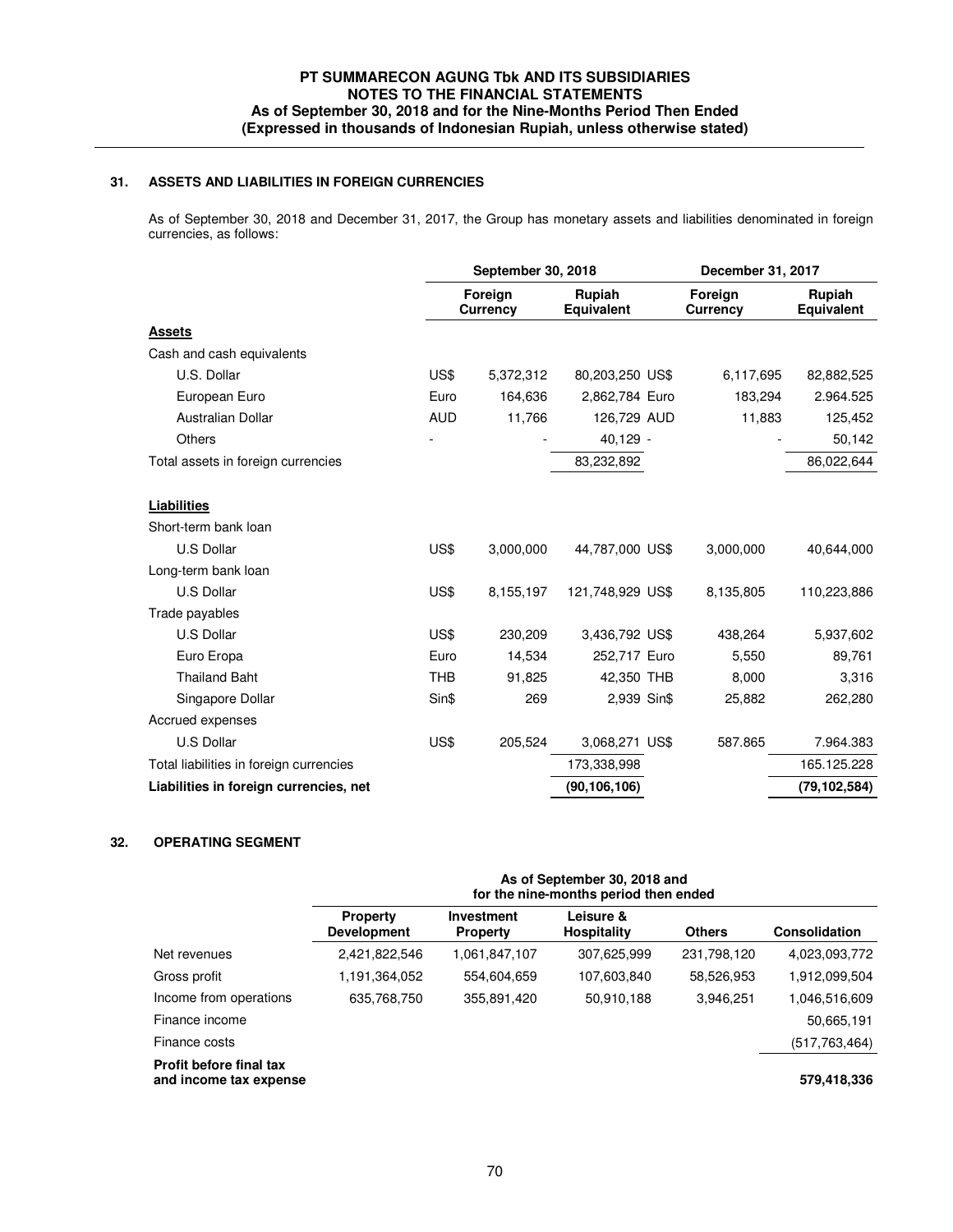# **32. OPERATING SEGMENT (CONTINUED)**

|                                                          | As of September 30, 2018 and<br>for the nine-months period then ended |                                      |                          |               |                 |  |  |
|----------------------------------------------------------|-----------------------------------------------------------------------|--------------------------------------|--------------------------|---------------|-----------------|--|--|
|                                                          | <b>Property</b><br><b>Development</b>                                 | <b>Investment</b><br><b>Property</b> | Leisure &<br>Hospitality | <b>Others</b> | Consolidation   |  |  |
| Final tax expense                                        |                                                                       |                                      |                          |               | (180, 342, 384) |  |  |
| Profit before income tax<br>expense                      |                                                                       |                                      |                          |               | 399,075,952     |  |  |
| Income tax expense                                       |                                                                       |                                      |                          |               | (6,828,925)     |  |  |
| Profit for the period                                    |                                                                       |                                      |                          |               | 392,247,027     |  |  |
| Other information                                        |                                                                       |                                      |                          |               |                 |  |  |
| Segment assets                                           | 17,768,506,487                                                        | 4,459,971,372                        | 336,117,929              | 343,458,651   | 22,908,054,439  |  |  |
| Segment liabilities                                      | 11,880,053,499                                                        | 2,008,926,893                        | 176,953,149              | 145,246,069   | 14,211,179,610  |  |  |
| Acquisition of fixed assets<br>and investment properties | 24,955,780                                                            | 55,633,599                           | 13,477,559               | 6,890,392     | 100,957,330     |  |  |
| Depreciation                                             | 26,990,795                                                            | 153,709,061                          | 34,765,363               | 13,341,111    | 228,806,330     |  |  |
|                                                          |                                                                       |                                      |                          |               |                 |  |  |

|                                                          | As of September 30, 2017 and<br>for the nine-months period then ended |                                      |                                 |               |                 |  |  |
|----------------------------------------------------------|-----------------------------------------------------------------------|--------------------------------------|---------------------------------|---------------|-----------------|--|--|
|                                                          | <b>Property</b><br><b>Development</b>                                 | <b>Investment</b><br><b>Property</b> | Leisure &<br><b>Hospitality</b> | <b>Others</b> | Consolidation   |  |  |
| Net revenues                                             | 2,531,761,019                                                         | 1,002,045,727                        | 256,472,295                     | 204,334,246   | 3,994,613,287   |  |  |
| Gross profit                                             | 1,097,339,185                                                         | 488,302,145                          | 77,159,475                      | 51,138,233    | 1,713,939,038   |  |  |
| Income from operations                                   | 477,008,389                                                           | 333,856,525                          | 21,145,475                      | 5,058,116     | 837,068,505     |  |  |
| Finance income                                           |                                                                       |                                      |                                 |               | 68,330,314      |  |  |
| Finance costs                                            |                                                                       |                                      |                                 |               | (472, 923, 130) |  |  |
| Profit before final tax<br>and income tax expense        |                                                                       |                                      |                                 |               | 432,475,689     |  |  |
| Final tax expense                                        |                                                                       |                                      |                                 |               | (193, 719, 062) |  |  |
| Profit before income tax                                 |                                                                       |                                      |                                 |               | 238,756,627     |  |  |
| Income tax expense                                       |                                                                       |                                      |                                 |               |                 |  |  |
| Profit for the period                                    |                                                                       |                                      |                                 |               | 238,756,627     |  |  |
| <b>Other information</b>                                 |                                                                       |                                      |                                 |               |                 |  |  |
| Segment assets                                           | 15,834,225,431                                                        | 4,494,992,583                        | 353,777,869                     | 304,081,676   | 20,987,077,559  |  |  |
| Segment liabilities                                      | 10,010,486,164                                                        | 2,389,545,750                        | 211,892,736                     | 118,045,918   | 12,729,970,568  |  |  |
| Acquisition of fixed assets<br>and investment properties | 28,273,714                                                            | 110,307,987                          | 39,981,668                      | 4,295,446     | 182,858,815     |  |  |
| Depreciation                                             | 29,843,821                                                            | 155,241,285                          | 30,362,971                      | 13,424,617    | 228,872,694     |  |  |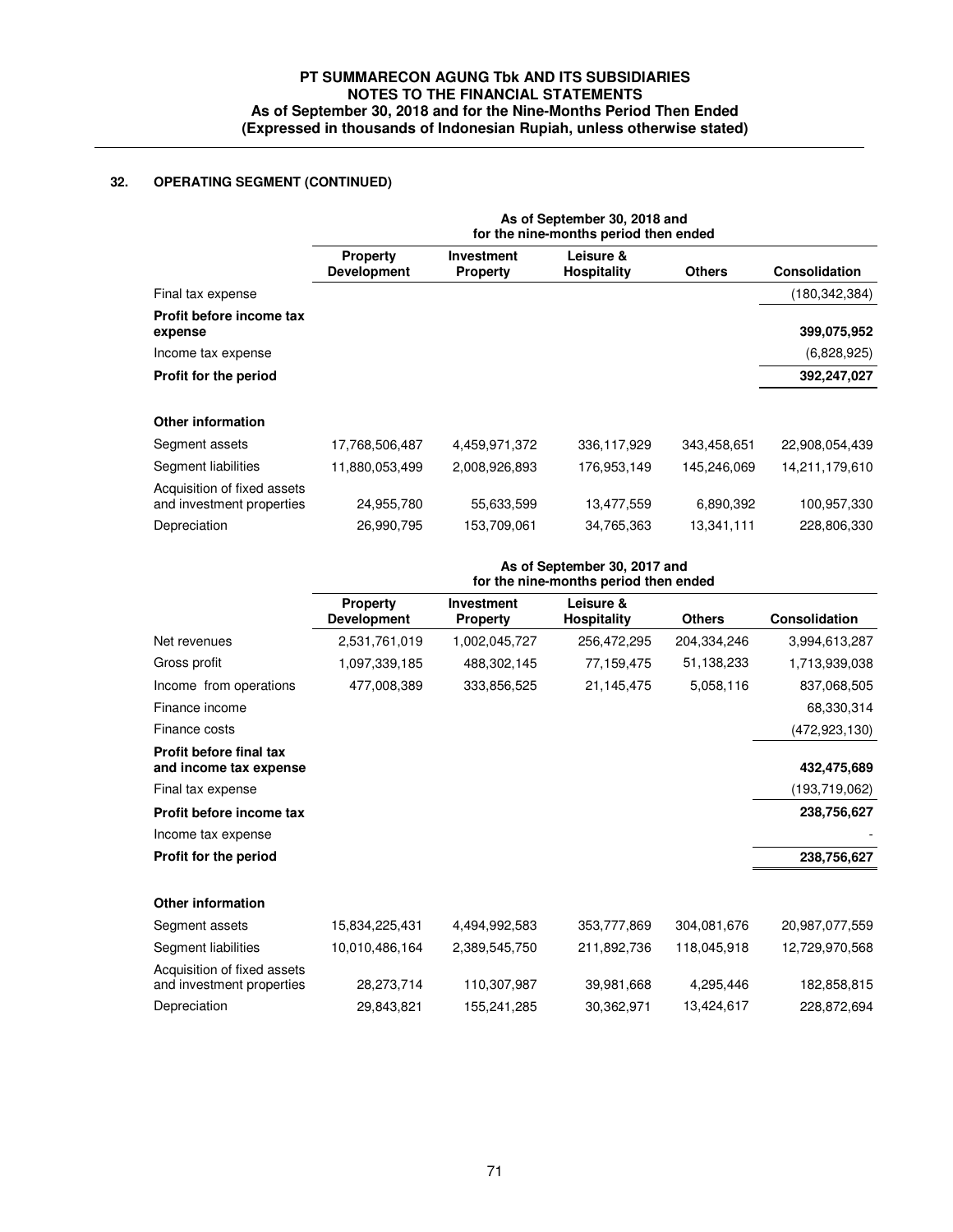#### **33. SIGNIFICANT AGREEMENTS AND COMMITMENTS**

- a. The Company and certain subsidiaries entered into agreements with several banks, wherein such banks will provide credit facilities to the buyers of shops, commercial building, apartments of the Company and certain subsidiaries. In general, the agreements valid until undetermined time since the agreement has been arrenged. In the agreements, the Company and certain subsidiaries will be fully responsible and act as guarantor for the payment of all amounts due to the Bank including, principal and other costs incurred in the loan agreements made by and between the Buyer/Debtor with the Bank (buy back guarantee):
	- 1. Before the buyer/debtor has signed Deed of Sale and Purchase (AJB),
	- 2. Before the buyer/debtor has signed Deed of Mortgage Agreement (APHT) and or,
	- 3. The buyer/debtor buyers had neglected its obligation to pay the installment for three months in succession to the Bank.

Guarantee will be provided as AJB has not been signed. This guarantee can not be withdrawn or revoked during AJB on certificate of Unit Rights and APHT has not been signed, and have not been submitted and accepted by the bank.

- b. On September 19, 2017, based on notarial deed No. 64 of Dewi Himijati Tandika, S.H., SPCK entered into an operational agreement named KSO Summarecon Lestari Lakeview (KSO SLL) with PT Lestari Kreasi (LK) to develop the land owned by PT Lestari Kreasi located in Tangerang. Profit or loss from operations will be distributed with percentages of 75% for SPCK and 25% for LK. This agreement is valid until September 18, 2027.
- c. On September 19, 2017, based on notarial deed No. 65 of Dewi Himijati Tandika, S.H., SPCK entered into an operational agreement named KSO Summarecon Variatata Serpong (KSO SVS) with PT Variatata (VRTT) to develop the land owned by PT Variatata located in Curug, Tangerang. Profit or loss from operations will be distributed with percentages of 70% for SPCK and 30% for VRTT. This agreement is valid until September 18, 2027.
- d. On November 13, 2017, PT Bintang Mentari Indah (BNMI) obtained a credit facility from PT Permata Cahaya Indah (PCI), a related party, amounting to Rp70,000,000. This credit facility matures in 1 year and can be extended under the agreement of both parties. This credit facility bore an interest at 9.00% per annum. During the current year, there is no principal repayment due.
- e. On May 1, 2017, PT Hotelindo Permata Jimbaran (HOPJ) entered into tradename and trademark agreement with Soho Hospitality Co.,Ltd, wherein HOPJ is authorized to use the name "Above Eleven" and the café will be named "Above Eleven, Bali". HOPJ agreed to pay royalties to Soho Hospitality Co., Ltd. as compensation, which is computed at the rate in accordance with the terms of the agreement. This agreement is valid for 5 years.
- f. In 2016, PT Inovasi Jaya Properti (IVJP) and PT Bintang Mentari Indah (BNMI) obtained a credit facility from PT Sulisman Graha (SLG), a related party, amounting to Rp16,000,000 and Rp65,000,000, respectively. In 2017, BNMI obtained an additional facility amounting to Rp15,000,000, which bring the total credit facility to Rp80,000,000. This credit facility will mature in 1 year and can be extended under the agreement of IVJP and BNMI with SLG. This credit facility bore an interest at 9.25% p.a. As of December 31, of 2017, there is no principal repayment due.
- g. On July 28, 2016, PT Bhakti Karya Bangsa (BTKB) entered into an operational agreement with Yayasan Inti Prima Bangsa (YPIB), whereby BTKB agreed to collaborate with YPIB in reforming the quality of education and management system in YPIB, also to elevate Sekolah Tinggi Manajemen Informatika dan Komputer Inovasi Sains Teknologi dan Bisnis (STMIK ISTB) to a university with an international level of competency standard.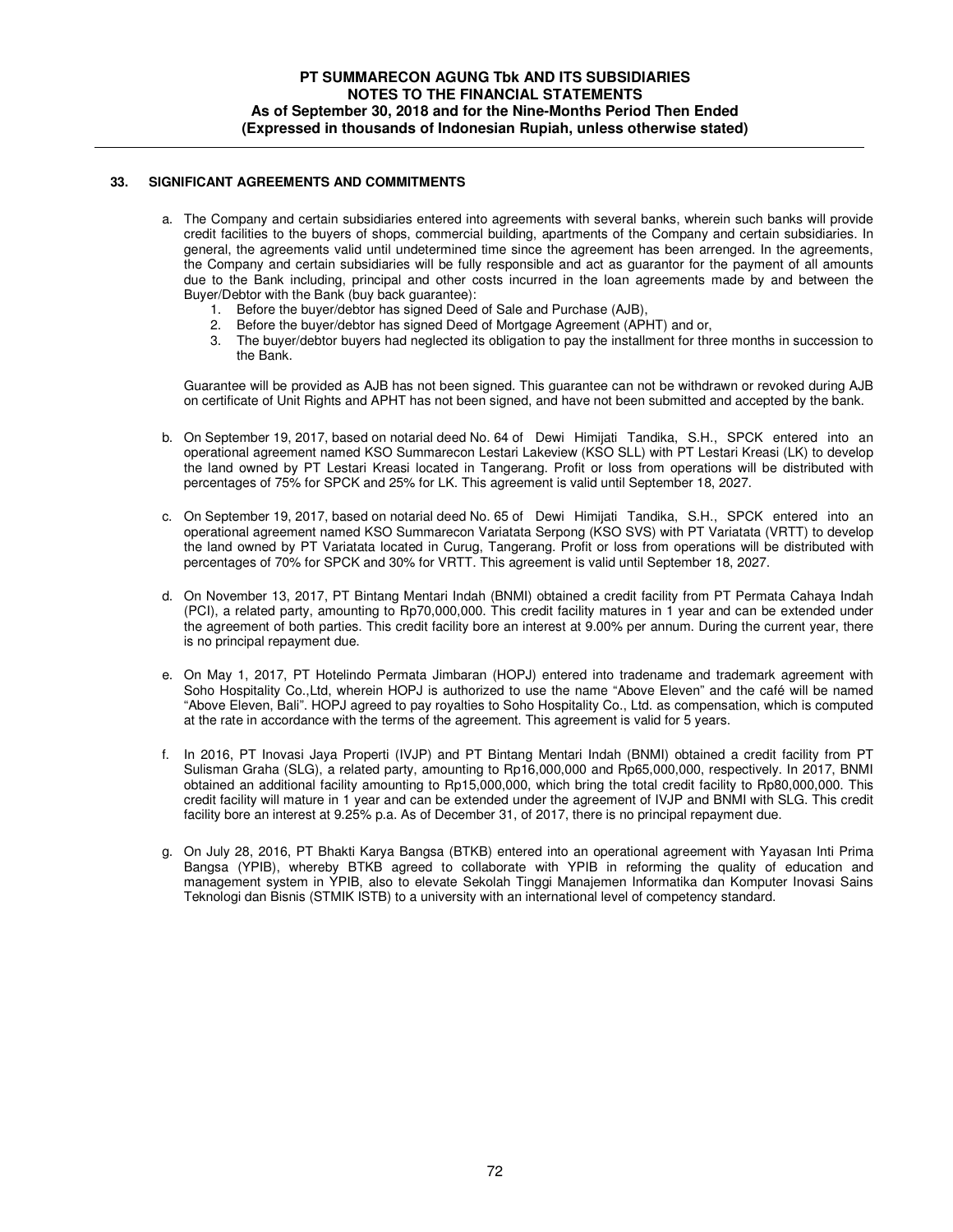#### **33. SIGNIFICANT AGREEMENTS AND COMMITMENTS (CONTINUED)**

- h. In March 2014, PT Nirwana Jaya Semesta (NWJS) entered into the following agreements with PT AAPC Indonesia (AAPC):
	- 1. Hotel Technical Assistance Agreement, wherein AAPC agreed to provide technical assistance and consultation for the construction of Novotel Hotel located in Slipi, Jakarta. NWJS agreed to pay a fee as agreed based on agreement for the service rendered by AAPC. This agreement is valid until the opening and commencement of operations of the Hotel.
	- 2. Hotel Management Agreement, wherein AAPC is engaged as the operator of Novotel Hotel, Jakarta. As compensation, AAPC is entitled to receive fees, which are computed at the rate in accordance with the terms of the agreement.
- i. In November 2014, PT Summarecon Hotelindo (SMHO) entered into the following agreements with Pop! International Hotels Corporation (PIHC) and PT Tauzia International Management (Tauzia) as follow:
	- 1. Tradename and Trademark License Agreements, wherein SMHO is authorized to use the name "Pop Hotels" and its hotel will be named "Pop! Hotel Kelapa Gading". SMHO agreed to pay royalty as compensation, in accordance with the terms of the agreement, at the rate of 2.5% of total revenue. This agreement is valid for 10 years starting from the commercial operations of the hotel.
	- 2. Hotel Management Agreement, wherein Tauzia is engaged as the operator of Pop! Hotel Kelapa Gading. Tauzia is entitled to receive fees which are computed at the rate in accordance with the terms of the agreement.
- In December 2011, PT Hotelindo Permata Jimbaran (HOPJ) entered into the following agreements with Movenpick Hotels and Resort Management AG (MH&R) as follows:
	- 1. Marketing and Hotel Services Agreement with MH&R, wherein MH&R agreed to provide hotel management services including human resource development, marketing and reservations. MH&R is entitled to receive contribution and marketing fees as compensation, which are computed at the rate in accordance with the terms of the agreement. This agreement is valid for 15 years starting from the commercial operations of the hotel.
	- 2. Tradename and Trademark License Agreements with MH&R, wherein HOPJ is authorized to use the name "Movenpick" and the hotel will be named "Movenpick Resort & Spa Jimbaran, Bali". HOPJ agreed to pay royalty as compensation, which are computed at the rate in accordance with the terms of the agreement. This agreement is valid for 15 years, commencing from the start of the commercial operations of the hotel.
	- 3. Hotel Management Consulting Agreement with MH&R, wherein MH&R is engaged as the sole and exclusive advisor and consultant to supervise, direct, manage and control the operations of Movenpick Resort & Spa Jimbaran, Bali. MH&R is entitled to receive consultation fees as compensation, which are computed at the rate in accordance with the terms of the agreement. This agreement is valid for 15 years, commencing from the start of the commercial operations of the hotel.

#### **34. LITIGATIONS**

Certain subsidiaries in the Group are involved in several lawsuits as follows:

 a. PT Jakartabaru Cosmopolitan (JBC) (Defendant I) and SPCK (Defendant II) vs Leliana Hananto (Plaintiff) and other Defendants in relation to the installation of net at Gading Raya Padang Golf & Club, Tangerang. The appeal was filed on August 21, 2013. On May 14, 2014, Tangerang High Court decided to refuse the Plaintiff's claim. On May 20, 2014, the Plaintiff filed an appeal to Banten High Court. On September 22, 2014, Banten High Court has made the decision of ruling Tangerang High Court's decision to be legally binding.

Based on Banten High Court's decision, on October 30, 2014, the Plaintiff filed an appeal to the Supreme Court. On July 9, 2015, Supreme Court issued a judgement ruling to decline Banten High Court's decision.

Based on Supreme Court's decision, on December 5, 2016, the Defendants appealed for Judicial Review to Supreme Court. As of the completion date of the consolidated financial statements, the aforementioned case is still under review by the Supreme Court.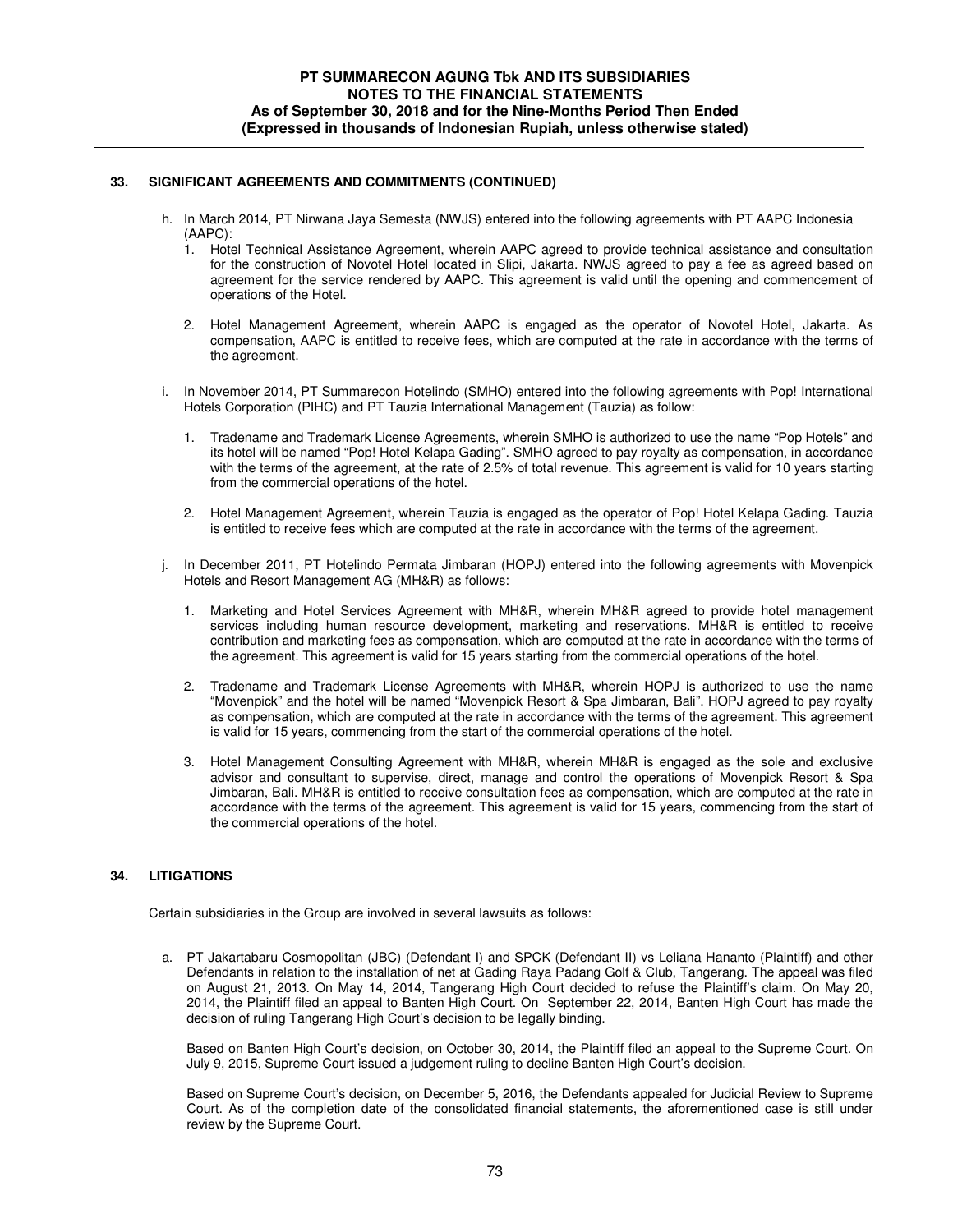#### **34. LITIGATIONS (CONTINUED)**

- b. The Company (Plaintiff) vs Robert Sudjasmin (Defendant I) and other Defendants and Co-defendants in relation to the correction of typing error in the minutes of auction numbers in dictum of North Jakarta District Court Decision No.17/Pdt.G/1991/PN.JKT.UT jo. Jakarta High Court Decision No.158/PDT/1993/PT.DKI jo. Supreme Court Decision No. 538 K/Pdt/1994 jo. No. 466 PK/Pdt/2002. The claim was filed on August 20, 2013 and on September 1, 2014, the North Jakarta District Court accepted the Plaintiff's appeal. Based on that decision, on September 11, 2014, Defendant I filed an appeal to Jakarta High Court. On November 26, 2015, Jakarta High Court has bound the decision of North Jakarta District Court. Based on Jakarta High Court's decision, Defendant I has filed cassation to the Supreme Court. On June 21, 2017, the Supreme Court issued a judgement ruling to decline an appeal from Defendant I.
- c. KCJA (Intervenor I) and other Defendants vs Jantje Manesah Agung (Plaintiff) in relation to land dispute over 85,940m2 of land located in Bogor. On October 29, 2015, this claim was filed to North Jakarta District Court. On April 7, 2016, KCJA has requested to intervere in this case.

On April 3, 2017, North Jakarta District Court decided to refuse Plaintiff's claim. Based on North Jakarta District, Plaintiff filed an appeal to Jakarta High Court. As of the date of approval and authorization for issuance of these consolidated financial statements, the aforementioned case is still under review by the Jakarta Hight Court.

- d. KCJA (Intervenor II) vs Jantje Manesah Agung (Plaintiff) in relation to land dispute over 82,082m2 of land located in Bogor. On December 23, 2016, this claim was filed to Bandung Administrative Court. On February 3, 2017, KCJA has requested to intervere in this case. On June 6, 2017 Bandung Administrative Court decided to granted the Plaintiff claim and declared the cancellation of decree which issued by Bogor District Land Agency. Based on Bandung Administrative Court's decision, on June 14, 2017, the Defendant (in this case Bogor District Land Agency) and Intervenor filed an appeal. On October 30, 2017, DKI Jakarta High Administrative Court issued a judgement ruling to decline Bandung Administrative Court. Based on DKI Jakarta High Administrative Court Decision, the Defendant filed an cassation appeal to Supreme Court. As of March 29, 2018, Supreme Court has made a decision to refuse the Plaintiff's appeal.
- e. MKPP (Defendant I) and other Defendants vs Hj. Sukaesih Binti Suarma Alias Ny. Tjartjih Binti Suarma (Deceased Plaintiff) in relation to land dispute over 8,050m2 of land located in Bandung. On April 7, 2017, this claim was filed to Bandung District Court. Bandung district court decided to grant the Plaintiff's claim. On March 1, 2018, the Plaintiff filed an appeal to Bandung High Court. As of the completion date of the consolidated financial statements, the aforementioned case is still under review by the Bandung High Court.
- f. BNMI (Intervenor II) vs Dg. Te'ne (Defendant) in relation to land dispute over 37,011m2 of land located in Pa'bentengan, Marusu, Maros. On July 20, 2016, this claim was filed at Makassar Administartive Court. On February 13, 2017, Makassar Administrative Court decided to refuse the Plaintiff's claim. Based on Makassar Administrative Court, the Plaintiff was filed an appeal. On July 12, 2017, Makassar High Administrative Court has made the decision of ruling Makasar Administrative Court's decision to be legally binding. On August 14, 2017, the Plaintiff filed a cassation appeal to Supreme Court. On November 30, 2017, Supreme Court has made a decision to refuse the Plaintiff's cassation appeal.
- g. The Company (Defendant II) vs Anita Jusmanto (Plaintiff) in relation to land and building dispute over 1 unit of shophouse located in Jalan Raya Kelapa Hibrida RB-01/29C, Kelapa Gading, North Jakarta. On August 25, 2017, this claim was filed at North Jakarta District Court. As of March 21, 2018, the Plaintiff has submitted a request to repeal of the claim to the North Jakarta District Court, and the North Jakarta District Court granted the request.
- h. The Company (Defendant I) vs Ny. Hj. Zakiyah (Plaintiff) in relation to land dispute over 6,980 m2 of land located in Rorotan, Cilincing, North Jakarta. On October 30, 2017, this claim was filed at North Jakarta District Court. As of the completion date of the consolidated financial statements, the aforementioned case is still under review by the North Jakarta District Court.
- i. The Company (Defendant) vs PT Bhinneka Sangkuriang Transport (Plaintiff) in relation to housing development project located in Rancabolang, Gedebage, Bandung. On October 30, 2017, this claim was filed at North Jakarta District Court. As of May 31, 2018, the Bandung District Court has made decision that the Plaintiff's claim cannot be admissibility and until the deadline has been determined by the Plaintiff, the Plaintiff does not allow the law, and the decision has permanent legal force.